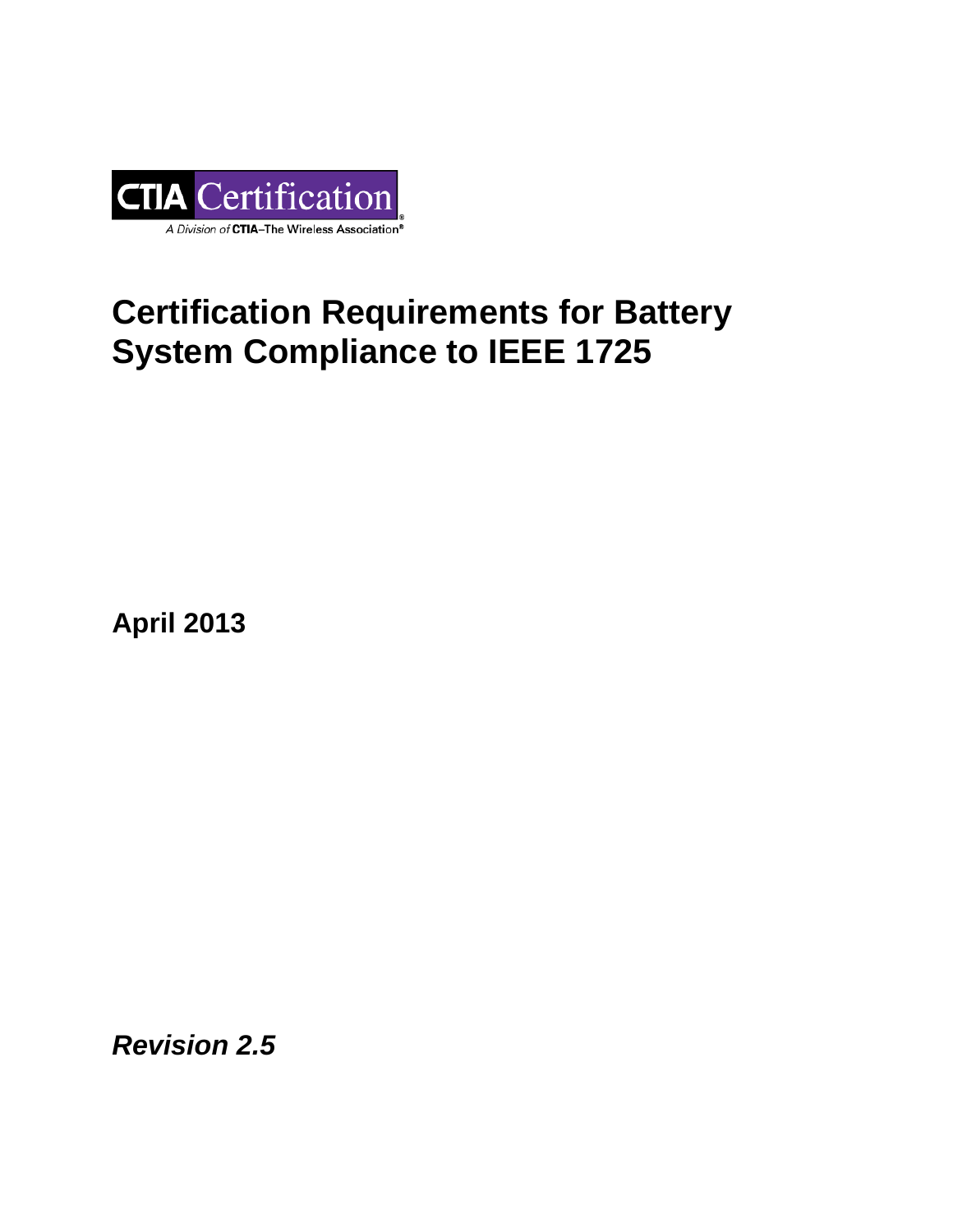# **CTIA Certification Program**

**CTIA Certification Program 1400 16th Street, NW, Suite 600 Washington, DC 20036**

**E-mail[: certification@ctia.org](mailto:certification@ctia.org) Telephone: 1.202.785.0081**

**[www.ctia.org/certification](http://www.ctia.org/certification)**

**© 2006 CTIA – The Wireless Association® . All rights reserved.**

**CTIA hereby grants to CTIA Authorized Testing Laboratories (CATLs), and only to CATLs, a limited, non-transferable license to use this Test Plan for the sole purpose of testing devices for the CTIA Certification Program, and to reproduce this Test Plan for internal use only. Any other use of this Test Plan must be authorized in writing by CTIA.**

**Any reproduction or transmission of all or part of this Test Plan, in any form or by any means, electronic or mechanical, including photocopying, recording, or via any information storage and retrieval system, without the prior written permission of CTIA, is unauthorized and strictly prohibited.**

**Any reproduction of this Test Plan shall display the notice: "Copyright by CTIA. All rights reserved."**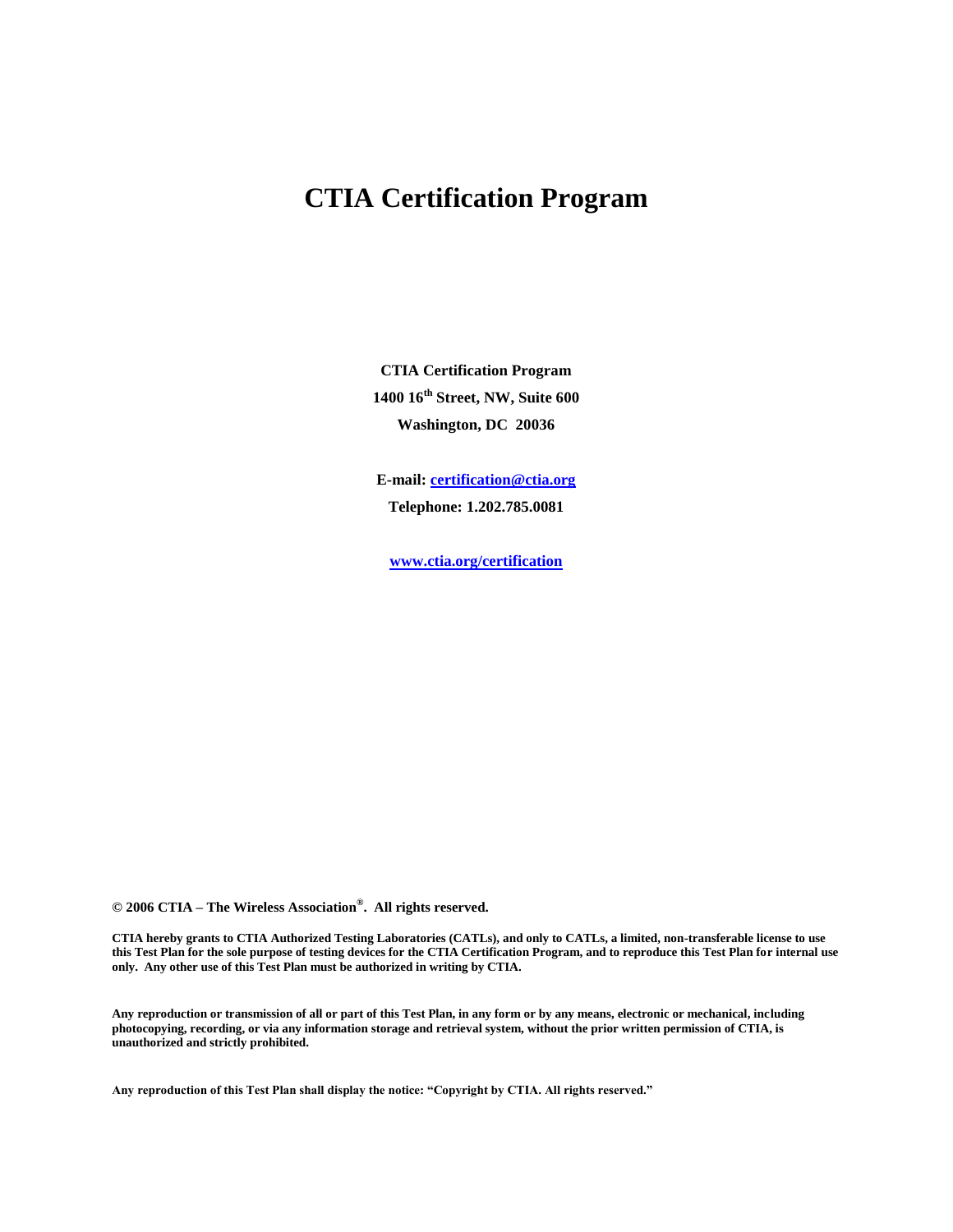# **TABLE OF CONTENTS**

|      | <b>SECTION 1</b> |  |
|------|------------------|--|
| 1.1  |                  |  |
| 1.2  |                  |  |
| 1.3  |                  |  |
| 1.4  |                  |  |
|      | <b>SECTION 2</b> |  |
|      | <b>SECTION 3</b> |  |
| 3.1  |                  |  |
| 3.2  |                  |  |
| 3.3  |                  |  |
| 3.4  |                  |  |
| 3.5  |                  |  |
| 3.6  |                  |  |
| 3.7  |                  |  |
|      | <b>SECTION 4</b> |  |
| 4.1  |                  |  |
| 4.2  |                  |  |
| 4.3  |                  |  |
| 4.4  |                  |  |
| 4.5  |                  |  |
| 4.6  |                  |  |
| 4.7  |                  |  |
| 4.8  |                  |  |
| 4.9  |                  |  |
| 4.10 |                  |  |
| 4.11 |                  |  |
| 4.12 |                  |  |
| 4.13 |                  |  |
| 4.14 |                  |  |
| 4.15 |                  |  |
| 4.16 |                  |  |
| 4.17 |                  |  |
| 4.18 |                  |  |
| 4.19 |                  |  |
| 4.20 |                  |  |
| 4.21 |                  |  |
| 4.22 |                  |  |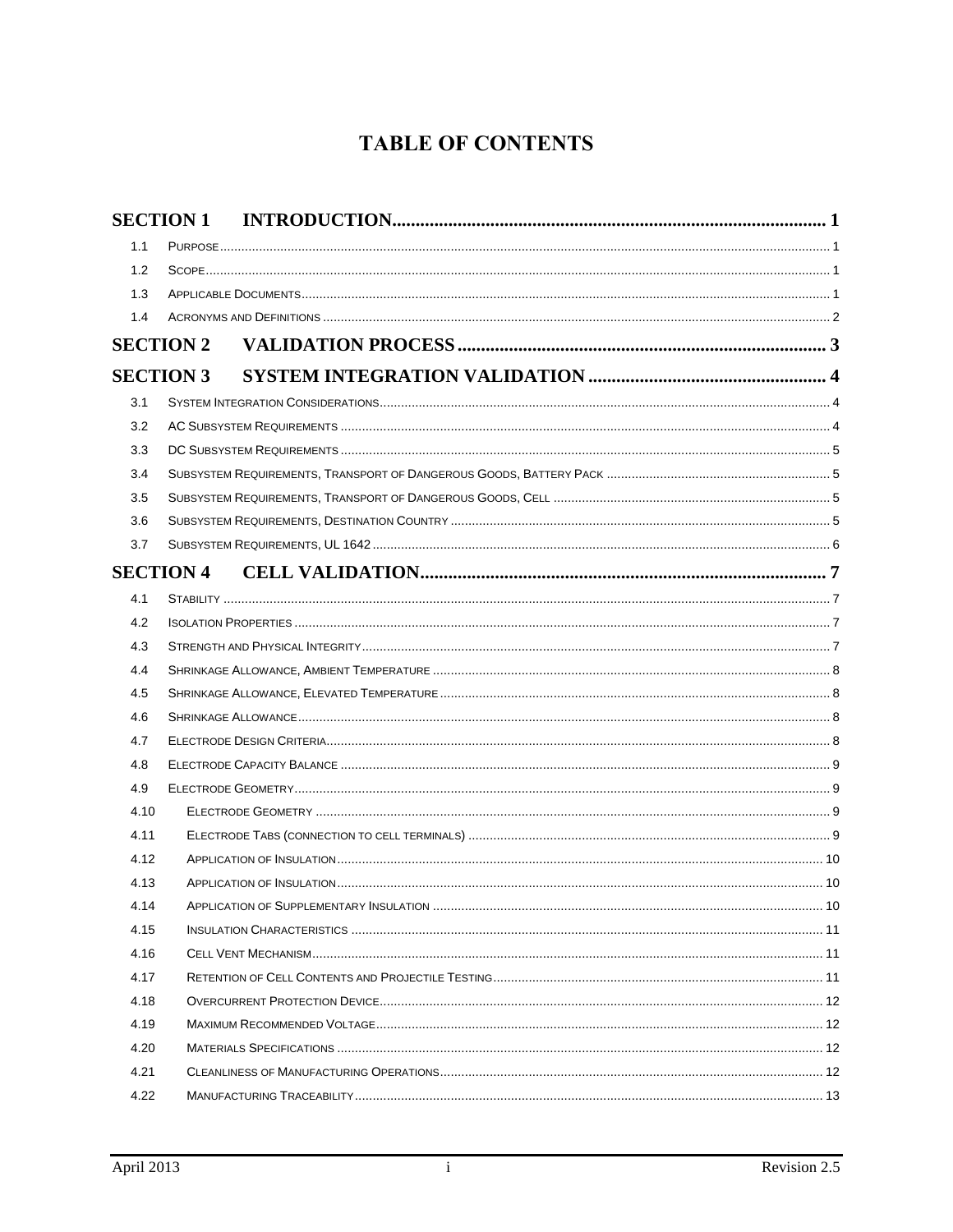| 4.23 |                  |  |
|------|------------------|--|
| 4.24 |                  |  |
| 4.25 |                  |  |
| 4.26 |                  |  |
| 4.27 |                  |  |
| 4.28 |                  |  |
| 4.29 |                  |  |
| 4.30 |                  |  |
| 4.31 |                  |  |
| 4.32 |                  |  |
| 4.33 |                  |  |
| 4.34 |                  |  |
| 4.35 |                  |  |
| 4.36 |                  |  |
| 4.37 |                  |  |
| 4.38 |                  |  |
| 4.39 |                  |  |
| 4.40 |                  |  |
| 4.41 |                  |  |
| 4.42 |                  |  |
| 4.43 |                  |  |
| 4.44 |                  |  |
| 4.45 |                  |  |
| 4.46 |                  |  |
| 4.47 |                  |  |
| 4.48 |                  |  |
| 4.49 |                  |  |
| 4.50 |                  |  |
| 4.51 |                  |  |
| 4.52 |                  |  |
| 4.53 |                  |  |
|      | <b>SECTION 5</b> |  |
| 5.1  |                  |  |
| 5.2  |                  |  |
| 5.3  |                  |  |
| 5.4  |                  |  |
| 5.5  |                  |  |
| 5.6  |                  |  |
| 5.7  |                  |  |
| 5.8  |                  |  |
| 5.9  |                  |  |
| 5.10 |                  |  |
|      |                  |  |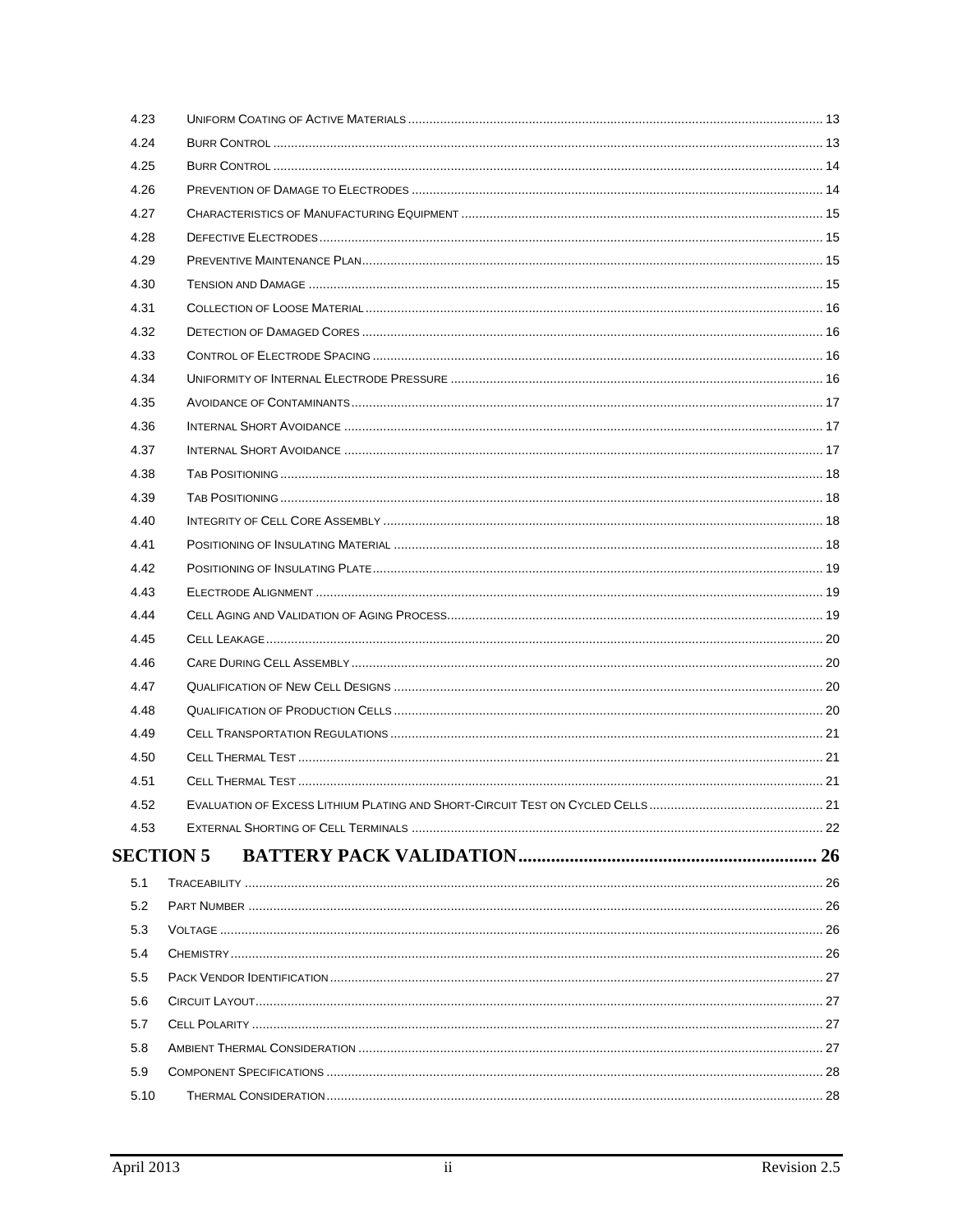| 6.2          |                  |  |
|--------------|------------------|--|
| 6.1          |                  |  |
|              | <b>SECTION 6</b> |  |
| 5.48         |                  |  |
| 5.47         |                  |  |
| 5.46         |                  |  |
| 5.45         |                  |  |
| 5.44         |                  |  |
| 5.43         |                  |  |
| 5.42         |                  |  |
| 5.41         |                  |  |
| 5.40         |                  |  |
| 5.39         |                  |  |
| 5.38         |                  |  |
| 5.37         |                  |  |
| 5.36         |                  |  |
| 5.35         |                  |  |
| 5.34         |                  |  |
| 5.33         |                  |  |
| 5.32         |                  |  |
| 5.31         |                  |  |
| 5.30         |                  |  |
| 5.29         |                  |  |
| 5.28         |                  |  |
| 5.27         |                  |  |
| 5.26         |                  |  |
| 5.25         |                  |  |
| 5.24         |                  |  |
| 5.23         |                  |  |
| 5.22         |                  |  |
| 5.21         |                  |  |
| 5.20         |                  |  |
| 5.19         |                  |  |
| 5.18         |                  |  |
| 5.17         |                  |  |
| 5.16         |                  |  |
| 5.14<br>5.15 |                  |  |
| 5.13         |                  |  |
| 5.12         |                  |  |
| 5.11         |                  |  |
|              |                  |  |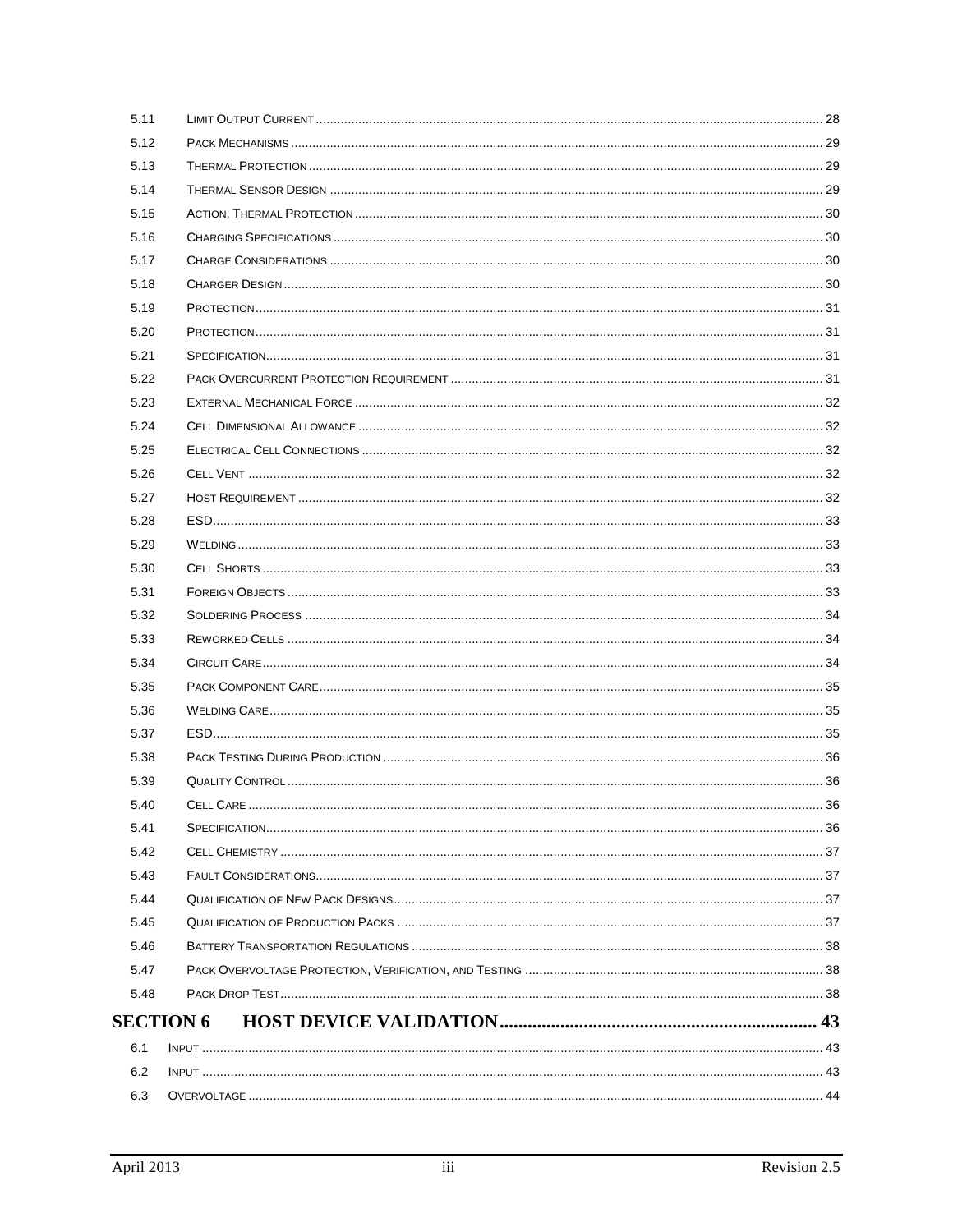| INTEGRITY OF HOST CHARGING AND CHARGE PROTECTION CIRCUITRY IN THE SYSTEM FOREIGN OBJECTS 51 |    |
|---------------------------------------------------------------------------------------------|----|
| FOREIGN OBJECTS                                                                             | 51 |
|                                                                                             |    |
|                                                                                             |    |
| <b>SECTION 7</b><br>AC/DC ADAPTER, DC/DC ADAPTER VALIDATION  57                             |    |
|                                                                                             |    |
|                                                                                             |    |
|                                                                                             |    |
|                                                                                             |    |
|                                                                                             |    |
|                                                                                             |    |
|                                                                                             |    |
|                                                                                             |    |
|                                                                                             |    |
|                                                                                             |    |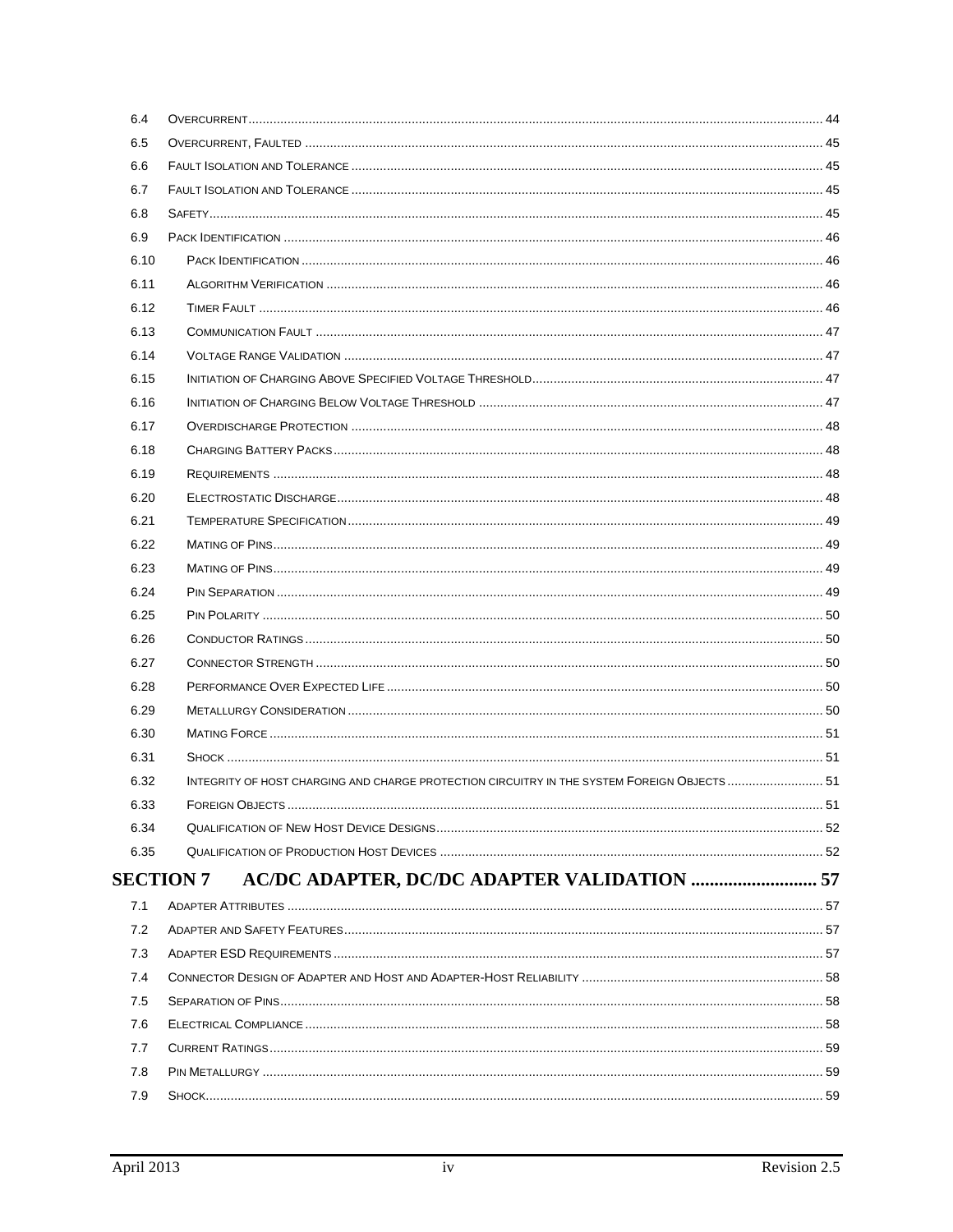| 7.10  |                   |  |  |
|-------|-------------------|--|--|
| 7.11  |                   |  |  |
| 7.12  |                   |  |  |
| 7.13  |                   |  |  |
| 7.14  |                   |  |  |
| 7.15  |                   |  |  |
|       | <b>SECTION 8</b>  |  |  |
| 8.1   |                   |  |  |
|       | <b>SECTION 9</b>  |  |  |
| 9.1   |                   |  |  |
| 9.2   |                   |  |  |
| 9.3   |                   |  |  |
| 9.4   |                   |  |  |
|       |                   |  |  |
|       | <b>SECTION 10</b> |  |  |
| 10.1  |                   |  |  |
| 10.2  |                   |  |  |
| 10.3  |                   |  |  |
| 10.4  |                   |  |  |
| 10.5  |                   |  |  |
| 10.6  |                   |  |  |
| 10.7  |                   |  |  |
| 10.8  |                   |  |  |
| 10.9  |                   |  |  |
| 10.10 |                   |  |  |
|       |                   |  |  |
|       |                   |  |  |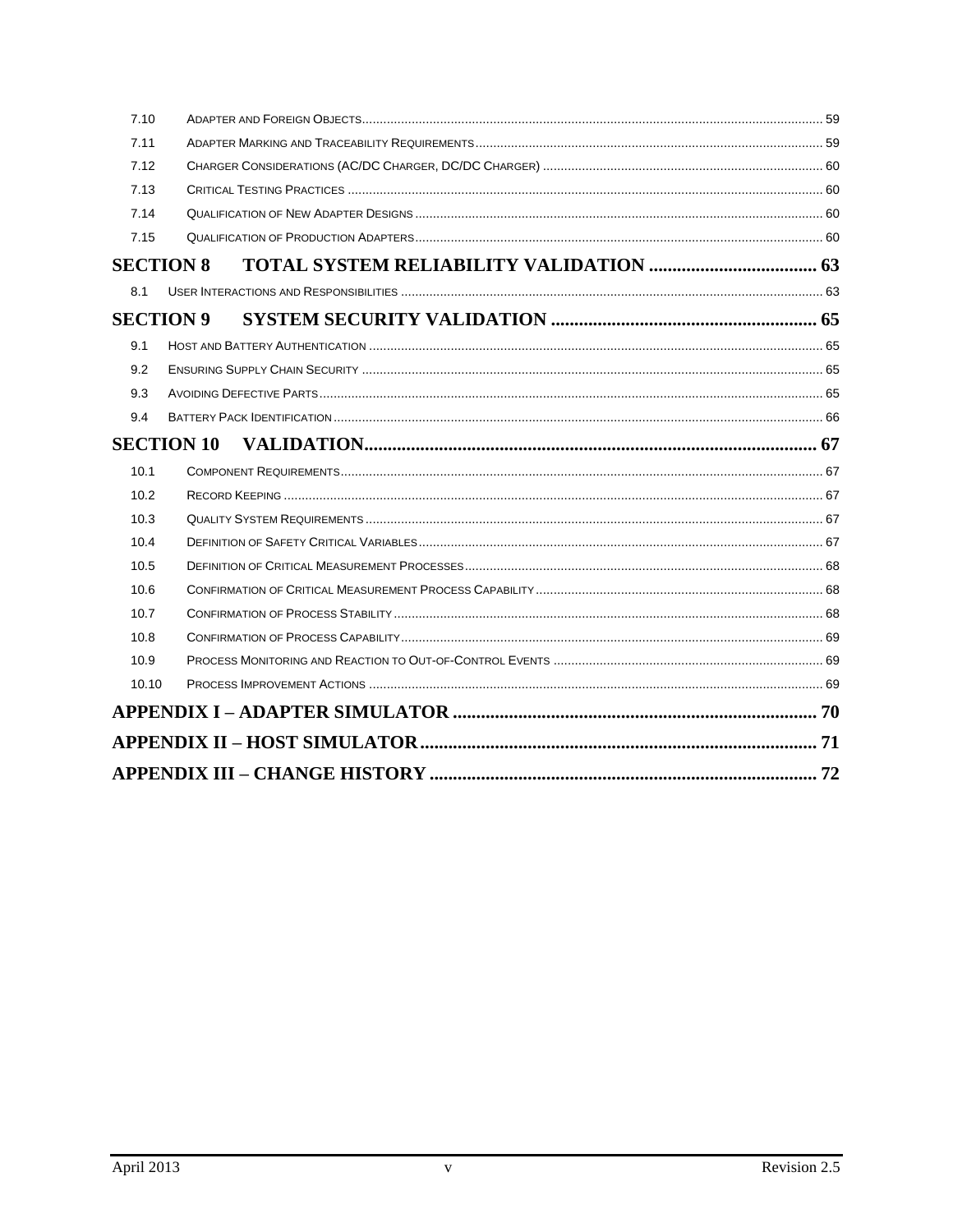# **Section 1 Introduction**

# <span id="page-7-1"></span><span id="page-7-0"></span>**1.1 Purpose**

The purpose of this document is to define the CTIA Certification Program requirements for validating compliance to the IEEE Std  $1725^{TM}$  -2011 ("IEEE 1725") Standard for Rechargeable Batteries for Cellular Telephones.

The process and procedures for battery system validation are described in the CTIA Battery Program Management Document (BPMD).

The Certification Requirements Status List (CRSL) defines the current status of each requirement within this document. Refer to the BPMD for further details.

# <span id="page-7-2"></span>**1.2 Scope**

This document defines the process to validate each requirement in the IEEE 1725 specification.

#### <span id="page-7-3"></span>**1.3 Applicable Documents**

The following documents are referenced in this Certification Requirements Document (CRD). Unless otherwise specified, the latest released version shall be used:

Standard for Rechargeable Batteries for Cellular Telephones, IEEE Std 1725-2011, June 2011, Institute of Electrical and Electronics Engineers, Inc.

CTIA Battery Program Management Document, Latest Revision, CTIA.

UL 1642, Standard for Lithium Batteries.

Recommendations on the Transport of Dangerous Goods, Manual of Tests and Criteria, Part III, Sub-section 38.3, Fourth or Fifth Revised Edition, United Nations, New York and Geneva.

UL 2054, Household and Commercial Batteries, Second Edition (with revisions), September 21, 2005.

IEC 61000-4-2, Electromagnetic Compatibility (EMC) Part 4-2 Testing and measurement techniques - Electrostatic discharge immunity test.

IEC 61000-4-5, Electromagnetic Compatibility (EMC) Part 4-5: Testing and measurement techniques - Surge immunity test.

 $\overline{a}$ 

<sup>&</sup>lt;sup>1</sup> IEEE Std 1725 is a registered trademark of the Institute of Electrical and Electronics Engineers, Inc.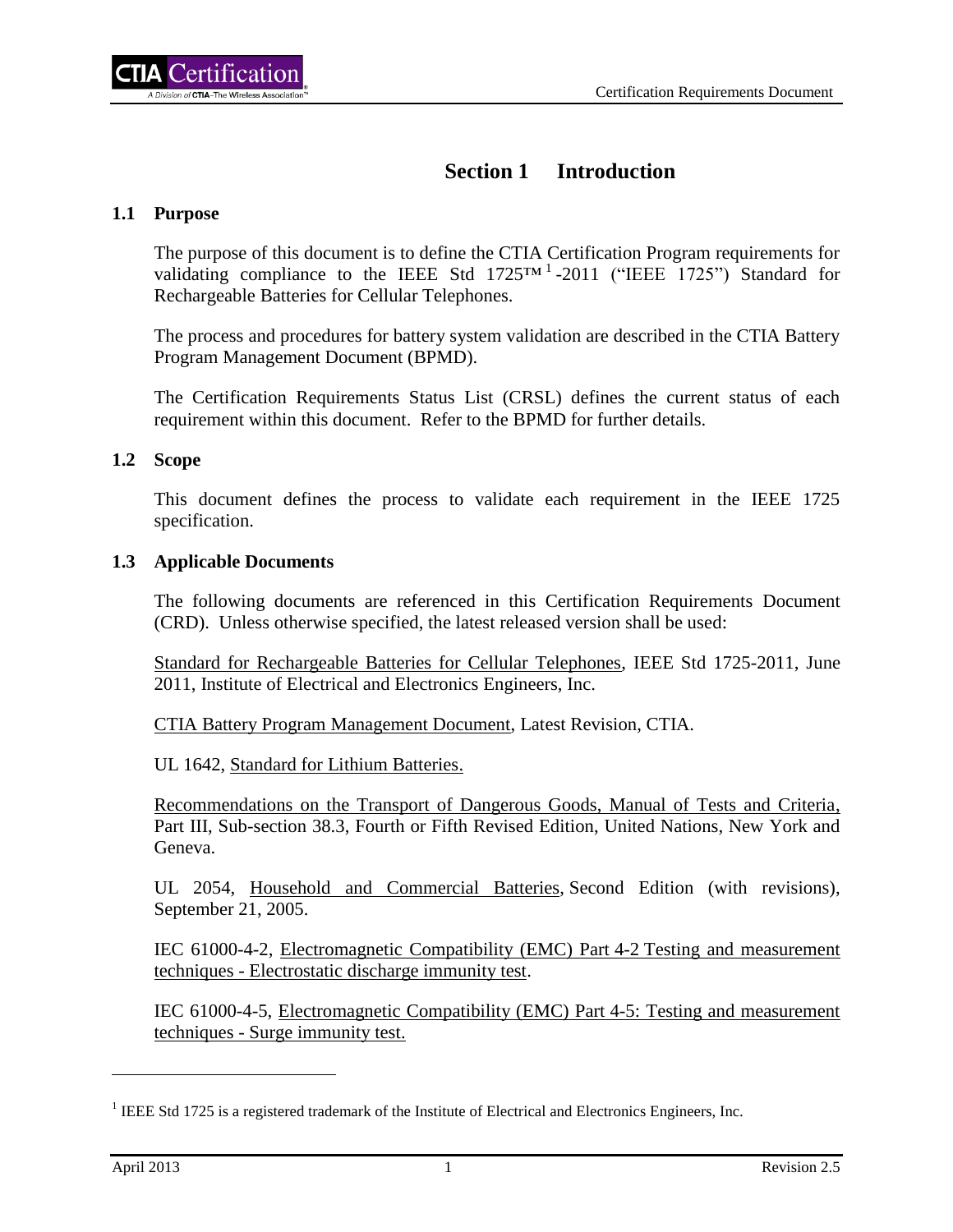IEC 60068-2-32, Environmental testing. Part 2: Tests. Test Ed: Free fall.

IEC 60068-2-30, Environmental testing. Part 2: Tests. Test Db: Damp heat, cyclic  $(12 h +$ 12 h cycle).

IEC 60950-1, Information technology equipment - Safety - Part 1: General requirements.

MIL-STD-810F, Department of Defense Test Method Standard for Environmental Engineering Considerations and Laboratory Tests.

ANSI/ISO/ASQ-Q9001,Quality Management System – Requirements.

Universal Serial Bus Specification, Revision 2.0, April 27, 2000.

Battery Charging Specification, USB Implementers Forum, Inc., April 15, 2009.

# <span id="page-8-0"></span>**1.4 Acronyms and Definitions**

Ambient Temperature:  $20 \pm 5$  °C

Breaching: Any opening in the cell structure excluding proper vent activation.

BPMD – Battery Program Management Document

- C Rated capacity of a Battery or Cell as defined by IEC 62133 and UL 2054
- CRD Certification Requirements Document
- CRSL Certification Requirements Status List
- DOE Design of Experiment
- ESD Electrostatic Discharge

FMEA – Failure Mode and Effects Analysis

PCM – Protection Circuit Module

PM – Preventive Maintenance

- PMD Program Management Document
- PTC Positive Temperature Coefficient. Refers to a passive overcurrent protection device that is technically a resettable conductive polymer-based thermistor. Also known as a CID (Current Interrupt Device).
- SOC State of Charge based on Coulomb counting. 100% SOC can be achieved by following the cell vendor's recommended algorithm.
- SOP Standard Operating Procedure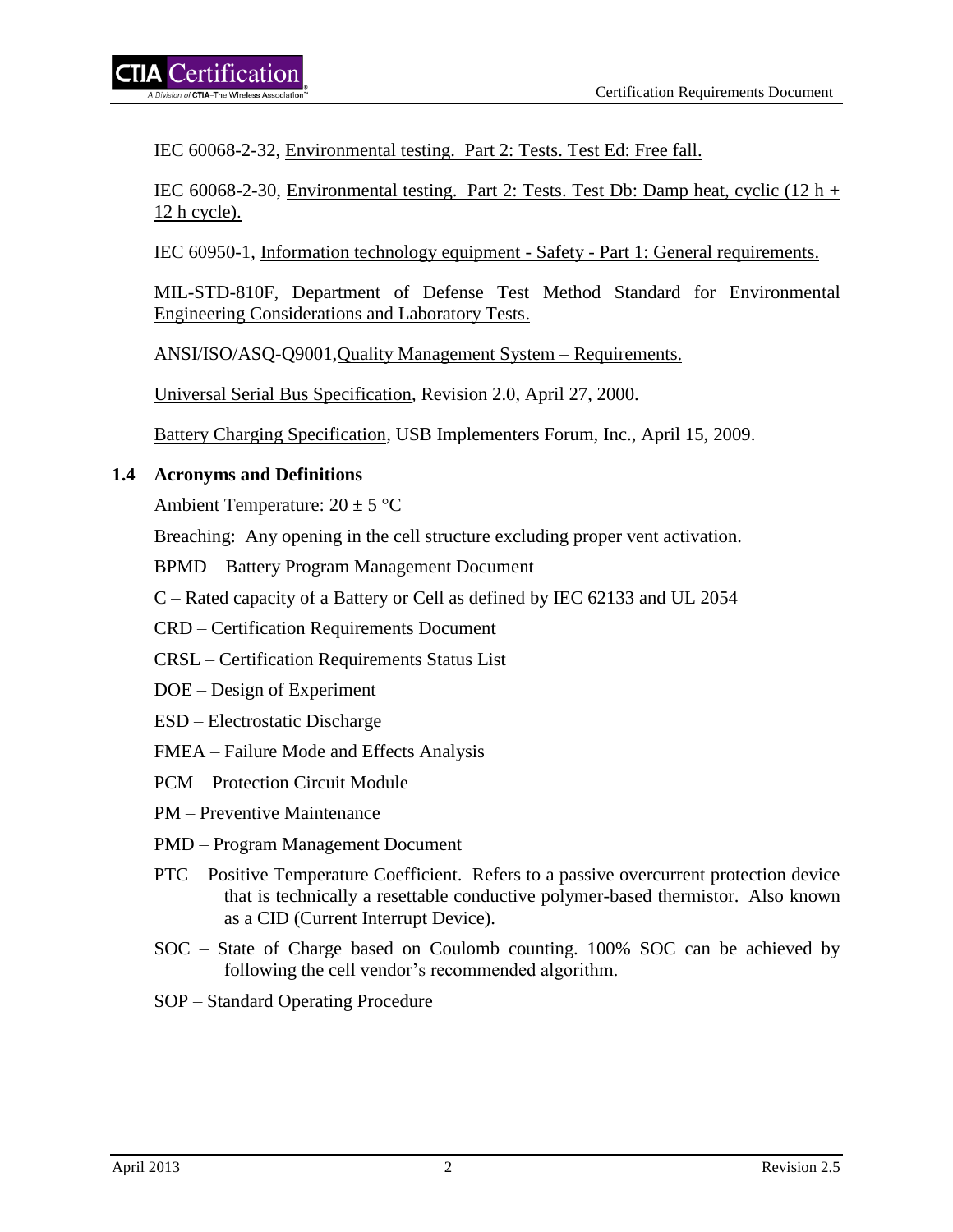

# **Section 2 Validation Process**

<span id="page-9-0"></span>Compliance of battery systems to the IEEE 1725 standard shall be validated through a combination of reviewing of evidence, auditing of facilities and processes, and testing of products. The descriptive fields provided for each line item requirement in the CRSL define the validation process for each requirement in this CRD. Definitions for these entries are provided within the CRSL itself.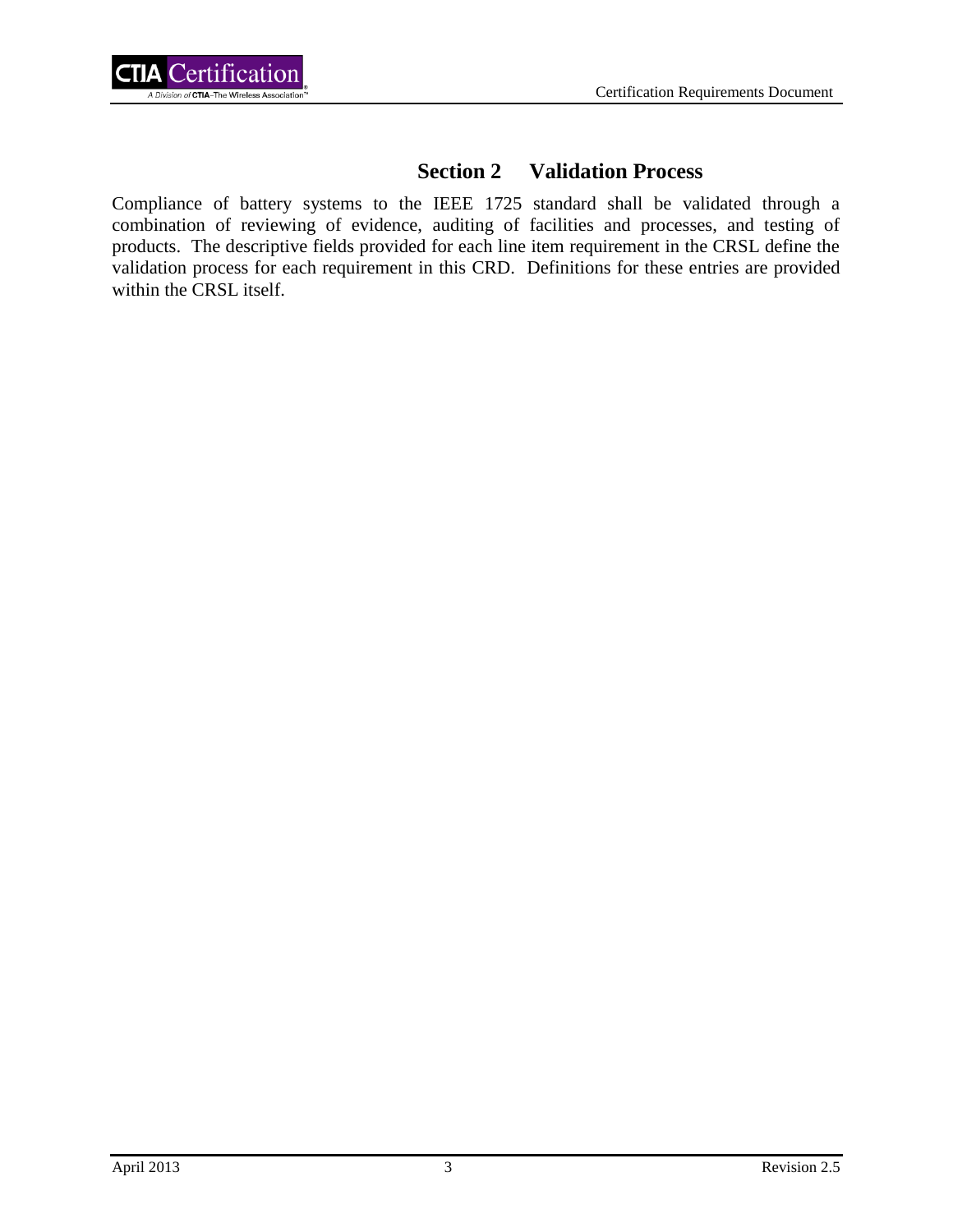# **Section 3 System Integration Validation**

#### <span id="page-10-1"></span><span id="page-10-0"></span>**3.1 System Integration Considerations**

Reference: IEEE 1725, Section 4.1

- Purpose: Conduct a system analysis that considers two independent faults.
- Procedure: Review an FMEA or equivalent analysis of the energy storage system, including the cell, pack, host, charger and accompanying accessories and the interaction between the subsystems, to determine that hazards (as defined in IEEE1725 clause 3) are minimized from two independent faults for charge or one fault for discharge or one fault for system storage.
- Compliance: Shall include all of the following:

Documents include all system components as described in the system registration with CTIA.

Analysis considers a minimum of two independent faults for charge.

Analysis considers a minimum of one independent fault for discharge.

Analysis considers the impact of hazards occurring due to reasonable and foreseeable misuse.

Analysis identifies end-user responsibilities for reliable total system operation per Clause 9 of IEEE 1725.

Analysis identifies vendor responsibilities for independent and/or distributed control schemes for reliable total system operation.

Analysis considers all system usage scenarios to include charge, discharge, and storage.

Analysis includes the cell, pack, host, adapter, and accompanying accessories that are a part of the system.

Analysis includes interactions between the subsystems.

#### <span id="page-10-2"></span>**3.2 AC Subsystem Requirements**

Reference: IEEE 1725, Section 4.2

- Purpose: Ensure compliance to IEC 60950-1 or standard of destination country.
- Procedure: Confirm compliance to IEC 60950-1 or standard of destination country.
- Compliance: Ensure compliance to electrical safety requirements of the country of destination. Minimum marking shall be NRTL (Nationally Recognized Testing Laboratory). Refer to: www.OSHA.gov.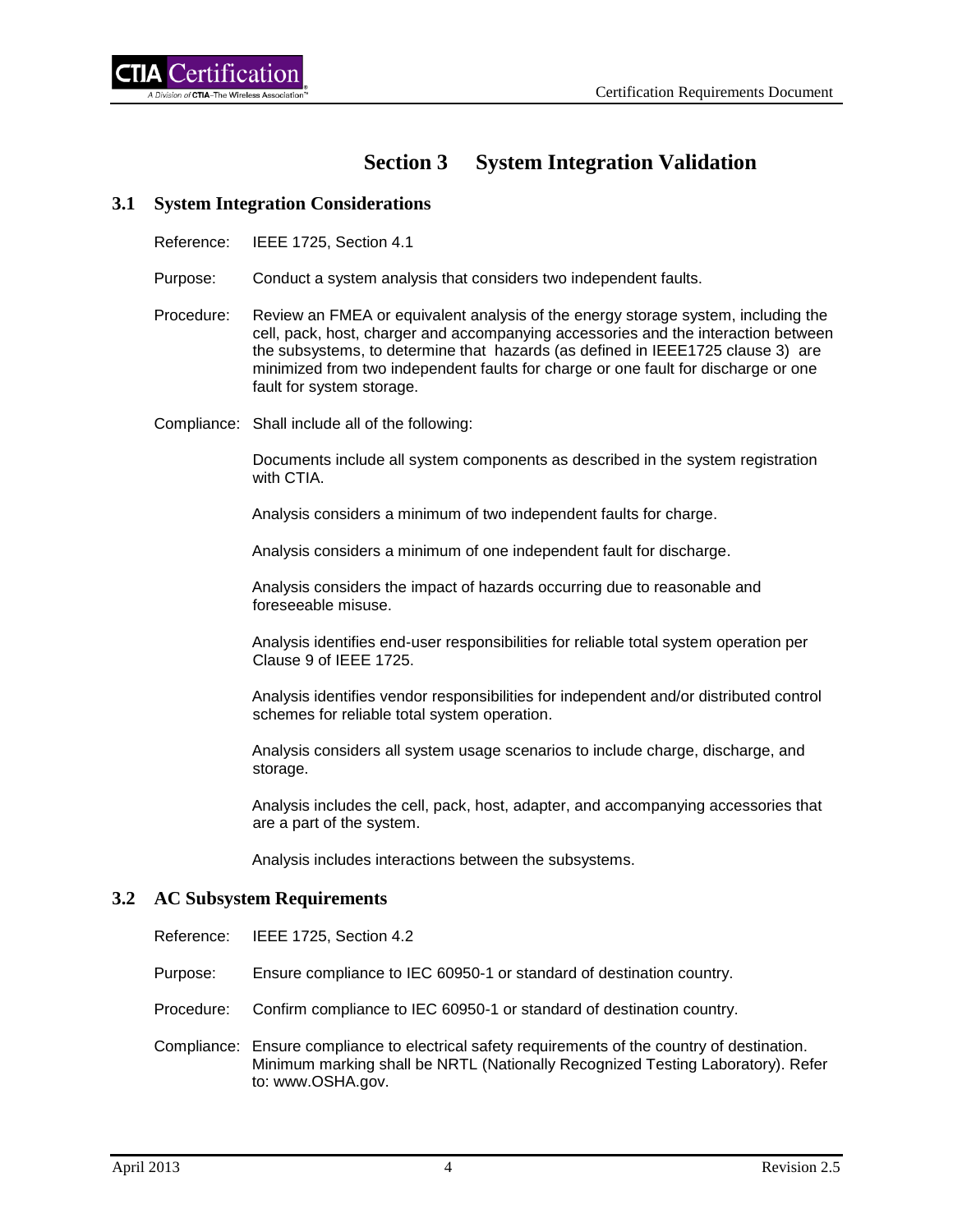# <span id="page-11-0"></span>**3.3 DC Subsystem Requirements**

- Reference: IEEE 1725, Section 4.2
- Purpose: Ensure compliance to standard of destination country.
- Procedure: Confirm compliance to standard of destination country.
- Compliance: Ensure compliance to electrical safety requirements of the country of destination. Minimum marking shall be NRTL (Nationally Recognized Testing Laboratory). Refer to: www.OSHA.gov.

#### <span id="page-11-1"></span>**3.4 Subsystem Requirements, Transport of Dangerous Goods, Battery Pack**

- Reference: IEEE 1725, Section 4.2
- Purpose: Ensure compliance to UN Recommendations on the Transport of Dangerous Goods, Manual of Tests and Criteria.
- Procedure: Review test report confirming compliance to UN Recommendations on the Transport of Dangerous Goods, Manual of Tests and Criteria.
- Compliance: Test report confirming compliance to UN Recommendations on the Transport of Dangerous Goods, Manual of Tests and Criteria exists..

#### <span id="page-11-2"></span>**3.5 Subsystem Requirements, Transport of Dangerous Goods, Cell**

- Reference: IEEE 1725, Section 4.2
- Purpose: Ensure compliance to UN Recommendations on the Transport of Dangerous Goods, Manual of Tests and Criteria.
- Procedure: Review test report confirming compliance to UN Recommendations on the Transport of Dangerous Goods, Manual of Tests and Criteria.
- Compliance: Test report confirming compliance to UN Recommendations on the Transport of Dangerous Goods, Manual of Tests and Criteria exists.

#### <span id="page-11-3"></span>**3.6 Subsystem Requirements, Destination Country**

- Reference: IEEE 1725, Section 4.2
- Purpose: Ensure compliance to standard of destination country.
- Procedure: Confirm compliance to standard of destination country.
- Compliance: Vendor declaration of compliance document provided.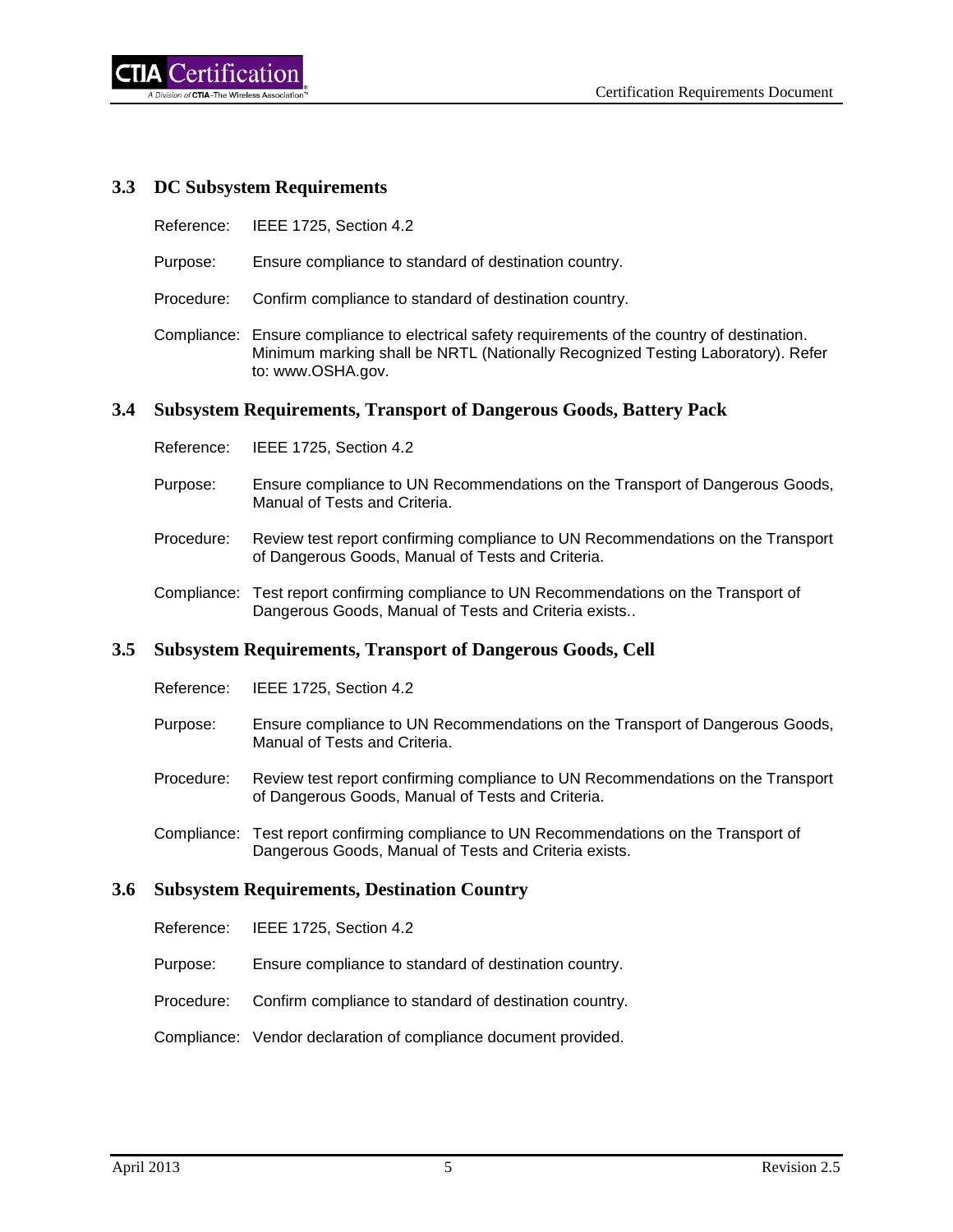# <span id="page-12-0"></span>**3.7 Subsystem Requirements, UL 1642**

- Reference: IEEE 1725, Section 4.2
- Purpose: Ensure compliance to UL 1642..
- Procedure: Confirm compliance to UL 1642.
- Compliance: Vendor declaration of compliance document provided, including evidence showing that all tests called for in UL 1642 have passed.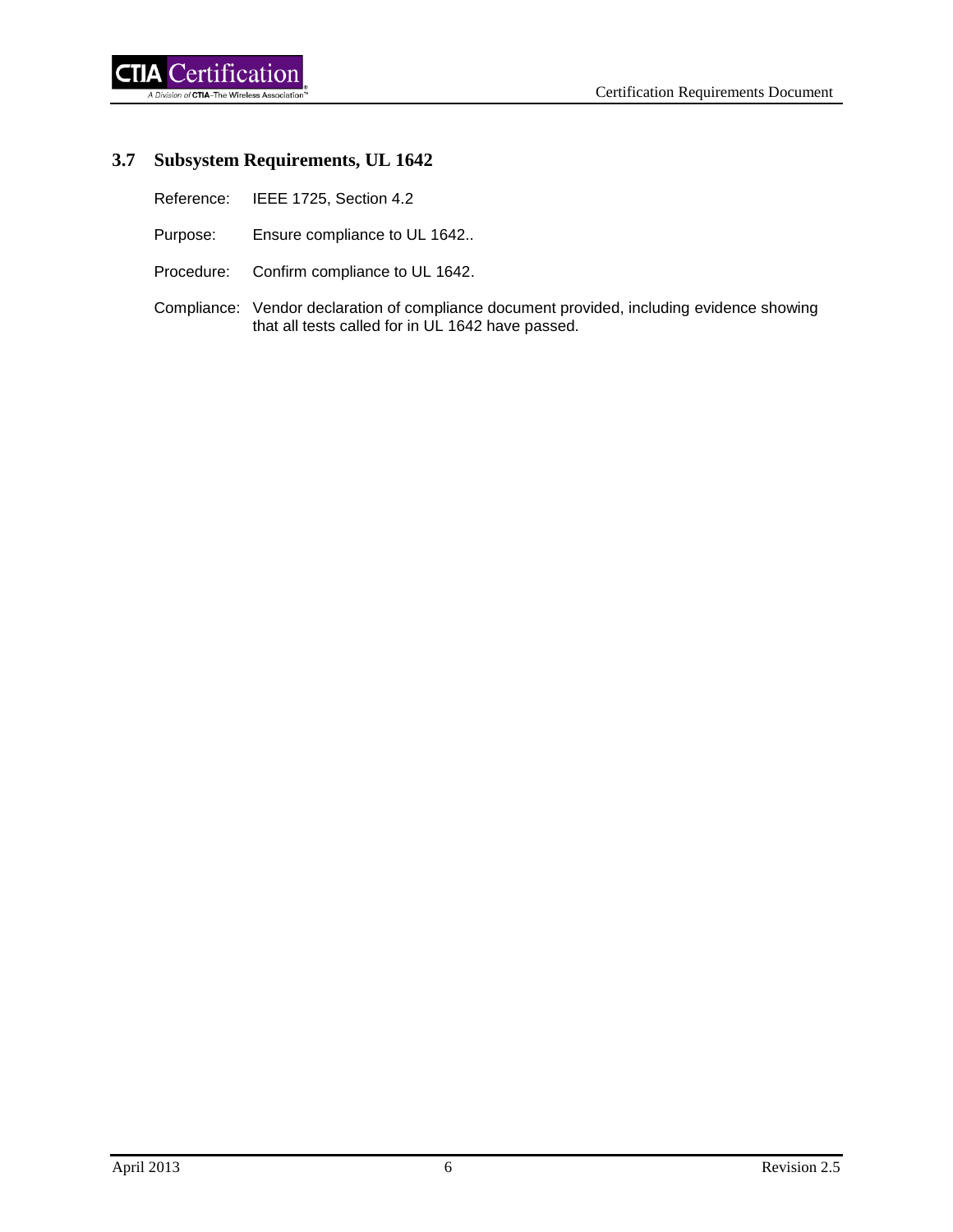# **Section 4 Cell Validation**

# <span id="page-13-1"></span><span id="page-13-0"></span>**4.1 Stability**

Reference: IEEE 1725, Section 5.2.1.1

- Purpose: To ensure that separator materials have the appropriate properties to meet expectations of performance and safety.
- Procedure: Review the engineering report for separator selection. Verify that chemical, electrochemical, thermal, and mechanical properties of the separator have been addressed.
- Compliance: Engineering report contains data that indicates evaluation for chemical, electrochemical, thermal, and mechanical stability of separator is done.

#### <span id="page-13-2"></span>**4.2 Isolation Properties**

Reference: IEEE 1725, Section 5.2.1.3

- Purpose: To ensure that the separator/cell design shall maintain isolation under high temperature stress conditions for a reasonable period of time to maintain the safety of the cell.
- Procedure: 5 cells at 80% +/- 5%SOC to be placed in oven at ambient temperature. The oven temperature shall be ramped at  $5 \pm 2^{\circ}$ C per minute to  $150 \pm 2^{\circ}$ C. After 10 minutes at 150  $\pm$  2°C, the test is complete.
- Compliance: No fire, smoke, explosion or breaching of the cell is allowed within the first 10 minutes. Venting is permitted.

#### <span id="page-13-3"></span>**4.3 Strength and Physical Integrity**

- Reference: IEEE 1725, Section 5.2.1.4
- Purpose: To ensure that the design of separator thickness is made through engineering judgment such that the separator has the requisite strength to ensure cell safety and robustness to handling.
- Procedure: Review engineering studies, FMEA and design studies.
- Compliance: Documentation reviewed supports that the separator has sufficient physical integrity to withstand handling during the cell manufacturing process and provides adequate strength in the z direction (normal to the electrode plane) to ensure cell safety performance.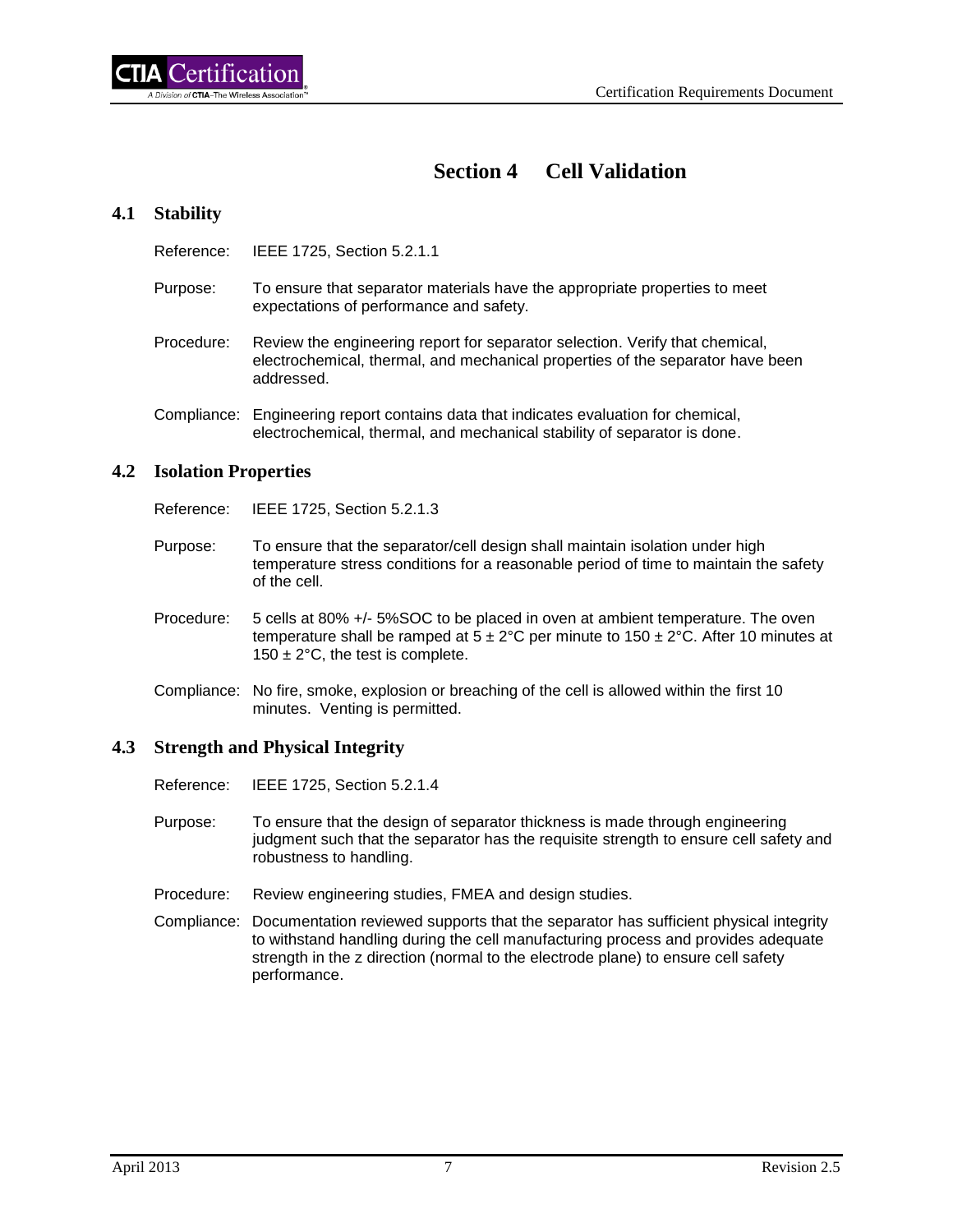#### <span id="page-14-0"></span>**4.4 Shrinkage Allowance, Ambient Temperature**

Reference: IEEE 1725, Section 5.2.1.5

- Purpose: To ensure that the separator is designed such that shrinkage characteristics of the material are taken into account to maintain anode and cathode separation.
- Procedure: Teardown 5 cells and measure separator coverage on each side at ambient temperature.
- Compliance: Measurements shall demonstrate at least 0.1 mm separator coverage on each side (plus process margin). If less than 0.1 mm overlap is observed, the cell vendor shall submit supporting safety evidence.

#### <span id="page-14-1"></span>**4.5 Shrinkage Allowance, Elevated Temperature**

Reference: IEEE 1725, Section 5.2.1.5

- Purpose: To ensure that the separator is designed such that shrinkage characteristics of the material are taken into account to maintain anode and cathode separation.
- Procedure: 5 cells at 100% SOC shall be placed in an oven at ambient temperature. The oven temperature shall be ramped at  $5 \pm 2^{\circ}$ C per minute to  $110 \pm 2^{\circ}$ C. After 1 hour at 110  $± 2°C$ , the test is complete. Allow cells to cool down to ambient temperature. Cells shall be torn down and separator width measured.
- Compliance: Width of separator after teardown at ambient temperature shall be larger than the positive electrode.

#### <span id="page-14-2"></span>**4.6 Shrinkage Allowance**

- Reference: IEEE 1725, Section 5.2.1.5
- Purpose: To ensure that the separator is designed such that shrinkage characteristics of the material are taken into account to maintain anode and cathode separation.
- Procedure: Review design analysis and data on separator shrinkage characteristics for 32 samples.
- Compliance: Design analysis has been done and analytically verified by the vendor. Measurement data from the 32 samples shall demonstrate a minimum of 0.1 mm separator coverage on each side (plus process margin). If less than 0.1 mm overlap is observed, the cell vendor shall submit supporting safety evidence.

#### <span id="page-14-3"></span>**4.7 Electrode Design Criteria**

Reference: IEEE 1725, Section 5.2.2

- Purpose: Electrode design constituents for both the anode and the cathode shall be designed to assure performance, safety, and durability in the designated application.
- Procedure: Verify the design validation report for electrodes design.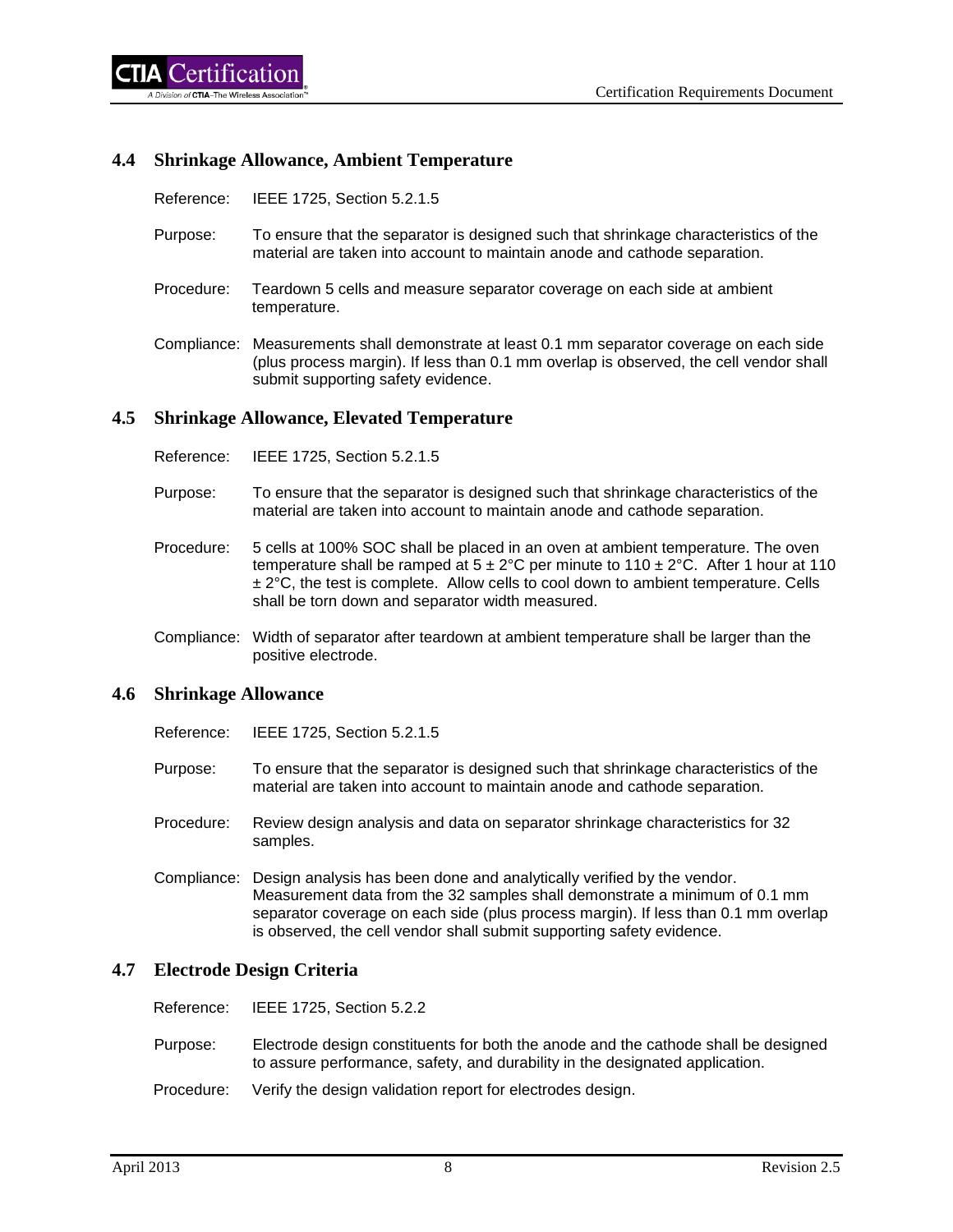Compliance: Design validation report for electrodes design is available that specifies material content and purity. Design validation report has evidence that indicates environmental factors such as temperature and relative humidity appropriate for the designated application are considered.

# <span id="page-15-0"></span>**4.8 Electrode Capacity Balance**

- Reference: IEEE 1725, Section 5.2.3
- Purpose: To ensure that the charge capacity of the electrodes are properly balanced.
- Procedure: Verify the engineering report for capacity (mAh/cm2) of the anode and cathode electrodes.
- Compliance: The ratio of Anode to Cathode capacity per unit area (Ca/Cc) at first charge is equal to or greater than 1.001.

#### <span id="page-15-1"></span>**4.9 Electrode Geometry**

Reference: IEEE 1725, Section 5.2.3

- Purpose: To ensure that the electrode alignment parameters are designed and controlled such that the safety of the cell is not compromised.
- Procedure: Teardown 5 cells.
- Compliance: The negative electrode active area shall extend beyond all positive electrode active area edges by at least 0.1 mm (plus process margin) unless process capability/stability is demonstrated to be less than 0.1 mm.

# <span id="page-15-2"></span>**4.10 Electrode Geometry**

- Reference: IEEE 1725, Section 5.2.3
- Purpose: To ensure that the electrode alignment parameters are designed and controlled such that the safety of the cell is not compromised.
- Procedure: Verify the design validation report for complete coverage of active area of positive electrode by negative electrode.
- Compliance: Vendor provides data for 32 samples. The data must indicate that the negative electrode extends beyond all positive electrode edges by at least 0.1 mm (plus process margin) unless process capability/stability is demonstrated to be less than 0.1 mm.

#### <span id="page-15-3"></span>**4.11 Electrode Tabs (connection to cell terminals)**

Reference: IEEE 1725, Section 5.2.4

Purpose: To ensure proper design and control of electrode tab length and overhang such that safety of the cell is not compromised. (Refer to Figure 5 of IEEE1725).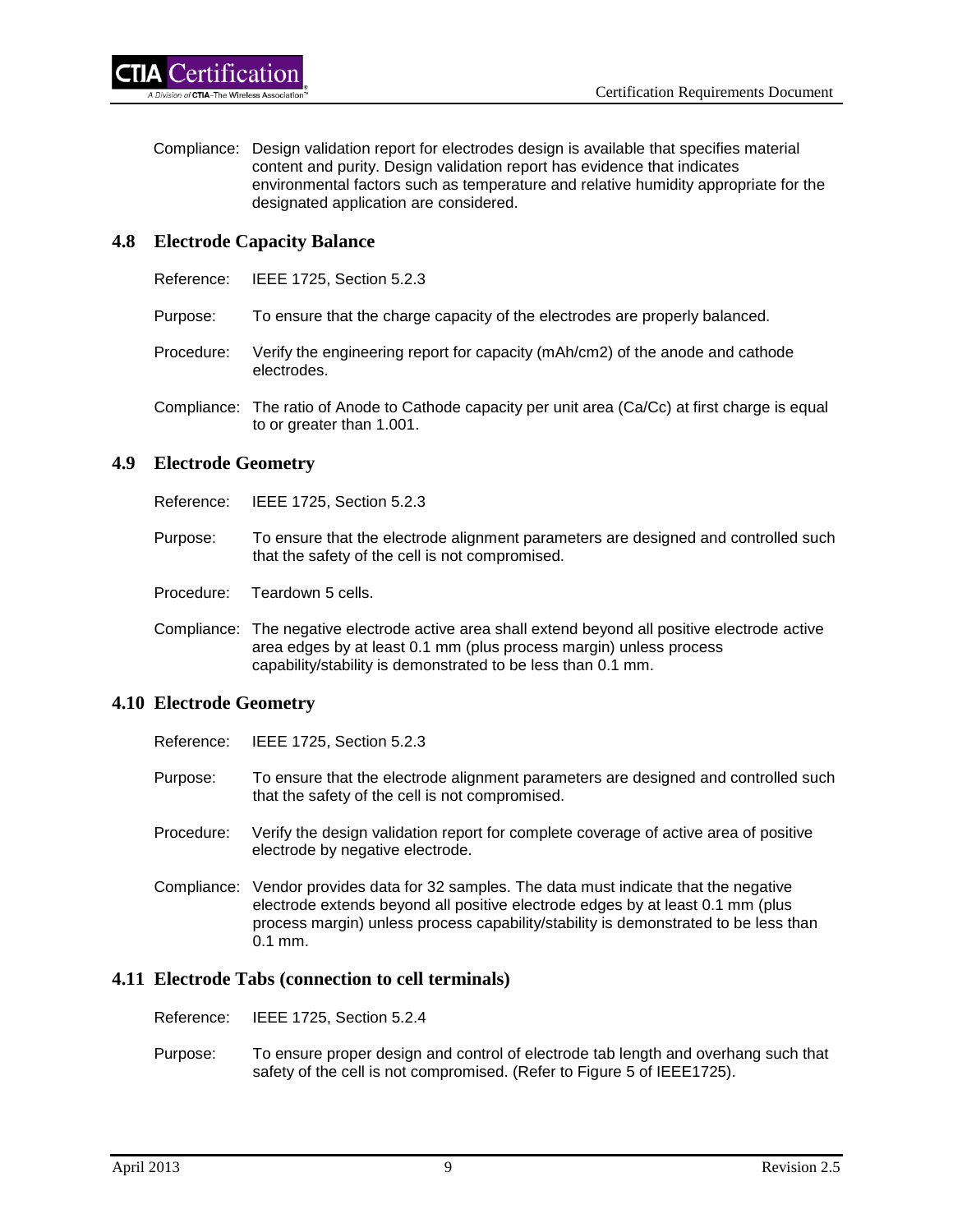- Procedure: Review design and test data regarding the extending (electrically conductive) tab end. Verify on 5 samples that tabs do not overhang both sides of the electrode.
- Compliance: Engineering data for tab design (exposed tab length and tab overhang) is available. Exposed tab length is within vendor specification. Tabs do not overhang both sides of the electrode.

# <span id="page-16-0"></span>**4.12 Application of Insulation**

Reference: IEEE 1725, Section 5.2.5.1

- Purpose: Reduce the potential of short circuit by ensuring the proper insulation of the internal cell tab.
- Procedure: Verify on 5 samples that the insulation scheme (may contain multiple components) continues until it reaches the point of attachment to the cell terminal. Not applicable to the cells that have more than one single tab at cell core initiation (such as stacking or folding configurations).
- Compliance: Tabs with opposite polarity as the enclosure shall be insulated from its electrode assembly (electrodes and separator) exit point until it reaches the point of attachment to the cell terminal.

# <span id="page-16-1"></span>**4.13 Application of Insulation**

- Reference: IEEE 1725, Section 5.2.5.1
- Purpose: Reduce the potential of short circuit by ensuring the proper insulation of the internal cell tab.
- Procedure: Visually inspect the placement of tab insulation scheme (may contain multiple components). Compare the observations with vendor's cell specifications. Not applicable to the cells that have more than one single tab at cell core initiation (such as stacking or folding configurations).
- Compliance: Insulation exists and complies with vendor's cell specification unless demonstrated by documented evaluation report.

# <span id="page-16-2"></span>**4.14 Application of Supplementary Insulation**

- Reference: IEEE 1725, Section 5.2.5.1
- Purpose: To confirm compliance to the requirement for supplementary insulation where only a single separator layer exists adjacent to the internal tab.
- Procedure: Analyze 5 units for isolation of tab from the opposite electrode. Not applicable to the cells that have more than one single tab at cell core initiation (such as stacking or folding configurations).
- Compliance: Additional insulation has been used if only a single layer of separator isolates the tab from the opposite electrode.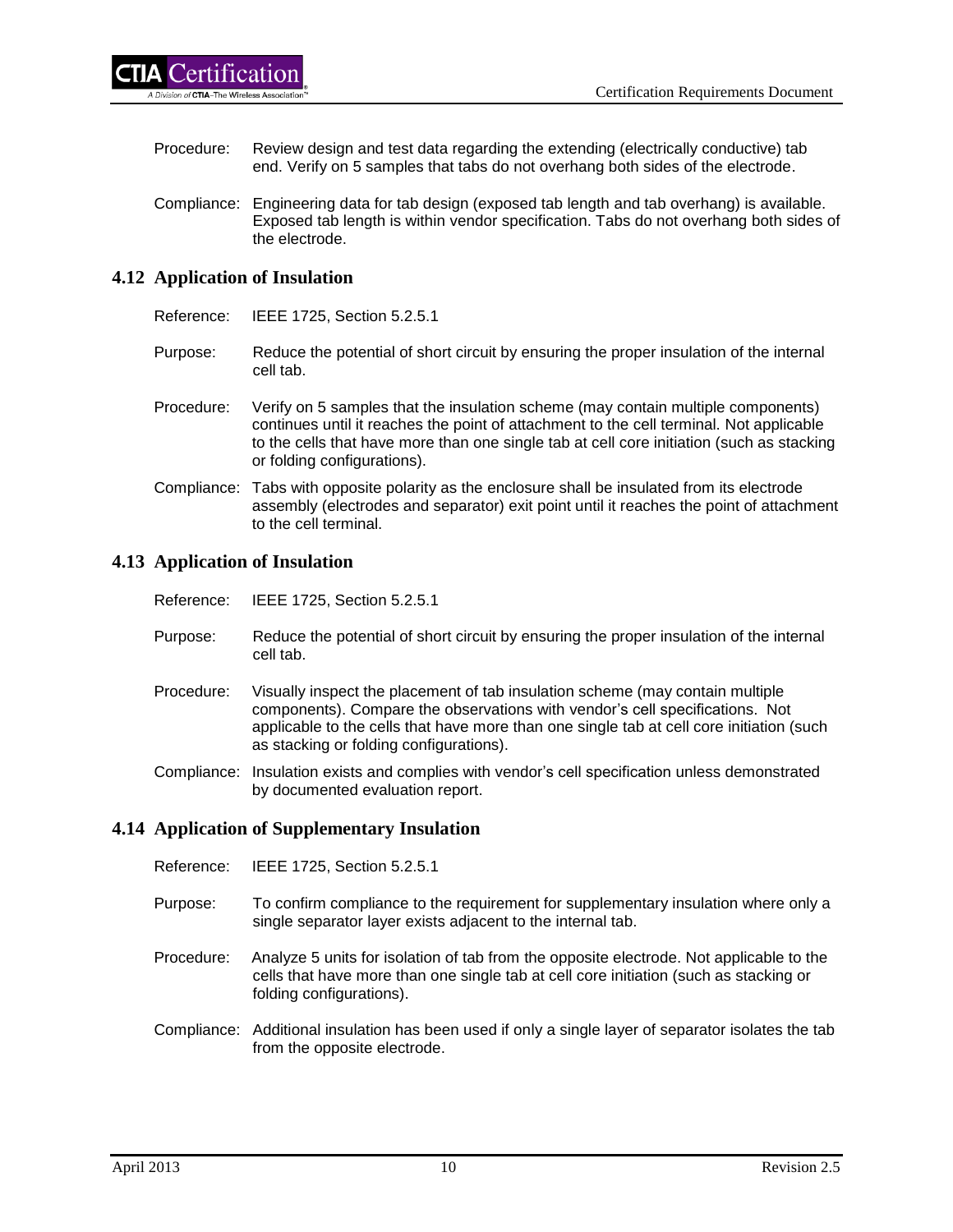# <span id="page-17-0"></span>**4.15 Insulation Characteristics**

Reference: IEEE 1725, Section 5.2.5.2

- Purpose: To verify that the insulator material will be stable in a temperature range of -40°C to 150°C.
- Procedure: Verify the existence of insulation material test/evaluation report and specification sheet as applied to its usage within the cell at a temperature range of -40°C to 150°C.
- Compliance: Evaluation report indicates that the insulation material has electrochemical, chemical, mechanical (permanent adherence & good puncture resistance) and thermal stability in a temperature range of -40°C to 150°C.

#### <span id="page-17-1"></span>**4.16 Cell Vent Mechanism**

Reference: IEEE 1725, Section 5.2.6

Purpose: To ensure cell designs include a consistent vent mechanism.

Procedure: Test lab to verify vent design and operation on 5 cells per their internal procedure.

- 1) Take 5 samples at ambient temperature (SOC not critical; HOWEVER, to reduce hazards discharged cells are recommended).
- 2) Penetrate the cell
	- a) Canister type cell: Penetrate the can on opposite end of the cell canister. Not the same side as the vent.
	- b) Pouch type cell: Use a needle to penetrate the pouch as far away from the seam.
- 3) Connect cell to an inflow mechanism without disturbing the cell internals.
- 4) Seal using appropriate sealing method (e.g. epoxy, o-ring).
- 5) Use compressed inert gas (e.g. Air or inert gas (eg. N2, Ar etc.)) and pressurize at a rate of 5 +/-1 psi (35 kPa +/- 7 kPa) intervals.
- 6) Hold pressure for a minimum of 5 sec per interval.
- 7) Note the activation pressure of the vent.
- Compliance: Vent operates per the vendor specification. Visual inspection confirms that the vent operated at its intended location.

# <span id="page-17-2"></span>**4.17 Retention of Cell Contents and Projectile Testing**

- Reference: IEEE 1725, Section 5.2.6.1 and 5.2.6.2
- Purpose: To confirm vent design performance.
- Procedure: Verify the availability of a report and/or certificate demonstrating UL 1642 Section 20 Projectile Test (Sept. 2005 release).
- Compliance: Compliance per UL 1642 Projectile Test.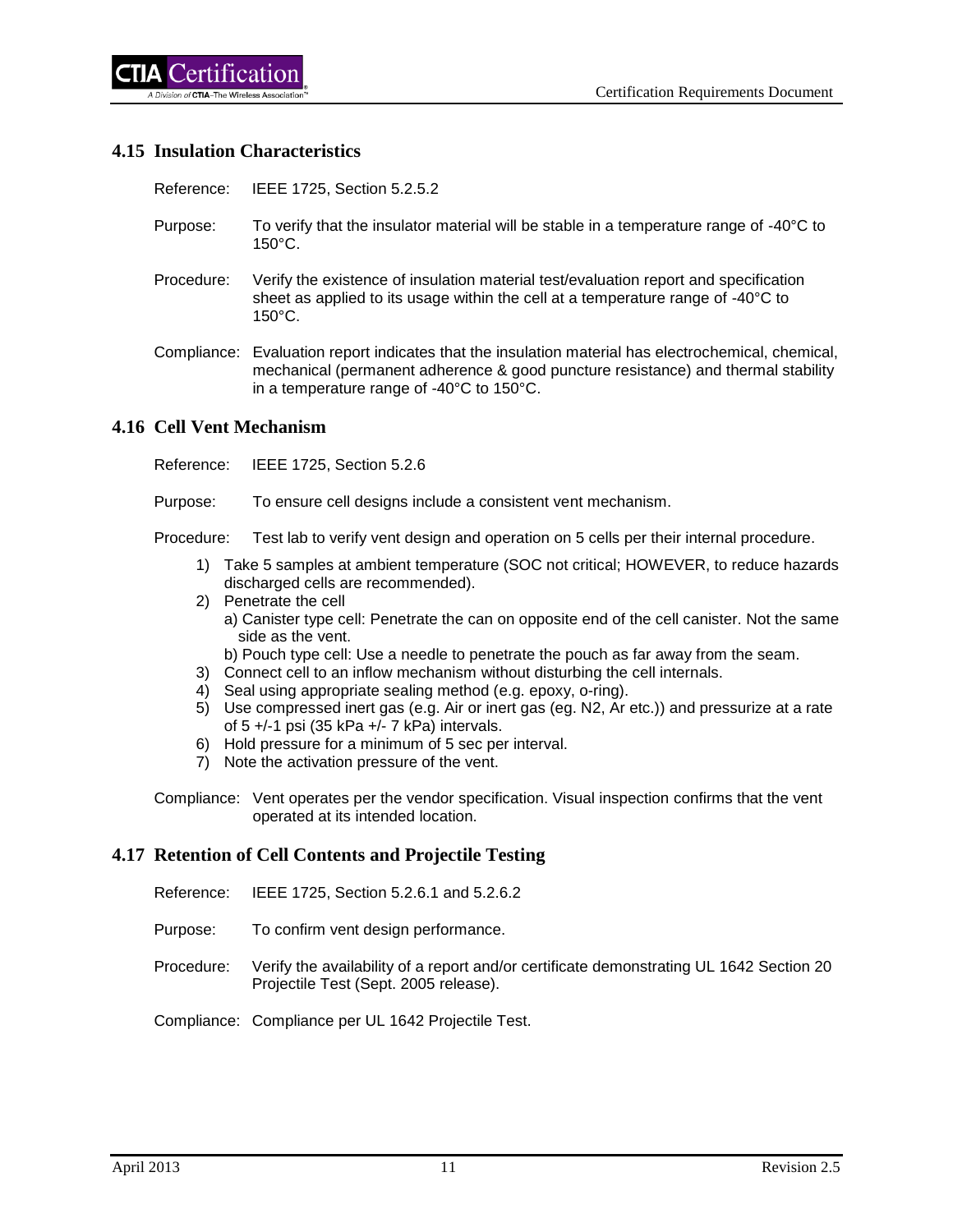### <span id="page-18-0"></span>**4.18 Overcurrent Protection Device**

Reference: IEEE 1725, Section 5.2.7

- Purpose: To confirm that cells qualified with ancillary protective measures are employed at the pack level with such measures intact.
- Procedure: Review cell specifications to determine if component cell was qualified with a PTC or other protective device. Review current construction of 1 sample to see if same device is in evidence in pack construction.
- Compliance: If the cell design was qualified with a PTC or other protective device, this protective device is present in the battery pack.

#### <span id="page-18-1"></span>**4.19 Maximum Recommended Voltage**

- Reference: IEEE 1725, Section 5.2.7.1
- Purpose: To confirm that the cell vendor has provided a maximum over-voltage limit.
- Procedure: Confirm the existence of an overvoltage limit in the cell specification.

Compliance: Recommended maximum cell voltage is listed in the cell specification.

#### <span id="page-18-2"></span>**4.20 Materials Specifications**

- Reference: IEEE 1725, Section 5.3.1
- Purpose: To validate that impurity limits have been defined.
- Procedure: Verify that the design report defines impurities and their critical limits. Verify that the raw material specifications for impurities are within critical limits. Verify the raw material data/records comply with the raw material specifications.
- Compliance: Raw material specifications for impurities are within critical limits as listed in the design report. Actual raw material meets the specification.

#### <span id="page-18-3"></span>**4.21 Cleanliness of Manufacturing Operations**

- Reference: IEEE 1725, Section 5.3.3
- Purpose: To ensure that proper environmental controls are in place and effective in the manufacturing and staging area. Measures are in place to prevent the introduction of metal contamination.
- Procedure: Verify that the temperature, humidity and impurity levels in the manufacturing area are specified in the control plan and implemented. Verify vendor has systems in place to prevent the introduction of metal contamination.
- Compliance: Temperature, humidity and impurity levels are within specification. Methods and survey operations by which manufacturing and supporting supply chain facilities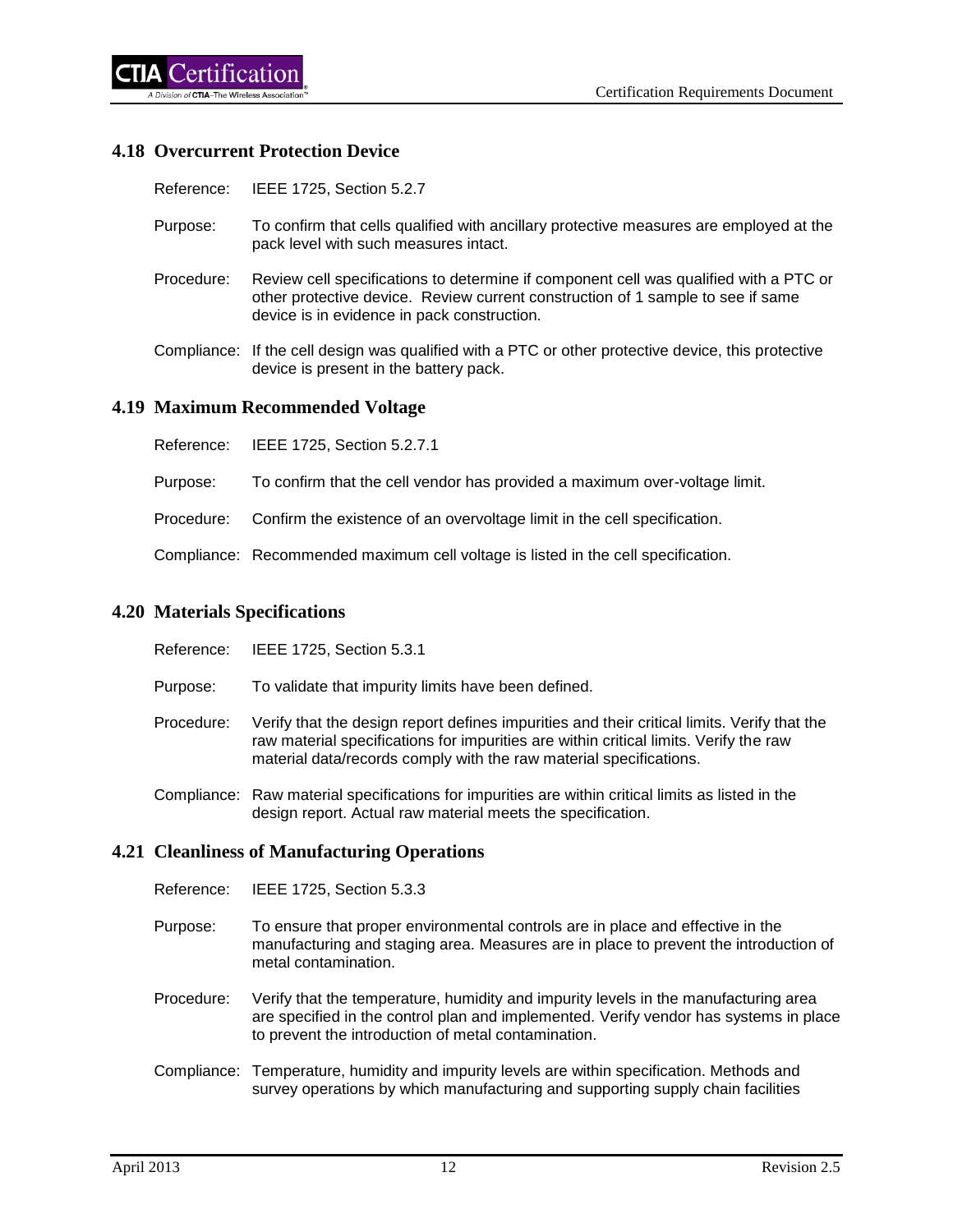present no conditions that can cause degradation or damage to materials before, during and after production.

#### <span id="page-19-0"></span>**4.22 Manufacturing Traceability**

- Reference: IEEE 1725, Section 5.3.4
- Purpose: To ensure that an effective cell traceability plan has been implemented.

Procedure: Confirm traceability method and validate incorporation within the product.

Compliance: Cell has traceability from the market back to manufacturing site and production lot.

#### <span id="page-19-1"></span>**4.23 Uniform Coating of Active Materials**

| Reference: | IEEE 1725, Section 5.3.5                                                                                                                                  |
|------------|-----------------------------------------------------------------------------------------------------------------------------------------------------------|
| Purpose:   | To ensure that the electrode coating process has been properly characterized,<br>optimized, controlled, and continuously improved.                        |
| Procedure: | Verify that the negative and positive electrodes' weight and thickness are controlled<br>within the specifications.                                       |
|            | Compliance: Material specifications exist and are current. Negative and positive electrodes weight<br>and thickness are controlled within specifications. |

#### <span id="page-19-2"></span>**4.24 Burr Control**

Reference: IEEE 1725, Section 5.3.6

- Purpose: The manufacturer shall have a method to prevent internal short circuit caused by burrs, either by manufacturing control or design prevention.
- Procedure: Verify that the manufacturer has a method to prevent internal short circuit caused by burrs, either by:

1) Manufacturing control, which consists of measurements at least once per shift or once per manufacturing lot at each cutting point to determine whether or not burr heights are less than 50% of the lower tolerance limit of the separator thickness; or

 2) Design prevention, which may include insulation taping or coating at uncoated foil, or documented engineering analysis (such as FMEA) that shows that burr heights may exceed 50% of the lower tolerances of the separator without resulting in internal shorts. Considerations may include coating thickness, separator thickness, coated versus uncoated electrodes areas, insulators and electrode overlap.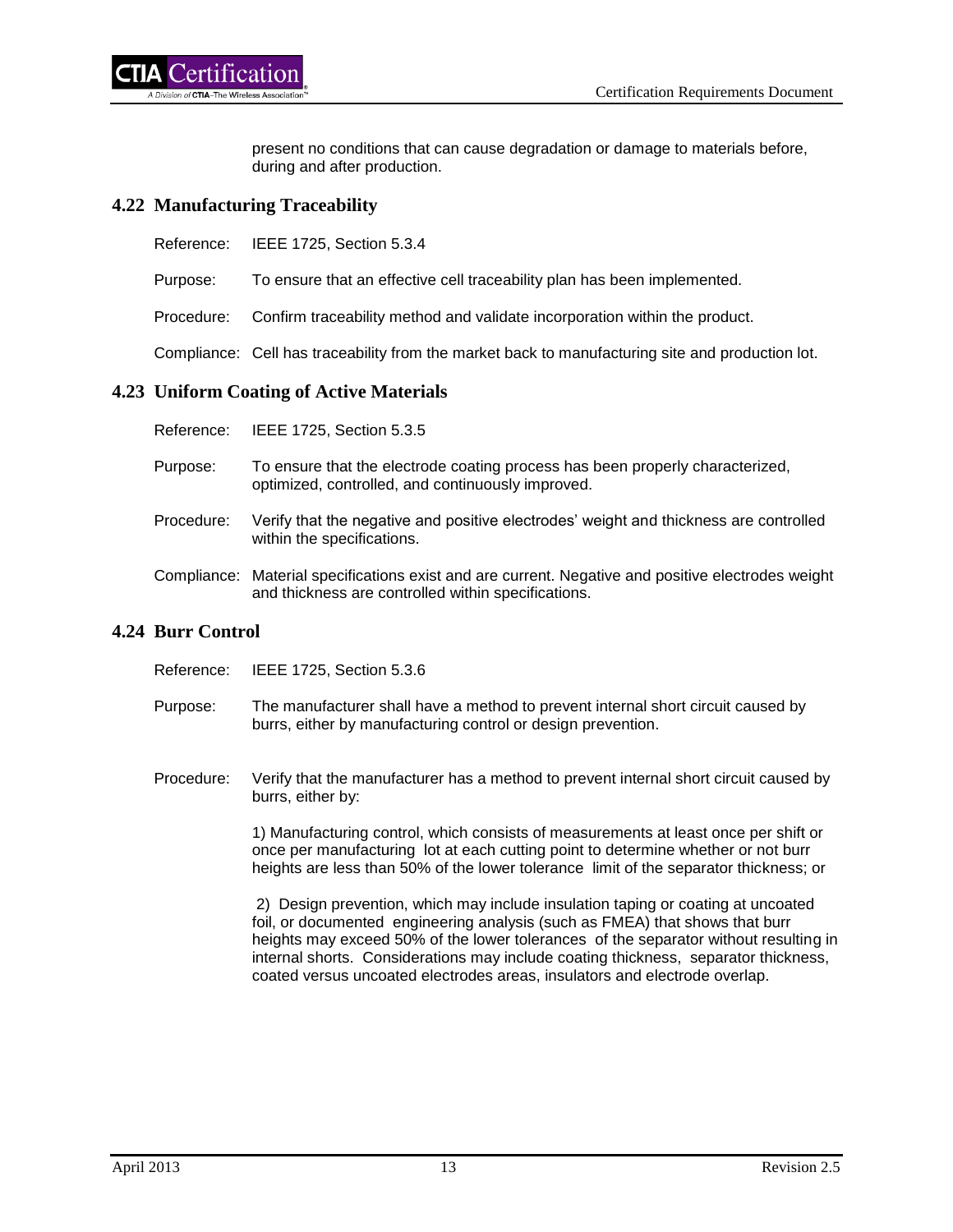

#### Li-Ion Cell Element Cross Section



 $B = Burr$ 

#### Figure 1

Compliance: Either 1) manufacturing control ensures that burrs do not exceed 50% of the lower tolerance limit of the thickness of the separator or 2) design prevention with documented engineering analysis (such as an FMEA) shows that burr lengths with greater limits cannot cause internal shorts.

#### <span id="page-20-0"></span>**4.25 Burr Control**

- Reference: IEEE 1725, Section 5.3.6
- Purpose: To ensure that the tolerance on burr height is controlled to limit the potential for internal shorts. This is not applicable if design prevention is present.
- Procedure: Confirm design parameters to the reference. Using inspection data, confirm that the manufacturing process is in control. This is not applicable if design prevention is present.
- Compliance: Inspection data shows compliance to specified tolerances. For those cases where an out of control condition was noted, action was taken. This is not applicable if design prevention is present.

#### <span id="page-20-1"></span>**4.26 Prevention of Damage to Electrodes**

- Reference: IEEE 1725, Section 5.3.7
- Purpose: To ensure that the manufacturing process has methods to detect damaged electrodes.
- Procedure: Check the vendor's manufacturing process for handling of electrodes. Verify the criteria for damaged electrodes (wrinkling, tearing or deformation). Verify that the system for removal of damaged electrodes is installed in manufacturing process and is effective.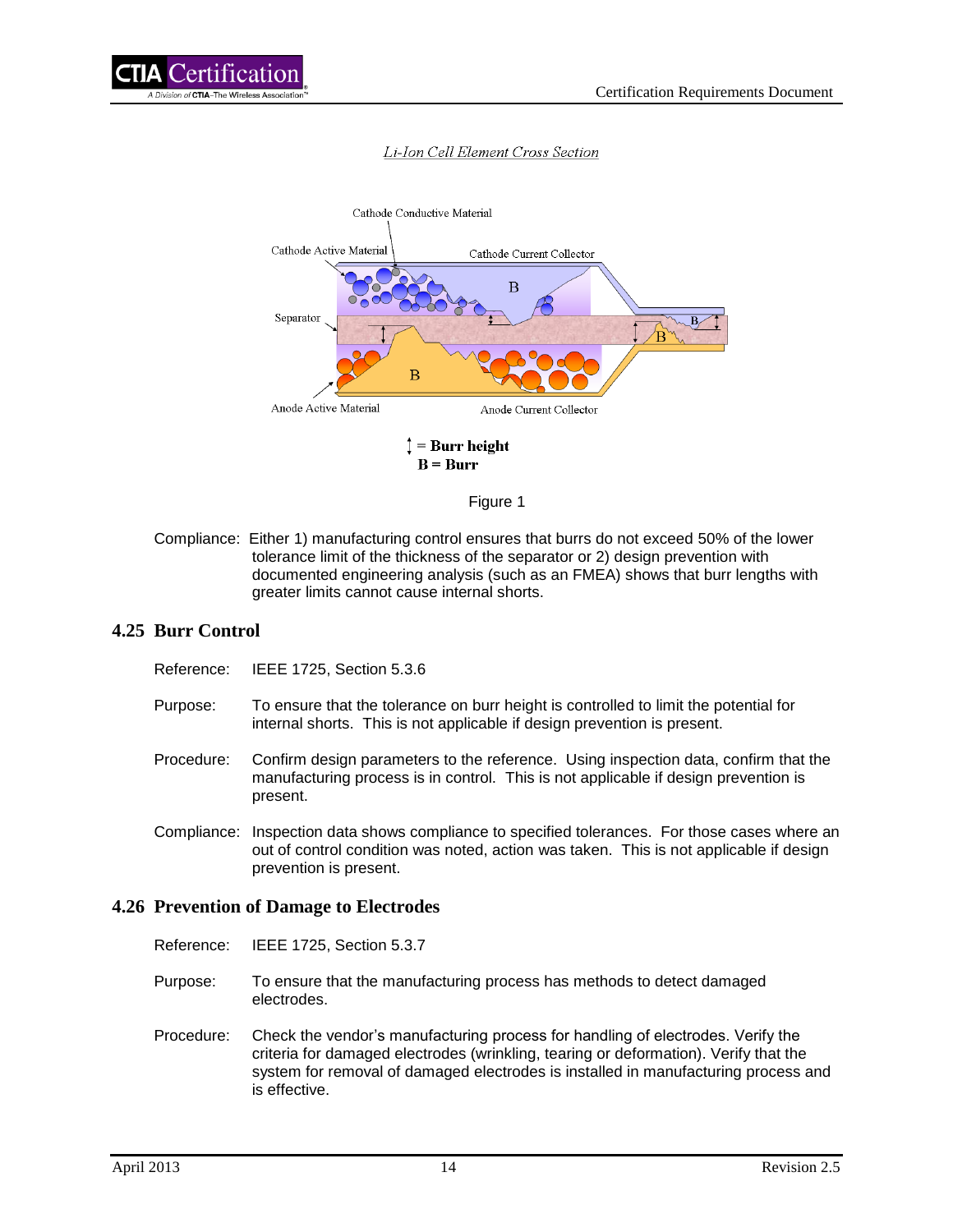ertification!

Compliance: Availability of criteria for damaged electrodes (wrinkling, tearing or deformation). Damaged electrode detection system removes the damaged electrodes.

### <span id="page-21-0"></span>**4.27 Characteristics of Manufacturing Equipment**

- Reference: IEEE 1725, Section 5.3.8
- Purpose: Ensure that manufacturing processes not directly specified in the referenced standard have been properly characterized, optimized, controlled, and continuously improved.
- Procedure: Verify production flow and process control documentation. Verify that the equipment is selected based on engineering analysis and capability studies. Ensure product consistently meets or exceeds specs.
- Compliance: Equipment characterization/optimization documentation is available. In-process quality controls are implemented.

#### <span id="page-21-1"></span>**4.28 Defective Electrodes**

- Reference: IEEE 1725, Section 5.3.9
- Purpose: To ensure that non-conforming electrodes are scrapped.
- Procedure: Confirm compliance parameters and implementation. When possible, inspect discarded material and verify proper disposal process. Verify that the non-conforming electrodes are actually scrapped.
- Compliance: Verify that all electrode material meets primary specification. Confirm that all nonconforming material is safely discarded and not reworked. "Scrapped" means "destroyed".

#### <span id="page-21-2"></span>**4.29 Preventive Maintenance Plan**

- Reference: IEEE 1725, Section 5.3.10
- Purpose: To ensure that the vendor has implemented an effective Preventative Maintenance (PM) plan.
- Procedure: Review PM Process and schedule.
- Compliance: Verify the preventive maintenance schedule and its implementation. Verify that PM plan clearly identifies routine and critical maintenance activities. The PM intervals are established based on inputs from equipment vendors and in house data collection.

#### <span id="page-21-3"></span>**4.30 Tension and Damage**

Reference: IEEE 1725, Section 5.4.1.1

Purpose: To ensure that the electrode winding process has been properly characterized, optimized, and controlled.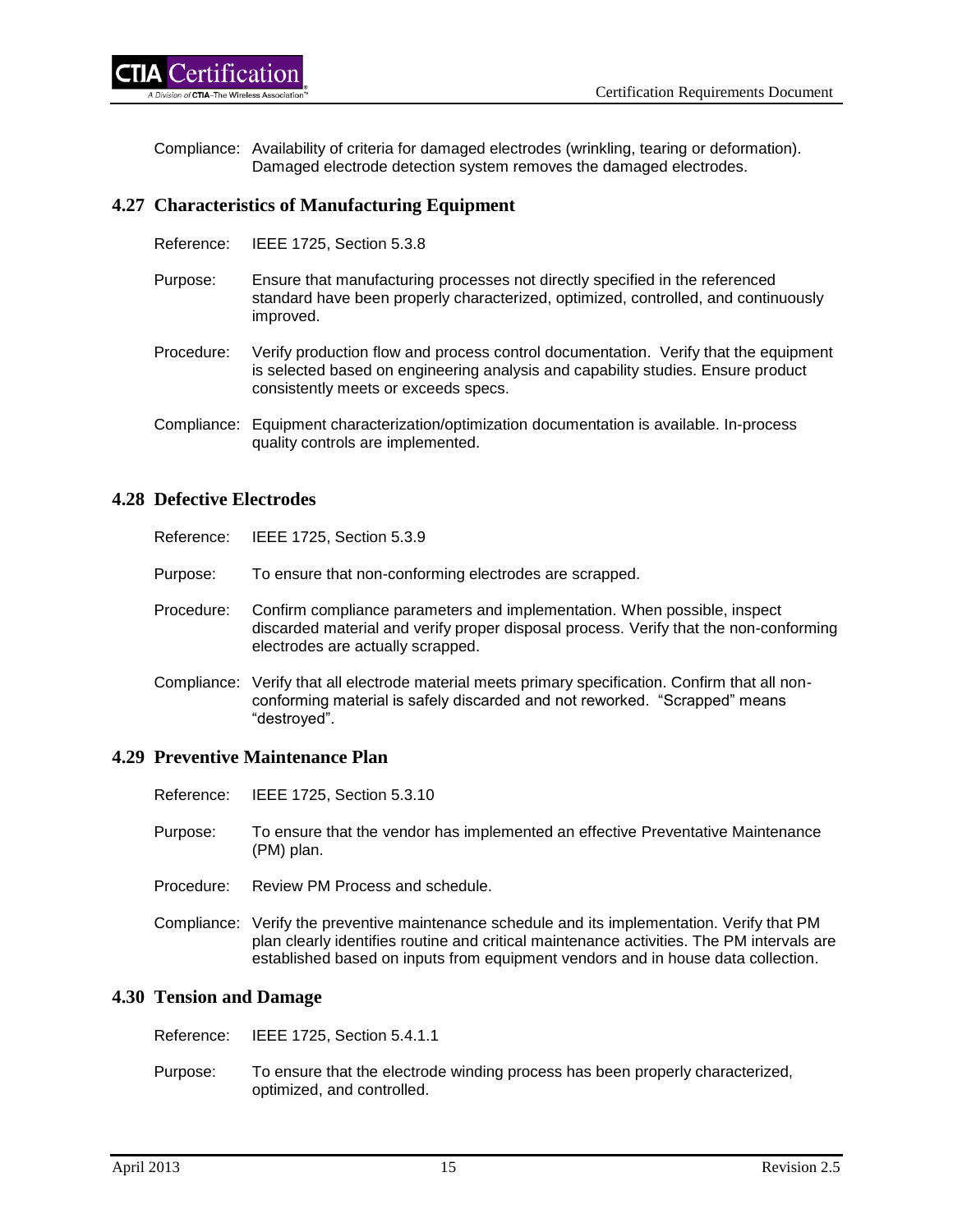- Procedure: Review documentation in order to establish proper winding and stacking process considerations.
- Compliance: Tension (winding processes only) and damage characterization/optimization documentation is available. Actual winding tension settings are per the conditions in the engineering report and product meets the specification.

# <span id="page-22-0"></span>**4.31 Collection of Loose Material**

- Reference: IEEE 1725, Section 5.4.1.2
- Purpose: To ensure that the vendor has an effective method for collection of loose material produced.
- Procedure: Verify that the report identifies possible sources of contamination by loose material and identifies processes which control loose material within acceptable limits. Cell vendor's process demonstrates effectiveness for collection of loose material.
- Compliance: Engineering report identifying possible sources of contamination by loose material is available. Controls are placed to collect the loose material produced in the process.

#### <span id="page-22-1"></span>**4.32 Detection of Damaged Cores**

- Reference: IEEE 1725, Section 5.4.1.3
- Purpose: To ensure that the vendor has a method to detect non-conforming cell cores.
- Procedure: Verify detection method for the non-conforming cell cores.

Compliance: Non-conforming cell cores detection methods are in place.

# <span id="page-22-2"></span>**4.33 Control of Electrode Spacing**

- Reference: IEEE 1725, Section 5.4.2
- Purpose: To ensure that the cell core design and the associated core assembly processes have been properly characterized, optimized, and controlled to prevent damage to the cell core.
- Procedure: Verify engineering report for uniform compression, dimensional characteristics and winding spindle removal process. Verify that the actual core assembly settings are per the engineering report. Verify product compliance to parameters documented in the engineering report.
- Compliance: Materials are inspected and meet primary specification upon completion of core assembly. Confirm that process equipment does not damage and/or modify the cell core during process movement (input and output) of this operation.

# <span id="page-22-3"></span>**4.34 Uniformity of Internal Electrode Pressure**

Reference: IEEE 1725, Section 5.4.3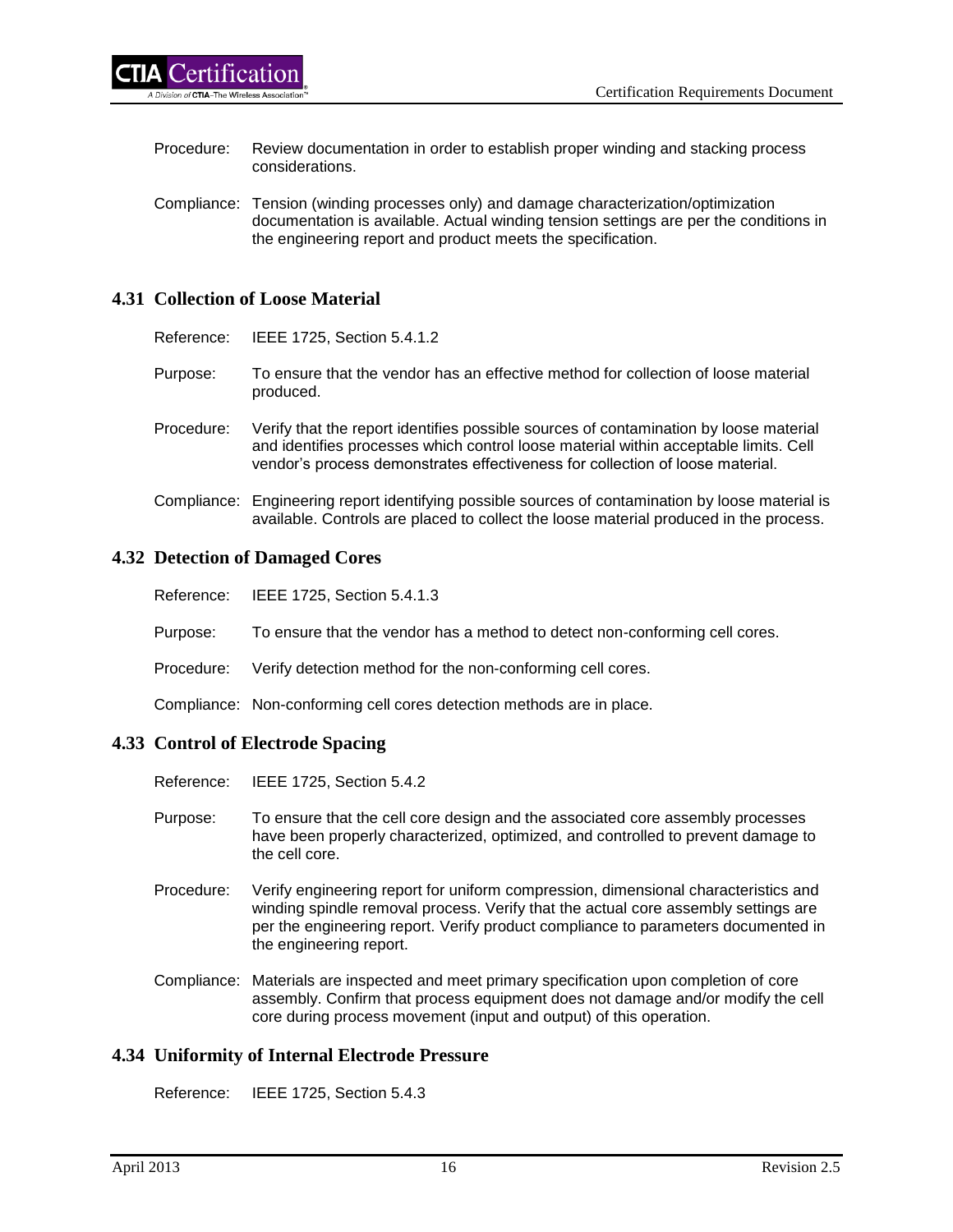| Purpose:   | To ensure that the cell core assembly processes have been properly characterized,<br>optimized, and controlled to prevent damage to the cell core. |
|------------|----------------------------------------------------------------------------------------------------------------------------------------------------|
| Procedure: | Verify documentation referring to tension, uniform compression and dimensional<br>characteristics. Note the actual settings.                       |
|            | Compliance: Documentation is available showing process parameters. Actual settings comply with                                                     |

the documentation.

# <span id="page-23-0"></span>**4.35 Avoidance of Contaminants**

Reference: IEEE 1725, Section 5.4.4

- Purpose: To ensure that the winding process has controls to prevent contaminants from entering the cell.
- Procedure: Identify possible sources of contamination (flaking, dust, etc.) during the winding process via FMEA or equivalent. Evaluate the control plans or equivalent referred to in the FMEA. Review and validate that the winding process keeps contamination within the allowed limits as listed in the engineering report.
- Compliance: Vendor shall provide an FMEA or equivalent and control plan. Ensure that FMEA items are covered in the control plan. Review and validate that the winding process keeps contamination within the allowed limits as listed in the control plan.

#### <span id="page-23-1"></span>**4.36 Internal Short Avoidance**

- Reference: IEEE 1725, Section 5.5.1
- Purpose: To ensure that the method of assembly for insulating material (whether for electrode, current collectors, or internal insulation) is designed to provide reliable protection against latent shorts for the product lifetime of the cell.
- Procedure: Lab to teardown 5 fresh samples and verify proper insulation placement. Lab to review insulating material specifications in regards to stability of the material's insulating property over time.
- Compliance: Validate that all likely material interfaces that may result in a latent internal short are insulated. Validate the method of assembly for insulating material properties is sufficient to provide protection from shorts over the projected lifetime of the cell.

# <span id="page-23-2"></span>**4.37 Internal Short Avoidance**

- Reference: IEEE 1725, Section 5.5.1
- Purpose: To ensure that the method of assembly for insulating material (whether for electrode, current collectors, or internal insulation) is designed to provide reliable protection against latent shorts for the product lifetime of the cell.
- Procedure: Verify documentation that includes design and method of assembly, and manufacturing inspection processes for insulating material to prevent internal short occurrence.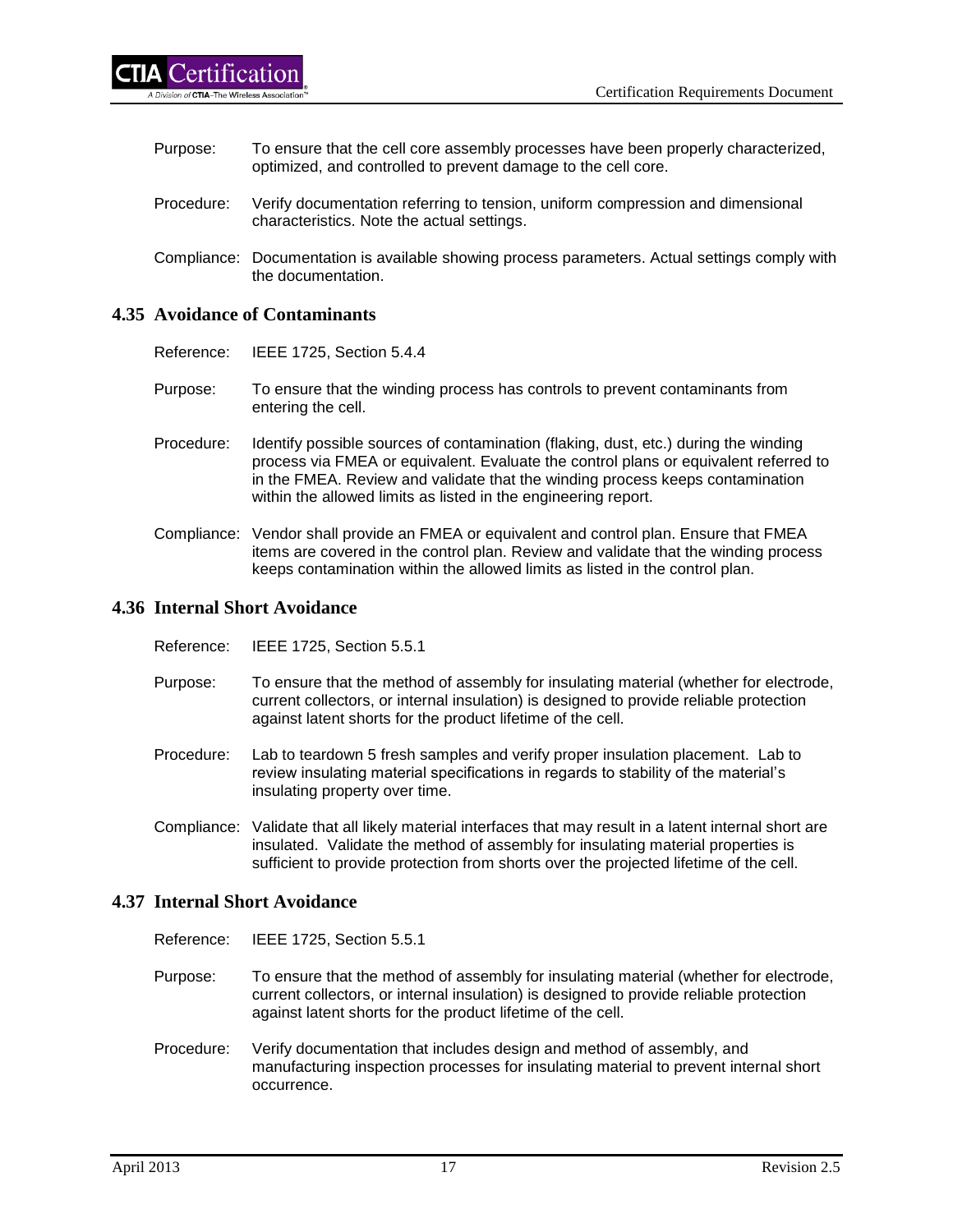

Compliance: Insulation placement and material shall comply with the documentation. Validate that inspection processes exist to ensure compliance.

### <span id="page-24-0"></span>**4.38 Tab Positioning**

- Reference: IEEE 1725, Section 5.5.2
- Purpose: To ensure that the process for positive and negative tab placement has been properly characterized, optimized, and controlled to prevent cell core assembly damage or tab/can short circuits.
- Procedure: Teardown 5 samples or conduct inspection by an appropriate vision system (example x-ray).
- Compliance: Verify the position of negative and positive tabs do not create cell core assembly damage or tab/can short circuits. Alternatively, verify an insulator gasket isolates the tabs from the cell core assembly and can walls.

#### <span id="page-24-1"></span>**4.39 Tab Positioning**

Reference: IEEE 1725, Section 5.5.2

- Purpose: To ensure that the process for positive and negative tab placement has been properly characterized, optimized, and controlled to prevent short circuit.
- Procedure: Verify the positive and negative tab design documentation. Verify assembly process documentation for proper tab alignment and positioning. Review factory x-ray measurement data from a minimum of 5 samples showing tab placement. Review calibration certificate and measurement systems analysis for x-ray equipment used to produce data to ensure sufficient repeatability. Review design analysis to confirm design demonstrates sufficient margin from short circuit concerns due to tab placement variation.
- Compliance: Tab placement meets product design specification. Ensure that vendor's vision system is calibrated and repeatable. Vendor to show design analysis demonstrating safety and prove that they are meeting Design Specification.

# <span id="page-24-2"></span>**4.40 Integrity of Cell Core Assembly**

- Reference: IEEE 1725, Section 5.5.3
- Purpose: To ensure that the integrity of the electrodes is verified through resistance or continuity check or equivalent means.
- Procedure: Confirm product specification to inspection parameters. Validate that an effective real time (Hi-Pot or equivalent) 100% testing process is in place.
- Compliance: Validate test procedures and test parameters. Verify test parameters via review of engineering documentation. 100% testing is required.

# <span id="page-24-3"></span>**4.41 Positioning of Insulating Material**

Reference: IEEE 1725, Section 5.5.4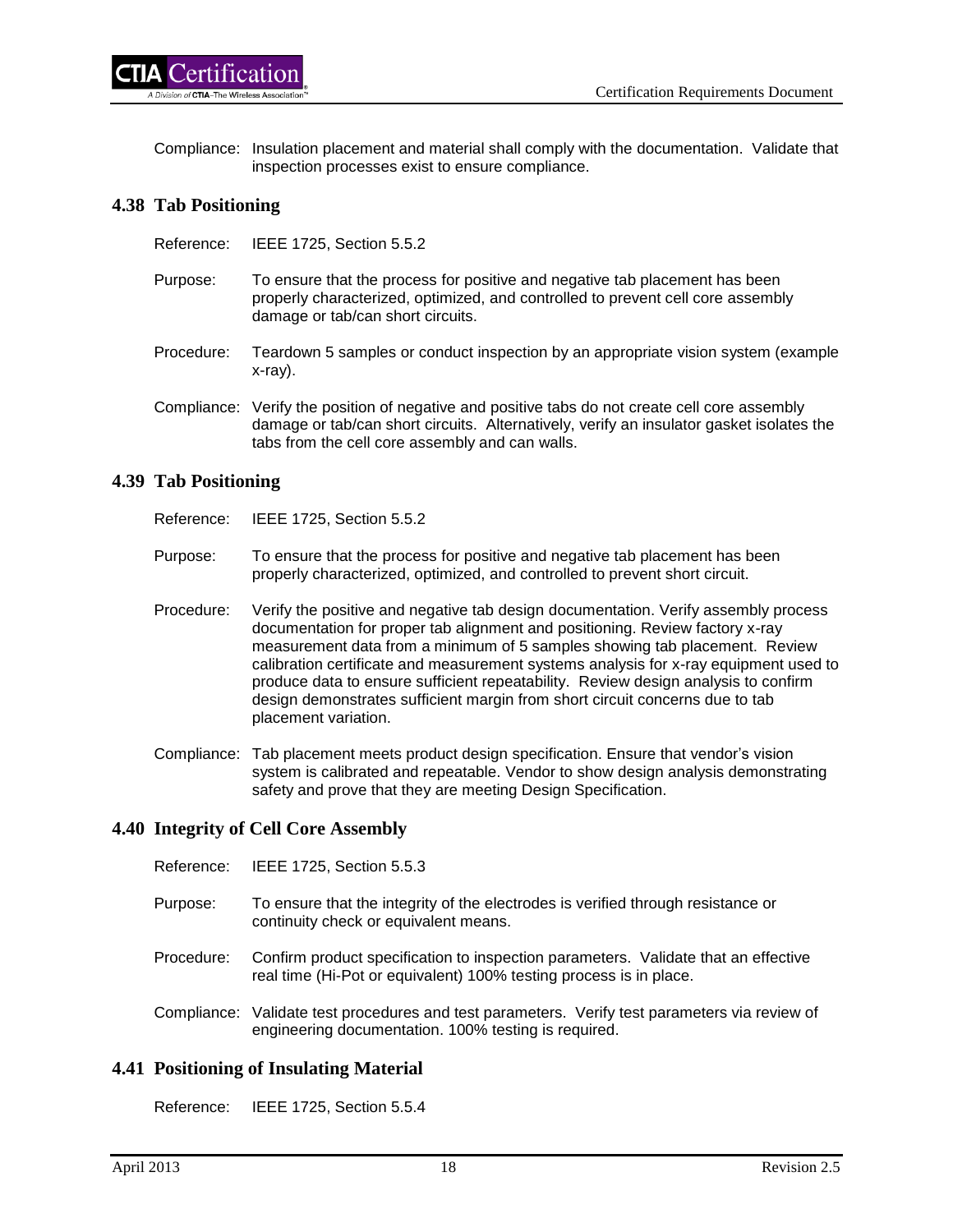Purpose: To ensure an insulating method prevents shorting of cell core to the cell casing. Procedure: Teardown 5 samples and inspect for insulating method.

Compliance: Verify insulating method and verify insulating material is readily visible.

# <span id="page-25-0"></span>**4.42 Positioning of Insulating Plate**

- Reference: IEEE 1725, Section 5.5.4 (NA See 4.41)
- Purpose: To confirm the characteristics of the material, color, proper positioning and presence of insulating materials.
- Procedure: Inspect insulating plate placement process and associated controls documentation.
- Compliance: If the cell has insulating plates, the insulating plates are properly positioned and readily visible (refer to Figure 6.0 of IEEE 1725) and meets the insulating plate's specification for insulating characteristics. Additionally, the process control documentation confirms that the insulating material is checked with resistive measurement or other technological means or methods.

# <span id="page-25-1"></span>**4.43 Electrode Alignment**

- Reference: IEEE 1725, Section 5.5.5
- Purpose: The vendor shall use a vision system to inspect 100% of the cell cores.
- Procedure: Cell vendor to conduct 100% inspection using a vision system to ensure the overlap on top and bottom of the electrode assembly. Also, conduct 100% inspection to ensure no damage is caused by the case insertion process. Polymer cells shall be inspected via a vision system either prior to or following complete assembly.

Verify that the negative electrode overlaps the positive electrode by at least 0.1 mm unless the vendor shows supporting evidence (DOE, engineering studies, etc.) that justifies less than 0.1 mm overlap on each side is acceptable. Ensure that vendor's vision system is calibrated and repeatable.

Compliance: 100% inspection is done with vision system for overlap. Overlap is at least 0.1 mm on all sides or vendors supporting evidence justifies a lesser minimum overlap.

# <span id="page-25-2"></span>**4.44 Cell Aging and Validation of Aging Process**

- Reference: IEEE 1725, Section 5.5.6 and 5.5.7
- Purpose: To ensure that the cell aging, grading, and sorting processes have been properly characterized, optimized, controlled, and continuously improved to remove early term failures.
- Procedure: Review cell aging process and supporting records. Review cell aging process validation.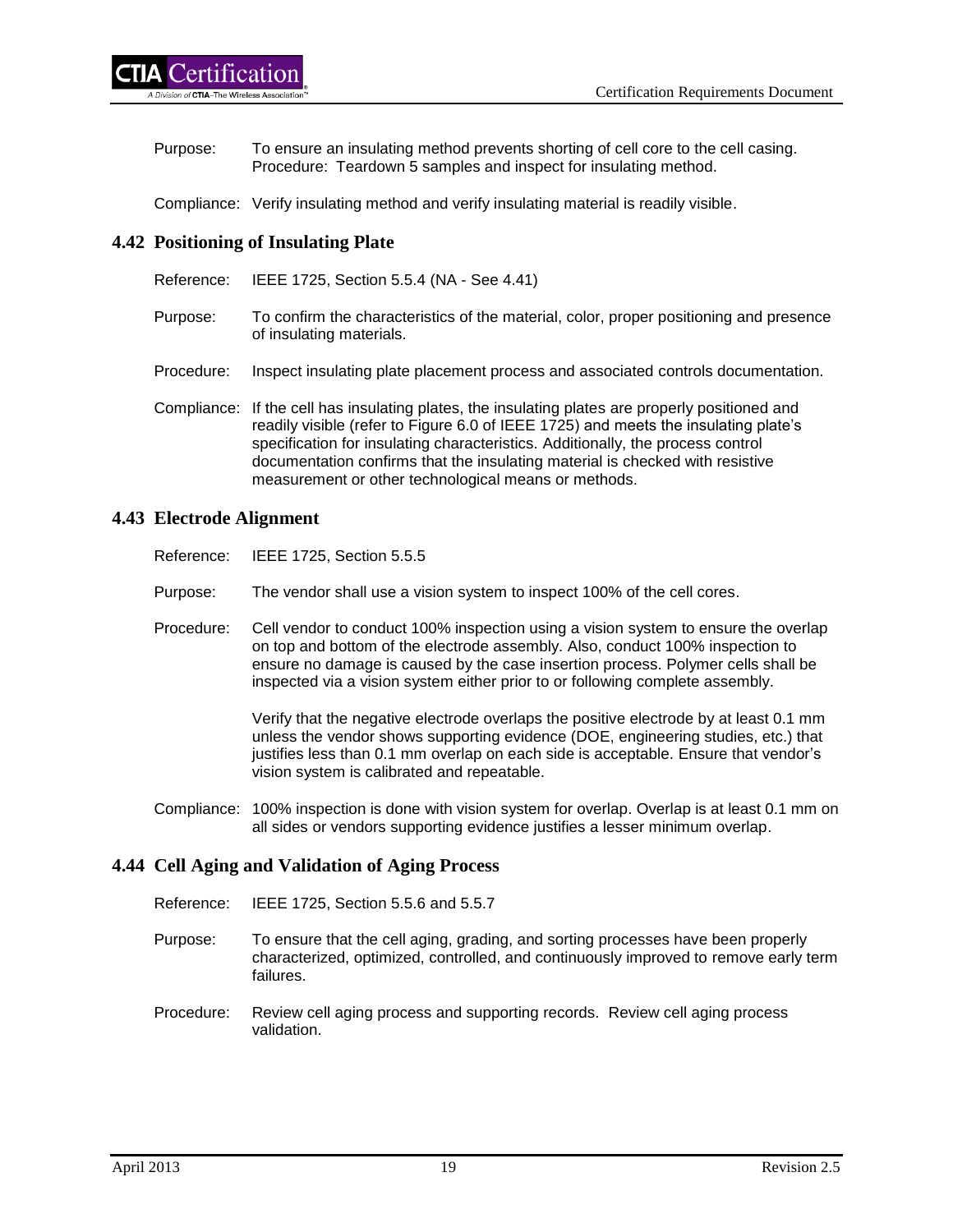

Compliance: Cell aging, grading, and/or sorting process has been developed and implemented. Process is in control. Performance variations for each production lot are identified. Cell aging process validation conducted per IEEE 1725 Section 5.5.7.

# <span id="page-26-0"></span>**4.45 Cell Leakage**

- Reference: IEEE 1725, Section 5.5.8
- Purpose: To ensure that a process has been implemented to remove cells that are leaking electrolyte.
- Procedure: Verify that the end product (Cell) is inspected and all leaking cells are removed.
- Compliance: The inspection process does not damage and/or modify the cell. All leaking cells are removed. All non-conforming material is safely discarded and not reworked. Process feedback is in place to modify and rectify process if out of control.

# <span id="page-26-1"></span>**4.46 Care During Cell Assembly**

Reference: IEEE 1725, Section 5.5.9

- Purpose: To ensure that the welding and other operations have been properly characterized, optimized, controlled, and continuously improved to prevent damage to the cell.
- Procedure: Review cell welding process and inspection data during cell assembly operations.
- Compliance: Cell enclosure, cell case, and critical cell design elements are not damaged or altered during cell assembly and post assembly operations. Inspection processes are in place and are effective to maintain compliance. Process feedback is in place to modify and rectify the process if out of control.

#### <span id="page-26-2"></span>**4.47 Qualification of New Cell Designs**

- Reference: IEEE 1725, Section 5.6.1
- Purpose: To ensure that the cell qualification processes have been properly characterized, optimized, controlled, and continuously improved. Additionally, to ensure that all cells are required to pass such tests before being given production status.
- Procedure: Review design procedure. Verify that the new cell model approval process follows that procedure. Validate that an effective real time or sample plan inspection process is established.
- Compliance: Design review procedure shall include performance, reliability and safety related testing. Verify that the testing is being performed and results meet the specification.

# <span id="page-26-3"></span>**4.48 Qualification of Production Cells**

- Reference: IEEE 1725, Section 5.6.2
- Purpose: To establish production cell qualification and periodic re-qualification requirements.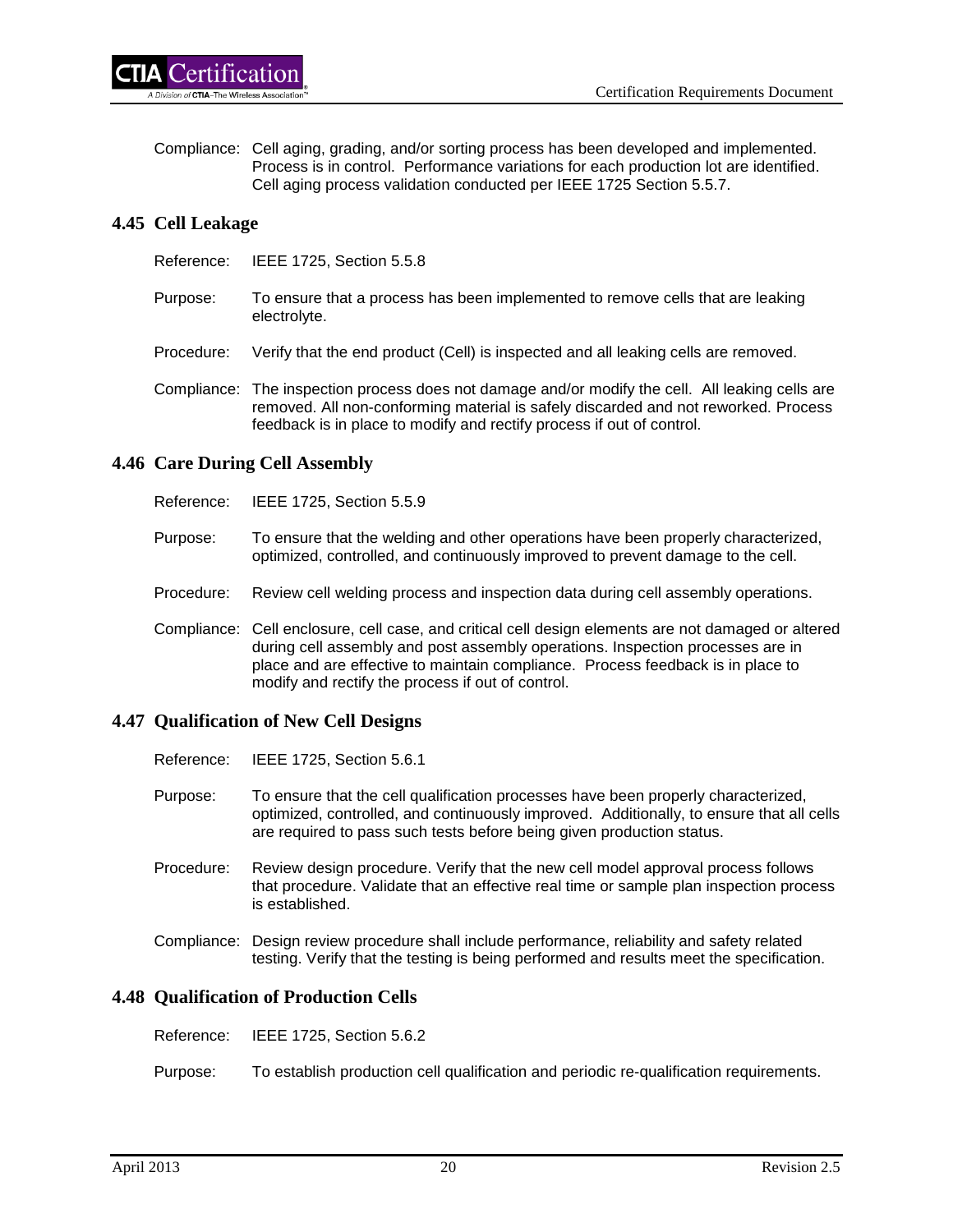- Procedure: Verify specification availability which lists the qualification tests and intervals and review qualification test data. Cell vendor to provide justification regarding the requalification interval and test regimen.
- Compliance: Verify that the cell vendor is conducting qualification tests at specified intervals and that work instruction is available.

# <span id="page-27-0"></span>**4.49 Cell Transportation Regulations**

Reference: IEEE 1725, Section 5.6.4.

- Purpose: Ensure compliance to UN Recommendations on the Transport of Dangerous Goods, Manual of Tests and Criteria.
- Procedure: Review test report confirming compliance to UN Recommendations on the Transport of Dangerous Goods, Manual of Tests and Criteria.
- Compliance: Test report confirming compliance to UN Recommendations on the Transport of Dangerous Goods, Manual of Tests and Criteria exists.

# <span id="page-27-1"></span>**4.50 Cell Thermal Test**

- Reference: IEEE 1725, Section 5.6.5
- Purpose: To ensure cells demonstrate thermal stability.
- Procedure: 5 fully charged cells (per cell manufacture's specifications) shall be suspended (no heat transfer allowed to non-integral cell components) in a gravity convection or circulating air oven at ambient temperature. The oven temperature shall be ramped at  $5 \pm 2^{\circ}$ C per minute to 130  $\pm 2^{\circ}$ C. After 1 hour at 130  $\pm 2^{\circ}$ C, the test is ended.

Compliance: Cells shall not flame or explode when exposed to 130°C for 1h.

# <span id="page-27-2"></span>**4.51 Cell Thermal Test**

- Reference: IEEE 1725, Section 5.6.5
- Purpose: To ensure cells demonstrate thermal stability.
- Procedure: Test 5 cells per IEEE 1725, Section 5.6.5.
- Compliance: Test equipment, test procedure and test results compliant to IEEE 1725, Section 5.6.5.

# <span id="page-27-3"></span>**4.52 Evaluation of Excess Lithium Plating and Short-Circuit Test on Cycled Cells**

Reference: IEEE 1725, Section 5.6.6, 5.6.6.1

Purpose: To ensure cells are cycled and inspected to look for latent defects due to excess lithium plating.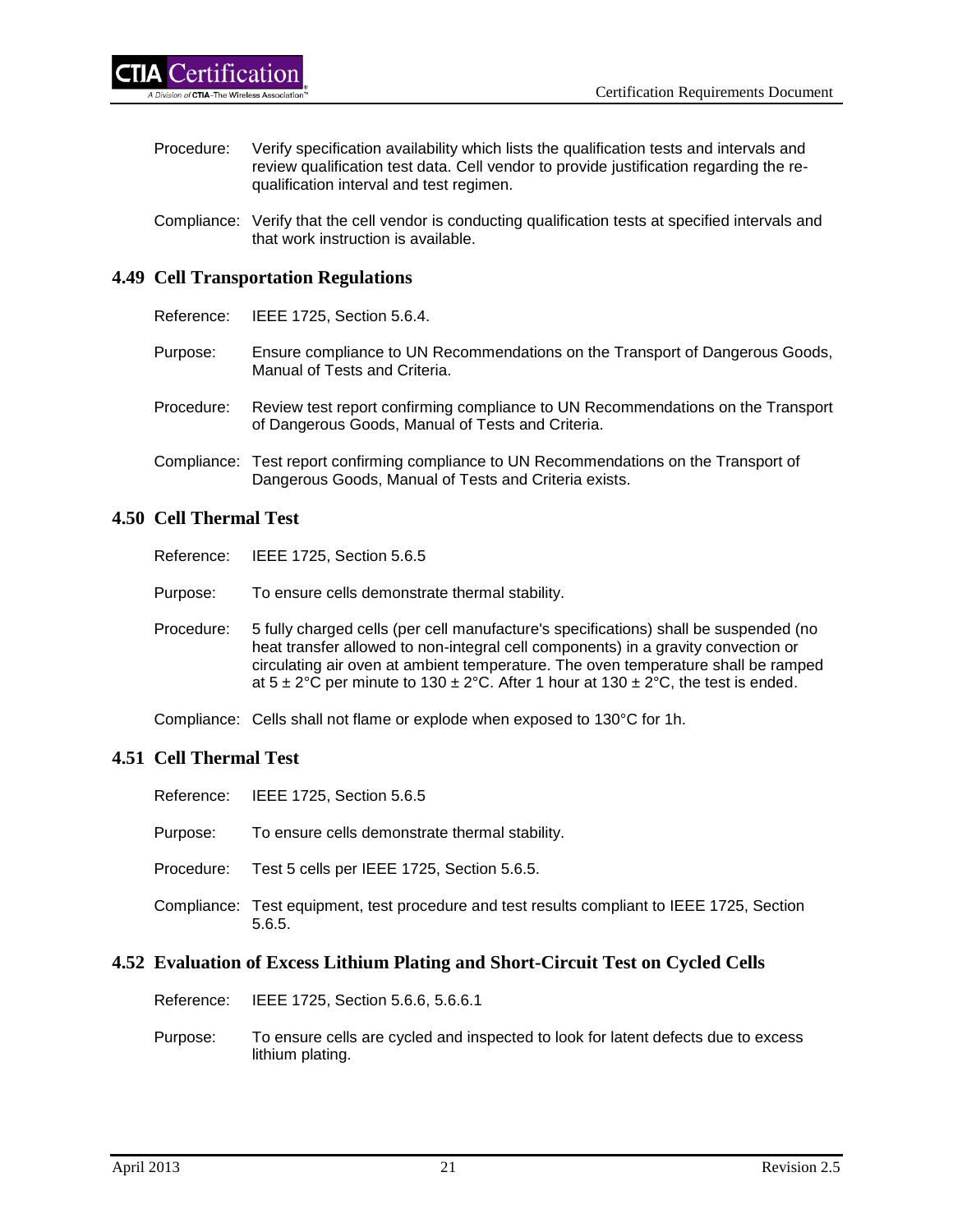Procedure: 5 Cells shall be cycled 25 times at the maximum charge/discharge rate specified by the vendor at  $25 \pm 5$  °C. Test shall be performed with fully charged cells.

> Each test sample cell, in turn, is to be short-circuited by connecting the positive and negative terminals of the cell with a circuit load having a resistance load of 80 +/- 20 milliohms. The cell is to discharge until a fire or explosion is obtained, or until it has reached a completely discharged state of less than 0.1 volts and the cell case temperature has returned to  $\pm 10^{\circ}$ C of the elevated chamber ambient temperature (i.e.  $55 \pm 5^{\circ}$ C).

Tests are to be conducted at 55  $\pm$  5°C. The cells are to reach equilibrium at 55  $\pm$  5°C, as applicable, before the short circuit is applied.

Compliance: No fire, no explosion, and maximum temperature less than 150 °C.

# <span id="page-28-0"></span>**4.53 External Shorting of Cell Terminals**

Reference: IEEE 1725, Section 5.6.7(N/A - See 4.52, IEEE reference deleted in 2011 edition)

# **Section 4 - CATL Sample Submission Requirements**

| <b>Section</b> | <b>Name</b>                                              | <b>Purpose</b>                                                                                                                                                                                      | <b>Samples</b><br>for Test | <b>Reusable?</b>                                                                    |
|----------------|----------------------------------------------------------|-----------------------------------------------------------------------------------------------------------------------------------------------------------------------------------------------------|----------------------------|-------------------------------------------------------------------------------------|
| 4.1            | <b>Stability</b>                                         | To ensure that separator materials have the<br>appropriate properties to meet expectations of<br>performance and safety.                                                                            | $\Omega$                   |                                                                                     |
| 4.2            | <b>Isolation Properties</b>                              | To ensure that the separator/cell design shall<br>maintain isolation under high temperature stress<br>conditions for a reasonable period of time to<br>maintain the safety of the cell.             | 5                          | <b>Samples</b><br>cannot be<br>reused                                               |
| 4.3            | Strength and<br><b>Physical Integrity</b>                | To ensure that the design of separator thickness<br>is made through engineering judgment such that<br>the separator has the requisite strength to ensure<br>cell safety and robustness to handling. | $\overline{0}$             |                                                                                     |
| 4.4            | Shrinkage<br>Allowance,<br>Ambient<br><b>Temperature</b> | To ensure that the separator is designed such<br>that shrinkage characteristics of the material are<br>taken into account to maintain anode and cathode<br>separation.                              | 5                          | Same<br>samples<br>are to be<br>used for<br>4.41, 4.9,<br>4.12, 4.14,<br>4.36, 4.18 |
| 4.5            | Shrinkage<br>Allowance,<br>Elevated<br>Temperature       | To ensure that the separator is designed such<br>that shrinkage characteristics of the material are<br>taken into account to maintain anode and cathode<br>separation.                              | 5                          | <b>Samples</b><br>cannot be<br>reused                                               |
| 4.6            | Shrinkage<br>Allowance                                   | To ensure that the separator is designed such<br>that shrinkage characteristics of the material are<br>taken into account to maintain anode and cathode<br>separation.                              | $\overline{0}$             |                                                                                     |
| 4.7            | <b>Electrode Design</b><br>Criteria                      | Electrode design constituents for both the anode<br>and the cathode shall be designed to assure                                                                                                     | $\overline{0}$             |                                                                                     |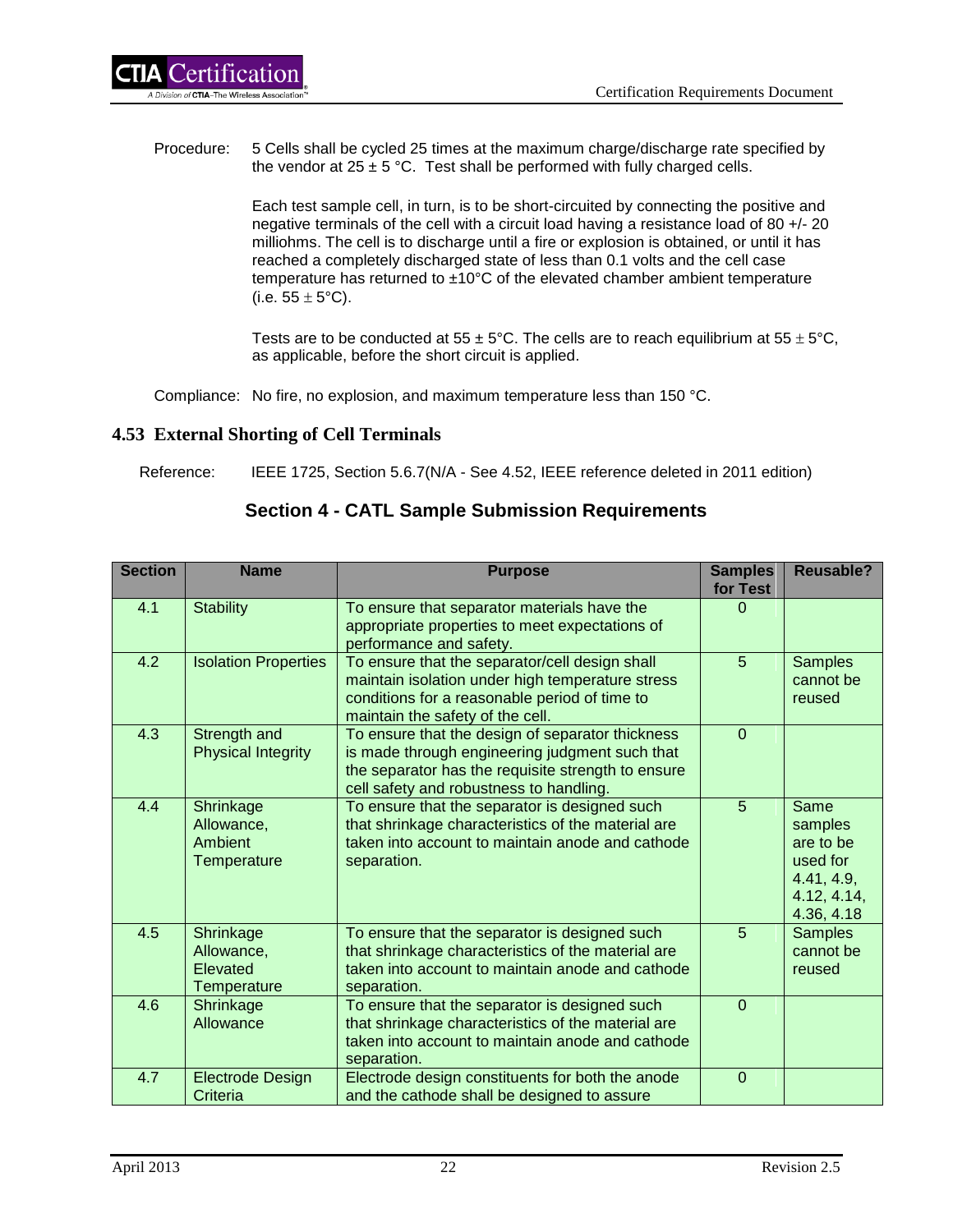|      |                                             | performance, safety, and durability in the                                                  |                |                |
|------|---------------------------------------------|---------------------------------------------------------------------------------------------|----------------|----------------|
|      |                                             | designated application.                                                                     |                |                |
| 4.8  | <b>Electrode Capacity</b><br><b>Balance</b> | To ensure that the charge capacity of the<br>electrodes are properly balanced.              | $\mathbf 0$    |                |
| 4.9  | Electrode                                   | To ensure that the electrode alignment                                                      | $\overline{0}$ | Use            |
|      | <b>Geometry</b>                             | parameters are designed and controlled such that                                            |                | samples        |
|      |                                             | the safety of the cell is not compromised.                                                  |                | from $4.4$     |
| 4.10 | Electrode                                   | To ensure that the electrode alignment                                                      | $\overline{0}$ |                |
|      | Geometry                                    | parameters are designed and controlled such that                                            |                |                |
|      |                                             | the safety of the cell is not compromised.                                                  |                |                |
| 4.11 | <b>Electrode Tabs</b>                       | To ensure proper design and control of electrode                                            | $\overline{0}$ | Use            |
|      | (connection to cell                         | tab length and overhang such that safety of the                                             |                | samples        |
|      | terminals)                                  | cell is not compromised. (Refer to Figure 5 of                                              |                | from $4.4$     |
|      |                                             | IEEE1725).                                                                                  |                |                |
| 4.12 | Application of                              | Reduce the potential of short circuit by ensuring                                           | $\overline{0}$ | Use            |
|      | Insulation                                  | the proper insulation of the internal cell tab.                                             |                | samples        |
|      |                                             |                                                                                             |                | from $4.4$     |
| 4.13 | Application of                              | Reduce the potential of short circuit by ensuring                                           | $\overline{0}$ |                |
|      | Insulation                                  | the proper insulation of the internal cell tab.                                             |                |                |
| 4.14 | Application of                              | To confirm compliance to the requirement for                                                | $\mathbf 0$    | Use            |
|      | Supplementary                               | supplementary insulation where only a single                                                |                | samples        |
|      | Insulation                                  | separator layer exists adjacent to the internal tab.                                        |                | from $4.4$     |
| 4.15 | <b>Insulation</b>                           | To verify that the insulator material will be stable                                        | $\mathbf 0$    |                |
|      | Characteristics                             | in a temperature range of -40°C to 150°C.                                                   |                |                |
| 4.16 | <b>Cell Vent</b>                            | To ensure cell designs include a consistent vent                                            | 5              | <b>Samples</b> |
|      | Mechanism                                   | mechanism.                                                                                  |                | cannot be      |
| 4.17 | <b>Retention of Cell</b>                    | To confirm vent design performance.                                                         | $\mathbf 0$    | reused         |
|      | <b>Contents and</b>                         |                                                                                             |                |                |
|      | <b>Projectile Testing</b>                   |                                                                                             |                |                |
| 4.18 | Overcurrent                                 | To confirm that cells qualified with ancillary                                              | $\mathbf 0$    |                |
|      | <b>Protection Device</b>                    | protective measures are employed at the pack                                                |                |                |
|      |                                             | level with such measures intact.                                                            |                |                |
| 4.19 | Maximum                                     | To confirm that the cell vendor has provided a                                              | $\overline{0}$ |                |
|      | Recommended                                 | maximum over-voltage limit.                                                                 |                |                |
|      | Voltage                                     |                                                                                             |                |                |
| 4.20 | <b>Materials</b>                            | To validate that impurity limits have been defined.                                         | $\mathbf 0$    |                |
|      | <b>Specifications</b>                       |                                                                                             |                |                |
| 4.21 | <b>Cleanliness of</b>                       | To ensure that proper environmental controls are                                            | $\mathbf 0$    |                |
|      | Manufacturing                               | in place and effective in the manufacturing and                                             |                |                |
|      | <b>Operations</b>                           | staging area. Measures are in place to prevent                                              |                |                |
|      |                                             | the introduction of metal contamination.                                                    |                |                |
| 4.22 | Manufacturing<br><b>Traceability</b>        | To ensure that an effective cell traceability plan                                          | $\overline{0}$ |                |
|      | <b>Uniform Coating of</b>                   | has been implemented.                                                                       | $\overline{0}$ |                |
| 4.23 | <b>Active Materials</b>                     | To ensure that the electrode coating process has<br>been properly characterized, optimized, |                |                |
|      |                                             | controlled, and continuously improved.                                                      |                |                |
| 4.24 | <b>Burr Control</b>                         | To ensure that burrs are controlled.                                                        | $\mathbf{0}$   |                |
| 4.25 | <b>Burr Control</b>                         | To ensure that the tolerance on burr height is                                              | $\overline{0}$ |                |
|      |                                             | controlled to limit the potential for internal shorts.                                      |                |                |
| 4.26 | Prevention of                               | To ensure that the manufacturing process has                                                | $\mathbf 0$    |                |
|      | Damage to                                   | methods to detect damaged electrodes.                                                       |                |                |
|      | Electrodes                                  |                                                                                             |                |                |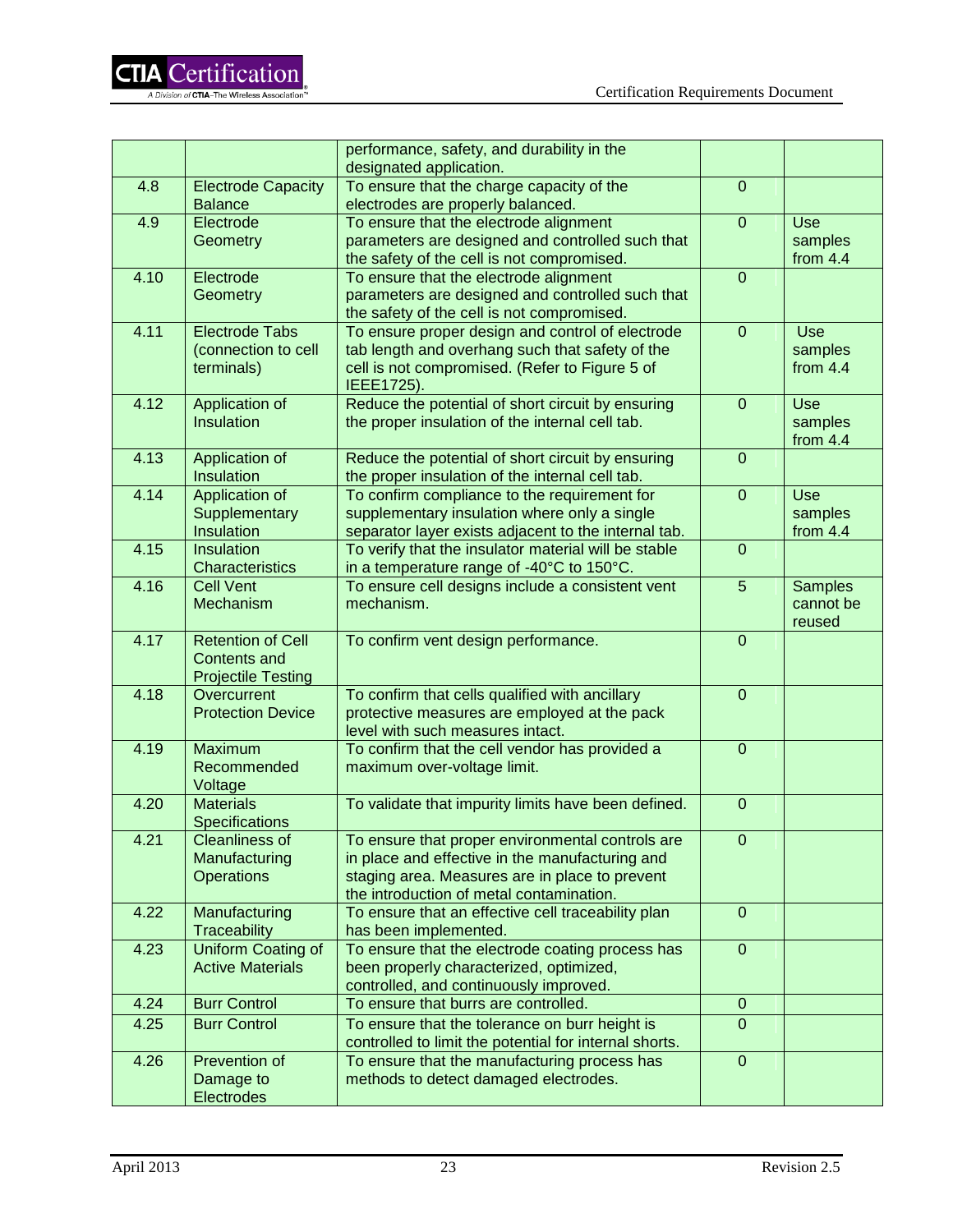| 4.27 | Characteristics of         | Ensure that manufacturing processes not directly      | $\mathbf{0}$   |            |
|------|----------------------------|-------------------------------------------------------|----------------|------------|
|      | Manufacturing              | specified in the referenced standard have been        |                |            |
|      | Equipment                  | properly characterized, optimized, controlled, and    |                |            |
|      |                            | continuously improved.                                |                |            |
| 4.28 | <b>Defective</b>           | To ensure that non-conforming electrodes are          | $\mathbf 0$    |            |
|      | Electrodes                 | scrapped.                                             |                |            |
| 4.29 | Preventive                 | To ensure that the vendor has implemented an          | $\mathbf 0$    |            |
|      | <b>Maintenance Plan</b>    | effective Preventative Maintenance (PM) plan.         |                |            |
| 4.30 | <b>Tension and</b>         | To ensure that the electrode winding process has      | $\overline{0}$ |            |
|      | Damage                     | been properly characterized, optimized, and           |                |            |
|      |                            | controlled.                                           |                |            |
| 4.31 | <b>Collection of Loose</b> | To ensure that the vendor has an effective            | $\mathbf{0}$   |            |
|      | <b>Material</b>            | method for collection of loose material produced.     |                |            |
| 4.32 | Detection of               | To ensure that the vendor has a method to detect      | $\overline{0}$ |            |
|      |                            |                                                       |                |            |
|      | <b>Damaged Cores</b>       | non-conforming cell cores.                            |                |            |
| 4.33 | Control of                 | To ensure that the cell core design and the           | $\overline{0}$ |            |
|      | <b>Electrode Spacing</b>   | associated core assembly processes have been          |                |            |
|      |                            | properly characterized, optimized, and controlled     |                |            |
|      |                            | to prevent damage to the cell core.                   |                |            |
| 4.34 | Uniformity of              | To ensure that the cell core assembly processes       | $\mathbf 0$    |            |
|      | <b>Internal Electrode</b>  | have been properly characterized, optimized, and      |                |            |
|      | Pressure                   | controlled to prevent damage to the cell core.        |                |            |
| 4.35 | Avoidance of               | To ensure that the winding process has controls       | $\mathbf 0$    |            |
|      | Contaminants               | to prevent contaminants from entering the cell.       |                |            |
| 4.36 | <b>Internal Short</b>      | To ensure that the method of assembly for             | $\overline{0}$ | <b>Use</b> |
|      | Avoidance                  | insulating material (whether for electrode, current   |                | samples    |
|      |                            | collectors, or internal insulation) is designed to    |                | from $4.4$ |
|      |                            | provide reliable protection against latent shorts for |                |            |
|      |                            | the product lifetime of the cell.                     |                |            |
| 4.37 | <b>Internal Short</b>      | To ensure that the method of assembly for             | $\mathbf 0$    |            |
|      | Avoidance                  | insulating material (whether for electrode, current   |                |            |
|      |                            | collectors, or internal insulation) is designed to    |                |            |
|      |                            | provide reliable protection against latent shorts for |                |            |
|      |                            | the product lifetime of the cell.                     |                |            |
| 4.38 | <b>Tab Positioning</b>     | To ensure that the process for positive and           | $\mathbf 0$    |            |
|      |                            | negative tab placement has been properly              |                |            |
|      |                            | characterized, optimized, and controlled to           |                |            |
|      |                            | prevent short circuit.                                |                |            |
| 4.39 | <b>Tab Positioning</b>     | To ensure that the process for positive and           | $\mathbf 0$    |            |
|      |                            | negative tab placement has been properly              |                |            |
|      |                            | characterized, optimized, and controlled to           |                |            |
|      |                            | prevent short circuit.                                |                |            |
| 4.40 | Integrity of Cell          | To ensure that the integrity of the electrodes is     | $\Omega$       |            |
|      | <b>Core Assembly</b>       | verified through resistance or continuity check or    |                |            |
|      |                            | equivalent means.                                     |                |            |
| 4.41 | Positioning of             | To confirm the characteristics of the material,       | $\overline{0}$ | <b>Use</b> |
|      | <b>Insulating Material</b> | color, proper positioning and presence of             |                | samples    |
|      |                            | insulating materials.                                 |                | from $4.4$ |
| 4.42 | Positioning of             | To confirm the characteristics of the material,       | $\mathbf{0}$   |            |
|      | <b>Insulating Plate</b>    | color, proper positioning and presence of             |                |            |
|      |                            | insulating materials.                                 |                |            |
| 4.43 | Electrode                  | The proper alignment of positive and negative         | $\overline{0}$ |            |
|      | Alignment                  | electrodes is critical to prevent hazards. The        |                |            |
|      |                            | vendor shall conduct 100% inspection (post-           |                |            |
|      |                            |                                                       |                |            |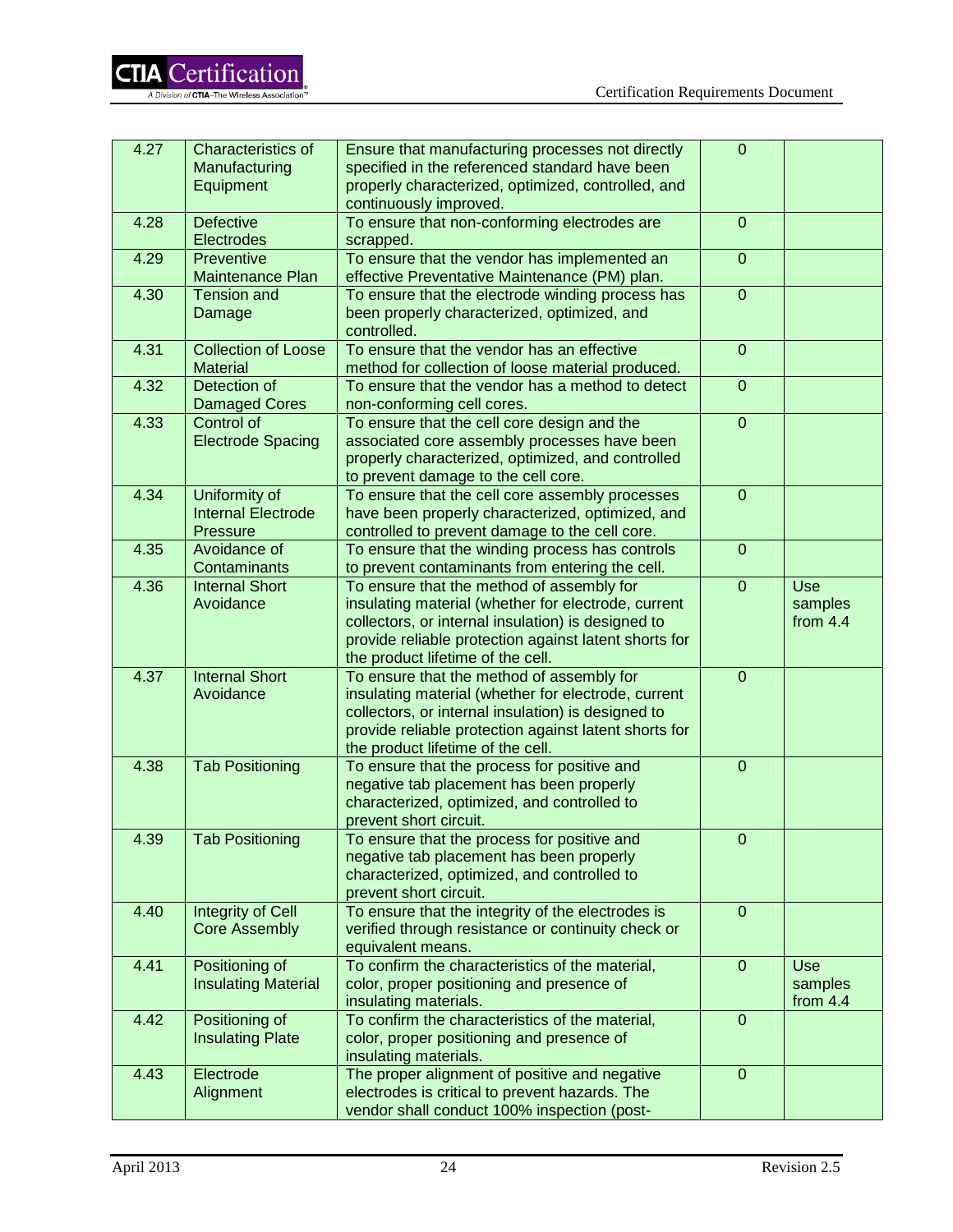|      |                                                                                                                      | winding or stacking of electrodes) and should use<br>a vision system to inspect 100% of the electrode<br>assemblies.                                                                                                                                           |                |                                       |
|------|----------------------------------------------------------------------------------------------------------------------|----------------------------------------------------------------------------------------------------------------------------------------------------------------------------------------------------------------------------------------------------------------|----------------|---------------------------------------|
| 4.44 | Cell Aging and<br><b>Validation of Aging</b><br><b>Process</b>                                                       | To ensure that the cell aging, grading, and sorting<br>processes have been properly characterized,<br>optimized, controlled, and continuously improved<br>to remove early term failures.                                                                       | $\Omega$       |                                       |
| 4.45 | <b>Cell Leakage</b>                                                                                                  | To ensure that a process has been implemented<br>to remove cells that are leaking electrolyte.                                                                                                                                                                 | $\mathbf 0$    |                                       |
| 4.46 | <b>Care During Cell</b><br>Assembly                                                                                  | To ensure that the welding and other operations<br>have been properly characterized, optimized,<br>controlled, and continuously improved to prevent<br>damage to the cell.                                                                                     | $\overline{0}$ |                                       |
| 4.47 | <b>Qualification of</b><br><b>New Cell Designs</b>                                                                   | To ensure that the cell qualification processes<br>have been properly characterized optimized,<br>controlled, and continuously improved.<br>Additionally, to ensure that all cells are required to<br>pass such tests before being given production<br>status. | $\overline{0}$ |                                       |
| 4.48 | <b>Qualification of</b><br><b>Production Cells</b>                                                                   | To establish production cell qualification and<br>periodic re-qualification requirements.                                                                                                                                                                      | $\mathbf{0}$   |                                       |
| 4.49 | <b>Cell Transportation</b><br><b>Regulations</b>                                                                     | To ensure the cell model meets transportation<br>regulatory testing requirements including those<br>listed in appropriate sections of UN Manual of<br><b>Tests and Criteria.</b>                                                                               | $\Omega$       | <b>UN Test</b>                        |
| 4.50 | <b>Cell Thermal Test</b>                                                                                             | To ensure cells demonstrate thermal stability.                                                                                                                                                                                                                 | 5              | <b>Samples</b><br>cannot be<br>reused |
| 4.51 | <b>Cell Thermal Test</b>                                                                                             | To ensure cells demonstrate thermal stability.                                                                                                                                                                                                                 | $\mathbf{0}$   |                                       |
| 4.52 | <b>Evaluation of</b><br><b>Excess Lithium</b><br><b>Plating and Short-</b><br>Circuit Test on<br><b>Cycled Cells</b> | To ensure cells are cycled and inspected to look<br>for latent defects due to excess lithium plating.                                                                                                                                                          | 5              | <b>Samples</b><br>cannot be<br>reused |
| 4.53 | <b>External Shorting</b><br>of Cell Terminals                                                                        | To ensure that cells pass an elevated temperature<br>short circuit test.                                                                                                                                                                                       | $\overline{0}$ |                                       |

**CTIA** Certification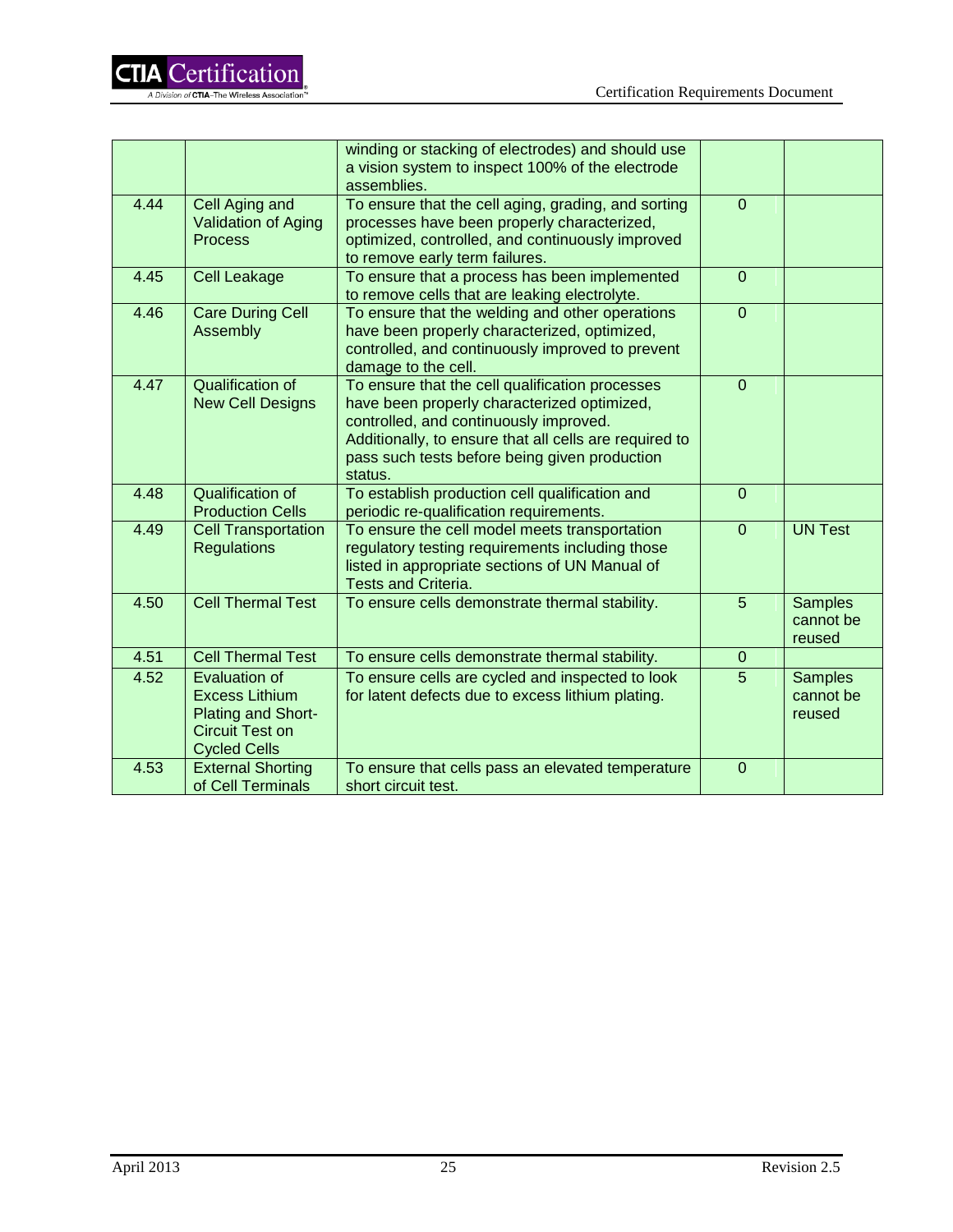# **Section 5 Battery Pack Validation**

### <span id="page-32-0"></span>*All tests will be performed on a minimum of 5 samples unless otherwise specified.*

*Audit criteria shall be done on a sample of one.*

# <span id="page-32-1"></span>**5.1 Traceability**

|            | Reference: IEEE 1725, Section 6.2.1                                                                                         |
|------------|-----------------------------------------------------------------------------------------------------------------------------|
| Purpose:   | Ensure that the vendor has a traceability plan that includes traceability of the cell.                                      |
| Procedure: | Review vendor documentation of traceability plan.                                                                           |
|            | Compliance: Traceability plan shall enable vendor to identify cell lot code / date code without<br>disassembly of the pack. |

# <span id="page-32-2"></span>**5.2 Part Number**

| Reference: |  | IEEE 1725, Section 6.2.2.1 |
|------------|--|----------------------------|
|------------|--|----------------------------|

Purpose: Ensure part number is identified on battery pack.

Procedure: Visually inspect battery pack.

Compliance: Part number is identified and correct.

#### <span id="page-32-3"></span>**5.3 Voltage**

|            | Reference: IEEE 1725, Section 6.2.2.2                                                                                          |  |
|------------|--------------------------------------------------------------------------------------------------------------------------------|--|
| Purpose:   | Ensure typical voltage of pack is identified on battery pack.                                                                  |  |
| Procedure: | Visually inspect battery pack.                                                                                                 |  |
|            | Compliance: Typical voltage is identified and correct on battery pack. Embedded batteries are<br>exempt from this requirement. |  |

# <span id="page-32-4"></span>**5.4 Chemistry**

- Reference: IEEE 1725, Section 6.2.2.3
- Purpose: Ensure chemistry of battery pack.
- Procedure: Visually inspect battery pack.
- Compliance: Chemistry type is identified and correct on battery pack. Embedded batteries are exempt from this requirement.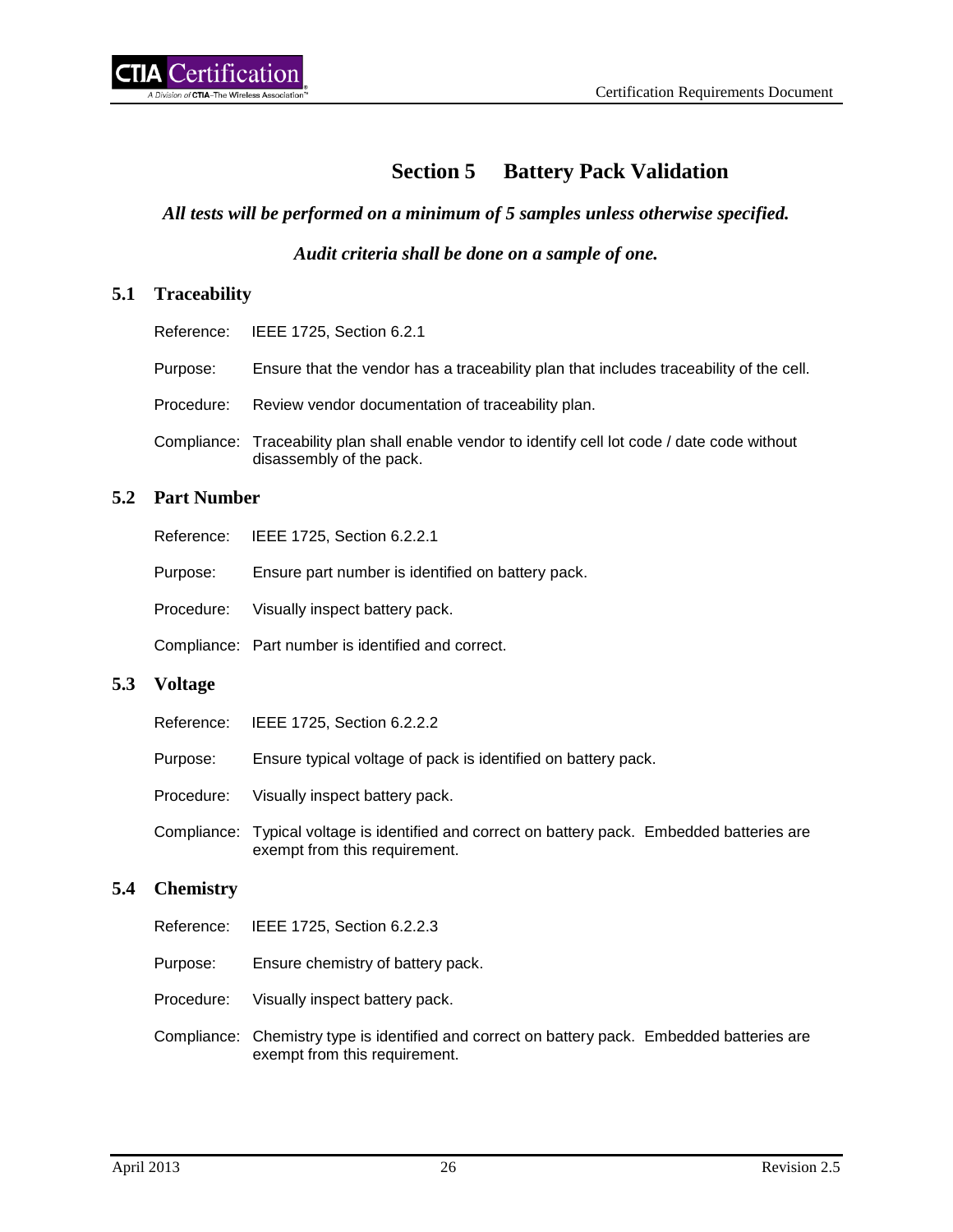# <span id="page-33-0"></span>**5.5 Pack Vendor Identification**

|  |  | Reference: IEEE 1725, Section 6.2.2.4 |
|--|--|---------------------------------------|
|--|--|---------------------------------------|

Purpose: Ensure Host or Pack Vendor identified properly.

Procedure: Visually inspect battery pack.

Compliance: Host or Pack Vendor is identified and correct on battery pack.

#### <span id="page-33-1"></span>**5.6 Circuit Layout**

Reference: IEEE 1725, Section 6.3.2

- Purpose: Ensure adequate runner spacing, soldering pad area size, and distance between solder pads as well as separation between traces.
- Procedure: Review electronic PCB layout file, populated PCBs, and manufacturing process capabilities documentation.
- Compliance: Based on design analysis completed per Section 4 of IEEE 1725 spacing shall ensure safe operation through predictable life of product. Spacing at a minimum shall be greater than or equal to minimum spacing capabilities of the manufacturing processes.

#### <span id="page-33-2"></span>**5.7 Cell Polarity**

- Reference: IEEE 1725, Section 6.3.3
- Purpose: Ensure battery pack has individual cells oriented properly.
- Procedure: Review schematic, mechanical drawing and one open (unwelded) sample.
- Compliance: Cells are oriented with proper polarity (Positive on cell to positive on PCB and Negative on cell to Negative on PCB).

# <span id="page-33-3"></span>**5.8 Ambient Thermal Consideration**

Reference: IEEE 1725, Section 6.3.4

- Purpose: Confirm that thermal specifications of battery pack components are not exceeded when the pack is operated at the maximum-rated charge and the maximum rated discharge current, with the pack ambient temperature elevated to the maximum temperature specification of the host (such as maximum RF transmit power, gaming applications, video capture or playback, etc.).
- Procedure: Review component data sheets (including the cell) and compare to test results. A sample of one is required for both the inspection/analysis and test portions of this criterion.

Instrument the critical components within the pack to monitor temperature. Operate the host-pack combination at the maximum rated charge and discharge conditions and ensure heat rise does not exceed the maximum specified ratings of each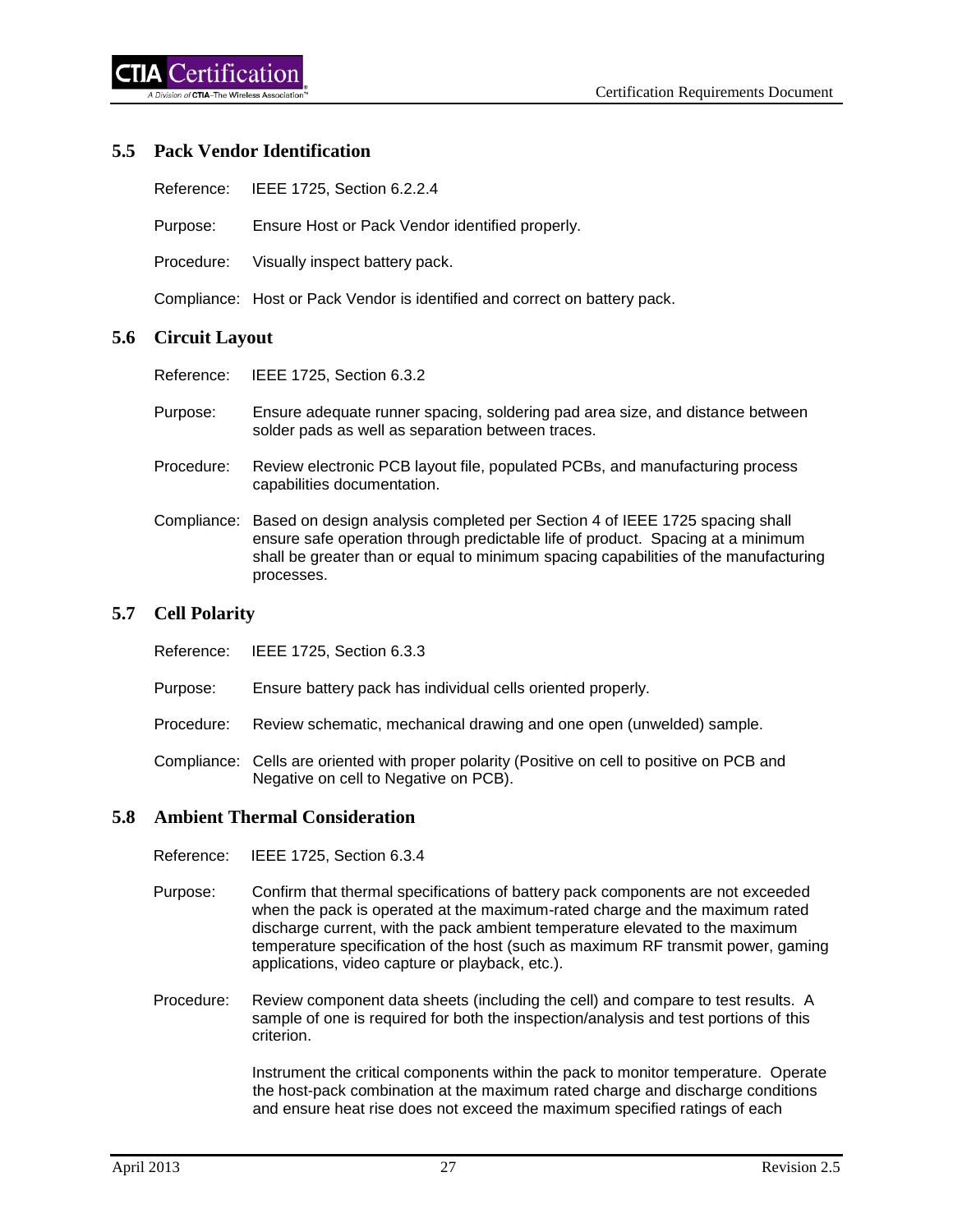component when operated at maximum operating temperature specified by host vendors (system operating temperature range for host).

Some systems may require more or less components to be monitored.

Place the host-pack combination in a thermal chamber at the maximum specified host operating temperature for charging. Operate the host-pack combination at the maximum rated charge condition, allow the test to run until there is no more change in monitored temperatures (This simulates operating conditions in a host that are expected to produce maximum temperatures in the battery pack).

Place the host-pack combination in a thermal chamber at the maximum specified host discharge operating temperature. Operate the host-pack combination at the maximum rated discharge condition, allow the test to run until there is no more change in monitored temperatures (This simulates operating conditions in a host that are expected to produce maximum temperatures in the battery pack).

Compliance: Components are rated properly and no component temperature specification is exceeded.

### <span id="page-34-0"></span>**5.9 Component Specifications**

Reference: IEEE 1725, Section 6.3.5

- Purpose: Ensure battery pack components meet minimum and maximum temperature requirements with adequate margin and protection circuit components are rated for operating range of -25°C to +85°C.
- Procedure: Review component data sheets.
- Compliance: Protection circuit components are rated for a minimum operating range of -25°C to +85°C and other components meet minimum and maximum storage temperature requirements of the pack.

### <span id="page-34-1"></span>**5.10 Thermal Consideration**

Reference: IEEE 1725, Section 6.3.6

- Purpose: Ensure that the proper operating (charging and discharging) temperature ranges for the battery pack have been set.
- Procedure: Review cell, battery pack, and host vendor specifications.
- Compliance: Proper temperature ranges for operation have been specified based on the cell vendor recommendations (example: do not charge/discharge outside of cell vendor's recommendations).

#### <span id="page-34-2"></span>**5.11 Limit Output Current**

Reference: IEEE 1725, Section 6.4.1

Purpose: Validate performance of battery pack short circuit protection.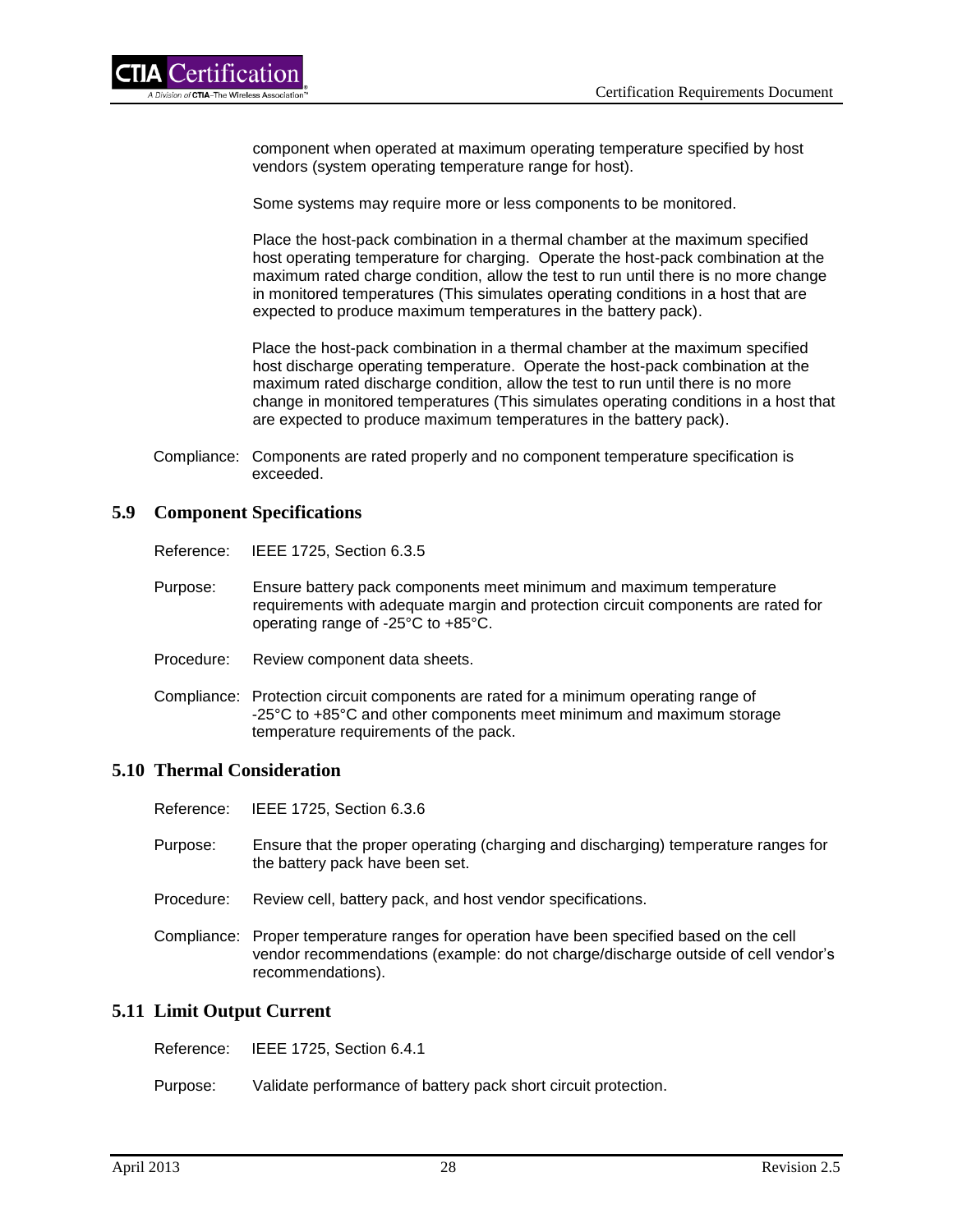- Procedure: Before the test, the battery pack shall be fully charged according to Table A.2—Brief description of battery pack electrical tests of IEEE1725, or according to the vendor's specifications. Perform short circuit tests with a resistance of 80 +/- 20 milliohms at minimum and maximum operating temperatures for 1 hour.
- Compliance: The battery pack has short circuit protection and limits the discharge current. All safety features shall remain operational, or the pack shall be permanently disabled. No fire, smoke, or explosions occurs.

# <span id="page-35-0"></span>**5.12 Pack Mechanisms**

- Reference: IEEE 1725, Section 6.4.2
- Purpose: Ensure pack has at least one method to limit current from cells independent of the cell separator shutdown mechanism.
- Procedure: Review product documentation.
- Compliance: A method is present to limit current from cells independent of the cell separator shutdown mechanism. Method to limit output current may include active or passive protective circuits.

# <span id="page-35-1"></span>**5.13 Thermal Protection**

- Reference: IEEE 1725, Section 6.5.1
- Purpose: Ensure over-temperature protection has been incorporated that will prevent operation outside current, temperature, and time limits as agreed to by battery pack, cell, and host vendor.
- Procedure: Review product documentation.
- Compliance: Over-temperature protection has been incorporated that is in agreement with the specifications of the cell, pack, and host vendors. Operating modes where the cell discharge rate is less than C/10 are exempted, as they do not induce a thermal stress on the cell

# <span id="page-35-2"></span>**5.14 Thermal Sensor Design**

Reference: IEEE 1725, Section 6.5.2

- Purpose: Validate that a thermal sensor either in the battery pack and/or host monitors cell temperature and enables the system to limit operation within the cell's thermal specifications..
- Procedure: Place the device(s) that contain(s) the thermal sensor in an environmental chamber and monitor the output of the thermal sensor over the operating temperature range of the cell. Do not charge or discharge the pack during this test.
- Compliance: Verify the output of the thermal sensor meets its specification over the operating temperature range of the cell..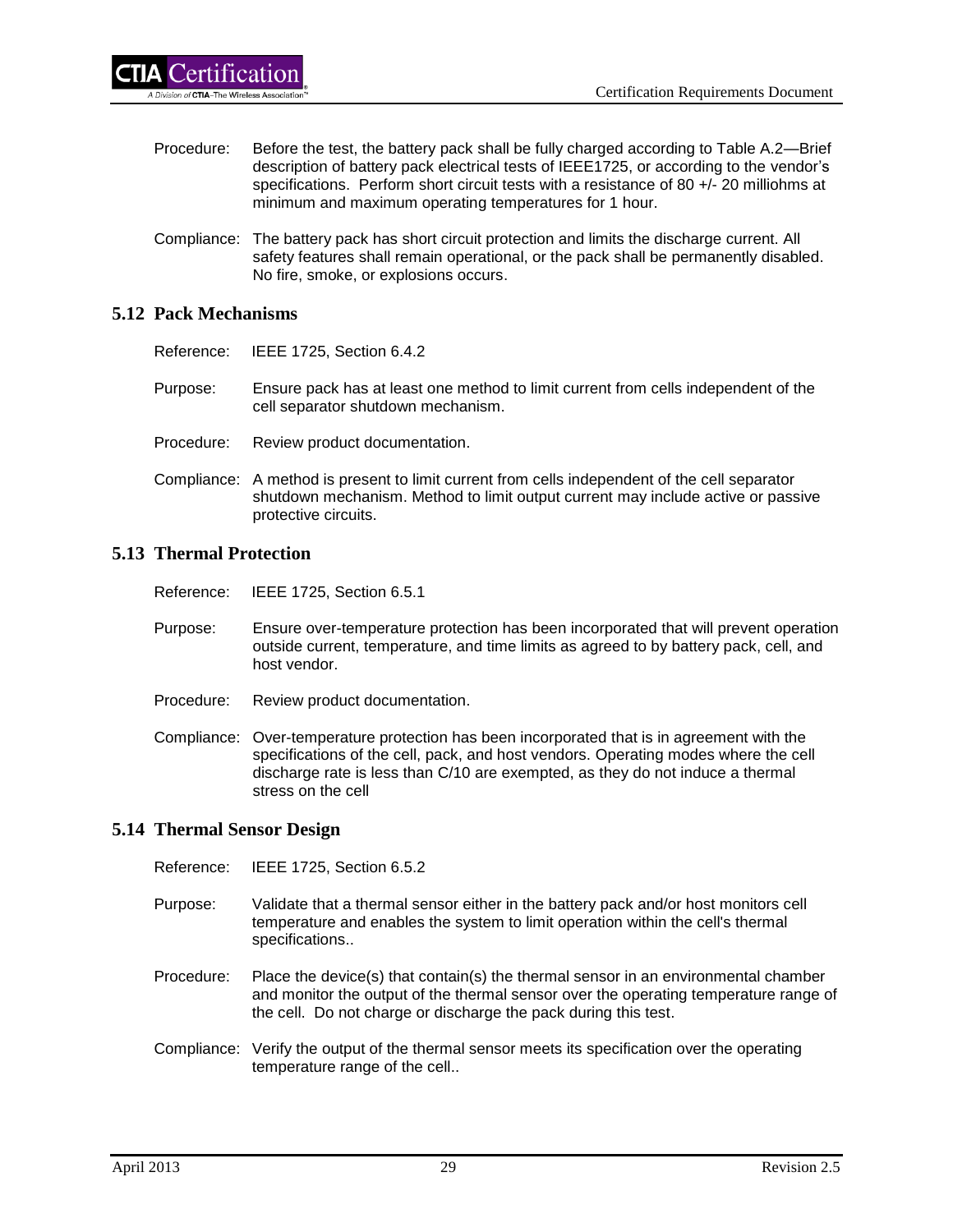## **5.15 Action, Thermal Protection**

| IEEE 1725, Section 6.5.3 and 7.3.7<br>Reference: |  |
|--------------------------------------------------|--|
|--------------------------------------------------|--|

- Purpose: Validate performance of temperature protection during charging.
- Procedure: Charge in a host at a temperature exceeding the charge temperature specified. A sample size of one is required.
- Compliance: Charging is disabled or other protective action is taken when the operating limits of the cell are exceeded.

## **5.16 Charging Specifications**

- Reference: IEEE 1725, Section 6.6.1
- Purpose: Ensure maximum charging voltage and current have been set based on the component specifications provided by the cell, battery pack, and host device vendors.
- Procedure: Review cell, battery pack, and host component specifications.
- Compliance: Maximum charging voltage and current have been set to comply with the specifications provided. Agreement is shown by specification analyses that consider cell/pack and host parameters.

## **5.17 Charge Considerations**

- Reference: IEEE 1725, Section 6.6.2
- Purpose: Verify system has one overcurrent protection function that meets maximum current specified in IEEE 1725 section 6.6.1.
- Procedure: Review system documentation and identify how current limiting protection has been implemented. Also review the system analysis to identify if redundant protection is required.
- Compliance: Overcurrent protection has been implemented properly. Charge current limiting that is resident in the charge control IC does meet this requirement provided it limits the current to the maximum current specified in IEEE 6.6.1.

## **5.18 Charger Design**

- Reference: IEEE 1725, Section 6.6.3
- Purpose: Validate design of charging system voltage and current control is within maximum specified values.
- Procedure: Review design documentation that demonstrates the charging system voltage and current are maintained within specification over tolerances.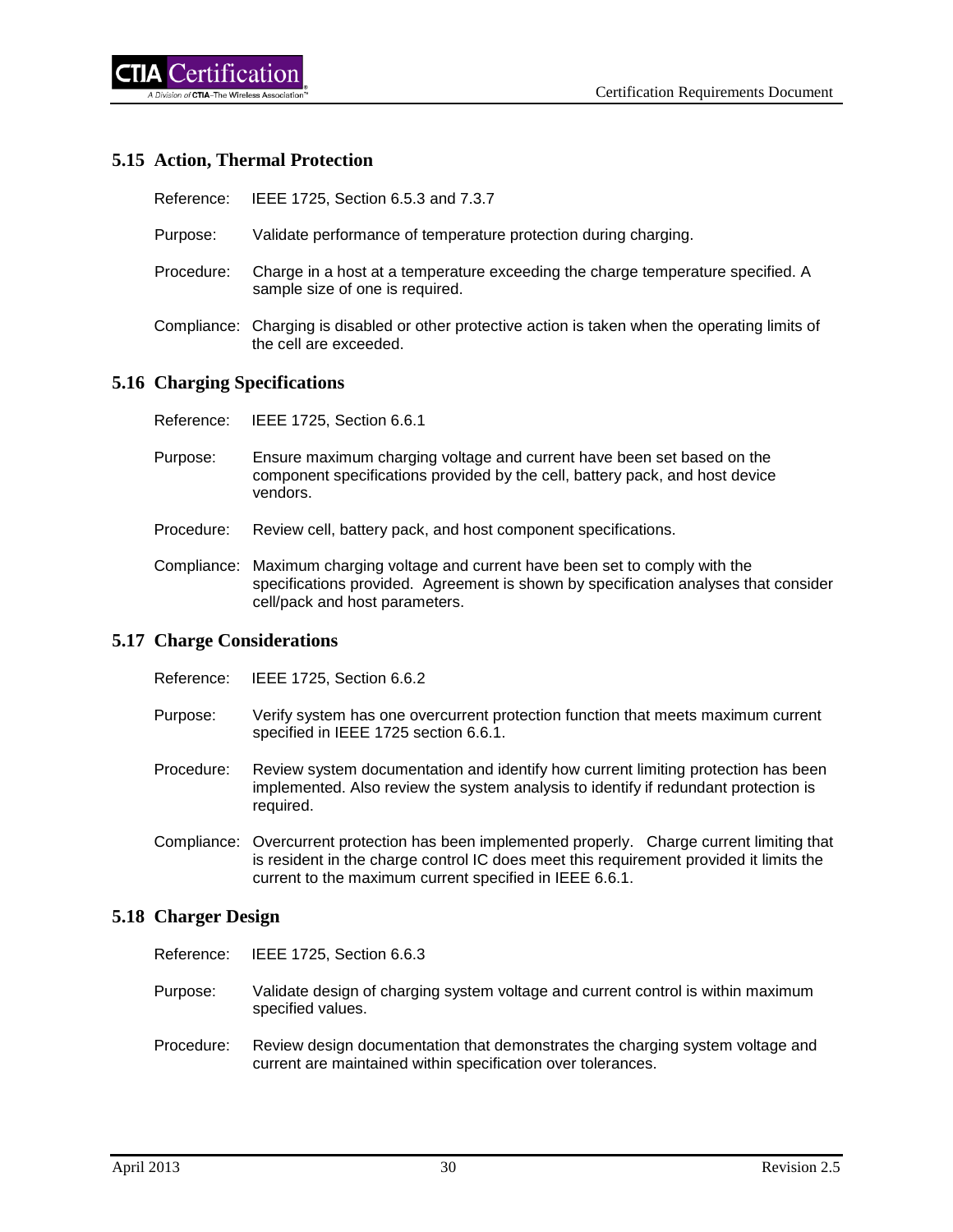Compliance: The charging system voltage and current do not exceed the component specifications provided by the cell, battery pack, and host device vendor.

# **5.19 Protection**

5.20

| Reference:        | IEEE 1725, Section 6.6.5                                                                                |
|-------------------|---------------------------------------------------------------------------------------------------------|
| Purpose:          | Identify that the combination of the cell and pack has at least one overvoltage<br>protection function. |
| Procedure:        | Review cell and pack documentation and identify all overvoltage protection functions.                   |
|                   | Compliance: A minimum of one overvoltage protection function is present at the cell or pack level.      |
| <b>Protection</b> |                                                                                                         |

- Reference: IEEE 1725, Section 6.6.5
- Purpose: Validate performance of the pack/cell overvoltage protection mechanism under a single fault condition in the charger/host and to ensure that two overcharge mechanisms are present in the system.
- Procedure: Review the pack to worst-case single faulted charger/host system voltage. Worstcase faulted system voltage shall be defined with design analysis tools identified in IEEE 1725 chapter 4.
- Compliance: Each system component's maximum rated voltage is greater than the worst-case single fault charger/host system voltage. There must two overcharge mechanisms in the system. One of the overcharge mechanisms must be in the pack or cell. Chemistry may be accepted as a form of overvoltage protection mechanism upon providing supporting evidence that the system is two faults tolerant and the protection mechanism does not create a hazard.

# **5.21 Specification**

|                                                     | Reference: IEEE 1725, Section 6.8.1                                                                                                                                                      |  |
|-----------------------------------------------------|------------------------------------------------------------------------------------------------------------------------------------------------------------------------------------------|--|
| Purpose:                                            | Ensure proper upper limit discharge current and time limitations have been set.                                                                                                          |  |
| Procedure:                                          | Review cell, battery pack, and host vendor documentation.                                                                                                                                |  |
|                                                     | Compliance: Proper upper limit discharge current and time limitations have been set and are in<br>agreement with the specifications provided by the cell, battery pack, and host vendor. |  |
| <b>5.22 Pack Overcurrent Protection Requirement</b> |                                                                                                                                                                                          |  |
|                                                     | Reference: IEEE 1725, Section 6.8.2                                                                                                                                                      |  |
|                                                     |                                                                                                                                                                                          |  |

- Purpose: Validate performance of pack discharge overcurrent protection.
- Procedure: Subject the pack to a load in excess of discharge overcurrent protection identified in IEEE 1725 6.8.1 at the minimum operating temperature, ambient temperature, and maximum operating temperature.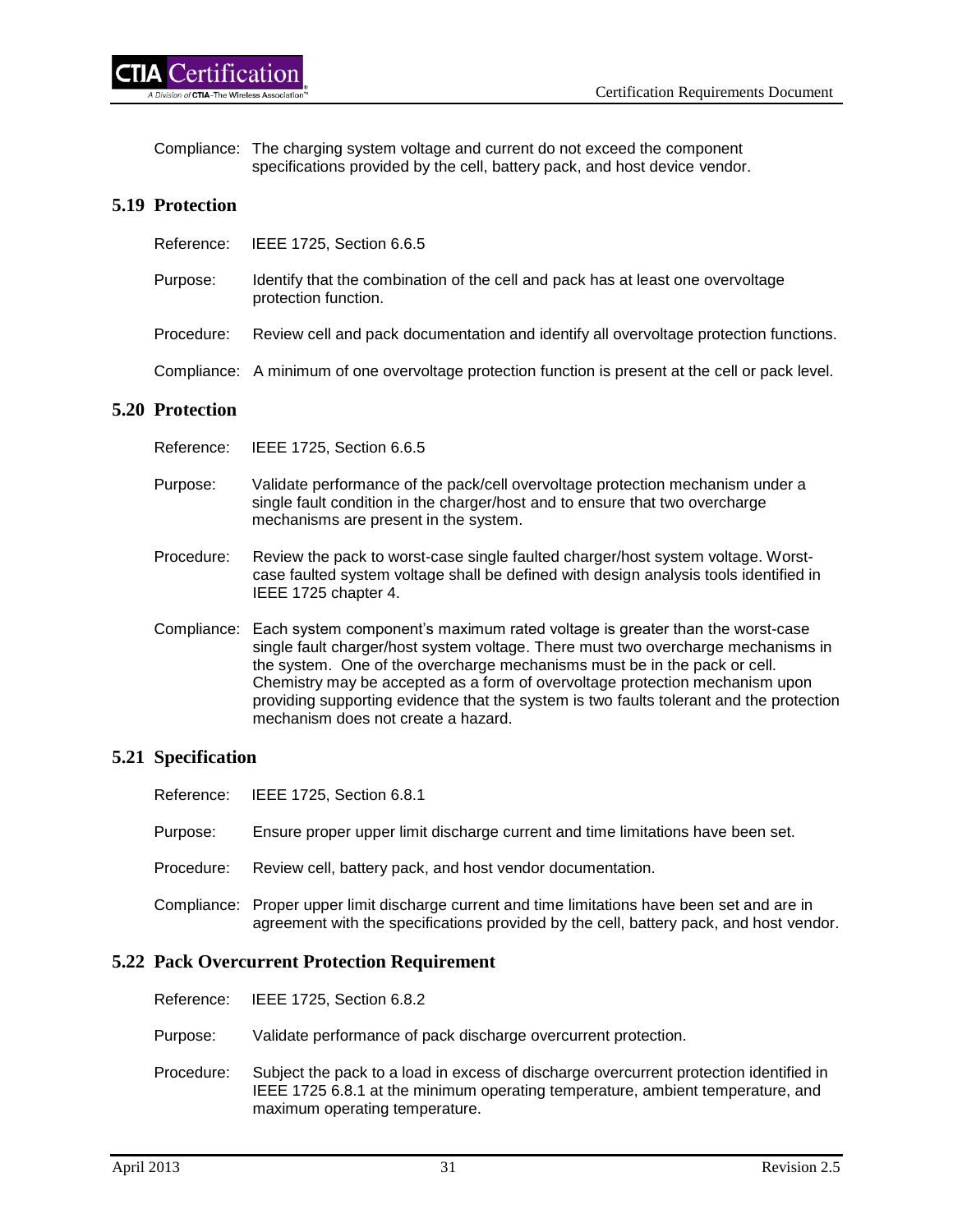Compliance: Operation of pack/cell overcurrent protection is within specified time and current over the temperatures tested.

## **5.23 External Mechanical Force**

Reference: IEEE 1725, Section 6.9.9, UL 2054

Purpose: Validate mechanical robustness for purpose of use.

Procedure: If the battery pack is non-embedded, perform the Steady Force test per UL 2054 on 3 samples of the battery pack. If the pack is embedded, the test may optionally be performed on the host device with the battery pack installed.

Compliance: Per UL 2054.

## **5.24 Cell Dimensional Allowance**

| Reference: |  | IEEE 1725, Section 6.9.2 |
|------------|--|--------------------------|
|------------|--|--------------------------|

- Purpose: Ensure proper consideration for the cell and battery pack dimensional tolerances.
- Procedure: Review mechanical drawing and tolerance analysis.
- Compliance: Tolerances of cell, battery pack, and host do not overlap and create mechanical constraints that affect form, fit, or function over lifetime of product.

## **5.25 Electrical Cell Connections**

|            | Reference: IEEE 1725, Section 6.9.4                                                                |
|------------|----------------------------------------------------------------------------------------------------|
| Purpose:   | Ensure that the connections directly to cells are not soldered.                                    |
| Procedure: | Review product documentation and one partially assembled or disassembled<br>representative sample. |
|            | Compliance: Connections directly to cells are not soldered.                                        |

#### **5.26 Cell Vent**

| Reference: |  | IEEE 1725, Section 6.9.7 |
|------------|--|--------------------------|
|------------|--|--------------------------|

- Purpose: Ensure that the battery pack construction does not prevent cell gases from escaping.
- Procedure: Review battery pack design, component placement, and construction.
- Compliance: Battery pack design does not physically obstruct the cell vents such that it prevents the cell vent mechanism from operating as designed.

## **5.27 Host Requirement**

Reference: IEEE 1725, Section 6.10.2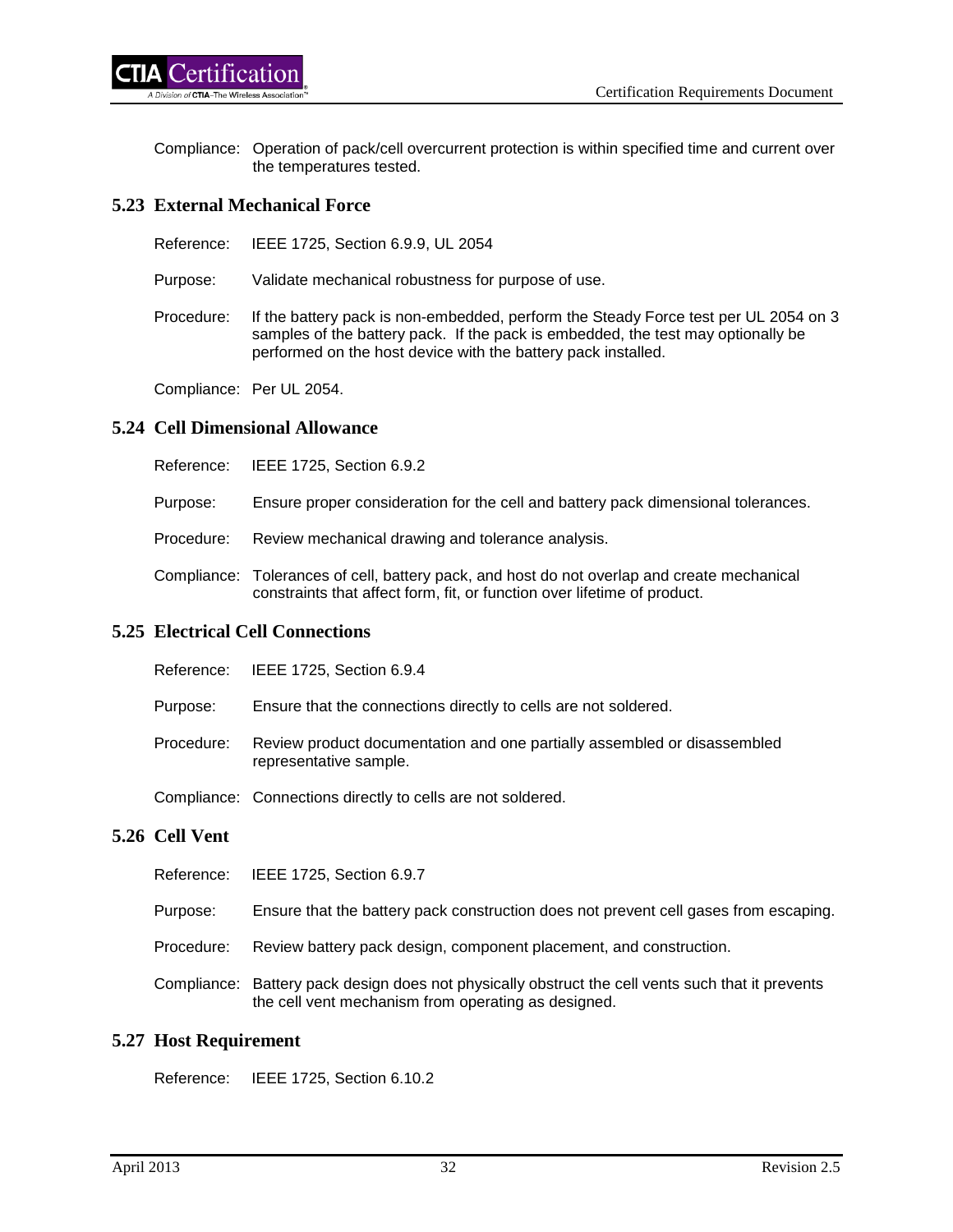| Purpose: | Ensure that the connector / terminal adhere to the host device mechanical<br>considerations. |
|----------|----------------------------------------------------------------------------------------------|
|          | Procedure: Review connector documentation and sample.                                        |
|          | Compliance: Connector adheres to host mechanical considerations.                             |

## **5.28 ESD**

|            | Reference: IEEE 1725, Section 6.10.3.1                                                                                                                                                                                                                                         |
|------------|--------------------------------------------------------------------------------------------------------------------------------------------------------------------------------------------------------------------------------------------------------------------------------|
| Purpose:   | Validate the ability of the pack to withstand ESD.                                                                                                                                                                                                                             |
| Procedure: | Subject pack to ESD in accordance with IEC 61000-4-2 per product level 2 at a<br>minimum.                                                                                                                                                                                      |
|            | Compliance: Performance of pack protection circuitry per Section 5.11 of this document after the<br>ESD test. If the pack includes an over voltage protection mechanism that could be<br>susceptible to ESD damage, it shall be verified as functional after the ESD test. All |

compliance testing shall be done at ambient temperature only.

# **5.29 Welding**

|            | Reference: IEEE 1725, Section 6.10.3.2                                                                  |
|------------|---------------------------------------------------------------------------------------------------------|
| Purpose:   | Ensure welding is only occurring in areas designated by cell vendor.                                    |
| Procedure: | Review battery pack documentation and one partially assembled or disassembled<br>representative sample. |
|            | Compliance: Welding is only applied in areas designated by cell vendor.                                 |

# **5.30 Cell Shorts**

| Reference: | IEEE 1725, Section 6.11.1                                                                                                                                                                                                                                                                                                               |
|------------|-----------------------------------------------------------------------------------------------------------------------------------------------------------------------------------------------------------------------------------------------------------------------------------------------------------------------------------------|
| Purpose:   | Ensure assembly process avoids cell and battery pack short-circuit.                                                                                                                                                                                                                                                                     |
| Procedure: | Review battery pack assembly process documentation and identify any areas of risk<br>for cell or battery pack short-circuit. Review process documentation to insure proper<br>placement and insulation of electrical connections and material handling. Review<br>manufacturing line to ensure process documentation is being enforced. |
|            | Compliance: Process documentation exists showing cell and battery pack short-circuit risks are<br>mitigated. Production facilities are operating per specified process documentation.                                                                                                                                                   |

# **5.31 Foreign Objects**

Reference: IEEE 1725, Section 6.11.2

Purpose: Ensure assembly process prevents foreign objects from contacting cell or protection circuit.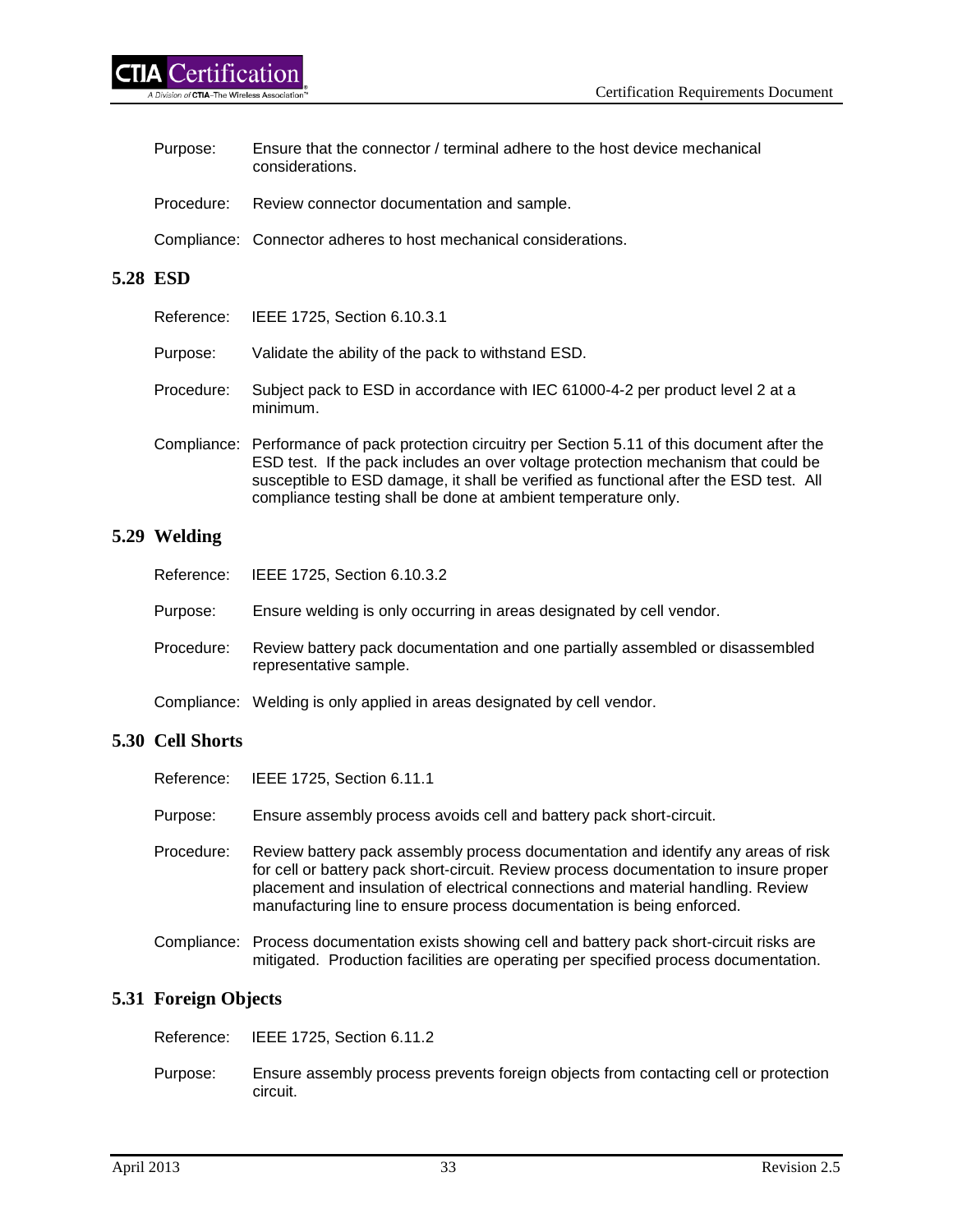- Procedure: Review battery pack assembly process documentation and identify any areas of risk for cell or battery pack short-circuit from foreign objects. Review manufacturing line to ensure process documentation is being enforced.
- Compliance: Process documentation exists showing cell and battery pack short-circuit risks from foreign objects are mitigated. Production facilities are operating per specified process documentation.

## **5.32 Soldering Process**

- Reference: IEEE 1725, Section 6.11.3
- Purpose: Ensure adequate means have been provided to prevent solder balls, flashes, bridges and other solder defects from being introduced during the soldering process.
- Procedure: Review soldering process documentation and manufacturing lines.
- Compliance: If soldering process is done in house, soldering process has been characterized to minimize defects. If soldering process is not resident, e.g. soldered components are a purchased sub-assembly, evidence is available confirming that the subcontractor's soldering process has been characterized to minimize defects. Adequate visual inspection and/or testing process is in place to ensure that soldering, cutting, spot welding, and any other manufacturing steps do not allow for debris becoming airborne and entering into any of the sub-assemblies.

Soldering process has been characterized to minimize defects.

## **5.33 Reworked Cells**

Reference: IEEE 1725, Section 6.11.4

- Purpose: Ensure cells salvaged from batteries that are recovered / returned from end users are not used to manufacture battery packs. Review SOP for returned Materials or products.
- Procedure: Review battery pack documentation to ensure proper processes have been put in place to prevent salvaged cells from being manufactured into battery packs.
- Compliance: Battery packs are not being manufactured from cells recovered/ returned from end users.

## **5.34 Circuit Care**

- Reference: IEEE 1725, Section 6.11.5
- Purpose: Ensure precautions have been taken to avoid damage to protection devices and circuits. Review process documentation for handling and assembly of safety and/or critical components and devices.
- Procedure: Review handling and assembly process documentation to ensure precautions have been taken to avoid damage to protection devices and circuits.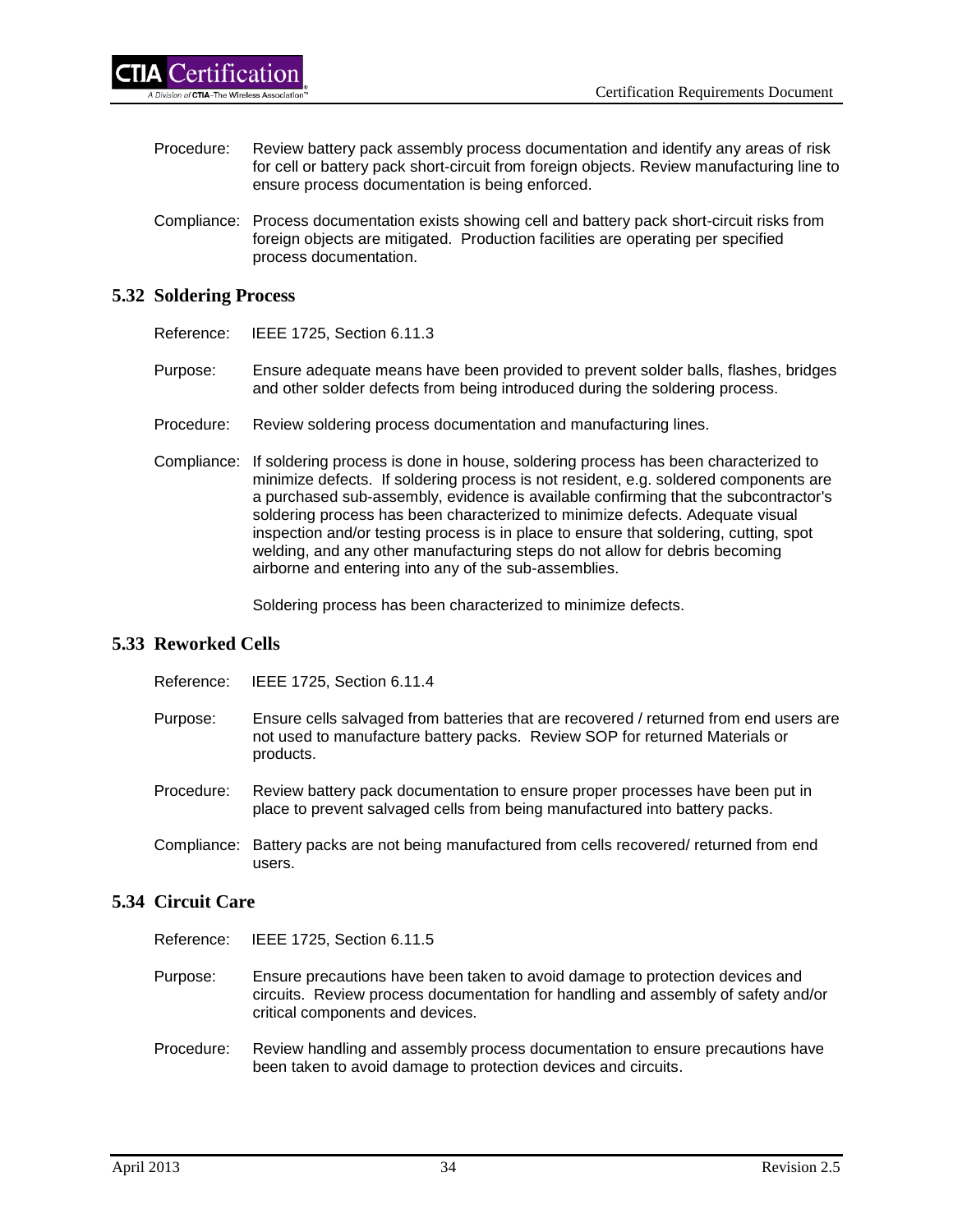Compliance: Handling and assembly processes exist for protection devices and circuits, and address areas of risk. Production facilities are in compliance per specified process documentation.

## **5.35 Pack Component Care**

- Reference: IEEE 1725, Section 6.12
- Purpose: Ensure precautions have been taken to avoid damage to conductors and insulators, for example, from sharp edges, burrs, pinching, or kinking.
- Procedure: Review handling and assembly process documentation to ensure precautions have been taken to avoid damage to conductors and insulators.
- Compliance: Handling and assembly processes exist for conductors and insulators, and address areas of risk. Production facilities are in compliance per specified process documentation.

## **5.36 Welding Care**

Reference: IEEE 1725, Section 6.12.1

- Purpose: Ensure precautions have been taken to avoid damage to cells, protective circuit module, and battery pack housing during housing assembly (ultrasonic welding, over molding, etc.).
- Procedure: Review process documentation for pack assembly. Identify areas of risk of damaging cells, protective circuit module, and battery pack housing during housing assembly. Production facilities are in compliance per specified process documentation.
- Compliance: Housing assembly processes exist such that safety critical components shall not be damaged.

# **5.37 ESD**

- Reference: IEEE 1725, Section 6.12.2
- Purpose: Ensure precautions have been taken to avoid damage to protection circuits and other devices from ESD during handling.
- Procedure: Review process documentation for ESD protection throughout the assembly process. Identify areas of risk to protection circuits and other devices from ESD during handling and storage.
- Compliance: All ESD sensitive components and parts shall be stored and handled in an ESD safe environment. Containers used for transport of such parts shall be ESD safe container. The need for appropriate ESD precautions for operators and equipment shall be documented in work instructions. Evidence shall exist that the elements of ESD protection have been implemented.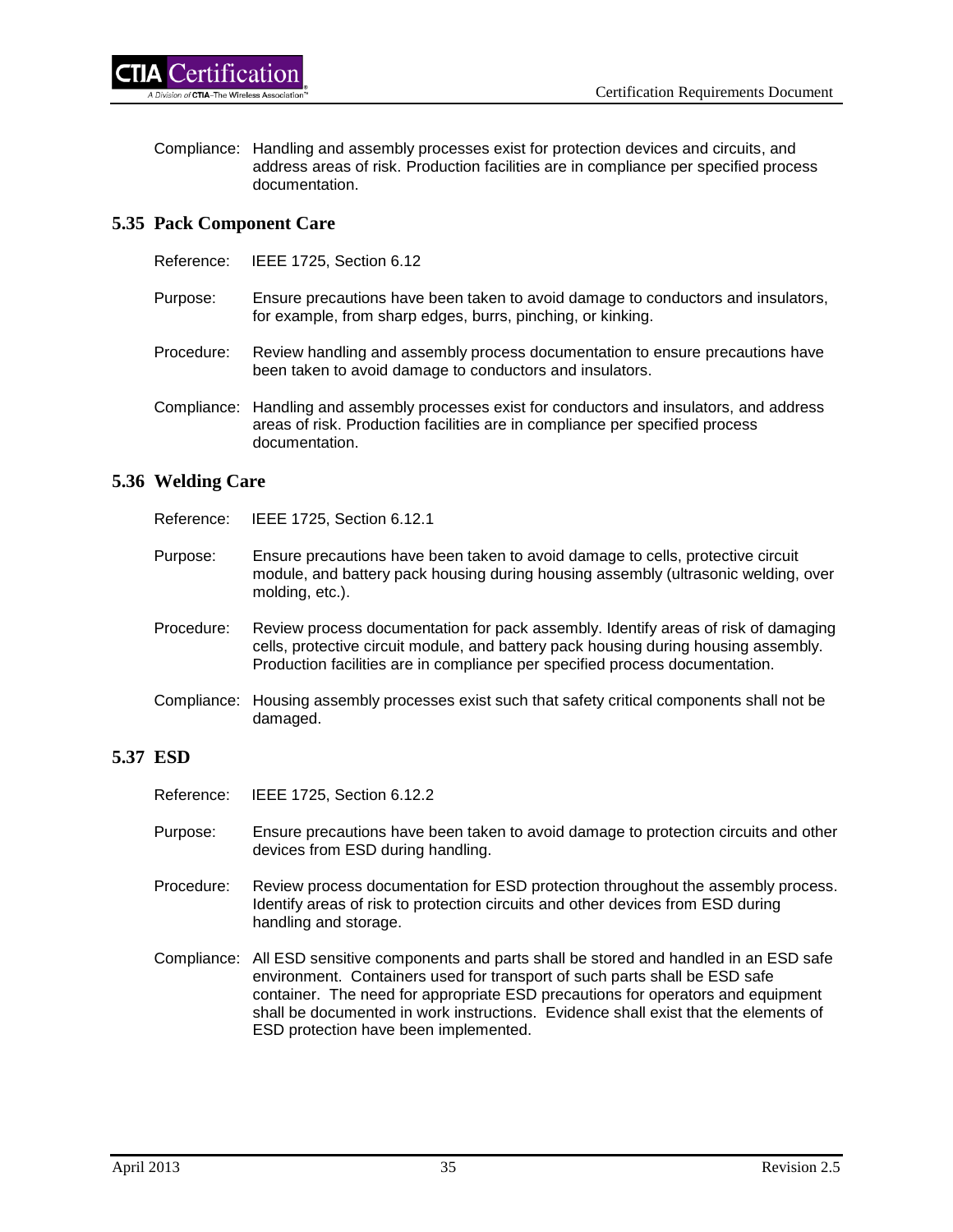

#### **5.38 Pack Testing During Production**

Reference: IEEE 1725, Section 6.12.3

- Purpose: Ensure that all electronic protection circuit operations shall be directly or indirectly verified at the pack (or pack sub assembly) level and 100% of shipped battery packs are tested / verified.
- Procedure: Review battery pack design documentation to identify all electronic protection circuit operations. Review battery pack manufacturing documentation to identify all electronic protection circuit tests and corresponding pack (or pack sub assembly) level tests that are performed during manufacturing. Also note the frequency that testing is conducted, e.g. is testing done on all production units (100%).
- Compliance: 100% testing of the electronic protection circuit(s) is performed during the manufacturing process.

#### **5.39 Quality Control**

Reference: IEEE 1725, Section 6.12.4

- Purpose: Ensure that critical manufacturing processes have quality control and maintenance plans to ensure the consistency of the assembly process and adherence to specifications.
- Procedure: Review manufacturing process documentation to identify all critical processes and corresponding quality and maintenance plans.
- Compliance: Critical manufacturing processes have quality control and maintenance plans.

#### **5.40 Cell Care**

- Reference: IEEE 1725, Section 6.12.5
- Purpose: Ensure that no damage has occurred during welding and other operations to the cell case or other critical cell design elements.
- Procedure: Review battery pack assembly documentation and production facilities to identify any areas of risk to cell case or other critical cell design elements during welding and other operations.
- Compliance: The assembly process does not cause damage to the cell case or other critical cell design elements during welding and other operations.

#### **5.41 Specification**

Reference: IEEE 1725, Section 6.13.1

- Purpose: Ensure voltage, capacity, size, impedance, and other critical specifications have been considered per application for use of cells connected in parallel.
- Procedure: Review cell, battery pack, and host specifications.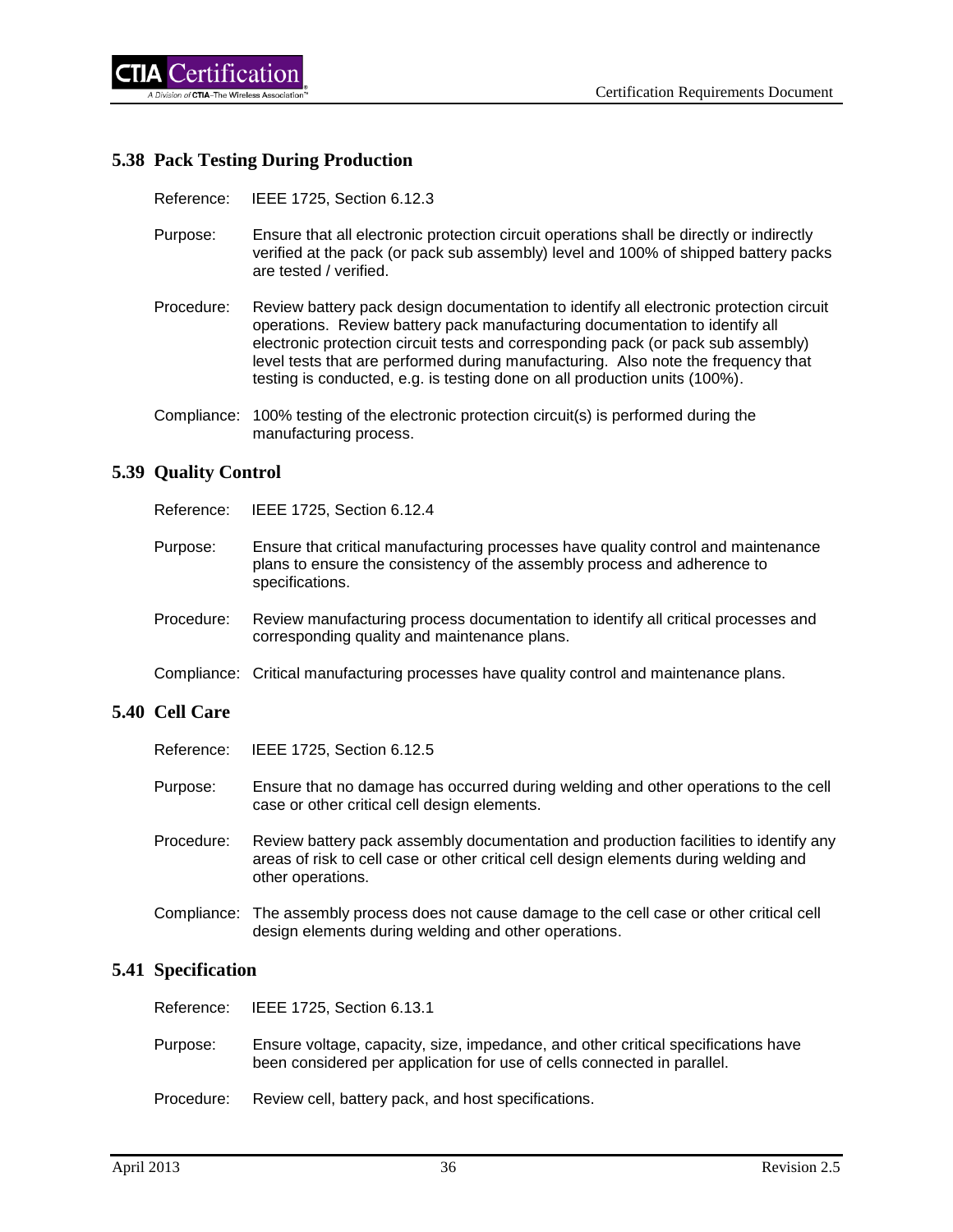Compliance: Cell has proper parameters for application when connected in parallel to another cell to form a battery pack based on specifications agreement among the cell, battery pack, and host device vendor specifications demonstrating the suitability of the cell selection and configuration.

## **5.42 Cell Chemistry**

Reference: IEEE 1725, Section 6.13.4

- Purpose: Ensure no cells from significantly different electrochemical systems are used to manufacture battery packs.
- Procedure: Review battery pack and cell specifications.
- Compliance: Cells from significantly different electrochemical systems are NOT used to manufacture battery packs.

## **5.43 Fault Considerations**

Reference: IEEE 1725, Section 6.13.5

- Purpose: Ensure that adequate precautions have been taken to limit the charge rate to the maximum rating of any single cell. FMEA analysis should consider such faults.
- Procedure: Review cell and charging system specifications.
- Compliance: The vendor shall take adequate precautions to ensure that the charge rate does not exceed the maximum of any single cell in the event that a single fault causes the other cell(s) should become electrically disconnected. This does not apply to single cell packs.

#### **5.44 Qualification of New Pack Designs**

- Reference: IEEE 1725, Section 6.14.1
- Purpose: Ensure that new pack designs have passed specified tests identified by the vendor before qualification as a production pack.
- Procedure: Review battery pack documentation that defines qualification testing requirements and test results for the design being evaluated.

Compliance: Proper qualification tests were performed and passed.

#### **5.45 Qualification of Production Packs**

- Reference: IEEE 1725, Section 6.14.2
- Purpose: To establish that qualification requirements continue to be met after product has been released for production.
- Procedure: Review procedures that define post-production qualification requirements. These requirements may be termed continuous accelerated life testing (C-ALT), ongoing reliability testing (ORT), among other names. Review post-production qualification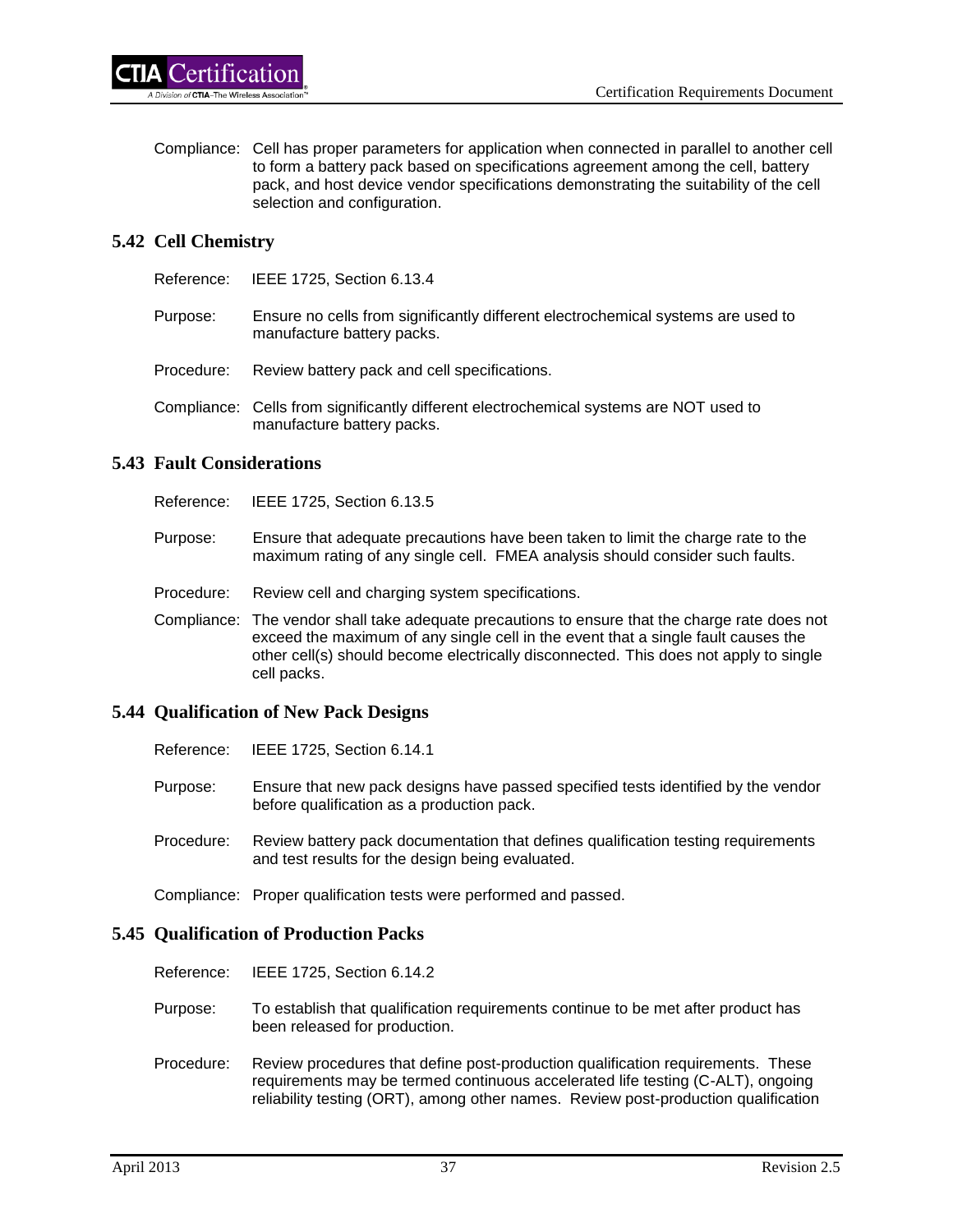data with particular attention to required test regime, test frequency, and resultant tolerance requirements.

Compliance: The pack vendor is conducting qualification tests at specified intervals per their internally defined procedures.

#### **5.46 Battery Transportation Regulations**

- Reference: IEEE 1725, Section 6.14.4
- Purpose: Ensure compliance to UN Recommendations on the Transport of Dangerous Goods, Manual of Tests and Criteria.
- Procedure: Review test report confirming compliance to UN Recommendations on the Transport of Dangerous Goods, Manual of Tests and Criteria.
- Compliance: Test report confirming compliance to UN Recommendations on the Transport of Dangerous Goods, Manual of Tests and Criteria exists.

#### **5.47 Pack Overvoltage Protection, Verification, and Testing**

- Reference: IEEE 1725, Section 6.14.3
- Purpose: To determine if hazards occur when cells are charged to the maximum limit of the battery's overcharge protection function as defined in Clause 6.6.5 in the event that charge control per Clause 6.6 is not functioning.
- Procedure: Shall be performed per IEEE 1725, Section 6.14.3.1, with the following clarifications,

IEEE 6.14.3.1.4, the charge controller is defined in IEEE 1725 figure 2.

Parallel Multi-cell packs will be tested with all the cells in parallel.

Alternative method to insulate the cells (with minimum thermal resistance with R value of 5) can be used to perform this test.

Compliance: Complies with IEEE 1725, Section 6.14.3.1.7.

#### **5.48 Pack Drop Test**

Reference: IEEE 1725, Section 6.14.4

- Purpose: Validate the ability of the pack to withstand a drop.
- Procedure: For embedded packs, one of the following tests is conducted based on the end use application defined by the pack vendor. If the pack can be used in both applications, the worst case test condition shall be used.

Where the normal use of the device is at the head level, 5 packs shall be fully charged according to the vendor's specifications. Packs are rested a maximum of 1 hour. The open circuit voltage is then recorded. Each pack shall then be drop tested from a height of 1.5 meters (5 feet) onto a smooth concrete surface 18 times (three repetitions of six sides). Record the open circuit voltage of the packs within 5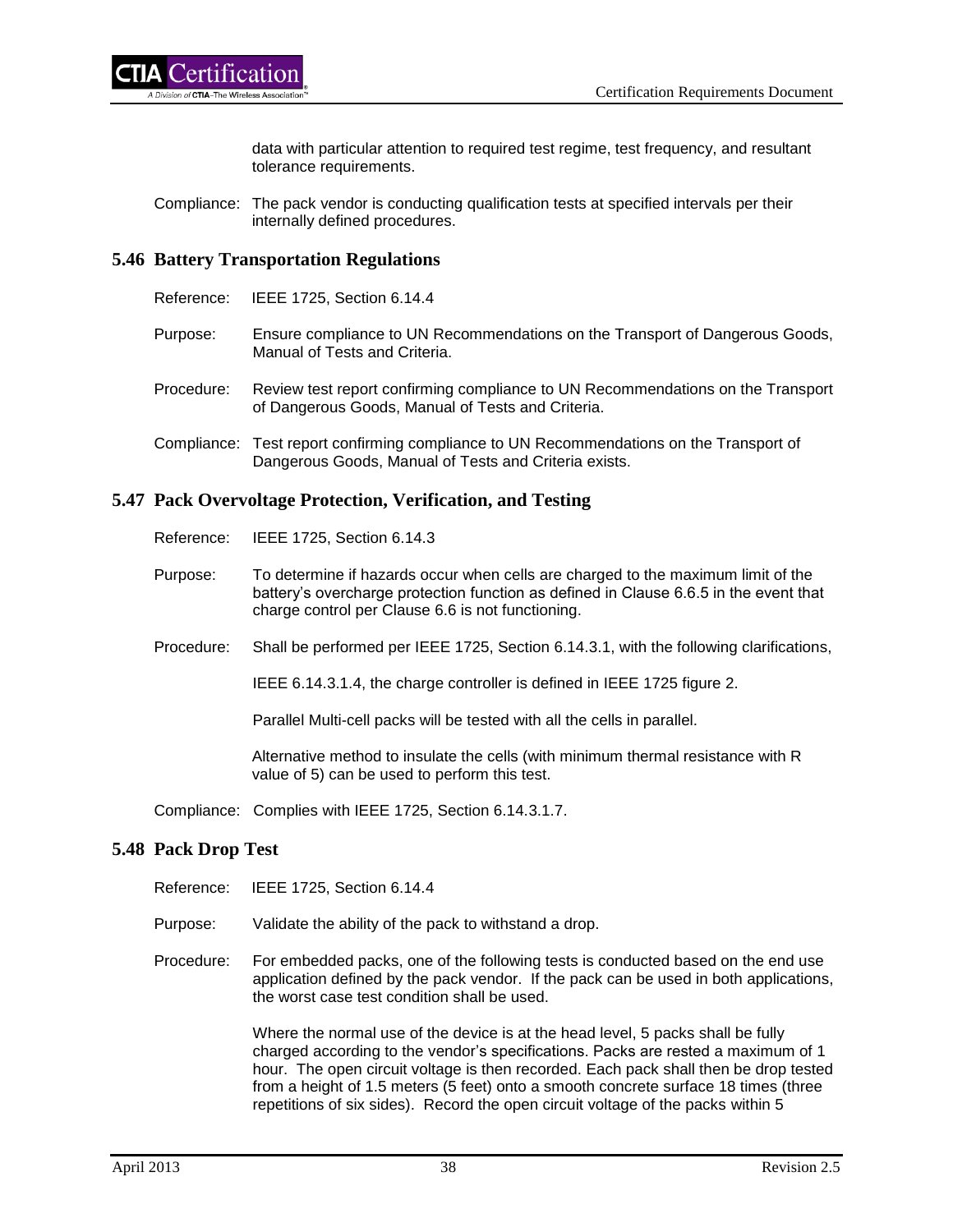minutes after the 18 drops. Testing shall continue up to 36 times (a total of six repetitions of six sides). Allow packs to rest for at least one hour after the final 18 drops. Record the open circuit voltage of the packs within 1 hour after the final 18 drops.

For all other devices the pack shall be subjected to the drop test in UL 2054.

For non-user replaceable packs (embedded batteries) this test shall be conducted either on batteries or on batteries installed in the host device.

Compliance: Based on the test conducted, one of the following applies.

After 18 drops, no temporary internal shorts causing a total voltage of the cells or pack decrease of more than 0.010V open circuit voltage, no heating, no smoke, no fire and / or leakage. After 36 drops, no permanent internal shorts causing a voltage decrease to 75% or less of the initial open circuit voltage.

The compliance requirement in UL 2054 shall be satisfied.

| <b>CRD</b><br><b>Sec</b> | <b>Name</b>                             | <b>Purpose</b>                                                                                                                                                                                                                                    | #<br><b>Samples</b> | <b>Reusable?</b>                    |
|--------------------------|-----------------------------------------|---------------------------------------------------------------------------------------------------------------------------------------------------------------------------------------------------------------------------------------------------|---------------------|-------------------------------------|
| 4.18                     | Overcurrent<br><b>Protection Device</b> | To confirm that cells qualified with ancillary protective<br>measures are employed at the pack level with such<br>measures intact.                                                                                                                |                     |                                     |
| 5.1                      | <b>Traceability</b>                     | Ensure that the vendor has a traceability plan that<br>includes traceability of the cell.                                                                                                                                                         | $\Omega$            |                                     |
| 5.2                      | <b>Part Number</b>                      | Ensure part number is identified on battery pack                                                                                                                                                                                                  | 5                   |                                     |
| 5.3                      | Voltage                                 | Ensure typical voltage of pack is identified on battery<br>pack.                                                                                                                                                                                  | $\Omega$            | Use:<br>samples<br>from $5.2$       |
| 5.4                      | Chemistry                               | Ensure chemistry of battery pack                                                                                                                                                                                                                  | $\Omega$            | <b>Use</b><br>samples<br>from $5.2$ |
| 5.5                      | Pack Vendor<br><b>Identification</b>    | Ensure Host or Pack Vendor identified properly.                                                                                                                                                                                                   | $\Omega$            | <b>Use</b><br>samples<br>from $5.2$ |
| 5.6                      | <b>Circuit Layout</b>                   | Ensure adequate runner spacing, soldering pad area<br>size, and distance between solder pads as well as<br>separation between traces.                                                                                                             | $\mathbf{0}$        |                                     |
| 5.7                      | <b>Cell Polarity</b>                    | Ensure battery pack has individual cells oriented<br>properly                                                                                                                                                                                     | $\overline{0}$      |                                     |
| 5.8                      | <b>Ambient Thermal</b><br>Consideration | Confirm that the pack and system operate within their<br>specified temperature ranges and that the total<br>system interaction does not exceed the temperature<br>ratings of any components at worst case conditions<br>specified by host vendor. | $\mathbf{0}$        |                                     |
| 5.9                      | Component<br>Specifications             | Ensure battery pack components meet minimum and<br>maximum temperature requirements with adequate<br>margin and protection circuit components are rated for                                                                                       | $\Omega$            |                                     |

# **Section 5 - CATL Sample Submission Requirements**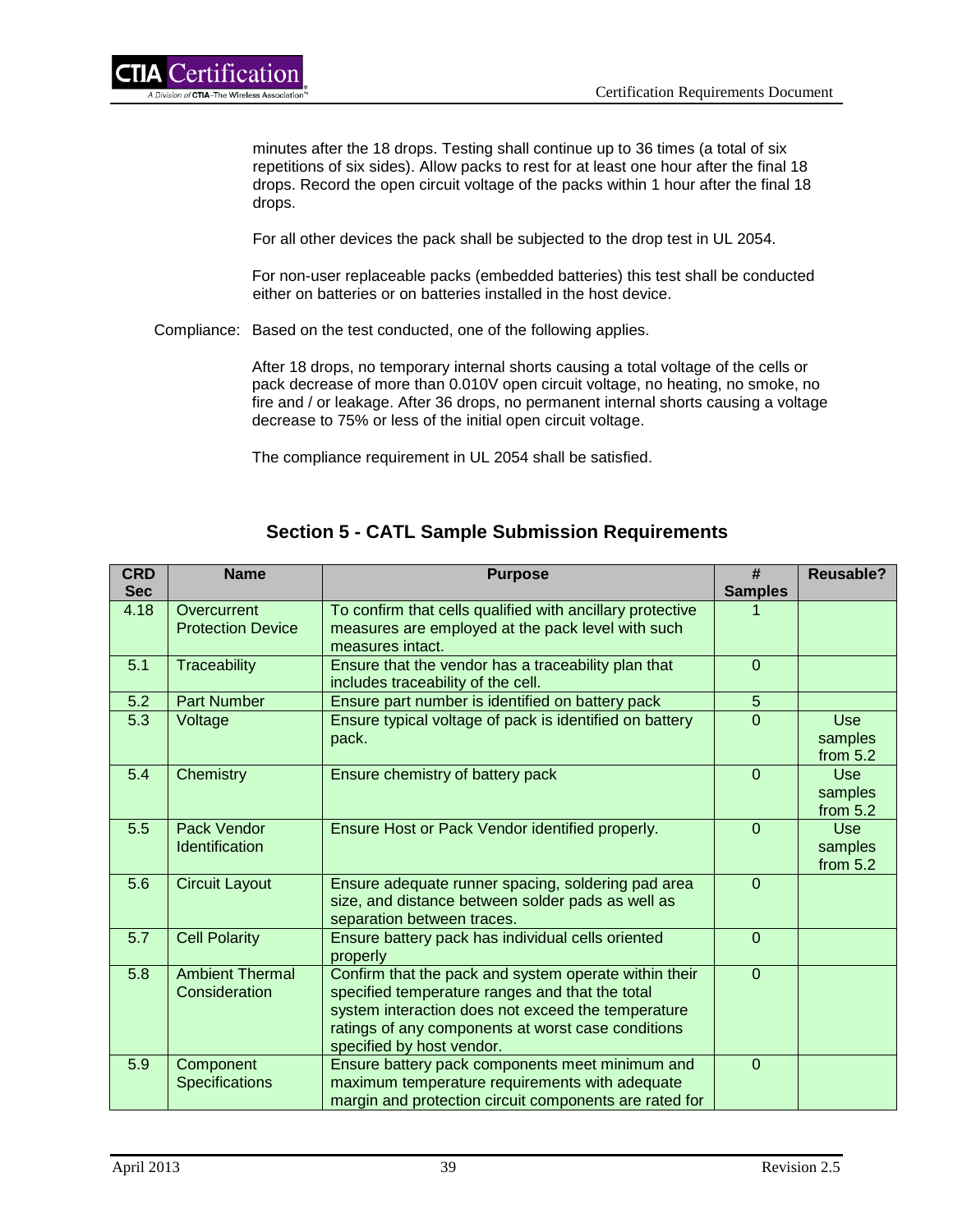|      |                           | operating range of -25°C to +85°C.                                                 |                  |              |
|------|---------------------------|------------------------------------------------------------------------------------|------------------|--------------|
| 5.10 | Thermal                   | Ensure proper operating (charging and discharging)                                 | $\overline{0}$   |              |
|      | Consideration             | ranges for battery pack have been set.                                             |                  |              |
| 5.11 | <b>Limit Output</b>       | Validate performance of battery pack short circuit                                 | $\overline{0}$   | <b>Use</b>   |
|      |                           | protection.                                                                        |                  | samples      |
|      |                           |                                                                                    |                  | from $5.2$   |
| 5.12 | <b>Pack Mechanisms</b>    | Ensure pack has at least one method to limit current                               | $\overline{0}$   |              |
|      |                           | from cells independent of the cell separator shutdown                              |                  |              |
|      |                           | mechanism.                                                                         |                  |              |
| 5.13 | <b>Thermal Protection</b> | Ensure over-temperature protection has been                                        | $\overline{0}$   |              |
|      |                           | incorporated that will prevent operation outside                                   |                  |              |
|      |                           | current, temperature, and time limits as agreed to by                              |                  |              |
|      |                           | battery pack, cell and host vendor.                                                |                  |              |
| 5.14 | <b>Thermal Sensor</b>     | Validate that a thermal sensor either in the battery                               | 5                | $\mathsf{N}$ |
|      | Design                    | pack and/or host monitors cell temperature and                                     |                  |              |
|      |                           | enables the system to limit operation within the cell's                            |                  |              |
|      |                           | thermal specifications                                                             |                  |              |
| 5.15 | Action, Thermal           | Validate performance of temperature protection during                              | $\overline{0}$   |              |
|      | Protection                | charging.                                                                          |                  |              |
| 5.16 | Charging                  | Ensure maximum charging voltage and current have                                   | $\overline{0}$   |              |
|      | Specifications            | been set based on the component specifications                                     |                  |              |
|      |                           | provided by the cell, battery pack and host device                                 |                  |              |
|      |                           | vendors.                                                                           |                  |              |
| 5.17 | Charge                    | Verify system has one overcurrent protection function                              | $\overline{0}$   |              |
|      | Considerations            | that meets maximum current specified in IEEE 1725                                  |                  |              |
|      |                           | section 6.5.1.                                                                     |                  |              |
| 5.18 | <b>Charger Design</b>     | Validate design of charging system voltage and                                     | $\mathbf 0$      |              |
|      |                           | current control is within maximum specified values.                                |                  |              |
| 5.19 | Protection                | Identify that the combination of the cell and pack has                             | $\mathbf 0$      |              |
|      |                           | at least one overvoltage protection function.                                      |                  |              |
| 5.20 | Protection                | Validate performance of the pack/cell overvoltage                                  | $\overline{0}$   |              |
|      |                           | protection mechanism under a single fault condition in                             |                  |              |
|      |                           | the charger/host and to ensure that two overcharge                                 |                  |              |
| 5.21 |                           | mechanisms are present in the system.                                              | $\overline{0}$   |              |
|      | Specification             | Ensure proper upper limit discharge current and time<br>limitations have been set. |                  |              |
| 5.22 | <b>Pack Overcurrent</b>   | Validate performance of pack discharge overcurrent                                 | 5                | N            |
|      | Protection                | protection.                                                                        |                  |              |
|      | Requirement               |                                                                                    |                  |              |
| 5.23 | External                  | Validate mechanical robustness for purpose of use.                                 | $\overline{3}$   | N            |
|      | <b>Mechanical Force</b>   |                                                                                    |                  |              |
| 5.24 | <b>Cell Dimensional</b>   | Ensure proper consideration for the cell and battery                               | $\overline{0}$   |              |
|      | Allowance                 | pack dimensional tolerances.                                                       |                  |              |
| 5.25 | <b>Electrical Cell</b>    | Ensure that the connections directly to cells are not                              | $\mathbf 0$      |              |
|      | Connections               | soldered.                                                                          |                  |              |
| 5.26 | <b>Cell Vent</b>          | Ensure that the battery pack construction does not                                 | $\boldsymbol{0}$ |              |
|      |                           | prevent cell gases from escaping.                                                  |                  |              |
| 5.27 | <b>Host Requirement</b>   | Ensure connector / terminal adhere to the host device                              | $\boldsymbol{0}$ |              |
|      |                           | mechanical considerations.                                                         |                  |              |
| 5.28 | <b>ESD</b>                | Validate the ability of the pack to withstand ESD.                                 | 5                | $\mathsf{N}$ |
| 5.29 | Welding                   | Ensure welding is only occurring in areas designated                               | $\overline{0}$   |              |
|      |                           | by cell vendor.                                                                    |                  |              |
| 5.30 | <b>Cell Shorts</b>        | Ensure assembly process avoids cell and battery pack                               | $\boldsymbol{0}$ |              |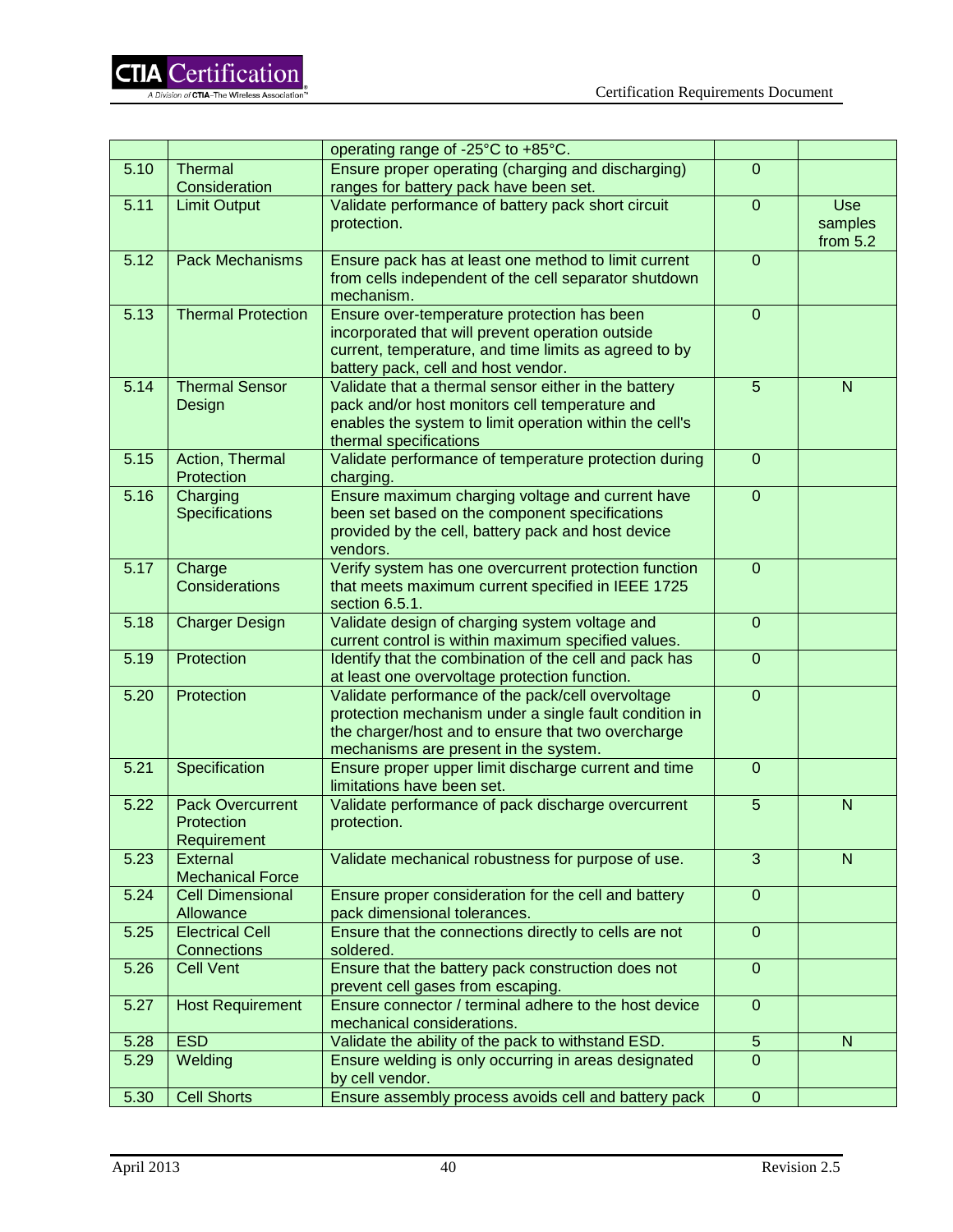|      |                                                        | short-circuit.                                                                                                                                                                                    |                |  |
|------|--------------------------------------------------------|---------------------------------------------------------------------------------------------------------------------------------------------------------------------------------------------------|----------------|--|
| 5.31 | <b>Foreign Objects</b>                                 | Ensure assembly process prevents foreign objects<br>from contacting cell or protection circuit.                                                                                                   | 0              |  |
| 5.32 | <b>Soldering Process</b>                               | Ensure adequate means have been provided to<br>prevent solder balls, flashes, bridges, and other solder<br>defects from being introduced during the soldering<br>process.                         | $\overline{0}$ |  |
| 5.33 | <b>Reworked Cells</b>                                  | Ensure cells salvaged from batteries that are<br>recovered / returned from end users are not used to<br>manufacture battery packs. Review SOP for returned<br>Materials or products.              | $\overline{0}$ |  |
| 5.34 | <b>Circuit Care</b>                                    | Ensure precautions have been taken to avoid damage<br>to protection devices and circuits. Review SOP for<br>handling of safety and/or critical components and<br>devices.                         | $\overline{0}$ |  |
| 5.35 | Pack Component<br>Care                                 | Ensure precautions have been taken to avoid damage<br>to conductors and insulators, for example, from sharp<br>edges, burrs, pinching, or kinking.                                                | $\mathbf 0$    |  |
| 5.36 | <b>Welding Care</b>                                    | Ensure precautions have been taken to avoid damage<br>to cells, protective circuit module, and battery pack<br>housing during housing assembly (ultrasonic welding,<br>over molding, etc.).       | $\mathbf 0$    |  |
| 5.37 | <b>ESD</b>                                             | Ensure precautions have been taken to avoid damage<br>to protection circuits and other devices from ESD<br>during handling.                                                                       | $\overline{0}$ |  |
| 5.38 | <b>Pack Testing</b><br><b>During Production</b>        | Ensure that all protection circuit operations shall be<br>directly or indirectly verified at the pack level (or pack<br>sub assembly) and 100% of shipped battery packs are<br>tested / verified. | $\overline{0}$ |  |
| 5.39 | <b>Quality Control</b>                                 | Ensure that critical manufacturing processes have<br>quality control and maintenance plans to ensure the<br>consistency of the assembly process and adherence<br>to specifications.               | $\overline{0}$ |  |
| 5.40 | <b>Cell Care</b>                                       | Ensure that no damage has occurred during welding<br>and other operations to the cell case or other critical<br>cell design elements.                                                             | $\mathbf 0$    |  |
| 5.41 | Specification                                          | Ensure voltage, capacity, size, impedance, and other<br>critical specifications have been considered per<br>application for use of cells connected in parallel.                                   | $\mathsf 0$    |  |
| 5.42 | <b>Cell Chemistry</b>                                  | Ensure no cells from significantly different<br>electrochemical systems are used to manufacture<br>battery packs.                                                                                 | $\overline{0}$ |  |
| 5.43 | Fault<br>Considerations                                | Ensure that adequate precautions have been taken to<br>limit charge rate to the maximum rating of any single<br>cell. FMEA analysis should consider such faults.                                  | $\overline{0}$ |  |
| 5.44 | Qualification of<br><b>New Pack Designs</b>            | Ensure new pack designs have passed specified tests<br>identified by the vendor before qualification as a<br>production pack.                                                                     | $\mathbf 0$    |  |
| 5.45 | <b>Qualification of</b><br><b>Production Packs</b>     | To establish that qualification requirements continue<br>to be met after product has been released for<br>production.                                                                             | $\overline{0}$ |  |
| 5.46 | <b>Battery</b><br>Transportation<br><b>Regulations</b> | Ensure that vendor complies with transportation<br>regulatory testing requirements including the<br>appropriate sections of UN Manual of Tests and                                                | $\mathbf 0$    |  |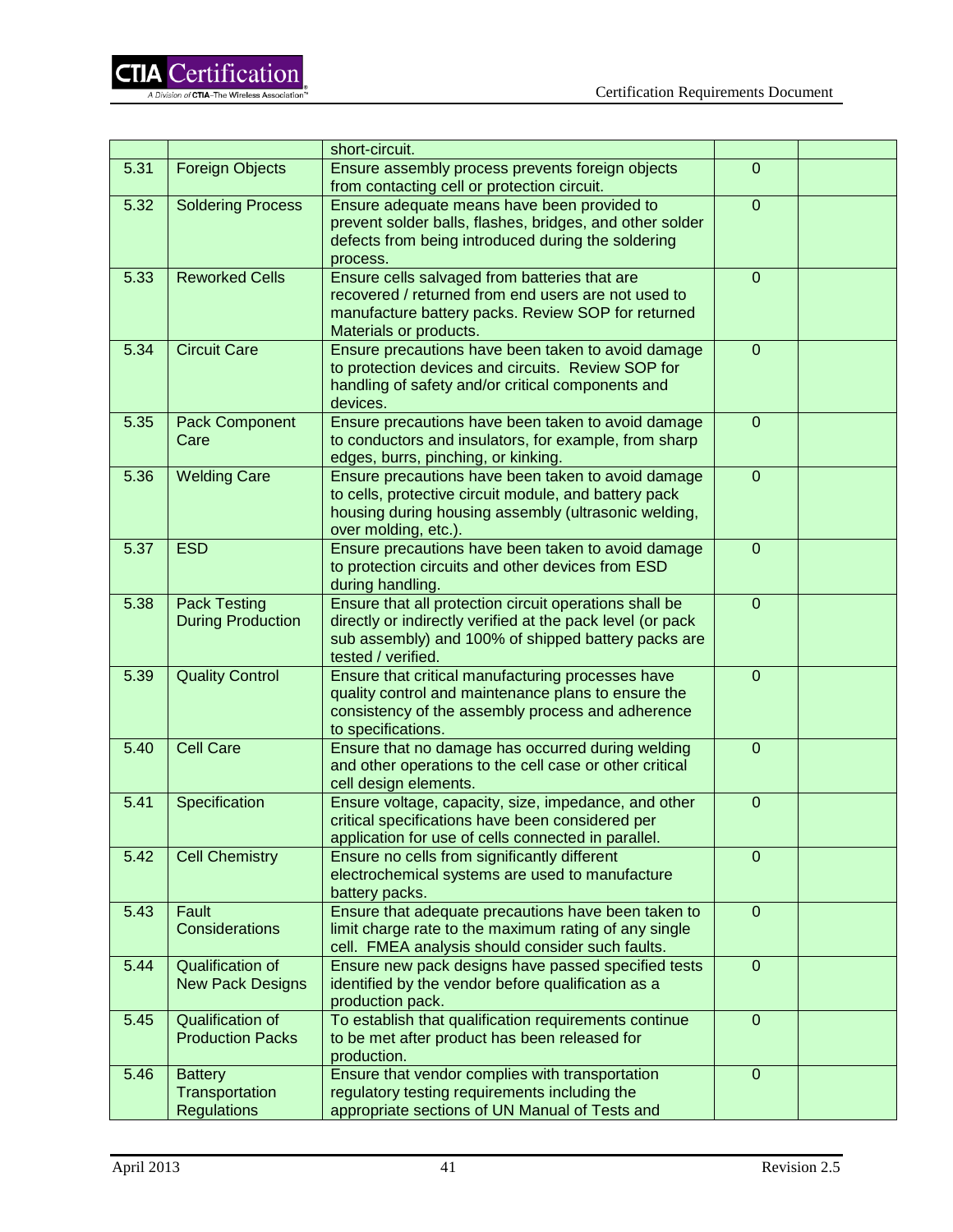

|      |                  | Criteria.                                             |    |   |
|------|------------------|-------------------------------------------------------|----|---|
| 5.47 | Pack Overvoltage | To determine if hazards occur when cells are charged  |    |   |
|      | Protection,      | to the maximum limit of the battery's overcharge      |    |   |
|      | Verification and | protection function as defined in Clause 6.6.5 in the |    |   |
|      | <b>Testing</b>   | event that charge control per Clause 6.6 is not       |    |   |
|      |                  | functioning.                                          |    |   |
| 5.48 | Pack Drop Test   | Validate the ability of pack to withstand a drop.     |    | N |
|      |                  | <b>Total Packs Required</b>                           | 29 |   |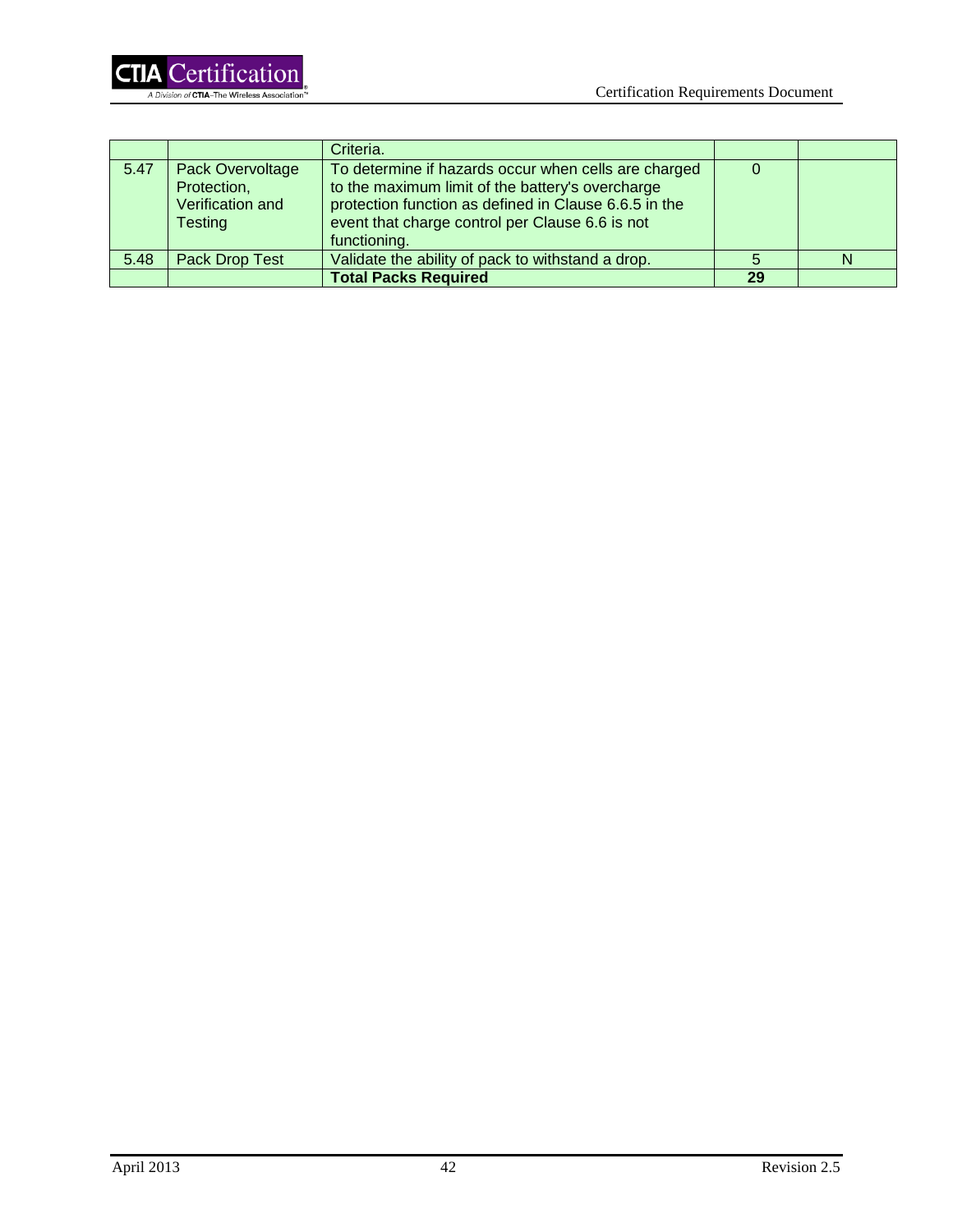# **Section 6 Host Device Validation**

## *All tests will be performed on a minimum of 5 samples unless otherwise specified (all samples must pass compliance).*

*Inspection/Analysis criteria shall be done on a sample of one.*

## **6.1 Input**

- Reference: IEEE 1725, Section 7.2.1
- Purpose: Ensure specific surge and transient limits are included in the system design specifications.
- Procedure: Review system design specifications.
- Compliance: For systems with recognized adapters, ensure specific surge and transient limits are included in specification.

For systems without adapters, ensure that the system design specifies the use of a CTIA certified Adapter and/or a USB port in a device that complies with the USB-IF certification requirements.

#### **6.2 Input**

- Reference: IEEE 1725, Section 7.2.1
- Purpose: Validate the ability of the system to filter damaging conducted transient voltages to prevent damage to either the host device's charge control circuitry or the battery pack's safety circuitry.
- Procedure: For adaptors with AC mains ports apply transients of 1.2/50(8/20)µs waveform in accordance with IEC 61000-4-5. Ten transients (five positive and five negative) at levels of 1kV line to neutral, 2kV line to ground and 2kV neutral to ground, shall be applied at each zero crossing and peak (0, 90, 180 and 270 degrees phase angle) of the applied ac voltage. Transients shall be applied at a rate of one per minute or less. If testing done at rates faster than one per minute cause failures and tests done at one per minute do not, the test done at one per minute prevails.

For adaptors connected to a vehicle wiring harness, apply pulses 1, 2a, 2b, 3a and 3b in accordance with ISO 7637-2:2011, at test level III, for at least the minimum number of pulses or test time and for the minimum burst duration or at the minimum pulse repetition time.

The equipment shall be on during the test and the battery pack shall be in the fully discharged state at the beginning of the test. If the adaptor has no ground connection only line to neutral transients need to be applied.

When a DC-DC adapter is connected to an AC adapter then the combined unit needs to be tested as an AC adapter.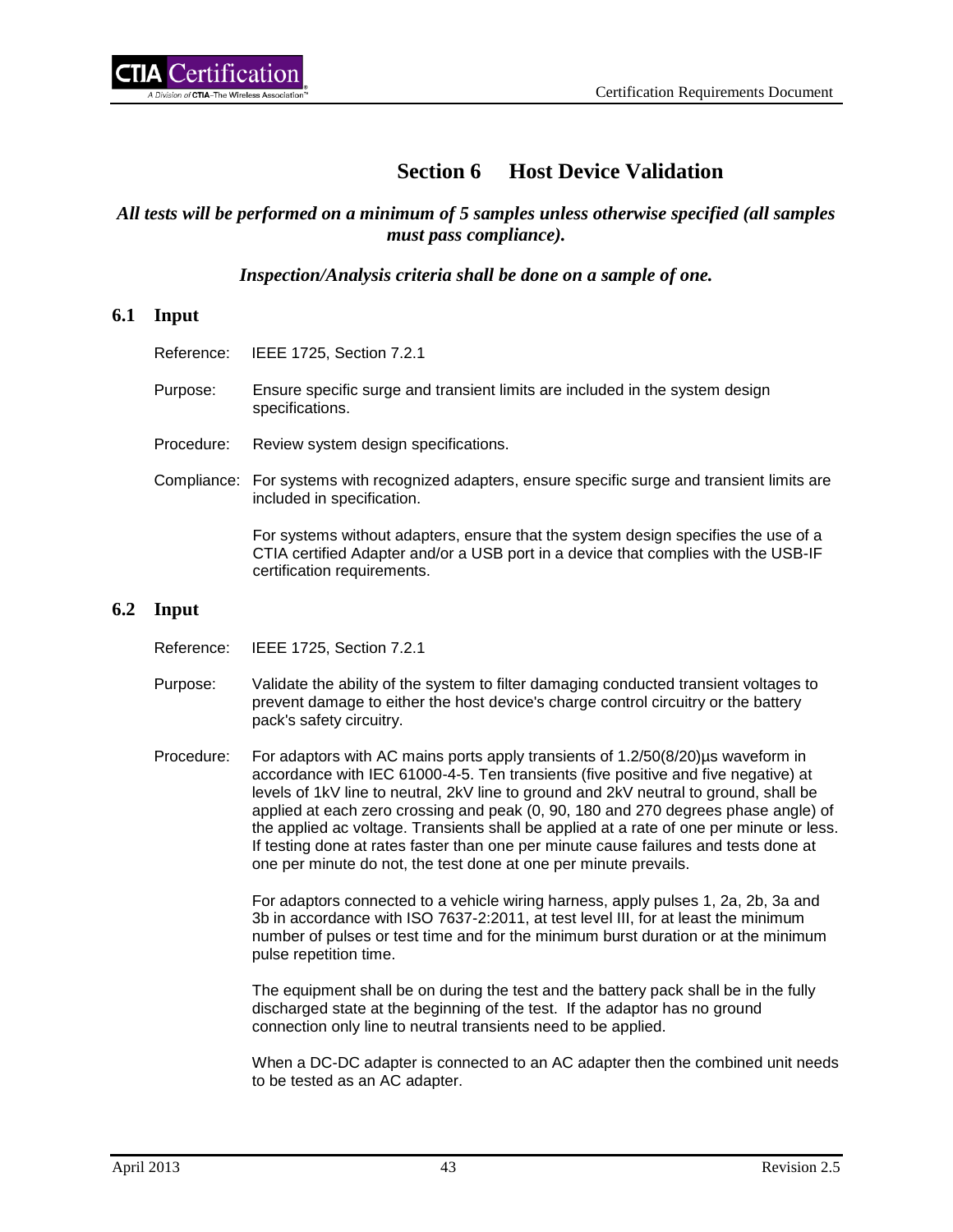For systems without specified adapters (which must have a USB port) shall be tested with certified adapter, three representative adapters shall be tested with the host. The adapters shall be selected by the host manufacturer from available CTIA certified AC and DC adapters. At least one of each type (AC-DC and DC-DC) adapters shall be used for testing.

Compliance: For systems without specified adapters (which must have a USB port) shall be tested with a certified adapters, the battery pack safety circuitry functionality (overcharge, overcurrent, undervoltage) remains after surge regime application, and one full charge/discharge cycle is successfully completed per section 6.11. Compliance can alternatively be met if the pack fails in a demonstrated safe mode. A battery "failing safe" for this requirement is defined as the battery can neither accept charge nor provide discharge. An example might be a fusible link clearing thus fully disabling the pack.

> For hosts without adapters, hosts shall meet the above compliance criteria when tested with representative CTIA certified adapters.

## **6.3 Overvoltage**

Reference: IEEE 1725, Section 7.1, 7.2.2

- Purpose: Ensure host device is designed to indefinitely withstand the maximum voltage from the adapter, under a single fault condition, to prevent a cascading failure through the system to the battery pack and/or cell.
- Procedure: Initiate a charging condition via a way that allows host to charge. Once charging is verified introduce the worst-case faulted overvoltage condition identified in the charging system analysis described in the design analysis tools identified in IEEE 1725 section paragraph 4.1. One sample is required for this test.
- Compliance: For systems with recognized adapters, no cascading failure through the system to the battery pack and/or cell after 24 hours. At a minimum a complete charge cycle shall be performed under normal operating conditions to validate performance system specification after application of overvoltage.

For systems without adapters, no cascading failure through the system to the battery pack and/or cell after charging at 9 V for 24 hours. At a minimum a complete charge cycle shall be performed under normal operating conditions to validate performance system specification after application of overvoltage.

## **6.4 Overcurrent**

Reference: IEEE 1725, Section 7.2.3

- Purpose: Ensure that the host limits current in such a way that the battery is not charged with a current greater than the maximum charge current specified by the battery vendor.
- Procedure: Charge in a system with a battery (or emulated battery) and monitor current through the entire charge cycle. One sample is required for this test.
- Compliance: After an initial settling period, the maximum charge current specified by the battery vendor is not exceeded. Such transient effects are limited to charge initiation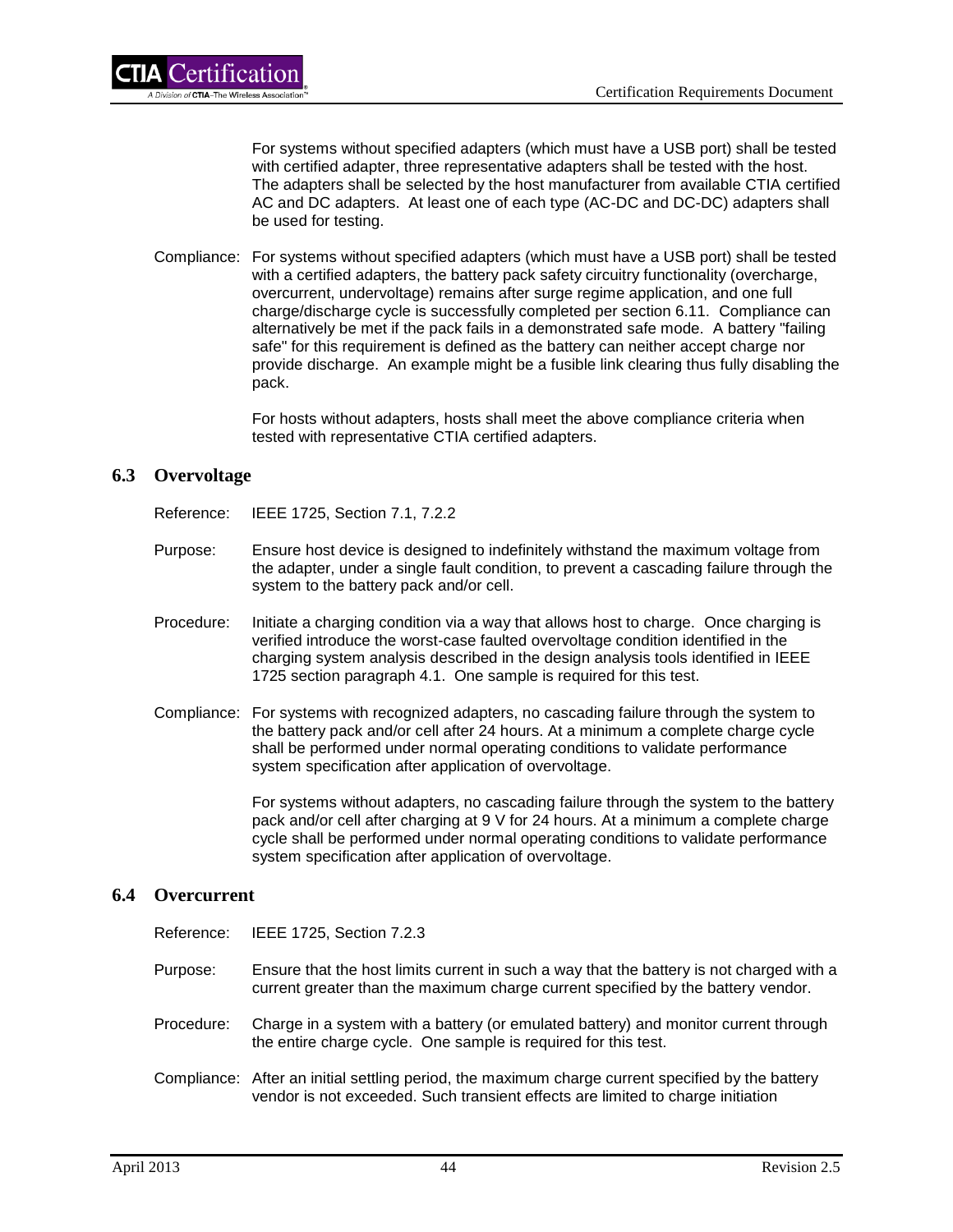including the pre-charge condition. Repetitive undesirable transients may constitute non-compliance.

#### **6.5 Overcurrent, Faulted**

Reference: IEEE 1725, Section 7.2.3

- Purpose: Ensure that the host limits current in such a way that the battery is not charged with a current greater than the maximum charge current specified by the battery vendor under the maximum faulted charge current from the adapter.
- Procedure: Initiate a charging condition via a way that allows host to charge. Once charging is verified introduce the worst case faulted overcurrent condition identified in the design analysis tools per IEEE 1725 paragraph 4 A sample of one is required.

Compliance: Maximum charge current specified by the battery vendor is not exceeded.

#### **6.6 Fault Isolation and Tolerance**

Reference: IEEE 1725, Section 7.2.4, 6.6.5

- Purpose: Ensure that IF a system design allows overvoltage or overcurrent to propagate to the battery pack, the battery pack can withstand this overvoltage and / or overcurrent.
- Procedure: Review system documentation.
- Compliance: Ensure that an overvoltage or overcurrent condition that propagates to the battery back can be survived by the battery pack.

#### **6.7 Fault Isolation and Tolerance**

- Reference: IEEE 1725, Section 7.2.4, 6.6.5
- Purpose: Validate performance of system level charge over current or over voltage protection during a worst case single fault condition as identified in section 6.6.
- Procedure: Setup worst case conditions as identified in section 6.6 for overcurrent situations. Measure current and voltage at the battery pack. Setup worst case conditions as identified in section 6.6 for overvoltage situations. Measure current and voltage at the battery pack.
- Compliance: Current and voltage are limited or prevented from propagating to the cell or the pack so the cell/pack can withstand the condition (via protection either in host or pack, or cell).

#### **6.8 Safety**

Reference: IEEE 1725, Section 7.3.1

Purpose: Ensure the charging system, or any part of the host device, does not disable or override the safety features inside the battery pack.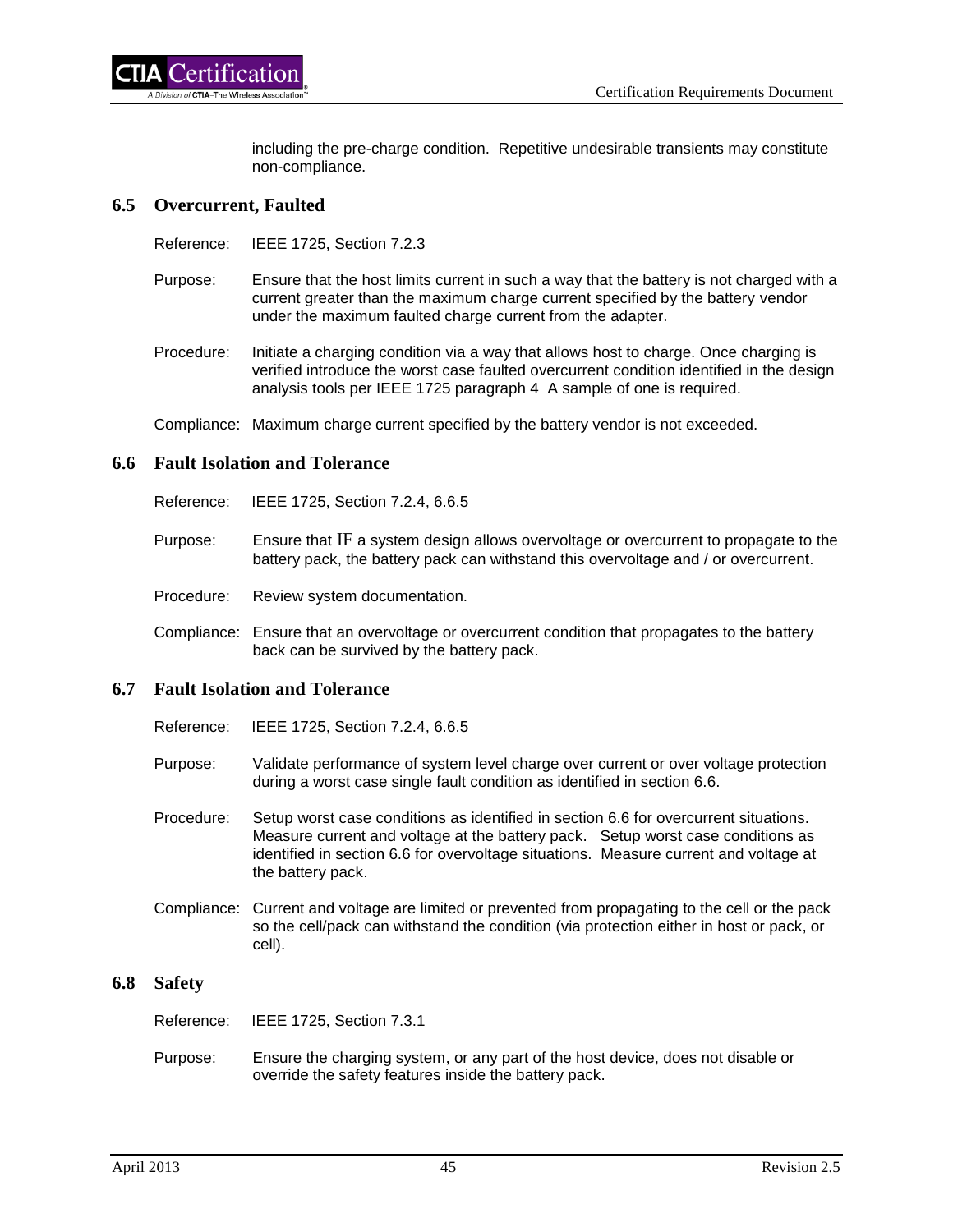Procedure: Review system documentation.

Compliance: Ensure that charging system or any part of the host device does not disable or override the safety features inside the battery pack.

# **6.9 Pack Identification**

Reference: IEEE 1725, Section 7.3.2

- Purpose: Ensure proper identification scheme is employed and at a minimum communicates or indicates the maximum charge voltage.
- Procedure: Review system documentation.
- Compliance: Determine the identification scheme employed within the system and verify that the maximum charging voltage is communicated or indicated. A mechanical scheme only is not sufficient.

#### **6.10 Pack Identification**

| Reference: |  | IEEE 1725, Section 7.3.2 |
|------------|--|--------------------------|
|------------|--|--------------------------|

- Purpose: Exercise the identification scheme in a faulted mode to ensure charging is terminated.
- Procedure: Based on analysis interrupt the identification / communication scheme and insert battery and initiate charge. Sample of one is required.
- Compliance: Charge current is terminated or not initiated. This requirement applies to removable and embedded packs. For embedded packs the method of compliance may be verifying the cell/pack part number.

## **6.11 Algorithm Verification**

Reference: IEEE 1725, Section 7.3.3 Purpose: Validate proper charge algorithm is identified and executed. Procedure: Insert fully discharged battery (or emulator) into system and monitor current and voltage during charge cycle. Compare to specification to ensure proper charge current and voltage is provided as specified by the pack vendor. One sample is required. Compliance: Ensure proper charge current and voltage is provided as specified by the pack vendor.

## **6.12 Timer Fault**

| Reference: | IEEE 1725. Section 7.3.5                                                                   |
|------------|--------------------------------------------------------------------------------------------|
| Purpose:   | Validate the host does not charge for a time period exceeding the system<br>specification. |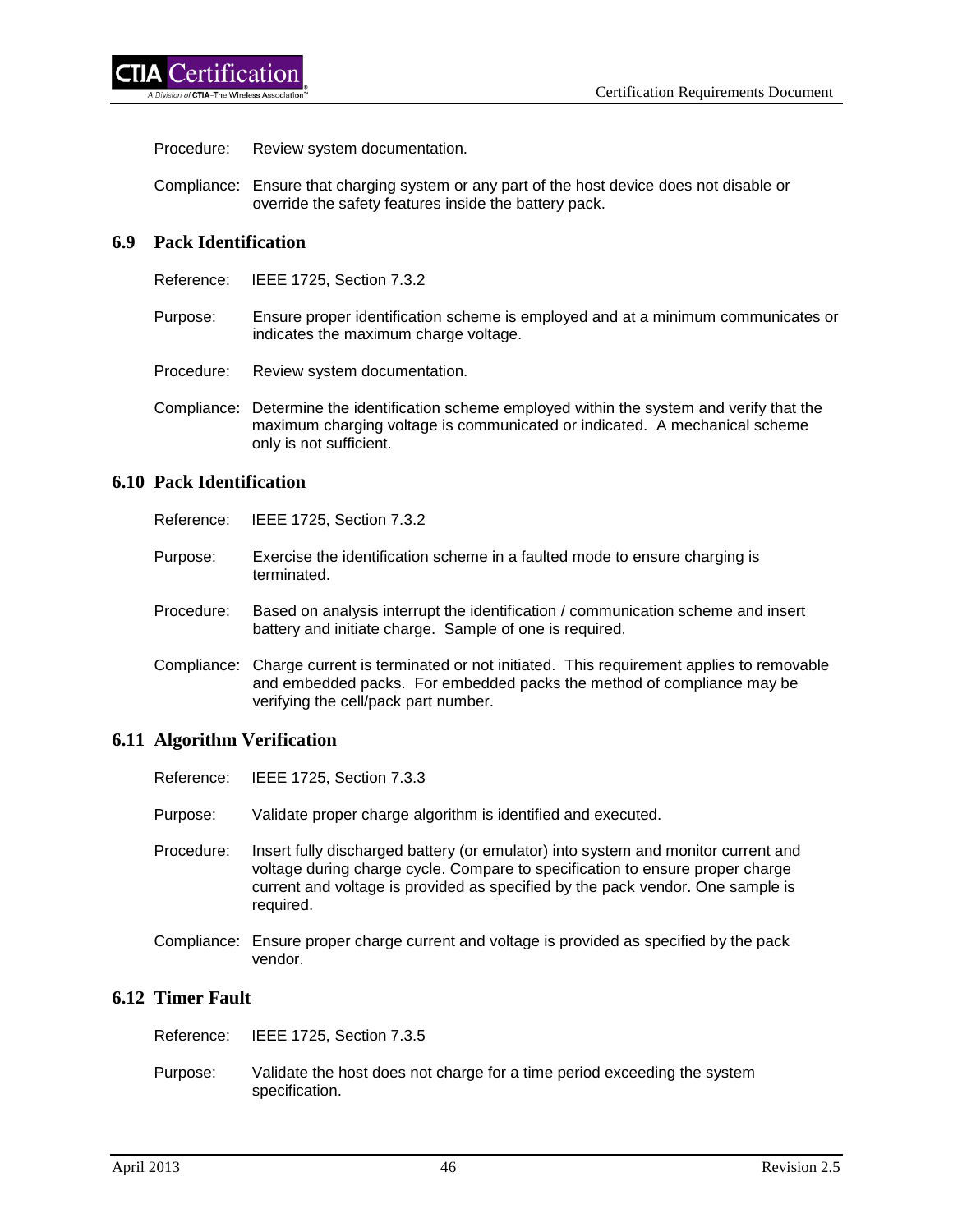- - Procedure: Determine whether a system specification for maximum charge time exists. If a maximum charge time does exist, charge a battery for a period exceeding the system specification. This is accomplished by using a simulated failed battery or equivalent method that will force the system to continue to charge past the intended time out. Conduct a full charge cycle noting when the system stops charging. A sample size of one is required.

Compliance: Charging stops when specified system charge time is exceeded.

#### **6.13 Communication Fault**

ertification<sup>'</sup>

- Reference: IEEE 1725, Section 7.3.6
- Purpose: Validate integrity of communication interface (if present, for example SMBus or  $I^2C$ ) and proper actions are taken if communication is prevented or interrupted..
- Procedure: Prevent or interrupt communications per system specifications and monitor current. A sample of one is required.
- Compliance: Charging is terminated or not initiated for systems that employ an electronic communications interface..

#### **6.14 Voltage Range Validation**

|            | Reference: IEEE 1725, Section 7.3.8                                                                                            |
|------------|--------------------------------------------------------------------------------------------------------------------------------|
| Purpose:   | Ensure system checks initial battery voltage.                                                                                  |
| Procedure: | Review system documentation.                                                                                                   |
|            | Compliance: Ensure system validates initial battery voltage.                                                                   |
|            | THE BOIL IS AND CONTROL TO A STATE OF THE STATE OF THE STATE OF THE STATE OF THE STATE OF THE STATE OF THE STA<br>$\mathbf{m}$ |

## **6.15 Initiation of Charging Above Specified Voltage Threshold**

- Reference: IEEE 1725, Section 7.3.8.1
- Purpose: Validate charging system does not initiate charging when a battery is above a specified voltage.
- Procedure: Charge a battery (or emulator) above the specified voltage or simulate the voltage condition and insert into the charging system (Power applied to charging system prior to insert AND power applied to charging system post insert). A sample of one is required.

Compliance: Monitor current to ensure charging does not initiate per specification.

## **6.16 Initiation of Charging Below Voltage Threshold**

- Reference: IEEE 1725, Section 7.3.8.2
- Purpose: Validate charging system does not initiate normal charging when a battery is below a specified voltage.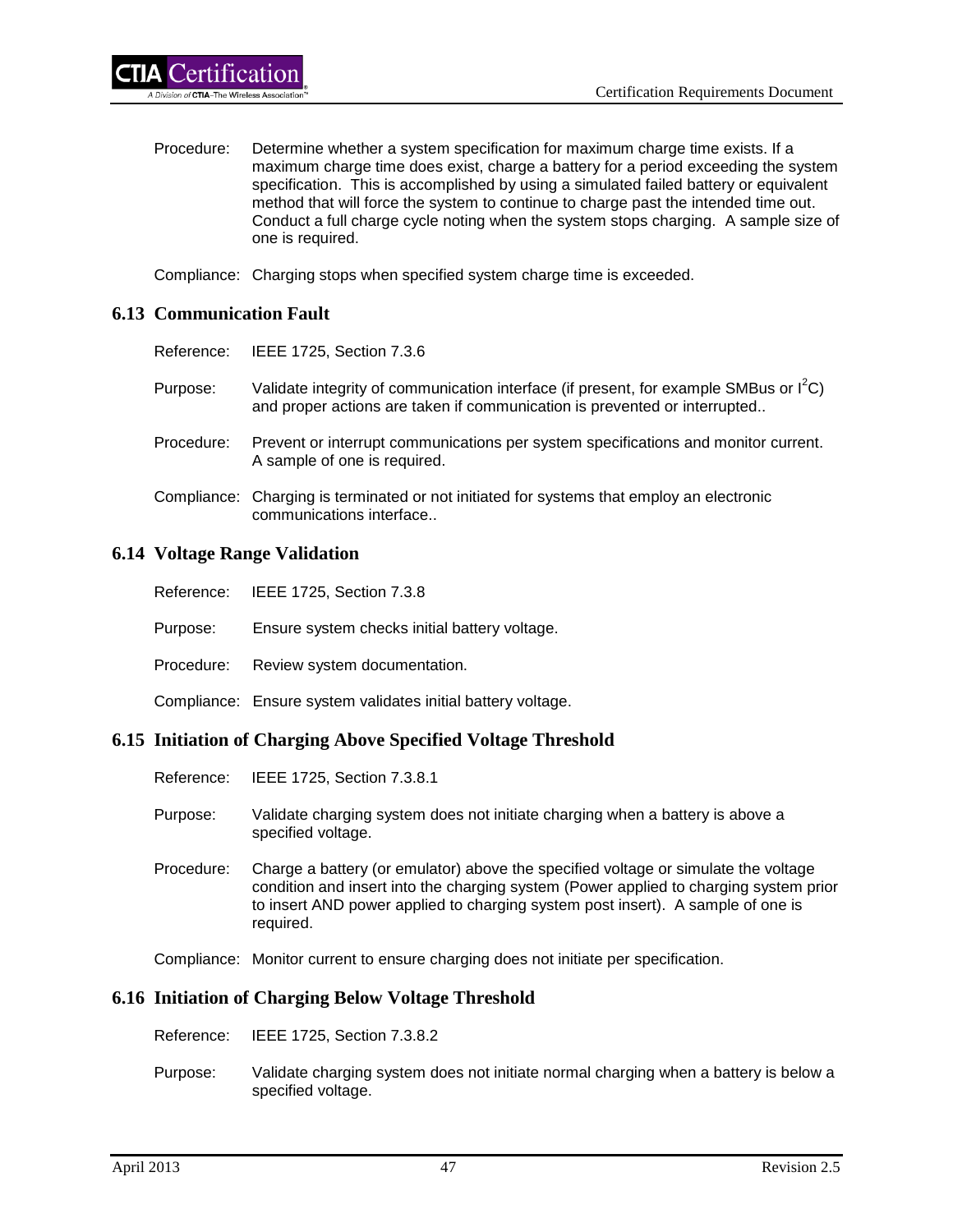Procedure: Discharge a battery (or emulator) below the specified voltage or simulate the voltage condition and insert into the charging system (Power applied to charging system prior to insert AND power applied to charging system post insert). A sample of one is required.

Compliance: Monitor current to ensure charging does initiate per pack and cell specification.

#### **6.17 Overdischarge Protection**

Reference: IEEE 1725, Section 7.3.8.3

- Purpose: If the host incorporates a battery discharge capability feature (normal operation is excluded), Validate that host terminates discharge as defined by pack/cell vendor's specification.
- Procedure: Reduce the voltage at the host/pack interface until the host terminates discharge. Specified nominal discharge current should be utilized to reduce voltage. A sample of one is required.

Compliance: Verify that the pack discharge limit is not exceeded.

#### **6.18 Charging Battery Packs**

- Reference: IEEE 1725, Section 7.4.2
- Purpose: Ensure that in a multi-battery system that the system prevents a battery pack from directly charging another battery pack without use of an appropriate charging subsystem.
- Procedure: Review system documentation.
- Compliance: Ensure multi-battery systems utilize appropriate charging subsystem to charge batteries.

#### **6.19 Requirements**

- Reference: IEEE 1725, Section 7.4.1
- Purpose: Ensure that multi-battery pack systems implement requirements for the charging algorithm to each battery pack independently.
- Procedure: Review system documentation.
- Compliance: Ensure multi-battery pack systems have implemented charging algorithm to each battery pack independently.

#### **6.20 Electrostatic Discharge**

- Reference: IEEE 1725, Section 7.5
- Purpose: Validate ESD tolerance of the host to withstand ESD as specified in Annex A table A3 section 8.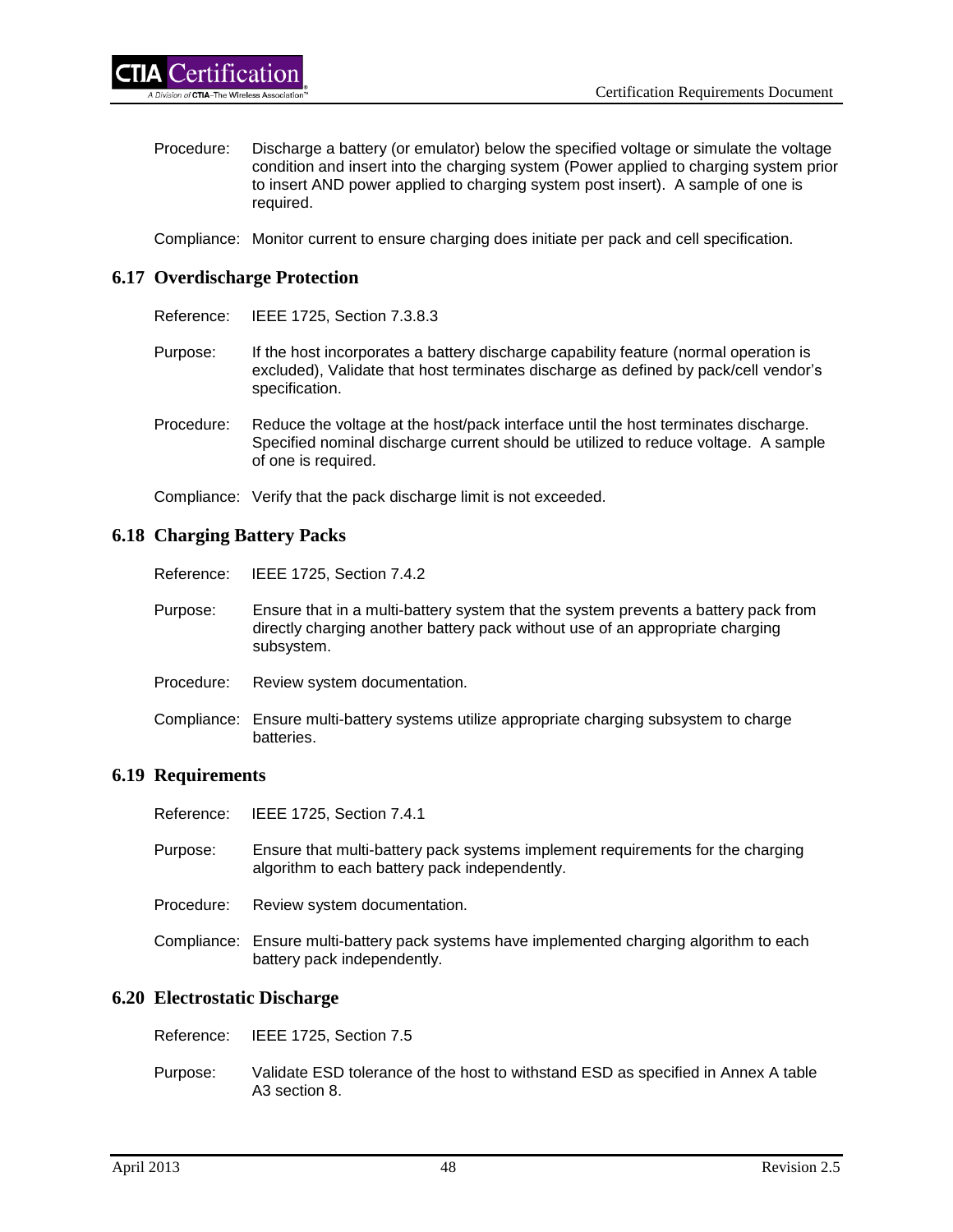Procedure: Subject host to ESD in accordance with IEC 61000-4-2 per product level 2 at minimum. If a host supports a removable battery pack, ESD testing should be performed on the battery contacts of the host (the battery pack is tested separately under section 5.28). A sample size of one is required.

> Additionally, systems without specified adapters, perform the test with the host connected to the Adapter Simulator described in Appendix I – [Adapter Simulator.](#page-76-0)

Compliance: No safety critical failures, such as loss of charge control or damage to battery protection circuitry provided in the host.

## **6.21 Temperature Specification**

| Reference: | IEEE 1725, Section 7.6                                                                                                                |
|------------|---------------------------------------------------------------------------------------------------------------------------------------|
| Purpose:   | Ensure system has incorporated temperature limitations as agreed by cell, battery<br>pack, and host vendor.                           |
| Procedure: | Review system documentation.                                                                                                          |
|            | Compliance: System temperature limitation specifications are in agreement with cell, battery pack,<br>and host vendor specifications. |

#### **6.22 Mating of Pins**

| Reference: |  | IEEE 1725, Section 7.8.1.1 |
|------------|--|----------------------------|
|------------|--|----------------------------|

- Purpose: Ensure host and battery connections mate properly and capable of good electrical contact.
- Procedure: Review host and battery pack connector specification.
- Compliance: Ensure designs coordinate.

#### **6.23 Mating of Pins**

- Reference: IEEE 1725, Section 7.8.1.1
- Purpose: Validate integrity of connection throughout respective product lifetimes of mating components.
- Procedure: Measure contact resistance after life cycle (defined in system specification).
- Compliance: Verify that contact resistance is within specification and mechanical integrity precludes shorting of contacts.

#### **6.24 Pin Separation**

|          | Reference: IEEE 1725, Section 7.8.1.2                    |
|----------|----------------------------------------------------------|
| Purpose: | Ensure power and ground pins are sufficiently separated. |
|          | Procedure: Review host device battery interface.         |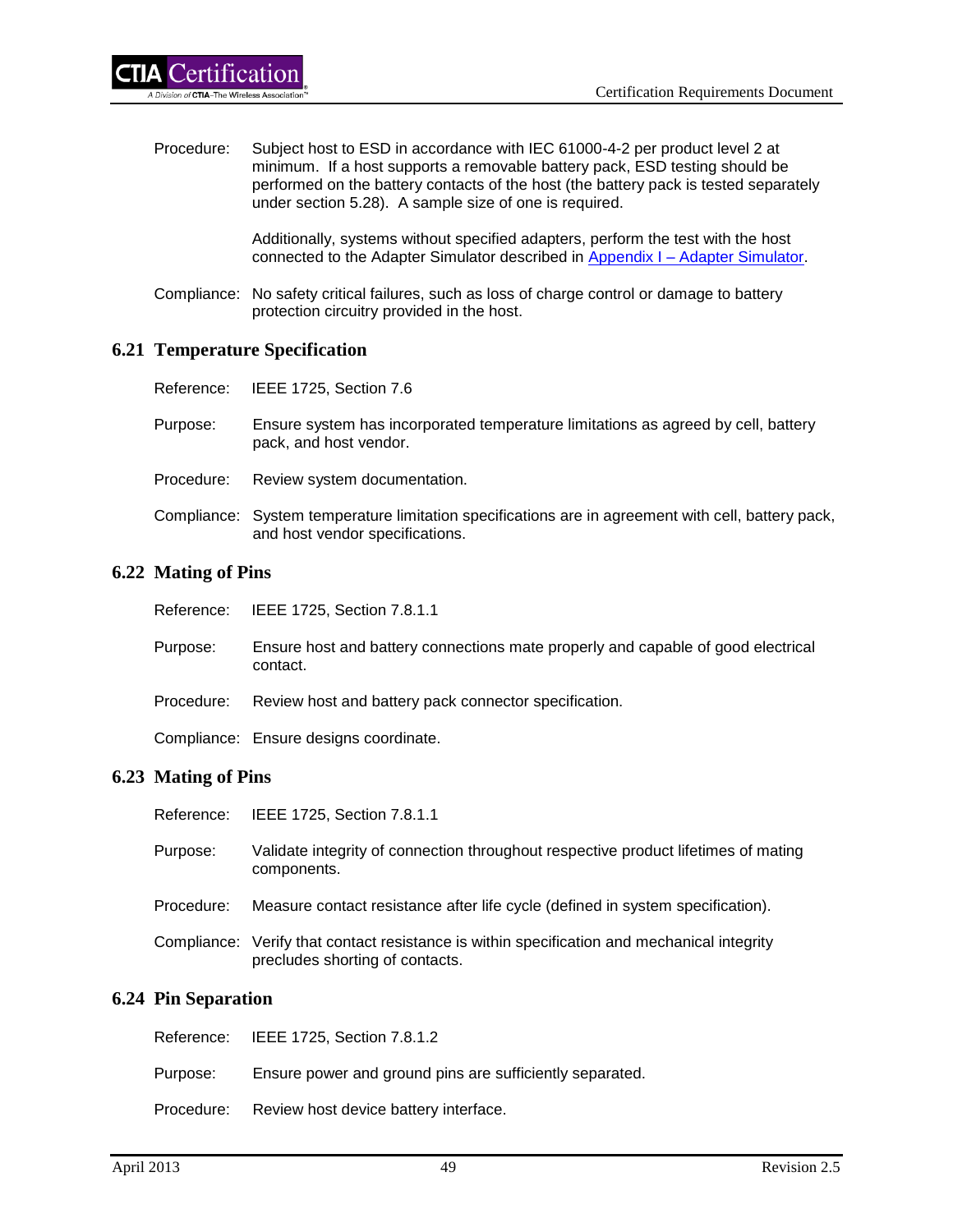Compliance: Power and ground pins are electrically isolated with a minimum distance of 2.5 mm or by a dielectric material between the power and ground contact points.

## **6.25 Pin Polarity**

| Reference: | IEEE 1725, Section 7.8.1.3 |
|------------|----------------------------|
|            |                            |

- Purpose: Verify battery pack is able to be connected with proper polarity only.
- Procedure: Analyze mechanical design of battery pack and host.
- Compliance: Ensure that the battery cannot be inserted with incorrect polarity and that electrical contact is made only when the battery pack is properly installed into the host.

## **6.26 Conductor Ratings**

- Reference: IEEE 1725, Section 7.8.2
- Purpose: Ensure conductors and connectors have proper current rating for the current load with adequate margin as determined by the system vendor.
- Procedure: Review electrical tolerance analysis.

Compliance: Conductors and connectors have proper current rating.

#### **6.27 Connector Strength**

- Reference: IEEE 1725, Section 7.8.3.1
- Purpose: Verify connector robustness.
- Procedure: Review system documentation and connector specifications.

Compliance: Connection between battery and host is mechanically robust.

## **6.28 Performance Over Expected Life**

- Reference: IEEE 1725, Section 7.8.3.2
- Purpose: Verify connector robustness.
- Procedure: Perform design analysis on connection system.
- Compliance: Acceptable contact resistance per specification is maintained over the lifetime of the connection system.

## **6.29 Metallurgy Consideration**

- Reference: IEEE 1725, Section 7.8.5
- Purpose: Ensure host device and battery pack have compatible metallurgy composition to minimize corrosion and resistance changes.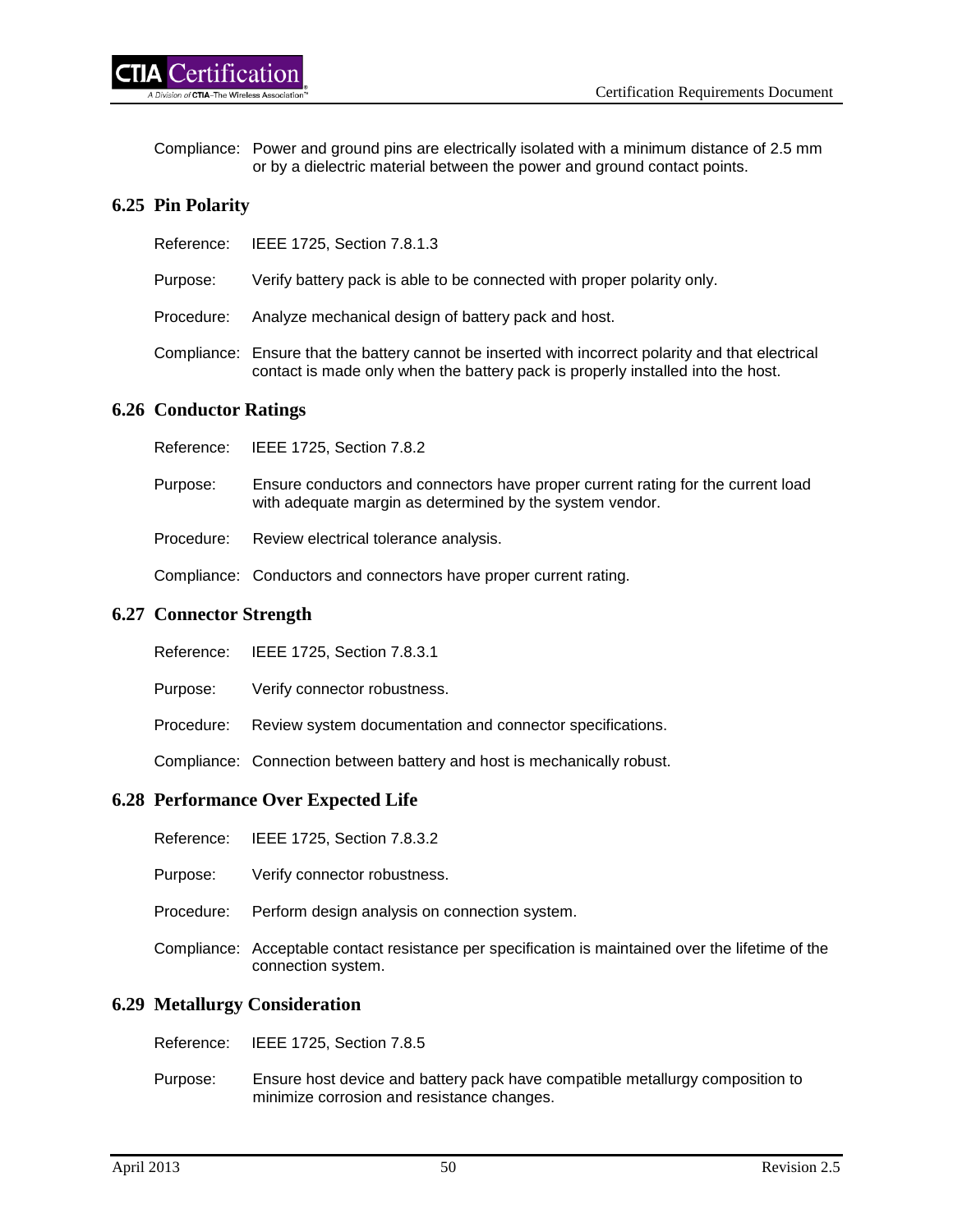- Procedure: Review host device and battery pack connector specifications. IEC60950-1 Annex J has a list of metallurgical compatibilities that may be referred to for additional information.
- Compliance: Proper metallurgy composition exists within the connection system.

## **6.30 Mating Force**

- Reference: IEEE 1725, Section 7.8.6
- Purpose: Ensure proper mechanical force between the electrical contact points is maintained.
- Procedure: Review system documentation.
- Compliance: Design minimizes fretting or other electrical degradation of electrical contact points.

## **6.31 Shock**

- Reference: IEEE 1725, Section 7.8.7
- Purpose: Validate mechanical robustness of host device for purpose of use.
- Procedure: Subject host with a battery pack installed to the following drop test: Drop height 1 meter; one drop per plane; 6 mutually perpendicular planes; drop surface concrete. A sample of one is required for each test.
- Compliance: No abnormal heating, no smoke, no fire and / or leakage from battery pack or host.

## **6.32 Integrity of host charging and charge protection circuitry in the system Foreign Objects**

- Reference: IEEE 1725, Section 7.8.8
- Purpose: Ensure precautions were taken to minimize the potential for foreign objects and / or liquids to enter the host device and cause a short circuit either during the manufacturing process or end-user operation.
- Procedure: Review system documentation.
- Compliance: Ensure proper precautions were taken to minimize the potential for foreign objects and / or liquids to enter the host device and cause a short circuit either during the manufacturing process or end-user operation.

## **6.33 Foreign Objects**

Reference: IEEE 1725, Section 7.9

- Purpose: Ensure preproduction testing includes all system design criteria in IEEE 1725 7.2, 7.3, 7.4, and 7.5.
- Procedure: Review system verification documentation.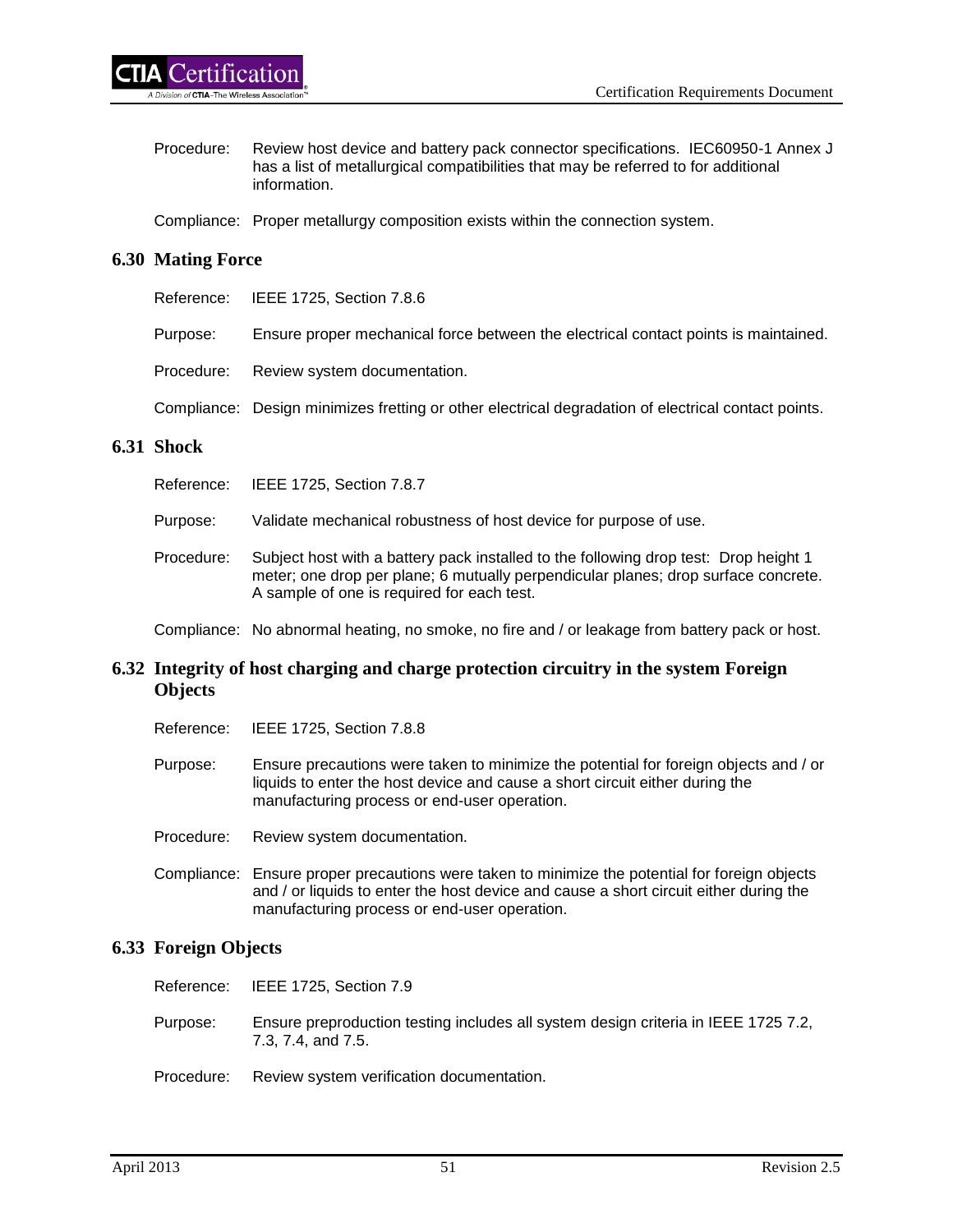Compliance: Preproduction testing and production sampling include all of the design criteria specified in IEEE 1725, sections 7.2 through 7.5.

## **6.34 Qualification of New Host Device Designs**

- Reference: IEEE 1725, Section 7.9.1
- Purpose: Ensure new host device designs pass specified tests identified by the vendor before qualification as a production host.
- Procedure: Review host device documentation.

Compliance: Ensure tests specified by the vendor were performed and passed.

## **6.35 Qualification of Production Host Devices**

- Reference: IEEE 1725, Section 7.9.2
- Purpose: Ensure production host devices pass qualification tests at specified intervals.
- Procedure: Review host device documentation.
- Compliance: Qualification tests are performed and passed as specified by the host vendor at the prescribed intervals.

| <b>CRD</b> | <b>Name</b>                               | <b>Purpose</b>                                                                                                                                                                                                                                                                                                                                           | <b>Host</b>    | <b>Pack</b>    | <b>Adapter</b> | <b>Reusable?</b> |
|------------|-------------------------------------------|----------------------------------------------------------------------------------------------------------------------------------------------------------------------------------------------------------------------------------------------------------------------------------------------------------------------------------------------------------|----------------|----------------|----------------|------------------|
| <b>Sec</b> |                                           |                                                                                                                                                                                                                                                                                                                                                          | <b>Samples</b> | <b>Samples</b> | <b>Samples</b> |                  |
| 5.8        | Ambient<br>Considerations                 | Confirm that the pack and host<br>operate within their specified<br>temperature ranges and that the<br>total system interaction does not<br>exceed the temperature ratings of<br>any components at worst case<br>conditions specified by host vendor<br>(such as maximum RF transmit<br>power, gaming applications, video<br>capture or playback, etc.). |                |                |                | N                |
| 5.14       | 5.14<br>Thermal<br>Sensor Design          | Validate that a thermal sensor<br>either in the battery pack and/or<br>host monitors cell temperature and<br>enables the system to limit<br>operation within the cell's thermal<br>specifications                                                                                                                                                        | 5              | 5              | $\mathbf 0$    | Y                |
| 5.15       | Action, Thermal<br>Protection             | Validate performance of<br>temperature protection during<br>charging.                                                                                                                                                                                                                                                                                    |                |                | 1              | N                |
| 5.23       | Mechanical<br>Considerations<br>(Embedded | Validate mechanical robustness for<br>purpose of use.                                                                                                                                                                                                                                                                                                    | 3              | 3              | $\Omega$       | $\mathsf{N}$     |

# **Section 6 - CATL Sample Submission Requirements**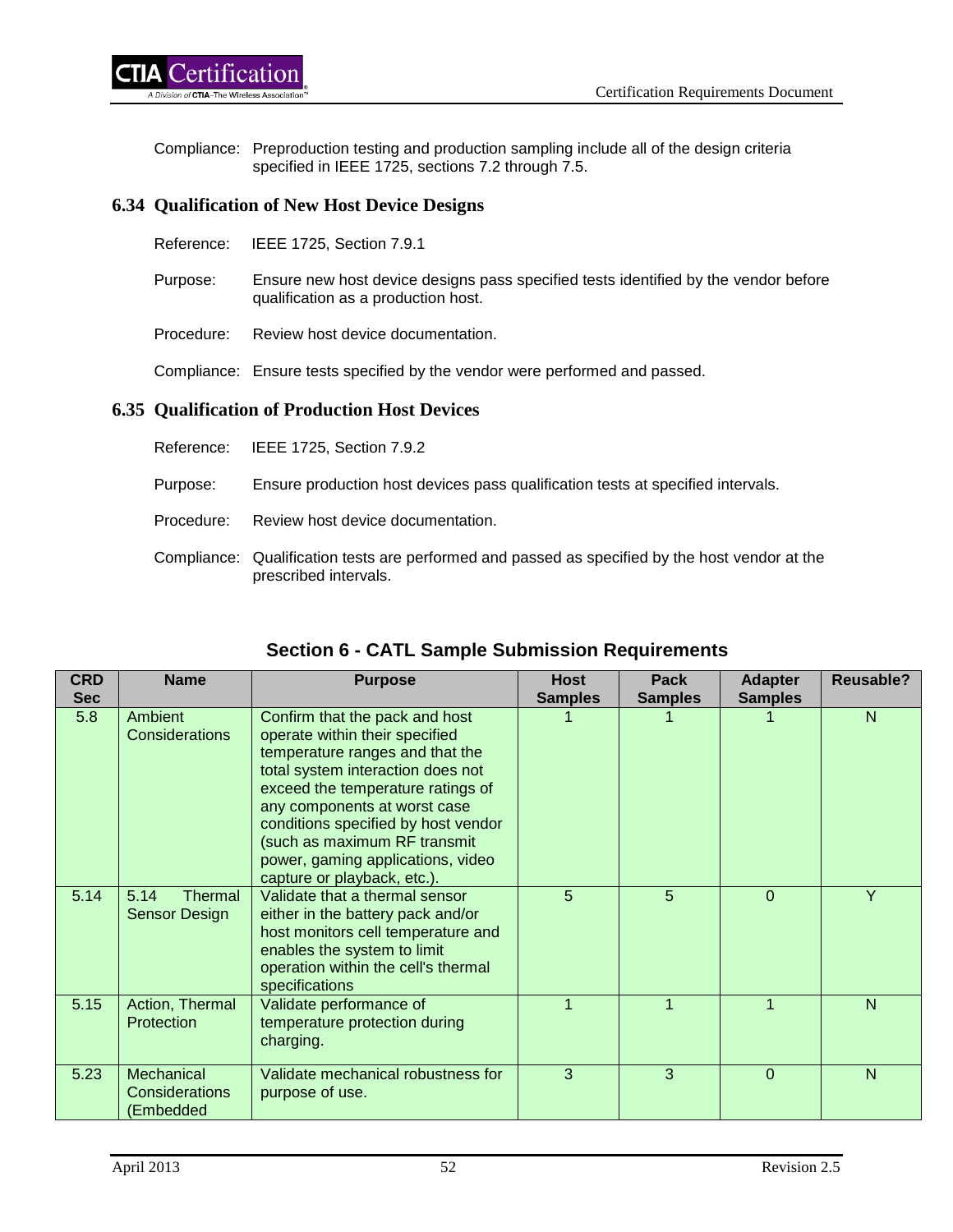

|      | Packs Only<br>unless tested<br>during pack<br>recognition)                                |                                                                                                                                                                                                                                                       |                  |                |                |                                      |
|------|-------------------------------------------------------------------------------------------|-------------------------------------------------------------------------------------------------------------------------------------------------------------------------------------------------------------------------------------------------------|------------------|----------------|----------------|--------------------------------------|
| 5.47 | Pack<br>Overvoltage<br>Protection,<br>Verification, and<br><b>Testing</b>                 | To determine if hazards occur when<br>cells are charged to the maximum<br>limit of the battery's overcharge<br>protection function as defined in<br>Clause 6.6.5 in the event that<br>charge control per Clause 6.6 is not<br>functioning.            | $\mathbf 0$      | 5              | $\overline{0}$ | ${\sf N}$                            |
| 5.48 | Pack Drop Test<br>(Embedded<br>Packs Only<br>unless tested<br>during pack<br>recognition) | Validate the ability of the pack to<br>withstand a drop.                                                                                                                                                                                              | 5                | 5              | $\overline{0}$ | $\mathsf{N}$                         |
| 6.1  | Input                                                                                     | Ensure specific surge and transient<br>limits are included in the system<br>design specifications.                                                                                                                                                    | 0                | $\overline{0}$ | 0              |                                      |
| 6.2  | Input                                                                                     | Validate the ability of the system to<br>filter damaging conducted transient<br>voltages to prevent damage to<br>either the host device's charge<br>control circuitry or the battery pack's<br>safety circuitry.                                      | $\overline{1}$   | $\mathbf{1}$   | $\mathbf{1}$   | ${\sf N}$                            |
| 6.3  | Overvoltage                                                                               | Ensure host device is designed to<br>indefinitely withstand the maximum<br>voltage from the adapter, under a<br>single fault condition, to prevent a<br>cascading failure through the<br>system to the battery pack and/or<br>cell.                   | $\mathbf{1}$     | $\mathbf{1}$   | $\overline{0}$ | $\mathsf{N}$                         |
| 6.4  | Overcurrent                                                                               | Ensure that the host limits current in<br>such a way that the battery is not<br>charged with a current greater than<br>the maximum charge current<br>specified by the battery vendor.                                                                 | $\mathbf 0$      | $\overline{0}$ | $\overline{0}$ | <b>Use</b><br>samples<br>from $6.10$ |
| 6.5  | Overcurrent,<br><b>Faulted</b>                                                            | Ensure that the host limits current in<br>such a way that the battery is not<br>charged with a current greater than<br>the maximum charge current<br>specified by the battery vendor<br>under the maximum faulted charge<br>current from the adapter. | $\mathbf 0$      | 0              | 0              |                                      |
| 6.6  | <b>Fault Isolation</b><br>and Tolerance                                                   | Ensure that IF a system design<br>allows overvoltage or overcurrent to<br>propagate to the battery pack, the<br>battery pack can withstand this<br>overvoltage and / or overcurrent.                                                                  | $\boldsymbol{0}$ | $\mathbf{0}$   | $\overline{0}$ |                                      |
| 6.7  | <b>Fault Isolation</b><br>and Tolerance                                                   | Validate performance of system<br>level charge over current or over<br>voltage protection during a worst<br>case single fault condition as                                                                                                            | $\mathbf{1}$     | $\mathbf{1}$   | $\mathbf 1$    | N                                    |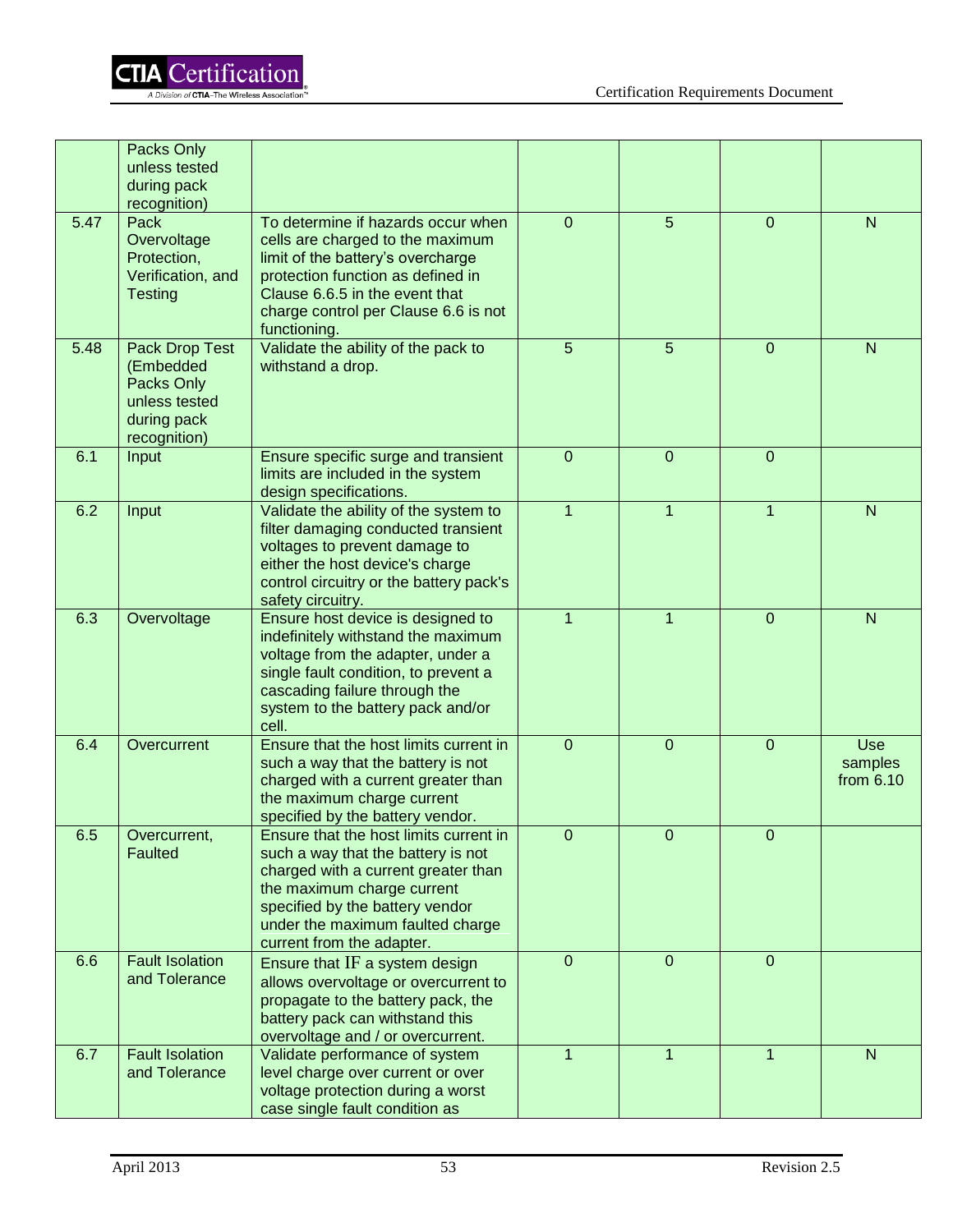|      |                                                                                    | identified in Section 6.6.                                                                                                                                                                             |                  |                |                |                                    |
|------|------------------------------------------------------------------------------------|--------------------------------------------------------------------------------------------------------------------------------------------------------------------------------------------------------|------------------|----------------|----------------|------------------------------------|
| 6.8  | <b>Safety</b>                                                                      | Ensure the charging system, or any<br>part of the host device, does not<br>disable or override the safety<br>features inside the battery pack.                                                         | $\boldsymbol{0}$ | $\overline{0}$ | 0              |                                    |
| 6.9  | Pack<br>identification                                                             | Ensure proper identification scheme<br>is employed and at a minimum<br>communicates or indicates the<br>maximum charge voltage.                                                                        | $\overline{0}$   | $\overline{0}$ | $\overline{0}$ |                                    |
| 6.10 | Pack<br>identification                                                             | Exercise the identification scheme<br>in a faulted mode to ensure<br>charging is terminated.                                                                                                           | $\mathbf{1}$     | $\mathbf{1}$   | $\mathbf{1}$   | Y                                  |
| 6.11 | Algorithm<br>Verification                                                          | Validate proper charge algorithm is<br>identified and executed.                                                                                                                                        | $\mathbf 0$      | $\overline{0}$ | $\mathbf 0$    | Use<br>samples<br>from 6.10        |
| 6.12 | <b>Timer Fault</b>                                                                 | Validate the host does not charge<br>for a time period exceeding the<br>system specification.                                                                                                          | $\mathbf 0$      | $\overline{0}$ | 0              | <b>Use</b><br>samples<br>from 6.10 |
| 6.13 | Communications<br>Fault                                                            | Validate integrity of communication<br>interface (if present and periodic<br>update communication is used) and<br>proper actions are taken upon<br>interruption of the interface.                      | $\overline{0}$   | $\overline{0}$ | $\overline{0}$ | Use<br>samples<br>from 6.10        |
| 6.14 | <b>Voltage Range</b><br>Validation                                                 | Ensure system checks initial battery<br>voltage.                                                                                                                                                       | $\overline{0}$   | $\overline{0}$ | $\overline{0}$ |                                    |
| 6.15 | Initiation of<br><b>Charging Above</b><br>Specified<br>Voltage<br><b>Threshold</b> | Validate charging system does not<br>initiate charging when a battery is<br>above a specified voltage                                                                                                  | $\overline{0}$   | $\overline{0}$ | $\overline{0}$ | Use<br>samples<br>from 6.10        |
| 6.16 | Initiation of<br><b>Charging Below</b><br>Voltage<br><b>Threshold</b>              | Validate charging system does not<br>initiate normal charging when a<br>battery is below a specified voltage                                                                                           | $\mathbf 0$      | $\overline{0}$ | $\overline{0}$ | Use<br>samples<br>from 6.10        |
| 6.17 | Overdischarge<br>Protection                                                        | If the host incorporates a battery<br>discharge capability feature (normal<br>operation is excluded), Validate that<br>host terminates discharge as<br>defined by pack/cell vendor's<br>specification. | $\mathbf 0$      | $\overline{0}$ | $\overline{0}$ | Use<br>samples<br>from 6.10        |
| 6.18 | Charging<br><b>Battery Packs</b>                                                   | Ensure that in a multi-battery<br>system that the system prevents a<br>battery pack from directly charging<br>another battery pack without use of<br>an appropriate charging subsystem.                | $\overline{0}$   | $\overline{0}$ | $\overline{0}$ |                                    |
| 6.19 | Requirements                                                                       | Ensure that multi-battery pack<br>systems implement requirements<br>for the charging algorithm to each<br>battery pack independently.                                                                  | $\mathbf 0$      | $\overline{0}$ | $\overline{0}$ |                                    |
| 6.20 | <b>ESD</b>                                                                         | Validate ESD tolerance of the host<br>to withstand ESD as specified in<br>Annex A table A3 section 8.                                                                                                  | $\mathbf{1}$     | $\mathbf{1}$   | $\mathbf{1}$   | N                                  |
| 6.21 | Temperature                                                                        | Ensure charging system has                                                                                                                                                                             | $\boldsymbol{0}$ | $\overline{0}$ | $\mathbf 0$    |                                    |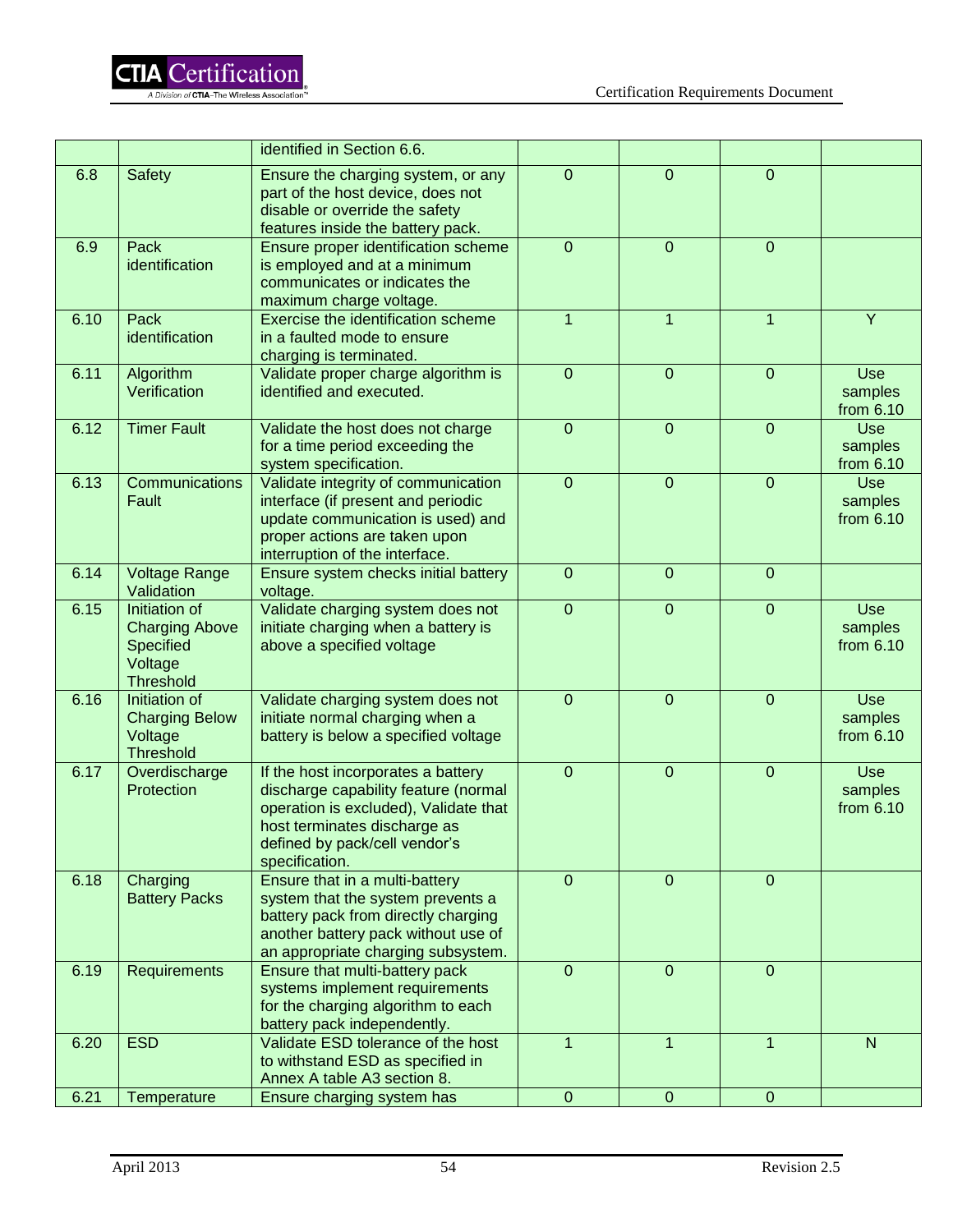|      | Specification                                                                                              | incorporated temperature limitations<br>as agreed by cell, battery pack, and<br>host vendor.                                                                                                                                     |                       |                  |                  |              |
|------|------------------------------------------------------------------------------------------------------------|----------------------------------------------------------------------------------------------------------------------------------------------------------------------------------------------------------------------------------|-----------------------|------------------|------------------|--------------|
| 6.22 | <b>Mating of Pins</b>                                                                                      | Ensure host and battery<br>connections mate properly and<br>capable of good electrical contact.                                                                                                                                  | $\boldsymbol{0}$      | $\mathbf 0$      | $\overline{0}$   |              |
| 6.23 | <b>Mating of Pins</b>                                                                                      | Validate integrity of connection<br>throughout respective product<br>lifetimes of mating components.                                                                                                                             | $\mathbf 0$           | $\overline{0}$   | $\boldsymbol{0}$ |              |
| 6.24 | <b>Pin Separation</b>                                                                                      | Ensure power and ground pins are<br>sufficiently separated.                                                                                                                                                                      | $\mathbf 0$           | $\overline{0}$   | $\mathbf 0$      |              |
| 6.25 | <b>Pin Polarity</b>                                                                                        | Verify battery pack is able to be<br>connected with proper polarity only.                                                                                                                                                        | $\overline{0}$        | $\overline{0}$   | $\boldsymbol{0}$ |              |
| 6.26 | Conductor<br>Ratings                                                                                       | Ensure conductors and connectors<br>have proper current rating for the<br>current load with adequate margin<br>as determined by the system<br>vendor.                                                                            | $\overline{0}$        | $\overline{0}$   | $\mathbf 0$      |              |
| 6.27 | Connector<br>Strength                                                                                      | Verify connector robustness.                                                                                                                                                                                                     | $\mathbf{0}$          | $\overline{0}$   | $\mathbf 0$      |              |
| 6.28 | Performance<br><b>Over Expected</b><br>Life                                                                | Verify connector robustness.                                                                                                                                                                                                     | $\pmb{0}$             | $\overline{0}$   | $\boldsymbol{0}$ |              |
| 6.29 | Metallurgy<br>Consideration                                                                                | Ensure host device and battery<br>pack have compatible metallurgy<br>composition to minimize corrosion<br>and resistance changes.                                                                                                | $\mathbf{0}$          | $\boldsymbol{0}$ | $\mathbf 0$      |              |
| 6.30 | <b>Mating Force</b>                                                                                        | Ensure proper mechanical force<br>between the electrical contact<br>points is maintained.                                                                                                                                        | $\overline{0}$        | $\overline{0}$   | $\mathbf 0$      |              |
| 6.31 | Shock and<br>Vibration                                                                                     | Validate mechanical robustness of<br>host device for purpose of use.                                                                                                                                                             | $\overline{0}$        | $\overline{0}$   | $\mathbf 0$      |              |
| 6.32 | Integrity of host<br>charging and<br>charge<br>protection<br>circuitry in the<br>system Foreign<br>Objects | Ensure precautions were taken to<br>minimize the potential for foreign<br>objects and / or liquids to enter the<br>host device and cause a short<br>circuit either during the<br>manufacturing process or end-user<br>operation. | $\overline{0}$        | $\overline{0}$   | $\boldsymbol{0}$ |              |
| 6.33 | <b>Critical Testing</b><br><b>Practices</b>                                                                | Ensure preproduction testing<br>include all system design criteria in<br>IEEE 1725 7.2, 7.3, 7.4 and 7.5.                                                                                                                        | $\overline{0}$        | $\mathbf 0$      | $\mathbf 0$      |              |
| 6.34 | <b>Qualification of</b><br><b>New Host</b><br><b>Device Designs</b>                                        | Ensure new host device designs<br>pass specified tests identified by the<br>vendor before qualification as a<br>production host.                                                                                                 | $\boldsymbol{0}$      | $\overline{0}$   | $\mathbf 0$      |              |
| 6.35 | Qualification of<br><b>Production Host</b><br><b>Devices</b>                                               | <b>Ensure production host devices</b><br>pass qualification tests at specified<br>intervals.                                                                                                                                     | $\mathbf{0}$          | $\overline{0}$   | $\mathbf 0$      |              |
| 7.3  | <b>Adapter ESD</b><br><b>Requirements</b>                                                                  | Validate ESD tolerance of the<br>adapter and system to withstand<br>ESD per IEC 61000-4-2.                                                                                                                                       | $\mathbf{1}$          | $\mathbf{1}$     | $\mathbf{1}$     | $\mathsf{N}$ |
|      |                                                                                                            | <b>Total Samples Required</b>                                                                                                                                                                                                    | 8 (16 for<br>embedded | 13<br>$(21$ for  | $\overline{7}$   |              |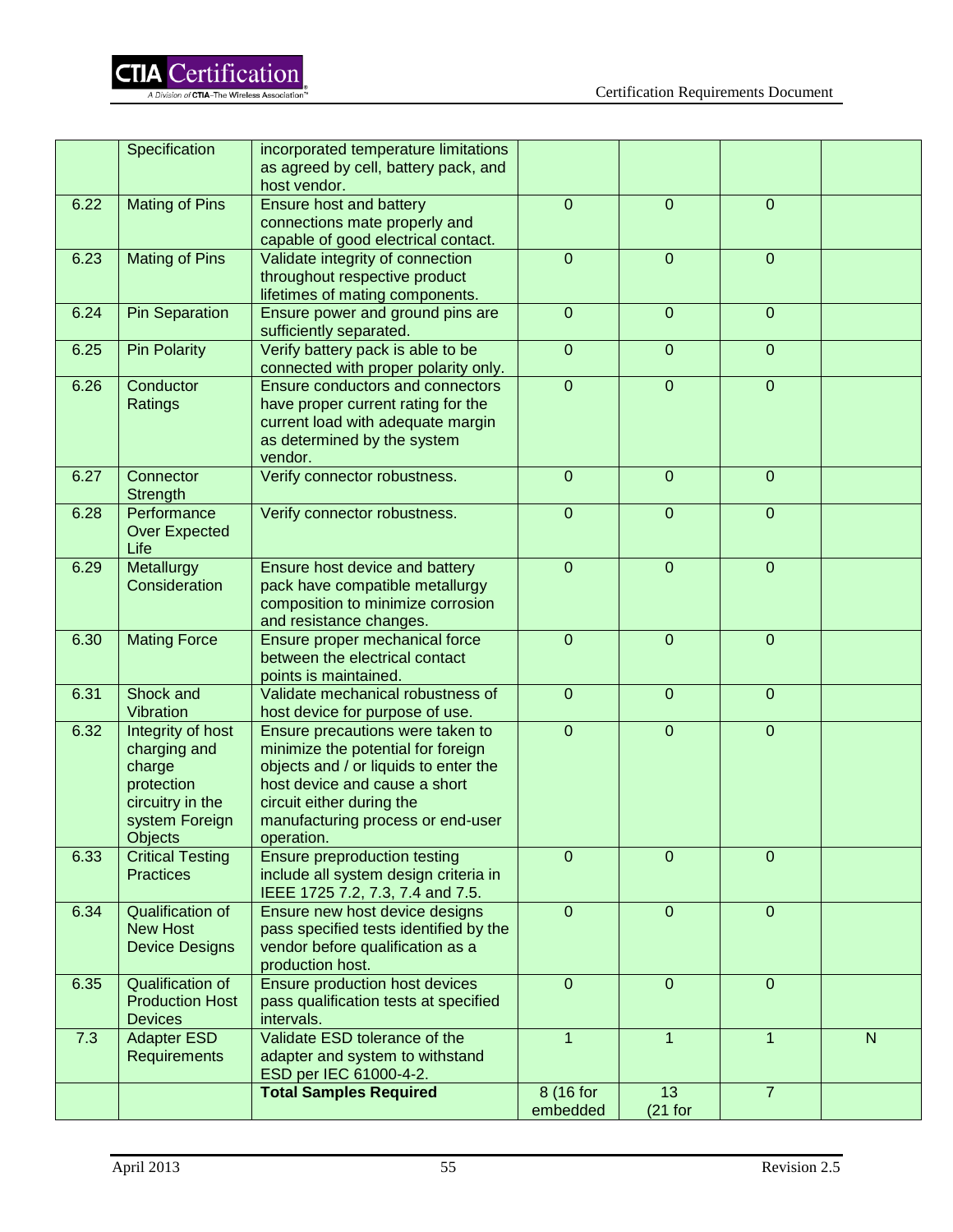

|  | packs) | ام م ام ام م<br>embedded |  |
|--|--------|--------------------------|--|
|  |        | packs                    |  |

**Sample count in table is based on single sample submission (1 battery & 1 adapter type). Sample count is based on Recognized Adapter / Battery in system certification. If request is for multiple adapters/batteries (recognized) additional sample count is required.**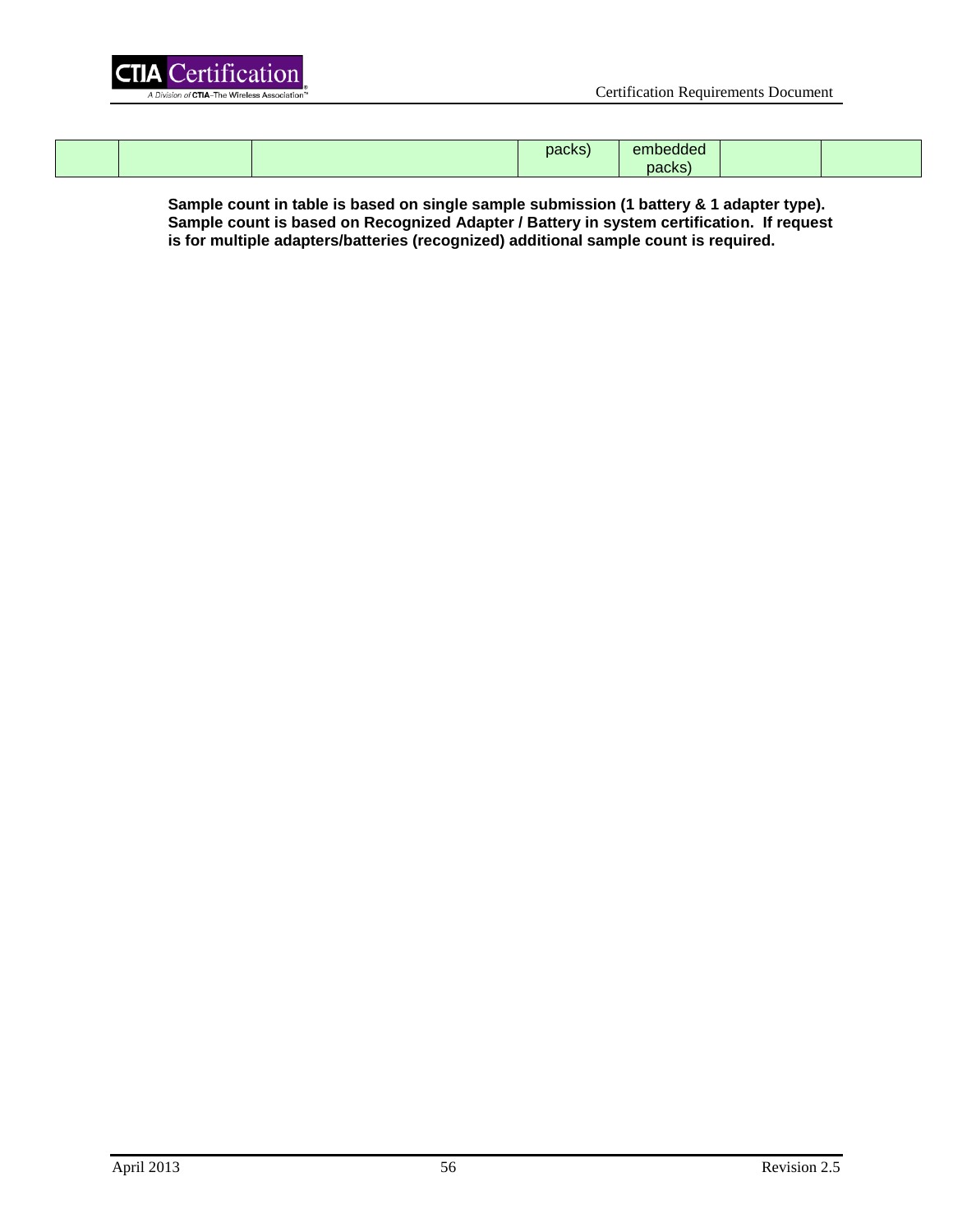# **Section 7 AC/DC Adapter, DC/DC Adapter Validation**

#### **7.1 Adapter Attributes**

Reference: IEEE 1725, Section 8.2.1

Purpose: Ensure listed attributes are specified for the adapter.

Procedure: Review adapter specification.

Compliance: Verify adapter specifications include a) maximum output voltage, b) minimum output voltage, c) maximum output voltage under a single fault, d) mechanical attributes that define connector interface (including mechanical design, electrical pin-out, and metallurgy), e) minimum output current, and f) if applicable, electrical interface attributes for identification, authentication, etc.

> For certified adapters, ensure that the adapter output is rated  $5 \pm 0.25$  V, 1000  $\pm 500$ mA.

#### **7.2 Adapter and Safety Features**

Reference: IEEE 1725, Section 8.2.2

- Purpose: Ensure adapter does not disable or degrade the safety features of the supported host device.
- Procedure: Review adapter and supported host device documentation.

For certified adapters, perform the single fault test in Section 6.3 and the input test in Section 6.2 utilizing the host simulator in [Appendix II –](#page-77-0) Host Simulator at 0% and 100% loads. During surge testing, voltages on the output of the adapter shall be measured differentially at the host adapter using an oscilloscope. The oscilloscope shall be triggered from the surge generator. During the test the oscilloscope horizontal setting shall be adjusted from 1V/div to 50mV/div and the vertical setting shall be adjusted from 2ms/div to 400ns/div. The largest transients shall be recorded.

Compliance: For systems with recognized adapters, adapter does not disable or degrade the safety features of the supported host device.

> For certified adapters, the adapter does not: disable or degrade the safety features of the supported host device; exceed 9 V during the worst case single fault test specified in Section 6.3; or result in transients or voltages greater than ±1 V superimposed on the nominal 5V output circuits during or after the application of the input test specified in Section 6.2.

## **7.3 Adapter ESD Requirements**

Reference: IEEE 1725, Section 8.2.3

Purpose: Validate ESD tolerance of the adapter and/or system to withstand ESD per IEC 61000-4-2.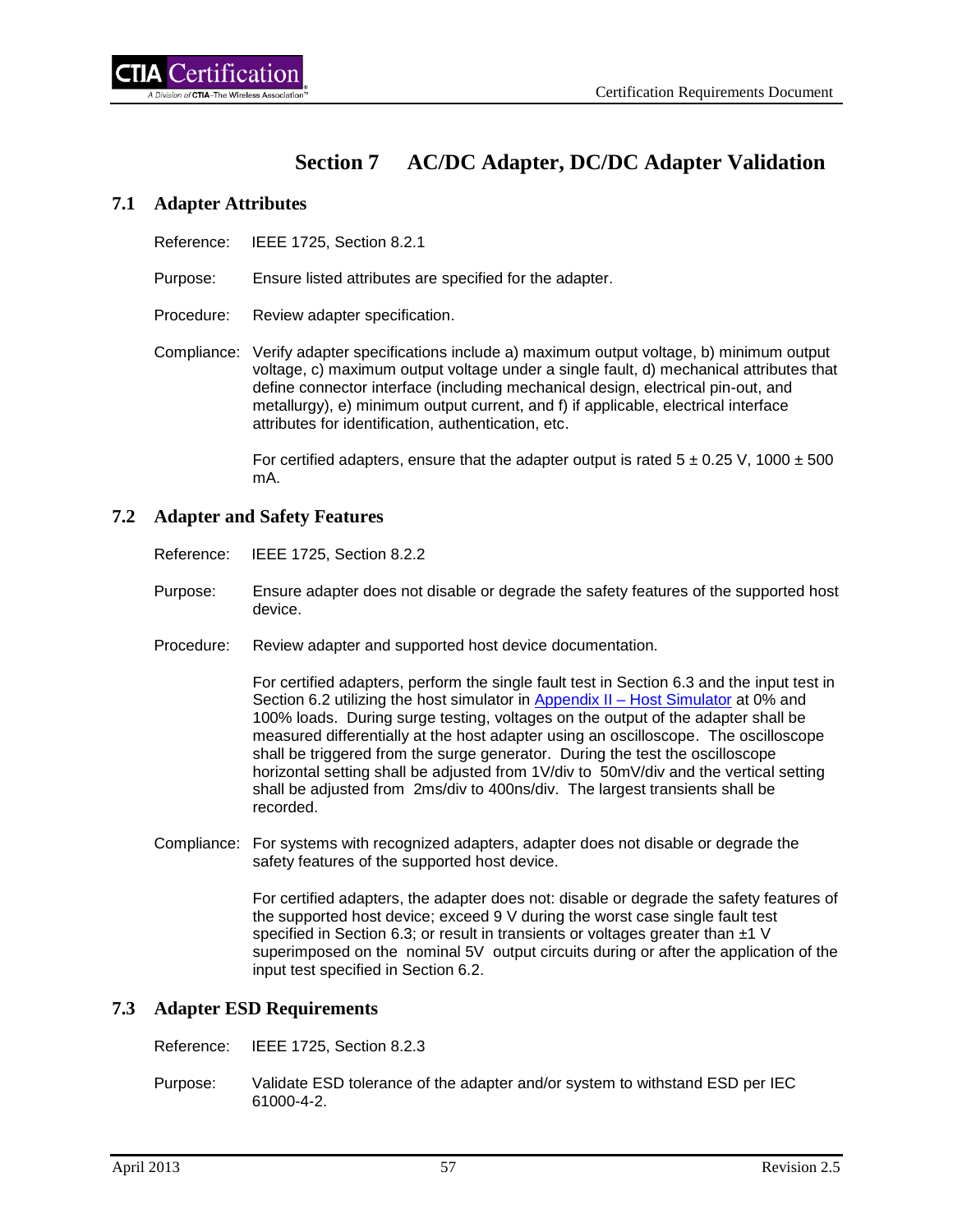- Procedure: Subject adapter and system to ESD in accordance with IEC 61000-4-2 per product level 2 as a minimum. Certified adapters must be connected to host simulator for the test.
- Compliance: For systems with recognized adapters, no safety critical failures, such as loss of charge control or damage to battery protection circuitry.

For certified adapters, the adapter output must not exceed 9 V after the test.

Note: N/A is only applicable for systems without specified adapters.

## **7.4 Connector Design of Adapter and Host and Adapter-Host Reliability**

- Reference: IEEE 1725, Section 8.2.4.1 and 8.2.4.6
- Purpose: Verify connector robustness.
- Procedure: Perform or review design analysis on connection system.
- Compliance: For systems with recognized adapters, acceptable contact resistance is maintained per specification and contact and insulator integrity.

For certified adapters, connectors shall be robust and conform to USB specifications.

#### **7.5 Separation of Pins**

- Reference: IEEE 1725, Section 8.2.4.2
- Purpose: Ensure power and ground pins are sufficiently separated and polarized to ensure that the connection can only be made with proper polarity.
- Procedure: Review adapter and host connector specifications.
- Compliance: For systems with recognized adapters, spacing and connection are compatible.

For certified adapters, connectors shall conform to the spacings defined in USB specifications.

## **7.6 Electrical Compliance**

Reference: IEEE 1725, Section 8.2.4.3

- Purpose: Ensure adapters that are powered by ac mains comply with all electrical safety requirements of the country of destination.
- Procedure: Review adapter documentation.
- Compliance: Ensure compliance to electrical safety requirements of the country of destination. Minimum marking shall be NRTL (Nationally Recognized Testing Laboratory). Refer to: www.OSHA.gov.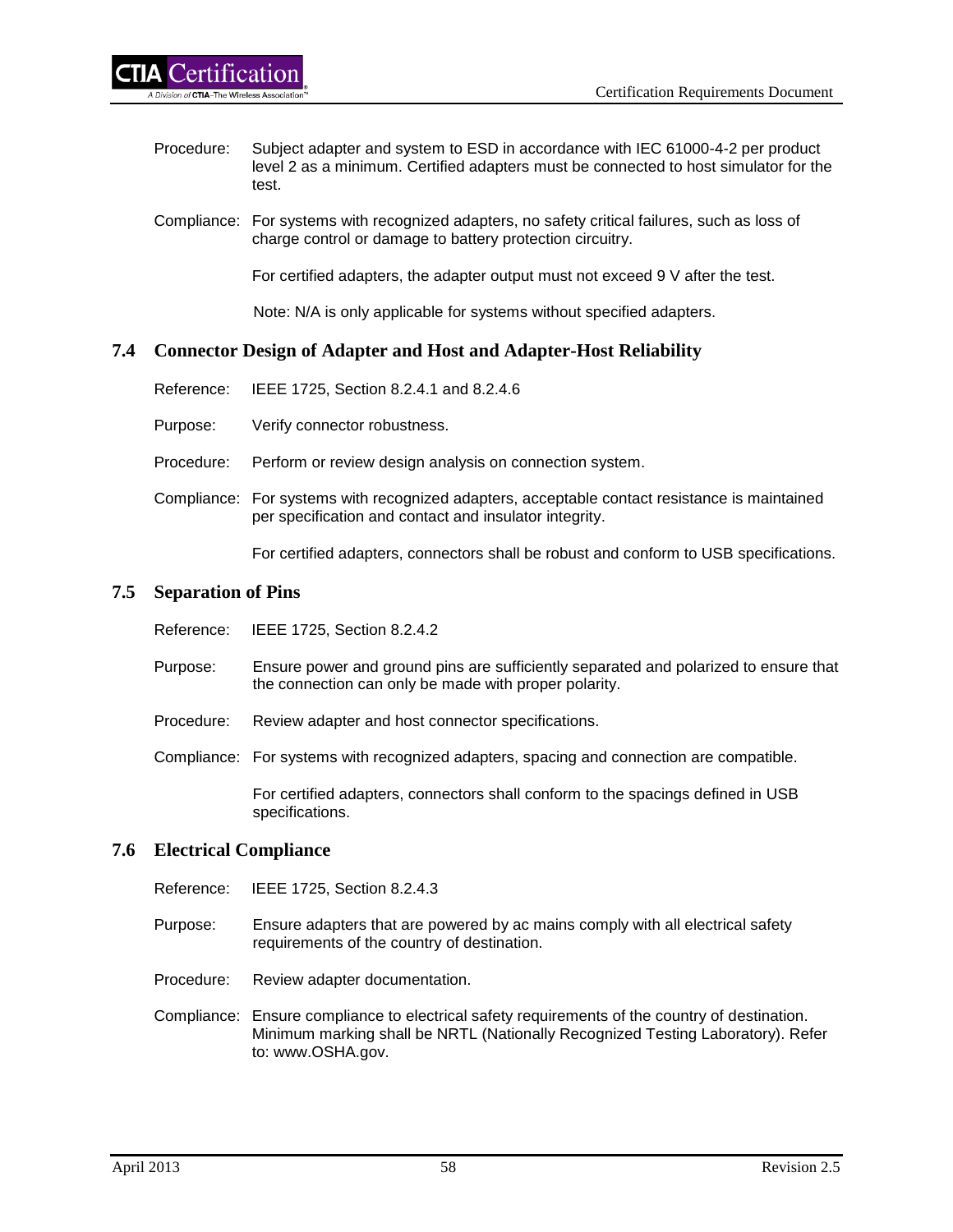## **7.7 Current Ratings**

|            | Reference: IEEE 1725, Section 8.2.4.4                        |
|------------|--------------------------------------------------------------|
| Purpose:   | Ensure conductors and connectors have proper current rating. |
| Procedure: | Review adapter documentation.                                |

Compliance: Ensure conductors and connectors have proper current rating.

## **7.8 Pin Metallurgy**

Reference: IEEE 1725, Section 8.2.4.5

- Purpose: Ensure adapter and charger or host connector pins have proper composition to minimize corrosion and resistance changes.
- Procedure: Review host device and adapter connector specifications. IEC60950-1 Annex J has a list of metallurgical compatibilities that may be referred to for additional information.
- Compliance: For systems with recognized adapters, pin metallurgy is compatible.

For certified adapters, connectors shall comply with USB specifications.

#### **7.9 Shock**

| Reference:<br>IEEE 1725, Section 8.2.4.7 |
|------------------------------------------|
|------------------------------------------|

- Purpose: Validate mechanical robustness of adapter for purpose of use.
- Procedure: Subject adapter to drop test, six mutually perpendicular planes, 1 (one) drop per plane, height 1 (one), meter drop surface concrete. A sample of one per test is required.
- Compliance: Adapters functional normally per product specification. No physical deformation is evident and no mating parts separate during testing.

# **7.10 Adapter and Foreign Objects**

- Reference: IEEE 1725, Section 8.2.5
- Purpose: Ensure adapter design has taken precautions to minimize the potential for foreign objects and / or liquids to enter the adapter and cause short circuit either during the manufacturing process or end-user operation.
- Procedure: Review adapter design.
- Compliance: Ensure precautions have been taken to minimize the potential for foreign objects and / or liquids to enter the adapter.

# **7.11 Adapter Marking and Traceability Requirements**

Reference: IEEE 1725, Section 8.2.6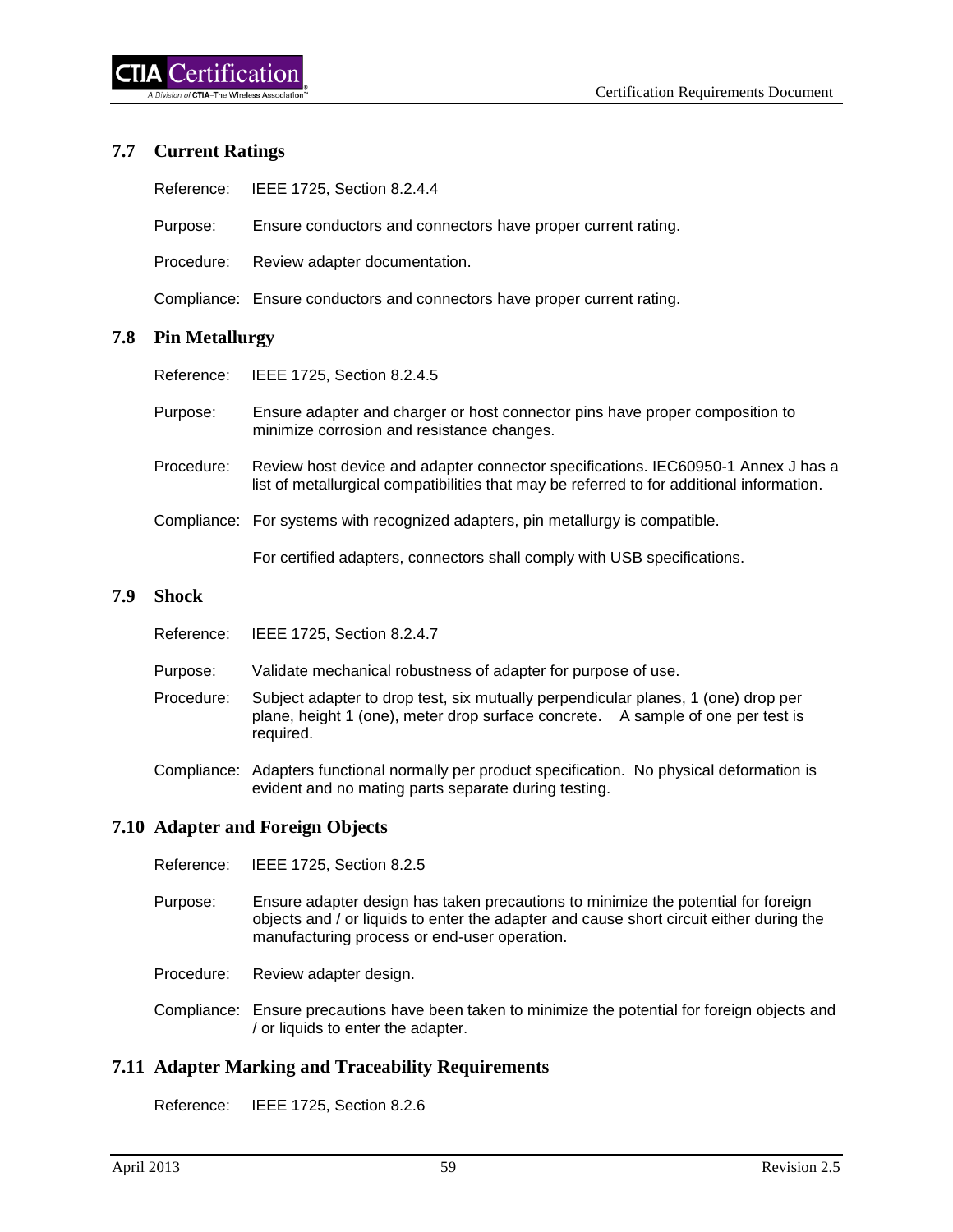| Purpose:   | Ensure each vendor has a traceability plan and each adapter carries markings of the<br>production lot and / or date code on the label. |
|------------|----------------------------------------------------------------------------------------------------------------------------------------|
| Procedure: | Review the adapter documentation.                                                                                                      |
|            | Compliance: Ensure adapter markings carry the production lot and / or date code on the label and<br>a traceability plan is in place.   |

# **7.12 Charger Considerations (AC/DC Charger, DC/DC Charger)**

| Reference: | IEEE 1725, Section 8.3 |  |
|------------|------------------------|--|
|            |                        |  |

Purpose: Ensure chargers meet requirements in IEEE1725 clauses 7 and 8.2.

Procedure: Review charger documentation.

Compliance: Compliance to above mentioned clauses.

## **7.13 Critical Testing Practices**

Reference: IEEE 1725, Section 8.4

Purpose: Ensure testing and verification of preproduction and production units includes all system design criteria in IEEE1725 8.2 and 8.3.

Procedure: Review adapter documentation.

Compliance: Testing and verification includes all system design criteria in IEEE1725, Section 8.2 and 8.3.

## **7.14 Qualification of New Adapter Designs**

Reference: IEEE 1725, Section 8.4.1

| Purpose: | Ensure new adapter designs pass specified tests identified by the vendor before |
|----------|---------------------------------------------------------------------------------|
|          | qualification as a production adapter.                                          |

Procedure: Review system documentation.

Compliance: Ensure specified tests pass before qualification as a production adapter.

## **7.15 Qualification of Production Adapters**

| Reference: |  | IEEE 1725, Section 8.4.2 |
|------------|--|--------------------------|
|------------|--|--------------------------|

- Purpose: Ensure qualification tests are passed at intervals as specified by the vendor.
- Procedure: Review adapter qualification test procedures (to determine required interval and test programs), and adapter test reports.
- Compliance: Qualification tests are conducted at the specified intervals and all specified test requirements are passed.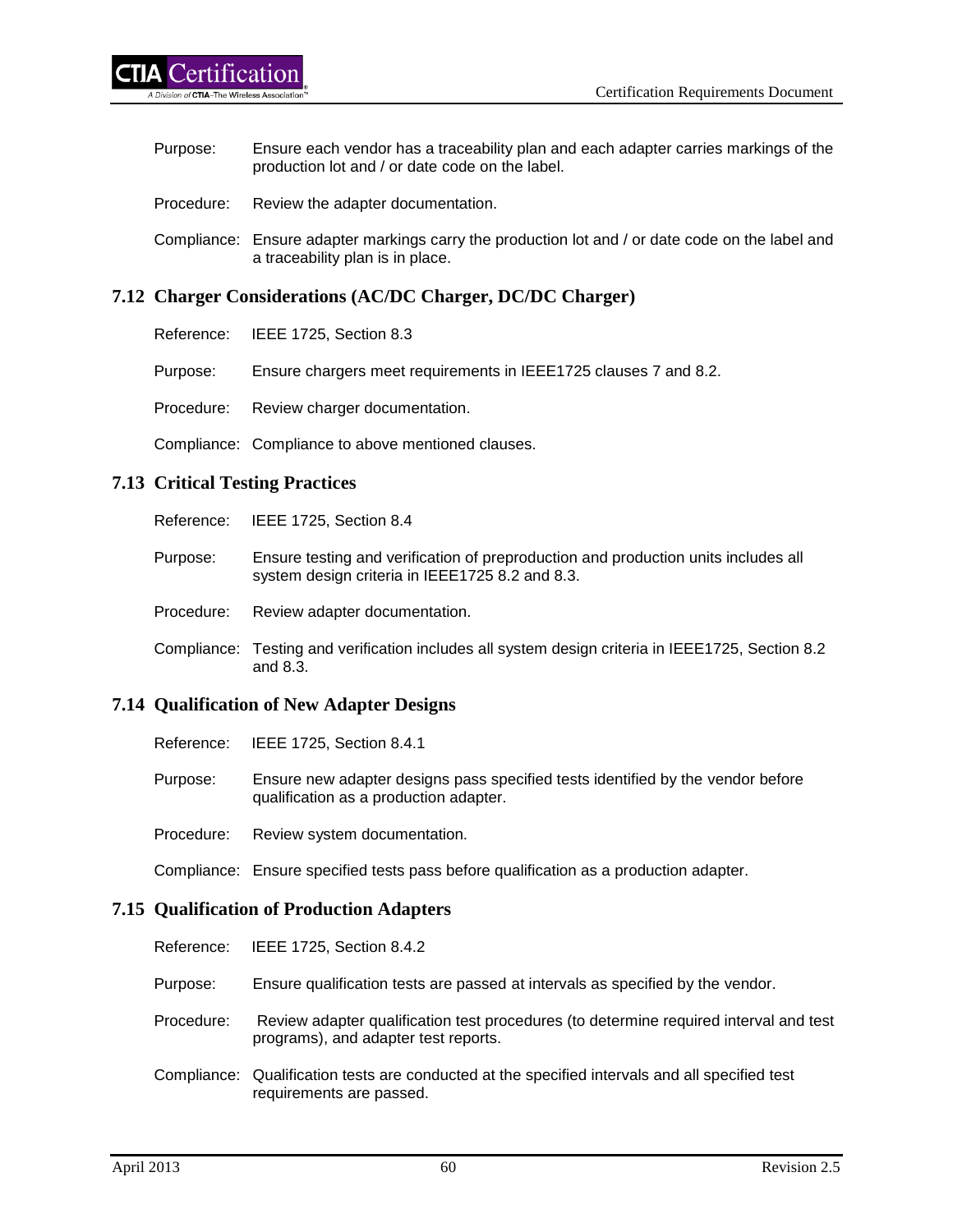|  |  |  |  |  | <b>Section 7 - CATL Sample Submission Requirements</b> |
|--|--|--|--|--|--------------------------------------------------------|
|--|--|--|--|--|--------------------------------------------------------|

| <b>Section</b> | <b>Name</b>                                                                        | <b>Purpose</b>                                                                                                                                                                                                                     | <b>Adapter</b><br><b>Samples</b> | <b>Reusable?</b> |
|----------------|------------------------------------------------------------------------------------|------------------------------------------------------------------------------------------------------------------------------------------------------------------------------------------------------------------------------------|----------------------------------|------------------|
| 7.1            | <b>Adapter Attributes</b>                                                          | Ensure adapter meets input requirements of the<br>supported host charging device.                                                                                                                                                  | $\Omega$                         |                  |
| 7.2            | <b>Adapter &amp; Safety</b><br><b>Features</b>                                     | Ensure adapter does not disable or degrade the<br>safety features of the supported host device.                                                                                                                                    | $\overline{0}$                   |                  |
| 7.2            | <b>Adapter &amp; Safety</b><br><b>Features (Certified</b><br><b>Adapters Only)</b> | Ensure adapter does not disable or degrade the<br>safety features of the supported host device.                                                                                                                                    | $\mathbf{1}$                     |                  |
| 7.3            | <b>Adapter ESD</b><br>Requirements                                                 | Validate ESD tolerance of the adapter and<br>system to withstand ESD per IEC 61000-4-2.                                                                                                                                            | $\mathbf 0$                      |                  |
| 7.3            | <b>Adapter ESD</b><br><b>Requirements</b><br>(Certified Adapters<br>Only)          | Validate ESD tolerance of the adapter and<br>system to withstand ESD per IEC 61000-4-2.                                                                                                                                            | $\mathbf{1}$                     |                  |
| 7.4            | Connector Design of<br>Adapter and Host and<br>Adapter-Host<br><b>Reliability</b>  | Verify connector robustness.                                                                                                                                                                                                       | $\mathbf{0}$                     |                  |
| 7.5            | <b>Separation of Pins</b>                                                          | Ensure power and ground pins are sufficiently<br>separated and polarized to ensure that the<br>connection can only be made with proper polarity.                                                                                   | $\mathbf 0$                      |                  |
| 7.6            | <b>Electrical Compliance</b>                                                       | Ensure adapters that are powered by ac mains<br>comply with all electrical safety requirements of<br>the country of destination.                                                                                                   | $\overline{0}$                   |                  |
| 7.7            | <b>Current Ratings</b>                                                             | Ensure conductors and connectors have proper<br>current rating.                                                                                                                                                                    | $\overline{0}$                   |                  |
| 7.8            | <b>Pin Metallurgy</b>                                                              | Ensure adapter and host connector pins have<br>proper composition to minimize corrosion and<br>resistance changes.                                                                                                                 | $\overline{0}$                   |                  |
| 7.9            | <b>Shock</b>                                                                       | Validate mechanical robustness of adapter for<br>purpose of use.                                                                                                                                                                   | $\mathbf 0$                      |                  |
| 7.10           | <b>Adapter and Foreign</b><br><b>Objects</b>                                       | Ensure adapter design has taken precautions to<br>minimize the potential for foreign objects and / or<br>liquids to enter the adapter and cause short<br>circuit either during the manufacturing process or<br>end-user operation. | $\overline{0}$                   |                  |
| 7.11           | <b>Adapter Marking and</b><br><b>Traceability</b><br>Requirements                  | Ensure each vendor has a traceability plan and<br>each adapter carries markings of the production<br>lot and / or date code on the label.                                                                                          | $\pmb{0}$                        |                  |
| 7.12           | Charger<br><b>Considerations (AC/DC</b><br>Charger, DC/DC<br>Charger)              | Ensure chargers meet requirements in IEEE1725<br>clauses 7 and 8.2.                                                                                                                                                                | $\mathbf 0$                      |                  |
| 7.13           | <b>Critical Testing</b><br><b>Practices</b>                                        | Ensure testing and verification of preproduction<br>and production units includes all system design<br>criteria in IEEE1725 8.2 and 8.3.                                                                                           | $\overline{0}$                   |                  |
| 7.14           | <b>Qualification of New</b><br><b>Adapter Designs</b>                              | Ensure new adapter designs pass specified tests<br>identified by the vendor before qualification as a<br>production adapter.                                                                                                       | $\mathbf{0}$                     |                  |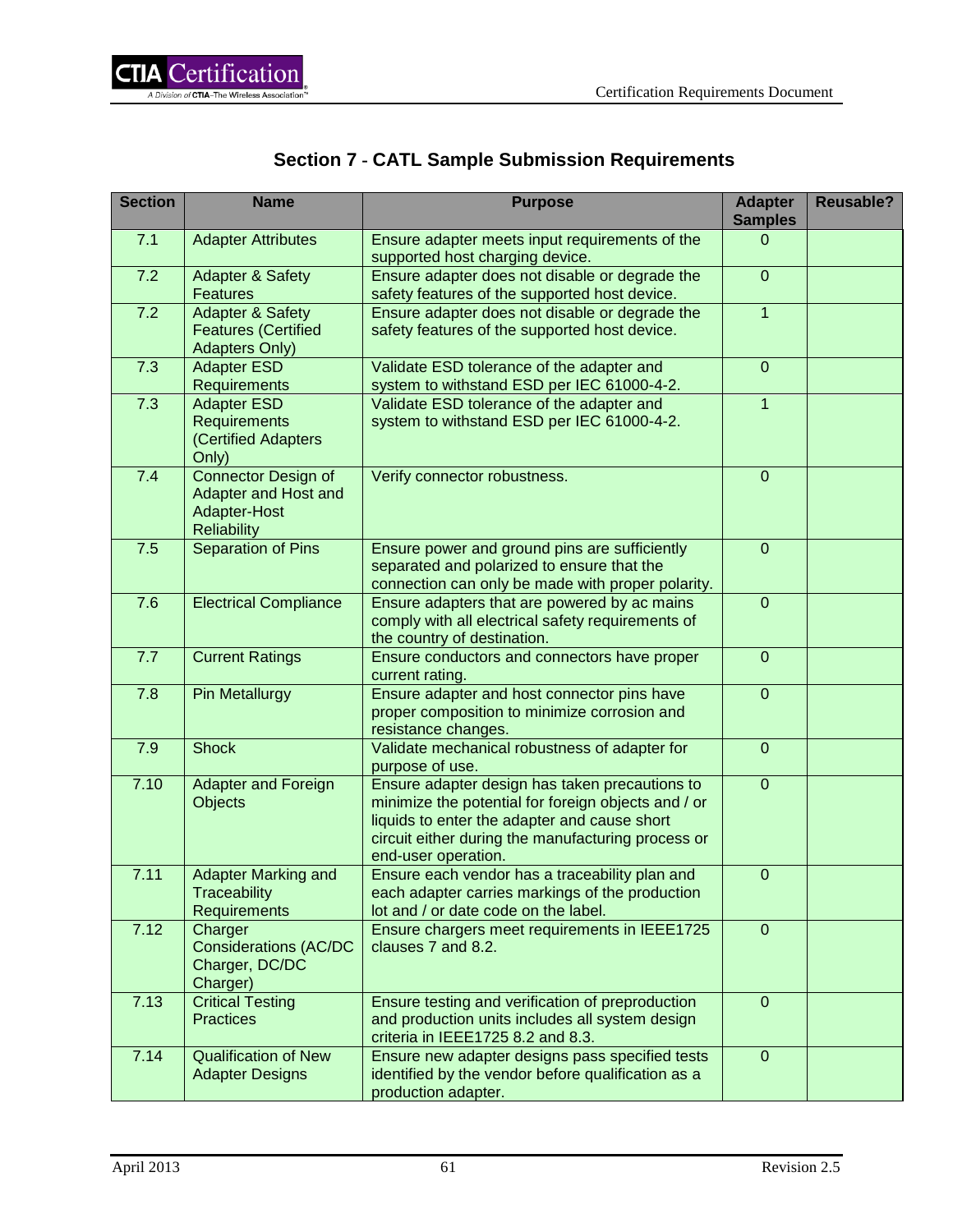

| 7.15 | Qualification of<br><b>Production Adapters</b> | Ensure qualification tests are passed at intervals<br>as specified by the vendor. |                                   |  |
|------|------------------------------------------------|-----------------------------------------------------------------------------------|-----------------------------------|--|
|      |                                                | <b>Total Samples Required</b>                                                     | 0(2 for<br>Certified<br>Adapters) |  |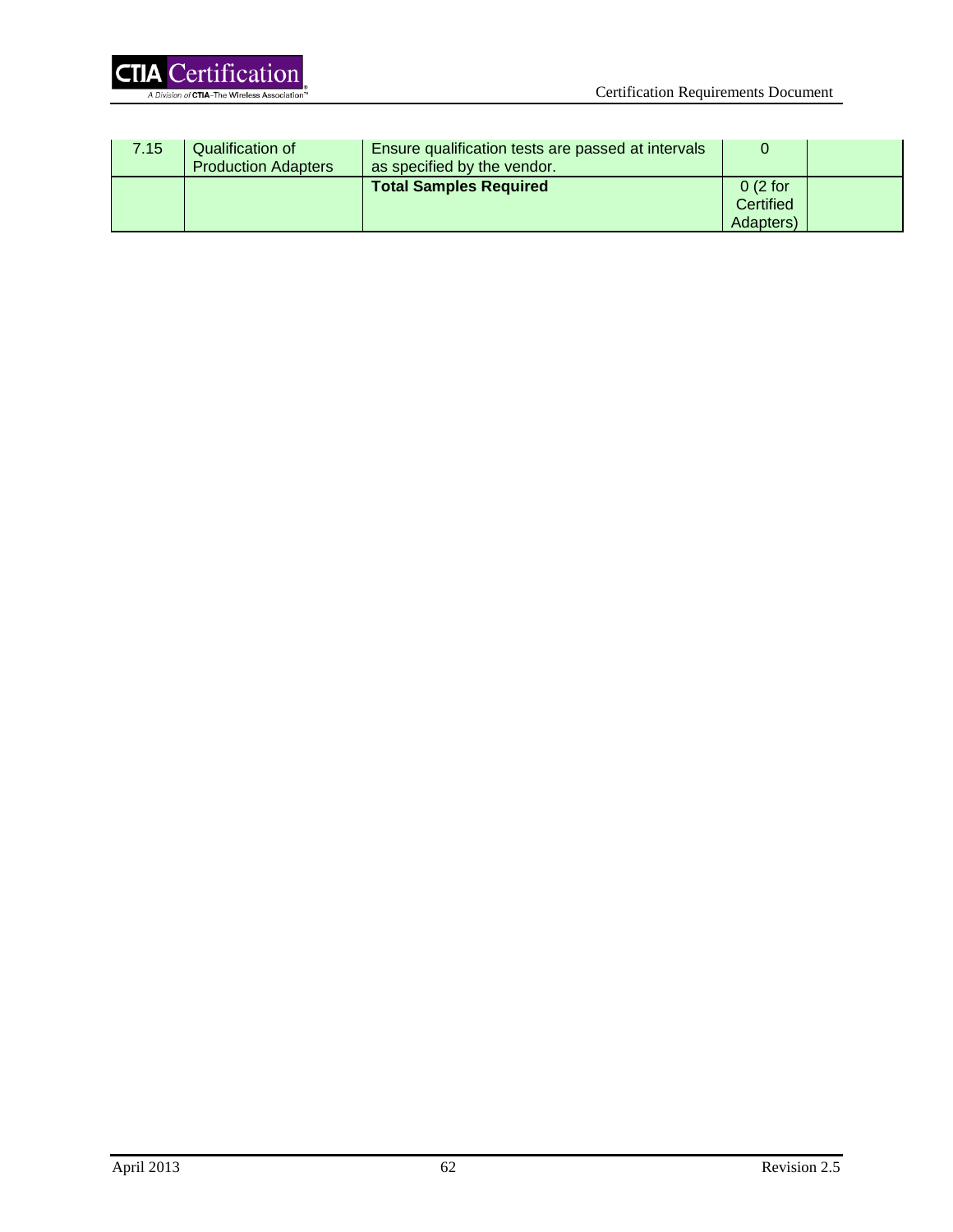# **Section 8 Total System Reliability Validation**

#### **8.1 User Interactions and Responsibilities**

Reference: IEEE 1725, Section 9.2

Purpose: Determine that required user information is provided.

Procedure: Determine by inspection that the following information is made available to the user by one or more of (a) printed on the label for the battery, (b) printed on the label for the host device, (c) printed in the owner's manual, and/or (d) posted in a help file or Internet web site.

a) Do not disassemble or open crush, bend or deform, puncture or shred

b) Do not modify or remanufacture, attempt to insert foreign objects into the battery, immerse or expose to water or other liquids, expose to fire, explosion or other hazard.

c) Only use the battery for the system for which it is specified

d) Only use the battery with a charging system that has been qualified with the system per CTIA Certification Requirements for Battery System Compliance to IEEE 1725. Use of an unqualified battery or charger may present a risk of fire, explosion, leakage, or other hazard.

e) Do not short circuit a battery or allow metallic conductive objects to contact battery terminals.

f) Replace the battery only with another battery that has been qualified with the system per this standard, IEEE-Std-1725. Use of an unqualified battery may present a risk of fire, explosion, leakage or other hazard.

Only authorized service providers shall replace battery. (If the battery is non-user replaceable).

g) Promptly dispose of used batteries in accordance with local regulations

h) Battery usage by children should be supervised.

j) Avoid dropping the phone or battery. If the phone or battery is dropped, especially on a hard surface, and the user suspects damage, take it to a service center for inspection.

k) Improper battery use may result in a fire, explosion or other hazard.

For those host devices that utilize a USB port as a charging source, the host device's user manual shall include a statement that the phone shall only be connected to CTIA certified adapters, products that bear the USB-IF logo or products that have completed the USB-IF compliance program.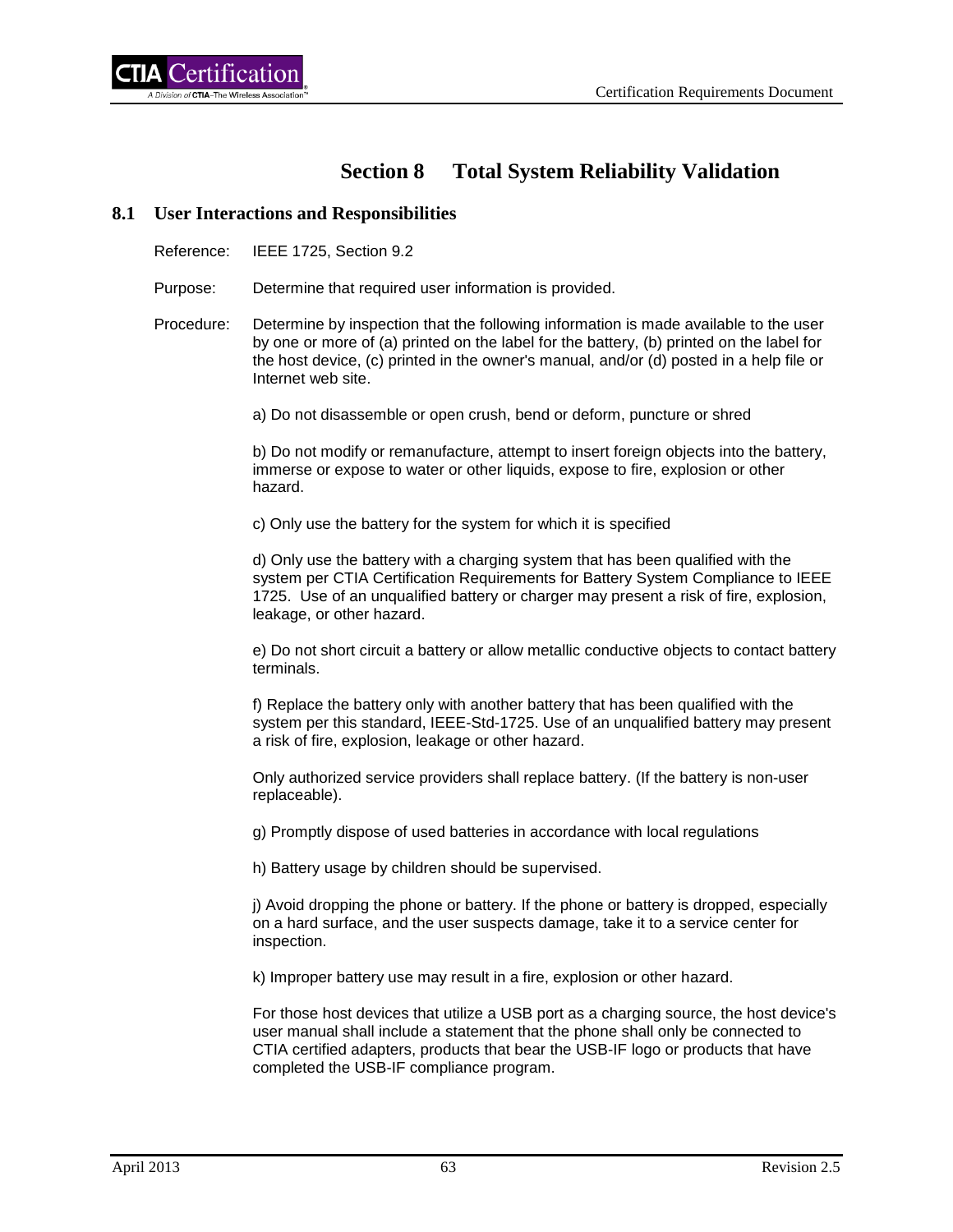

Compliance: Language that communicates the intention of each of the above warnings is included with the product. For non-user-replaceable batteries use sections: a, b, d, g, j, k and the final USB-IF statement.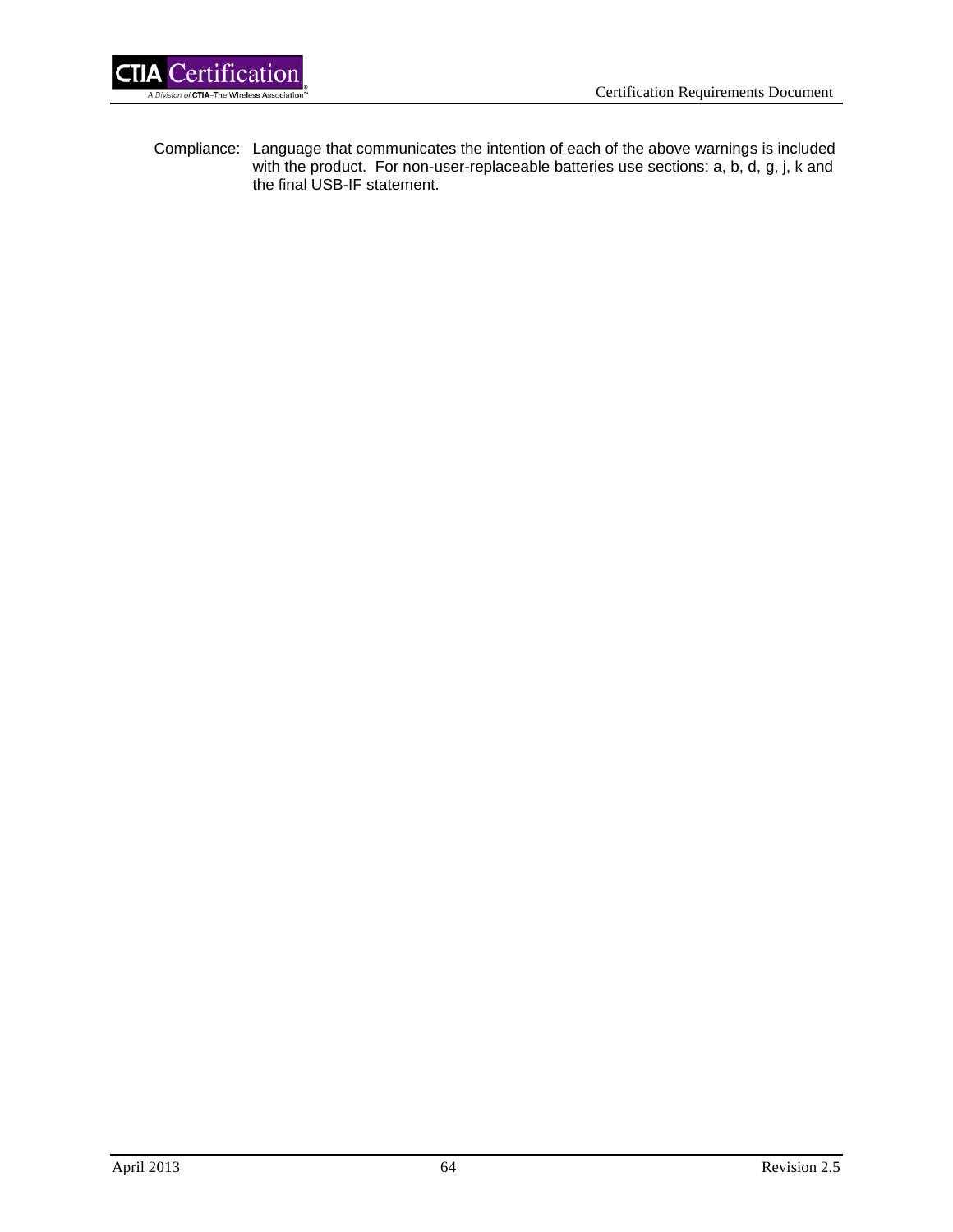# **Section 9 System Security Validation**

## **9.1 Host and Battery Authentication**

- Reference: IEEE 1725, Section 10.2.1
- Purpose: To ensure that there is an authentication method in place
- Procedure: Identify method of authentication that has been implemented.
- Compliance: A method of active or passive authentication has been implemented. Embedded batteries are exempt from this requirement.

## **9.2 Ensuring Supply Chain Security**

- Reference: IEEE 1725, Section 10.4.1
- Purpose: To ensure that adequate security of supply chain is in place and that a security audit plan exists and is being followed.
- Procedure: Audit supply chain security process.

Verify that the vendors have documented processes which address the integrity of their supply chain such that no materials enter the supply chain inappropriately. Verify that these processes have been implemented, are being followed and the vendor is periodically verifying compliance to the processes.

Compliance: Practices and/or procedures exist and are followed to ensure supply chain security.

# **9.3 Avoiding Defective Parts**

- Reference: IEEE 1725, Section 10.4.2
- Purpose: To ensure that adequate security of supply chain, including defective components, is in place and that a security audit plan exists and is being followed. Ensure defective components do not re-enter the supply chain.
- Procedure: Audit supply chain security process.

Verify that the vendors have documented processes which address the integrity of their supply chain such that no defective materials enter the supply chain. Verify that these processes have been implemented, are being followed, and the vendor is periodically verifying compliance to the processes.

Compliance: Practices and/or procedures exist and are followed to ensure supply chain security.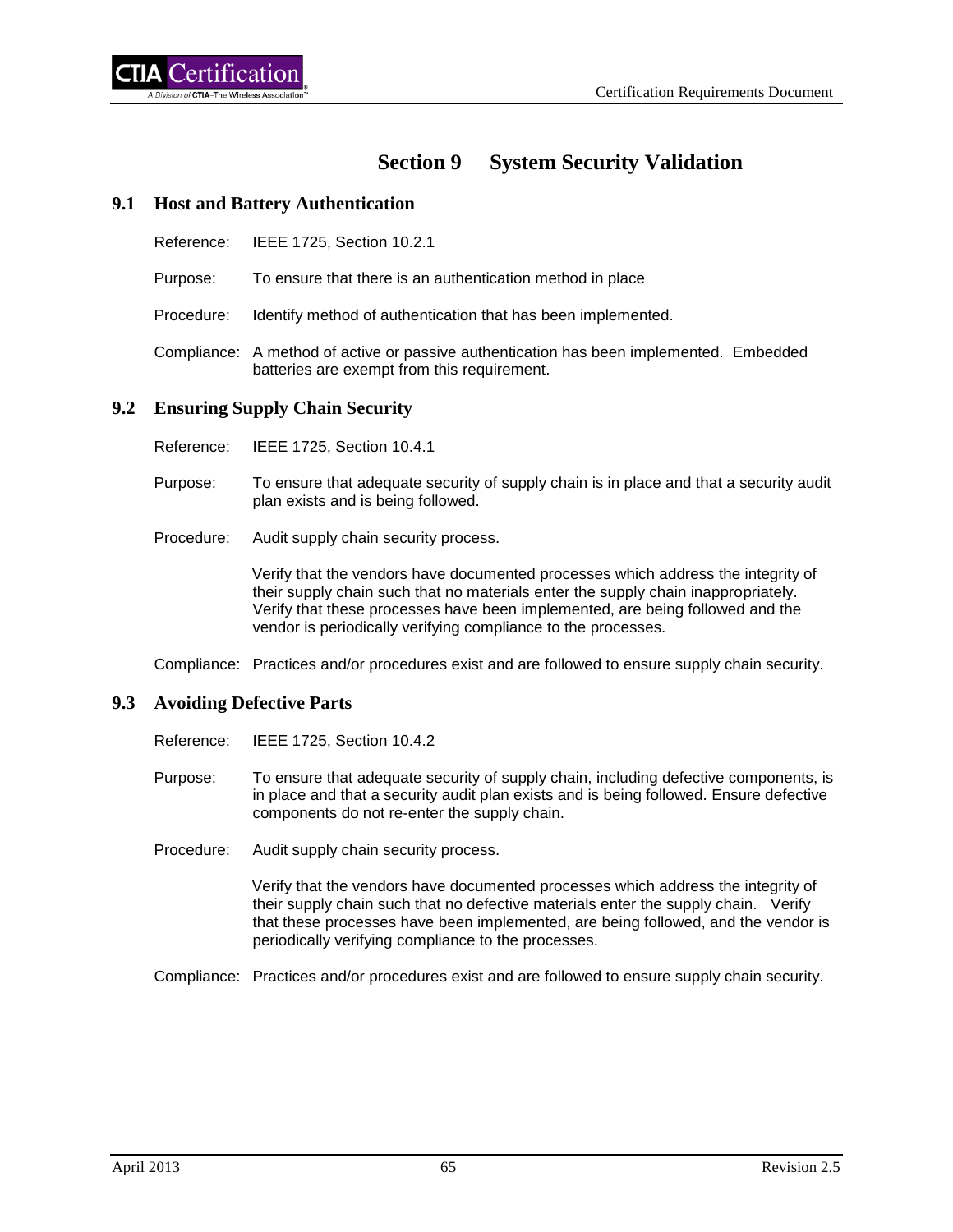## **9.4 Battery Pack Identification**

Reference: IEEE 1725, Section 10.4.3

- Purpose: Determine the vendor has a means of identification within a battery pack to allow verification, by said vendor, of the battery pack and cells if the external housing is destroyed.
- Procedure: Review the battery pack documentation to determine the method implemented.
- Compliance: A means of identification within the battery pack has been implemented to allow identification of cell(s) and pack, if the external housing is destroyed.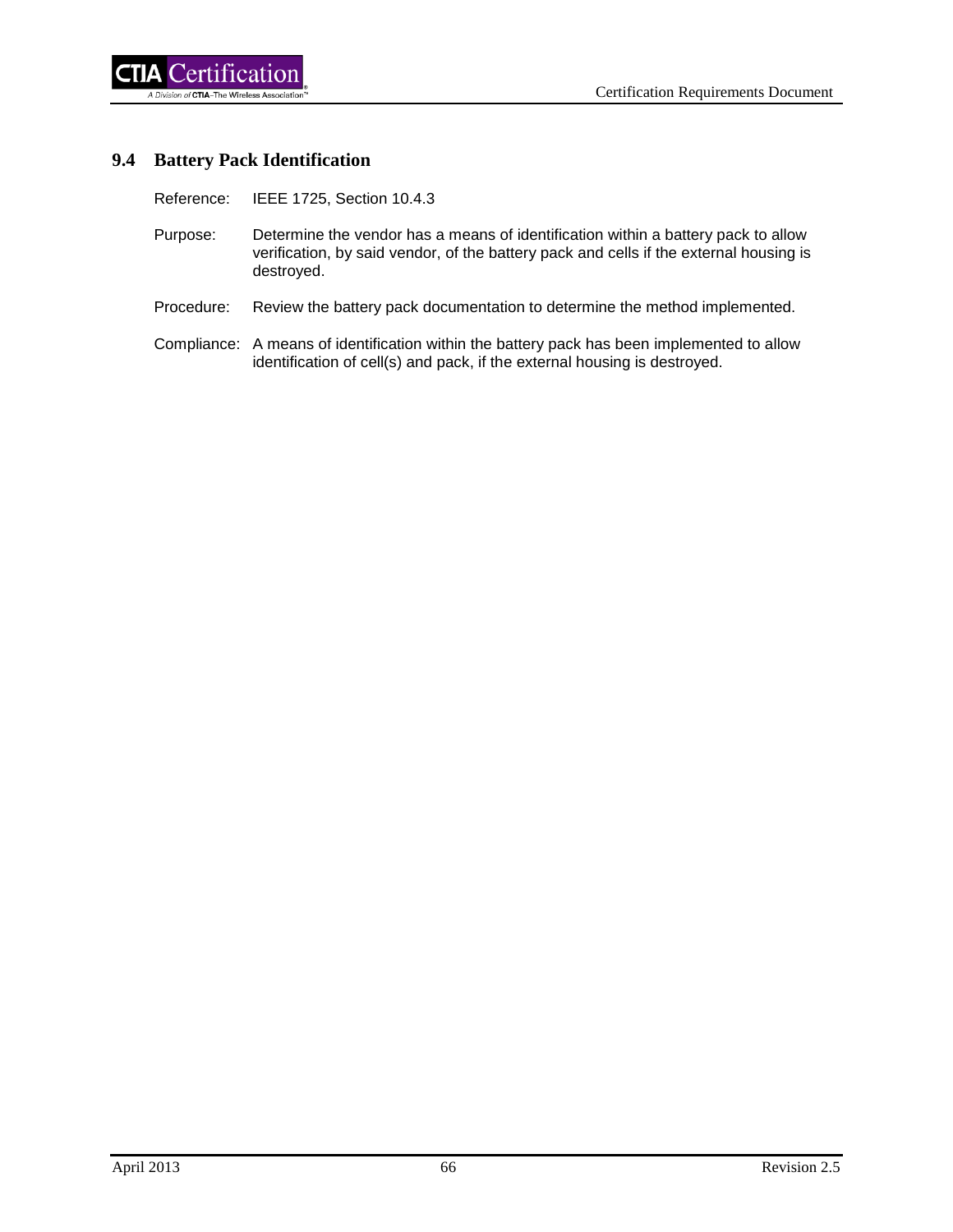# **Section 10 Validation**

# **10.1 Component Requirements**

- Reference: IEEE 1725, Section 11.3.1
- Purpose: Determine by analysis that all system components used in design under test comply with this standard.

For a design to be considered compliant to this standard, all system components used in a design shall be compliant to this standard

- Procedure: Determine by analysis that all system components used in design under test comply with this standard.
- Compliance: System components comply.

### **10.2 Record Keeping**

- Reference: IEEE 1725, Section 11.3.3
- Purpose: Determine by inspection that records defining compliance are maintained by the vendor of record.

Records defining compliance shall be maintained by the vendor of record. The specific format of such records is not specified.

Procedure: Inspect documentation.

Compliance: Documentation exists and meets minimum requirements.

#### **10.3 Quality System Requirements**

- Reference: IEEE 1725, Section 11.4
- Purpose: Determine that manufacturer/supplier's quality system meets requirements of ISO-9000.
- Procedure: Determine by inspection that manufacturer/supplier holds valid relevant ISO-9000 certificate.

Compliance: Manufacturer/supplier is registered to ISO-9000:2000.

#### **10.4 Definition of Safety Critical Variables**

- Reference: IEEE 1725, Section 11.5.1 (N/A See compliance)
- Purpose: To ensure that the vendor has defined and documented product and process variables that relate to product safety (safety critical variables).
- Procedure: Evaluate the vendor's product and process documentation.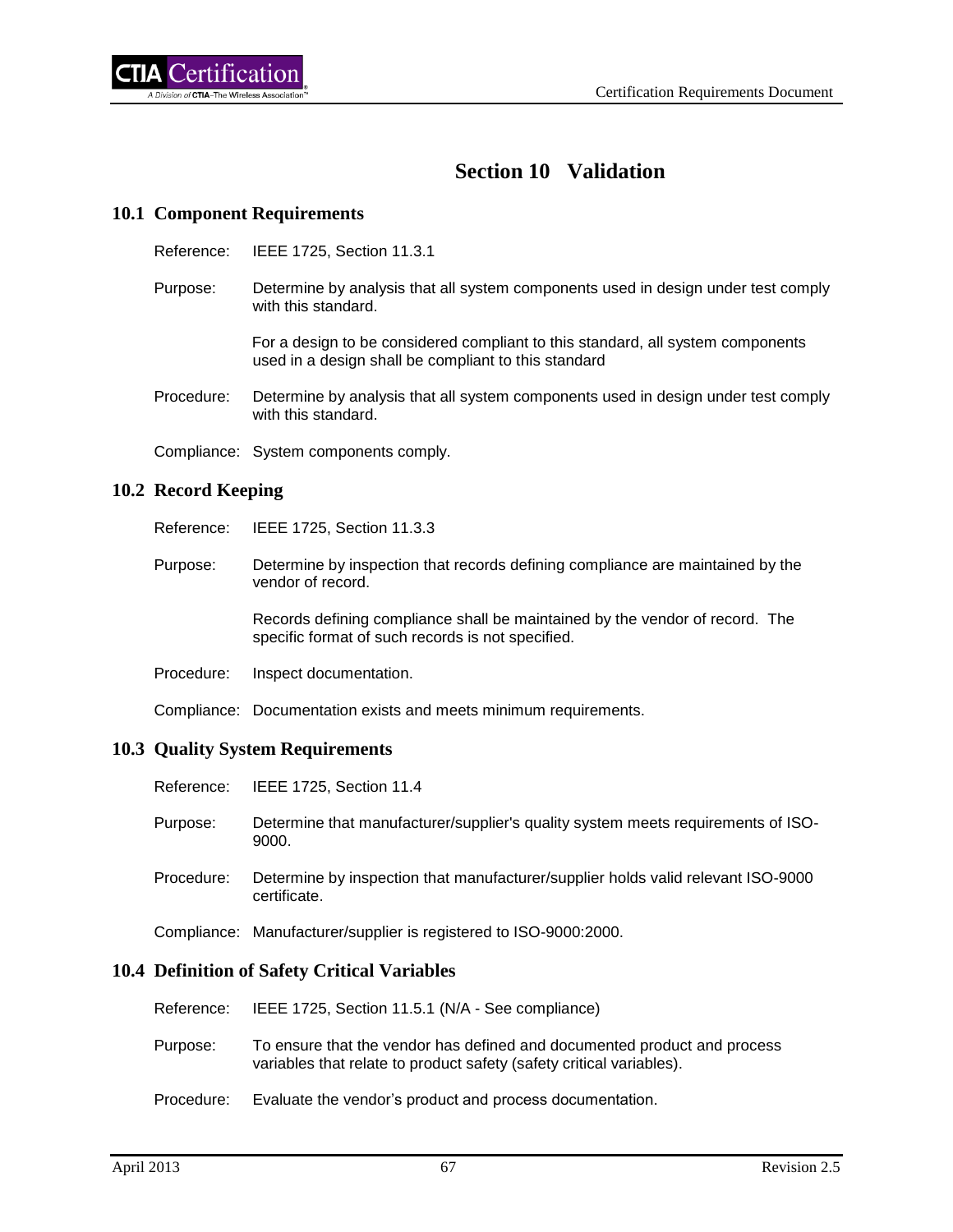Compliance: Safety critical variables have been defined. Compliance to this requirement will not be evaluated separately, but instead will be demonstrated as a part of the cell, pack, host, and system requirements.

# **10.5 Definition of Critical Measurement Processes**

- Reference: IEEE 1725, Section 11.5.2 (N/A See compliance)
- Purpose: To ensure that the vendor has defined critical measurement processes for safety critical variables.
- Procedure: Evaluate the vendor's product and process documentation.
- Compliance: Critical Measurement processes have been defined for the safety critical variables. Compliance to this requirement will not be evaluated separately, but instead will be demonstrated as a part of the cell, pack, host, and system requirements.

### **10.6 Confirmation of Critical Measurement Process Capability**

- Reference: IEEE 1725, Section 11.5.3 (N/A See compliance)
- Purpose: To ensure that the vendor has validated the measurement capability of those critical measurement processes used to assess safety critical variables to both understand and minimize the impact of measurement error.
- Procedure: Evaluate the vendor's product and process documentation, with particular attention to measurement system analysis studies.
- Compliance: Critical Measurement processes have been shown to be capable to assess the safety critical variables defined. Compliance to this requirement will not be evaluated separately, but instead will be demonstrated as a part of the cell, pack, host, and system requirements.

## **10.7 Confirmation of Process Stability**

- Reference: IEEE 1725, Section 11.5.4 (N/A See compliance)
- Purpose: To ensure that the vendor's processes that relate to safety critical variables (both product and process) are sufficiently stable such that they can be reliably predicted and thus controlled.
- Procedure: Evaluate the vendor's product and process documentation, with particular attention to process tracking data used to substantiate process stability for process or part qualification.
- Compliance: Vendor's processes that relate to safety critical variables (both product and process) are sufficiently stable. Compliance to this requirement will not be evaluated separately, but instead will be demonstrated as a part of the cell, pack, host, and system requirements.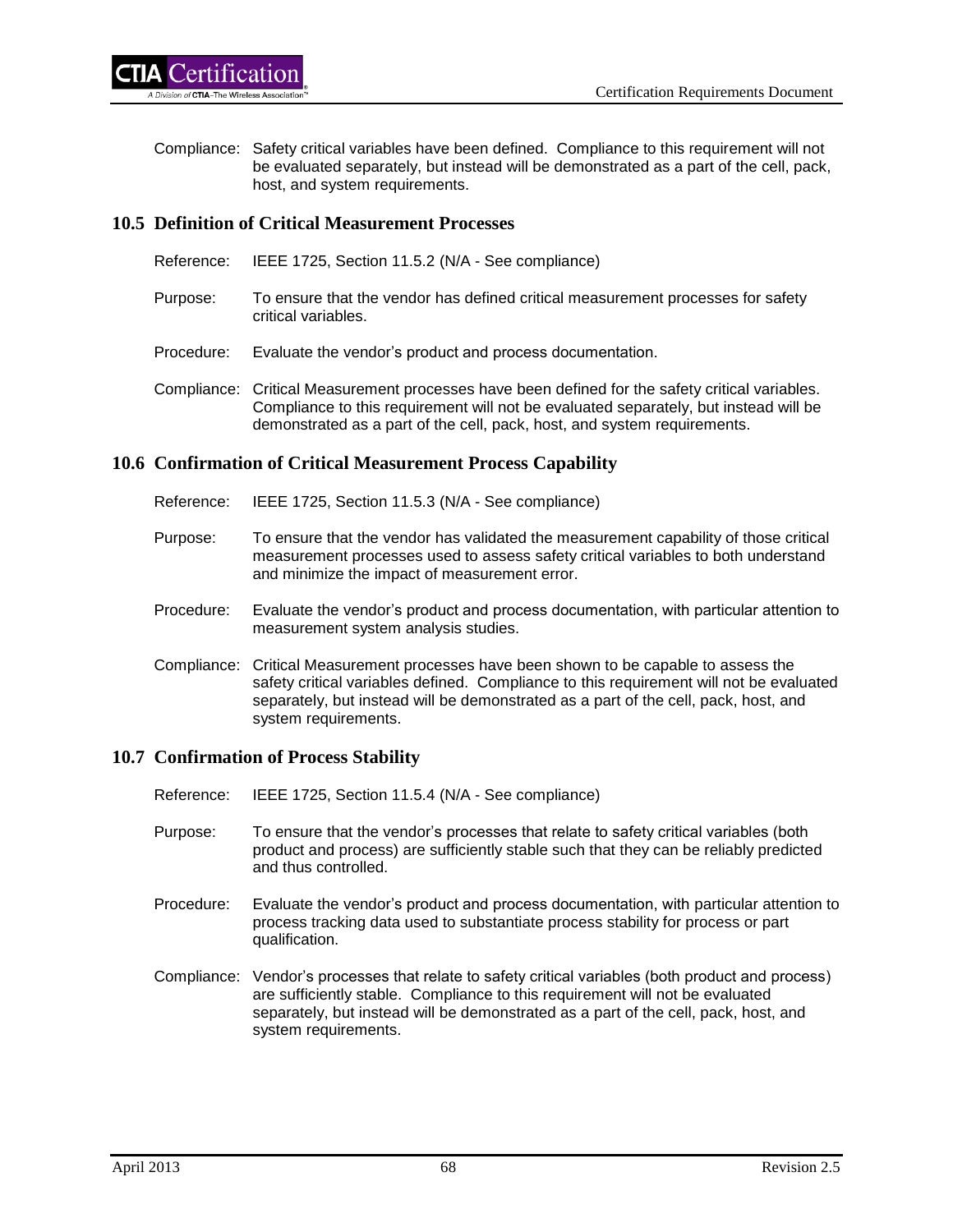### **10.8 Confirmation of Process Capability**

Reference: IEEE 1725, Section 11.5.5 (N/A - See compliance)

- Purpose: To ensure that the vendor's processes that relate to safety critical variables (both product and process) have sufficient process capability in regards to their respective specifications, thus minimizing the chance of an out of specification condition.
- Procedure: Evaluate the vendor's product and process documentation, with particular attention to process capability studies.
- Compliance: Vendor's processes have been shown to be capable of meeting the specifications for the safety critical variables defined with acceptable margin. Compliance to this requirement will not be evaluated separately, but instead will be demonstrated as a part of the cell, pack, host, and system requirements.

#### **10.9 Process Monitoring and Reaction to Out-of-Control Events**

- Reference: IEEE 1725, Section 11.5.6 (N/A See compliance)
- Purpose: To ensure that the vendor has defined and implemented appropriate process monitoring and control to those processes that relate to safety critical variables (both product and process). Additionally, should an out-of-control event occur, that the vendor conducts an appropriate investigation and, if required, implements necessary corrective actions to bring the process back in control.
- Procedure: Evaluate the vendor's product and process documentation, with particular attention to process control plans and process control data for safety critical process variables, and vendor-provided or incoming inspection data for safety critical product variables.
- Compliance: The vendor has defined and implemented appropriate process monitoring and control such that safety critical product and process variables are adequately controlled. Evidence exists that out-of-control events are properly investigated and corrective actions applied where appropriate. Compliance to this requirement will not be evaluated separately, but instead will be demonstrated as a part of the cell, pack, host, and system requirements.

#### **10.10 Process Improvement Actions**

- Reference: IEEE 1725, Section 11.5.7 (N/A See compliance)
- Purpose: To ensure that the vendor documents and implements an appropriate process improvement strategy to enhance the capability of safety critical product and process variables.
- Procedure: Evaluate the vendor's product and process documentation, with particular attention to product and process improvement strategies and actions.
- Compliance: A program of process improvement has been implemented on those processes related to safety critical product and process variables. Compliance to this requirement will not be evaluated separately, but instead will be demonstrated as a part of the cell, pack, host, and system requirements.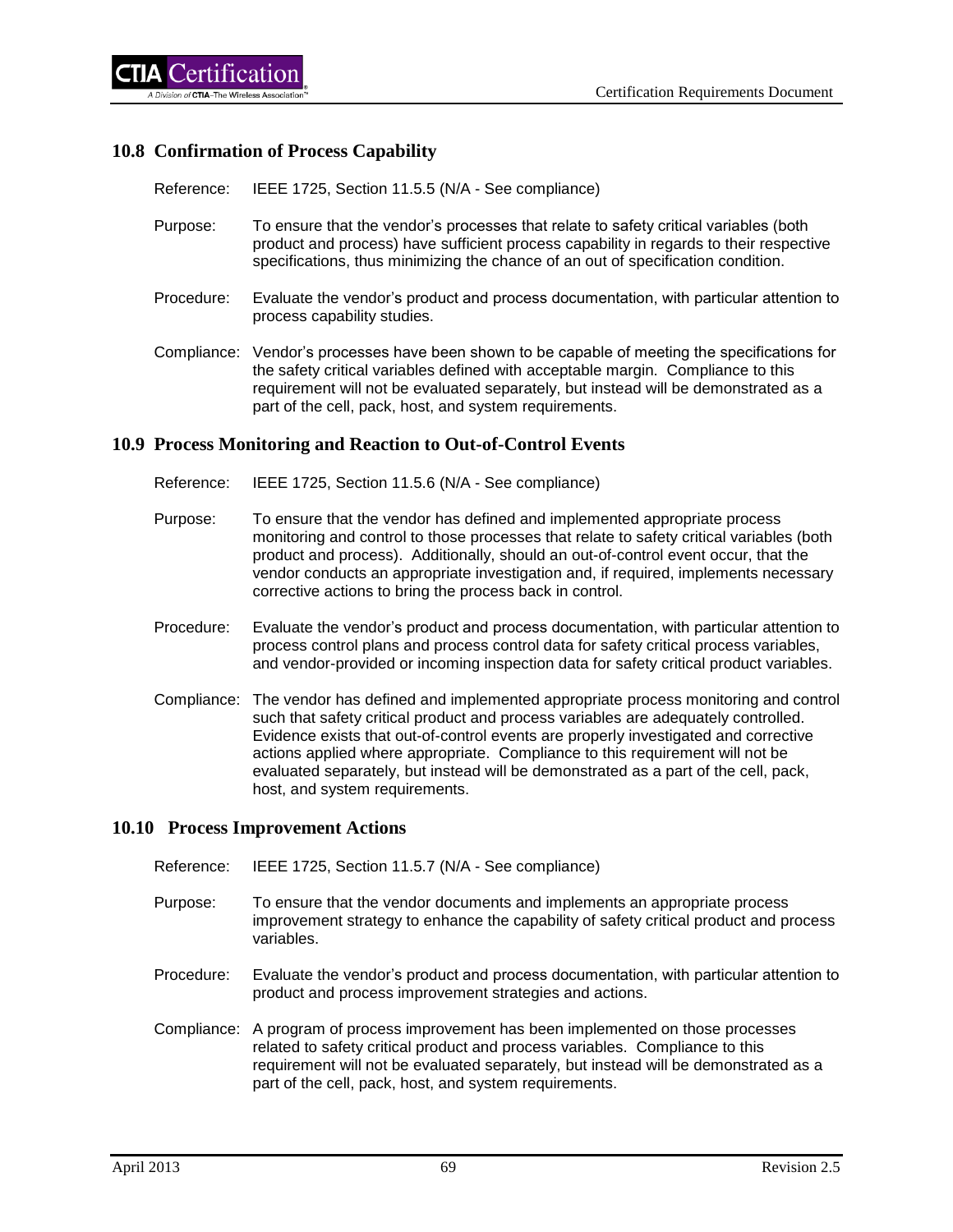



# **Appendix I – Adapter Simulator**

Details: Adapter simulator is constructed in a plastic box with 1.5V batteries. Power output shall be between 4.75 - 5.25 under load. Data pins shall be shorted together. Cable is 1m ±5cm USB cable with drain attached to the shield within 5cm of Adapter Simulator. 10nF, 20% max capacitor and 1N54 series diode placed between the batteries. Shield drain wire grounded to horizontal ground plane via drain wire as illustrated.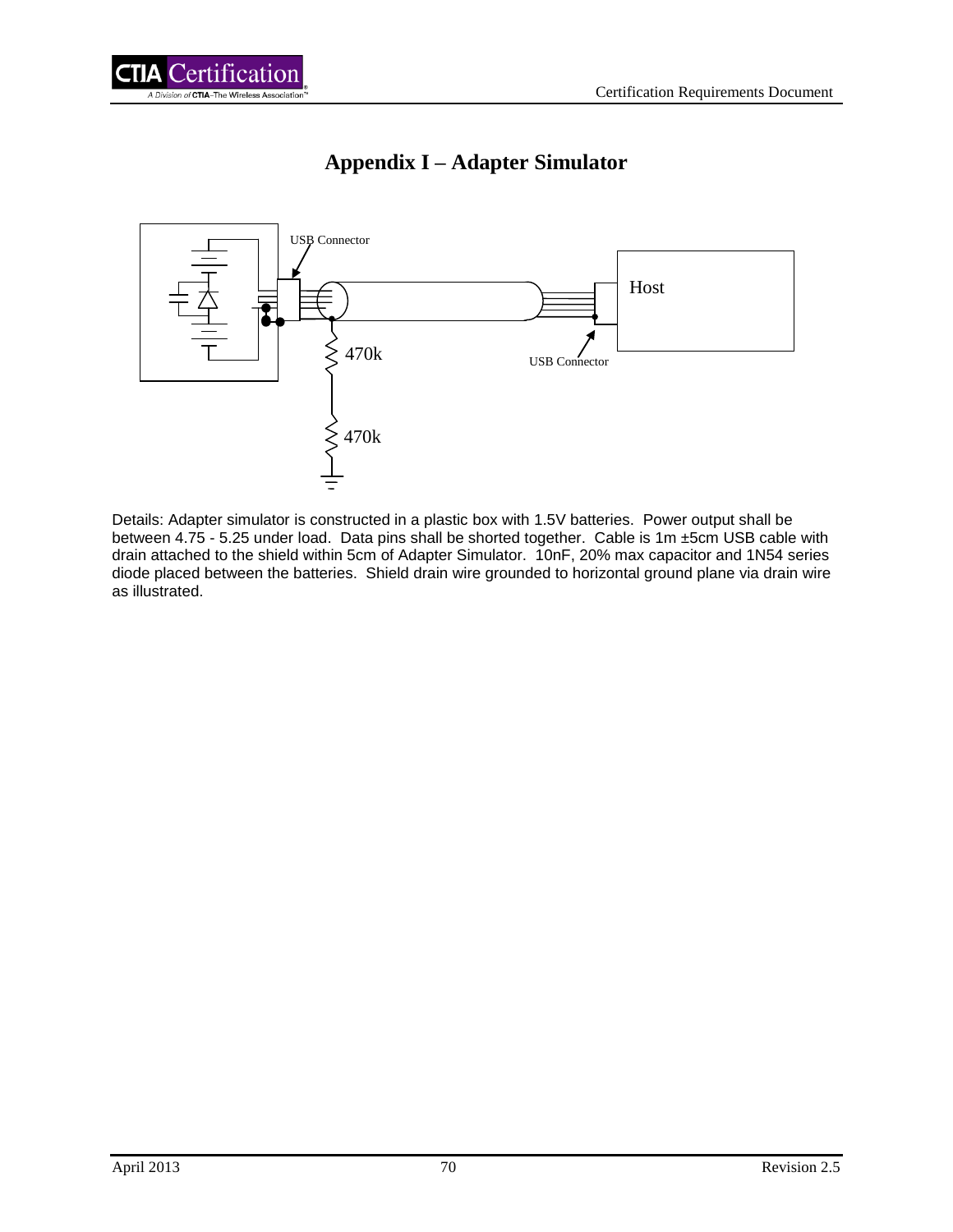

# **Appendix II – Host Simulator**



Details: Host simulator is constructed in a plastic box and contains non-inductive resistive loads. Cable is 1m ±5cm USB cable. Test points shall be available for monitoring of surge waveform. First resistor is 10k, 10% max tolerance to simulate 0% loads. Other resistors added for 100% loading. More than one path can be created if one host simulator is used for multiple capacities of adapters. Capacitor is ceramic 1uF capacitor with 20% max tolerance. Number of resistors in the Host Simulator is variable, and may be replaced with one or more variable resistors of sufficient power rating.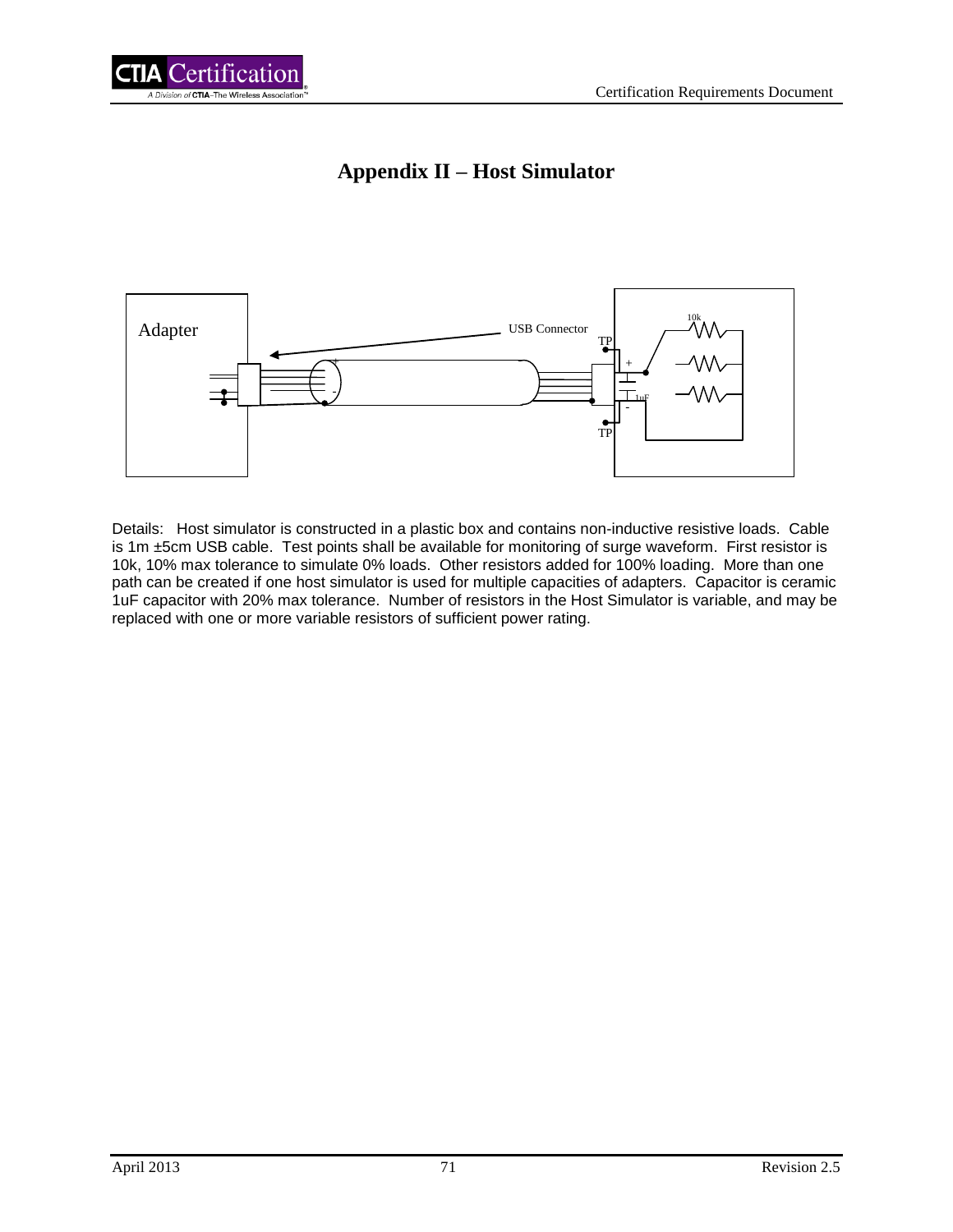| <b>Appendix III – Change History</b> |  |  |
|--------------------------------------|--|--|
|                                      |  |  |

| Date             | Revision | Description                                                                                                                            |
|------------------|----------|----------------------------------------------------------------------------------------------------------------------------------------|
| October 2006     | 1.0      | <b>First Revision</b><br>$\bullet$                                                                                                     |
| December         | 1.1      | Updated entire document<br>$\bullet$                                                                                                   |
| 2006             |          | Changed section headings to match IEEE 1725 section headings                                                                           |
| April 2007       | 1.2      | Updated requirements in all sections                                                                                                   |
| <b>July 2007</b> | 1.3      | <b>Updated Validation Process section</b>                                                                                              |
|                  |          | Removed validation type from section titles<br>٠                                                                                       |
|                  |          | Converted types to either Test or Audit (eliminated Inspection and<br>Analysis)                                                        |
|                  |          | • Changed "Subsystem Requirements, Battery Pack" to<br>"Subsystem Requirements, Transport of Dangerous Goods,<br><b>Battery Pack"</b>  |
|                  |          | • Changed "Subsystem Requirements, Transport of Dangerous<br>Goods" to "Subsystem Requirements, Transport of Dangerous<br>Goods, Cell" |
|                  |          | • Updated procedure and compliance criteria for Cell Validation -<br><b>Internal Short Avoidance</b>                                   |
|                  |          | Added Cell Thermal Test (Audit) section back in<br>$\bullet$                                                                           |
|                  |          | Updated procedure for Cell Validation - Evaluation of Excess<br>$\bullet$<br>Lithium Plating and Short-Circuit Test on Cycled Cells    |
|                  |          | Clarified procedure for Battery Pack Validation - Ambient<br>$\bullet$<br>Consideration                                                |
|                  |          | • Clarified compliance criteria for Battery Pack Validation - Thermal<br>Consideration                                                 |
|                  |          | • Updated procedure and compliance criteria for Battery Pack<br><b>Validation - Mechanical Considerations</b>                          |
|                  |          | Updated purpose and compliance criteria for Host Device<br>Validation - Input                                                          |
|                  |          | Clarified procedure for Host Device Validation - Timer Fault                                                                           |
| October 2007     | 1.4      | Section 1.3 (Applicable Documents) – clarified that latest version<br>shall be used                                                    |
|                  |          | Section 1.4 – added definitions to acronyms<br>$\bullet$                                                                               |
|                  |          | Section 2.2 (Test) – updated description                                                                                               |
|                  |          | Section 4.2 (Isolation Properties) – updated compliance                                                                                |
|                  |          | Section 4.38 (Tab Positioning) – updated procedure                                                                                     |
|                  |          | Section 4 Sample Size and Re-use Table - added Section 4.51                                                                            |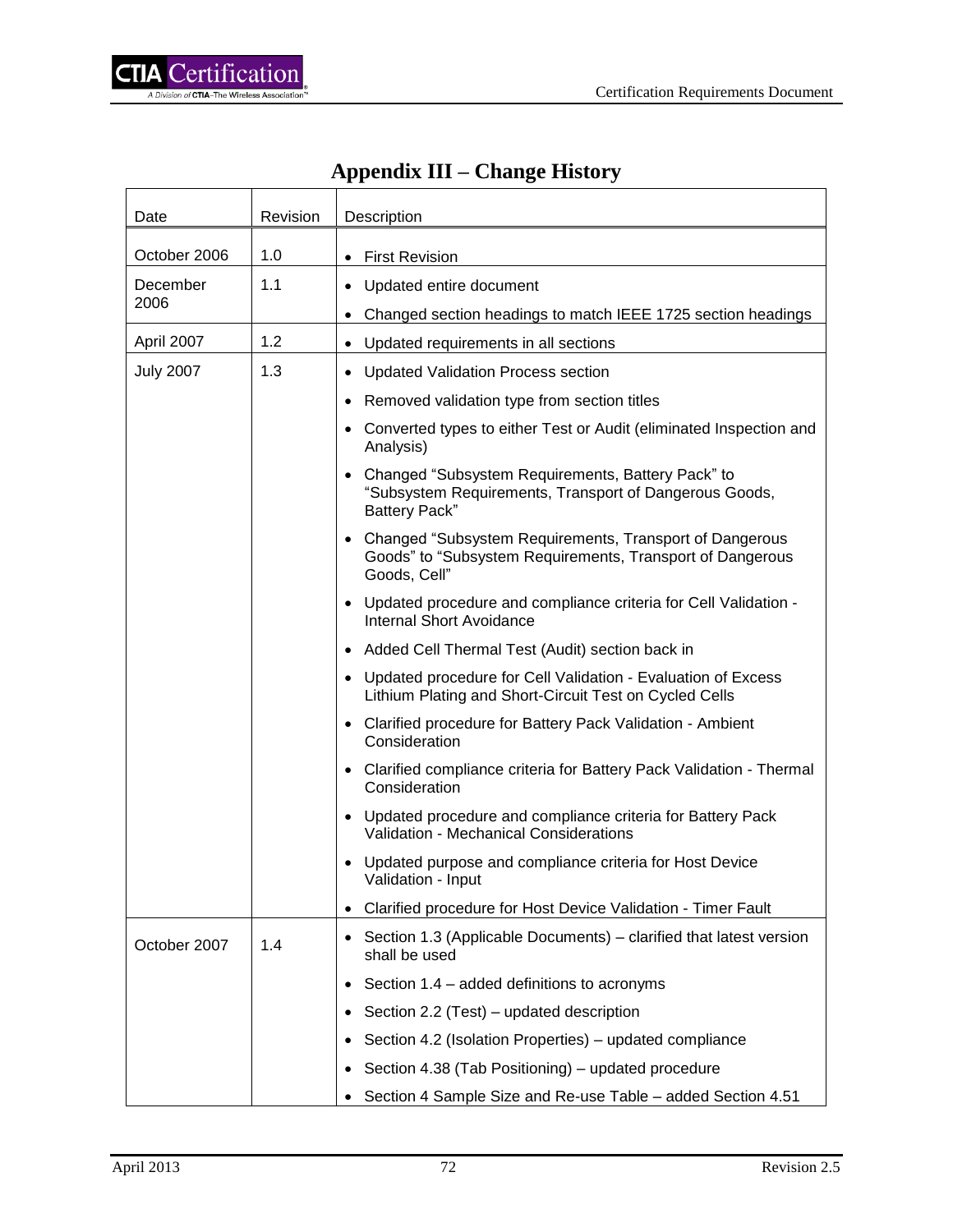

|              |     | Section 5 introduction – changed inspection/analysis to audit<br>$\bullet$                                   |
|--------------|-----|--------------------------------------------------------------------------------------------------------------|
|              |     | Section 5.10 (Thermal Consideration) – updated purpose and<br>compliance                                     |
|              |     | Section 5.23 (Mechanical Considerations) – updated reference<br>$\bullet$<br>and procedure                   |
|              |     | Section 5.28 (ESD) – updated procedure<br>$\bullet$                                                          |
|              |     | Section 5.38 (Pack Testing During Production) – updated<br>٠<br>procedure and compliance                     |
|              |     | Section 5 Sample Requirements Summary table – updated #<br>Samples for Section 5.23 and Total Packs Required |
|              |     | Section 6.9 (Pack Identification) – updated Compliance<br>$\bullet$                                          |
|              |     | Section 6.31 (Shock and Vibration) – updated procedure                                                       |
|              |     | Section 6 Samples Table – updated # Samples in Section 6.2                                                   |
|              |     | Section 7.3 (Adapter ESD Requirements) – updated procedure<br>٠                                              |
|              |     | Section 7.9 (Shock and Vibration Effects) - updated procedure<br>٠                                           |
|              |     | Section 7 - added Samples Table<br>$\bullet$                                                                 |
|              |     | Section 8.1 (User Interactions and Responsibilities) – updated<br>procedure                                  |
| January 2008 | 1.5 | ALL Sections – Removed "Type" Headings and content<br>٠                                                      |
|              |     | Section 1.3 - Removed date reference for UL1642<br>$\bullet$                                                 |
|              |     | Section 1.4 – Correction of Abbreviation of PCM and addition of a<br>definition of "C"                       |
|              |     | Section 3.2 - Added details of minimum marking requirements<br>$\bullet$                                     |
|              |     | Section 3.3 - Added details of minimum marking requirements                                                  |
|              |     | Section 4.6 - Clarification                                                                                  |
|              |     | Section 4.13 - Added "Supplementary" to Title                                                                |
|              |     | Section 4.43 – Addition of vision inspection of insertion process                                            |
|              |     | Section 4.52 - Replaced UL1642 procedure with IEEE1725 short<br>$\bullet$<br>circuit procedure.              |
|              |     | Section 5.13 - Removal of requirement for low discharge<br>(Standby) rates.                                  |
|              |     | Section 5.15 - "Cell" changed to "Pack" and temperature spec<br>clarified                                    |
|              |     | Section 5.26 - Re wording of compliance statement                                                            |
|              |     | Section 6, Sample table - 6.31 requirement reduced from 2 to 1                                               |
|              |     | Section 7.3 - Changed "adapter" to "adapter and system"                                                      |
|              |     | Section 7.6 – Added details of minimum marking requirements                                                  |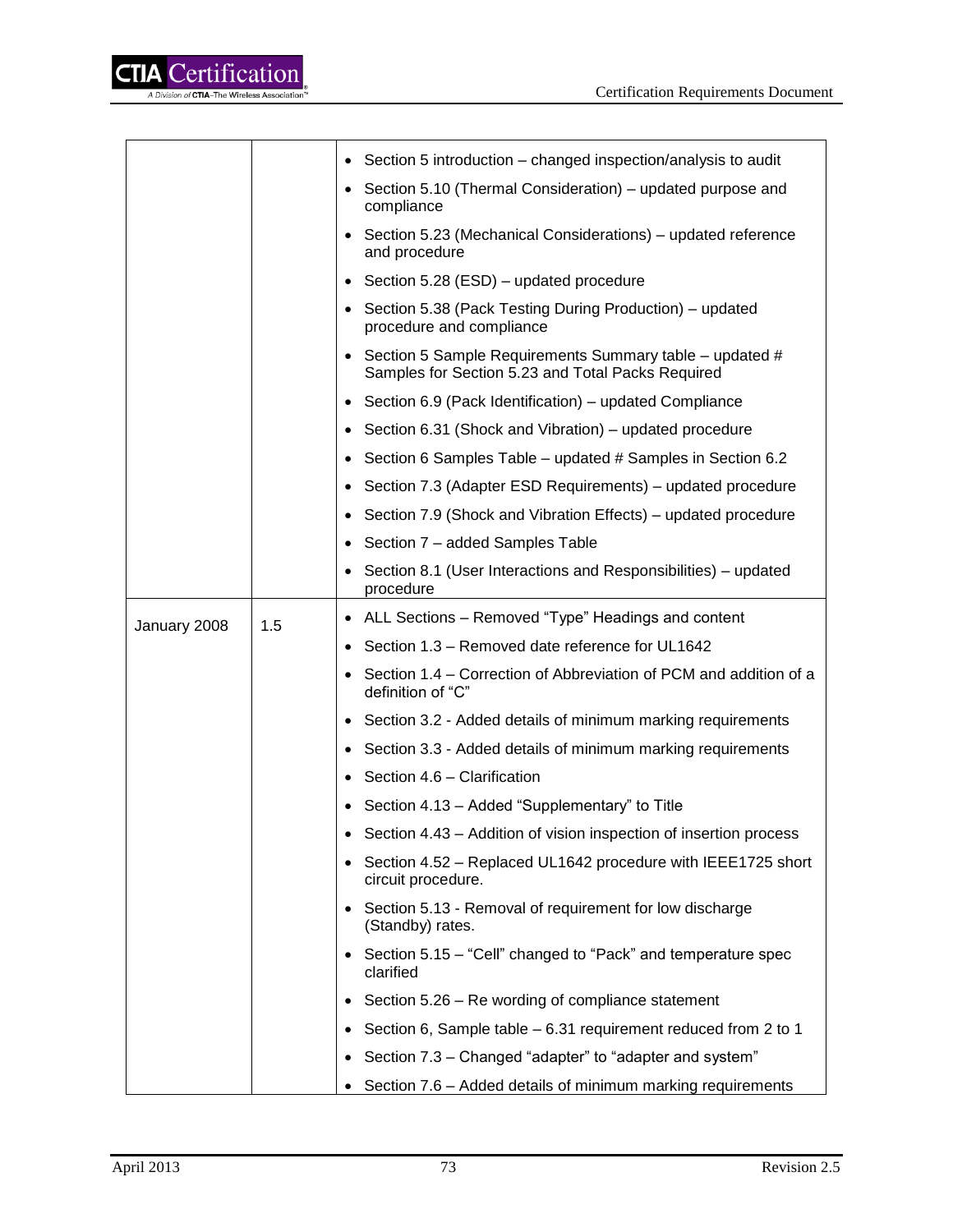| March 2008 | 1.6 | $\bullet$ | Section 4.2 - Updated procedure for clarification.                                                                                                                                                                                                               |                                                                                                           |
|------------|-----|-----------|------------------------------------------------------------------------------------------------------------------------------------------------------------------------------------------------------------------------------------------------------------------|-----------------------------------------------------------------------------------------------------------|
|            |     | $\bullet$ | Section 4.3 – Updated procedure to remove "Auditor to ask for"<br>and added review                                                                                                                                                                               |                                                                                                           |
|            |     | $\bullet$ | Section 4.6 – Updated compliance, replaced measurements with<br>measurement data                                                                                                                                                                                 |                                                                                                           |
|            |     | $\bullet$ | Section 4.11 – Updated purpose and added "tab". Updated<br>procedure to remove "Auditor to ask for"                                                                                                                                                              |                                                                                                           |
|            |     | $\bullet$ | Section 4.12 – Updated procedure to add "Not applicable to the<br>cells that have more than one single tab at cell core initiation<br>(such as stacking or folding configurations)."                                                                             |                                                                                                           |
|            |     | $\bullet$ | Section 4.13 – Updated procedure to add "Not applicable to the<br>cells that have more than one single tab at cell core initiation<br>(such as stacking or folding configurations)."                                                                             |                                                                                                           |
|            |     | $\bullet$ | Section 4.14 - Updated procedure to delete randomly selected.<br>Added "Not applicable to the cells that have more than one<br>single tab at cell core initiation (such as stacking or folding<br>configurations)."                                              |                                                                                                           |
|            |     | $\bullet$ | Section 4.15 - Updated procedure for clarification. Deleted<br>"Inspect production line and note the insulation material used."                                                                                                                                  |                                                                                                           |
|            |     | $\bullet$ | Section 4.16 – Updated procedure, replaced "Air, N2, Ar etc."<br>with "Air or inert gas (e.g. N2, Ar etc.)"                                                                                                                                                      |                                                                                                           |
|            |     | $\bullet$ | Section 4.23 – Updated procedure for clarification, deleted "by<br>sampling"                                                                                                                                                                                     |                                                                                                           |
|            |     | $\bullet$ | Section 4.24 – Updated procedure to add "heights" and delete<br>"lengths"                                                                                                                                                                                        |                                                                                                           |
|            |     | $\bullet$ | Section 4.25 - Deleted "length" from clause title, Updated<br>purpose to replace lengths with heights                                                                                                                                                            |                                                                                                           |
|            |     | $\bullet$ | Section 4.30 – Updated compliance, added missing letter "m"<br>and (winding processes only)                                                                                                                                                                      |                                                                                                           |
|            |     |           | $\bullet$                                                                                                                                                                                                                                                        | Section 4.33 - Updated purpose, procedure and compliance,<br>added "core assembly" and deleted "winding". |
|            |     | ٠         | Section 4.37 - Updated procedure, added "and manufacturing<br>inspection processes"                                                                                                                                                                              |                                                                                                           |
|            |     | $\bullet$ | Section 4.39 - Updated procedure for clarification                                                                                                                                                                                                               |                                                                                                           |
|            |     | $\bullet$ | Section 4.42 – Updated procedure for clarification. Updated<br>compliance to add "Additionally, the process control<br>documentation confirms that the insulating material is checked<br>with resistive measurement or other technological means or<br>methods." |                                                                                                           |
|            |     | $\bullet$ | Section 4.43 - Updated procedure for clarification, added<br>"Ensure that manufacturer's vision system is calibrated and<br>repeatable."                                                                                                                         |                                                                                                           |
|            |     |           | Section 4.48 - Updated procedure and compliance, deleted                                                                                                                                                                                                         |                                                                                                           |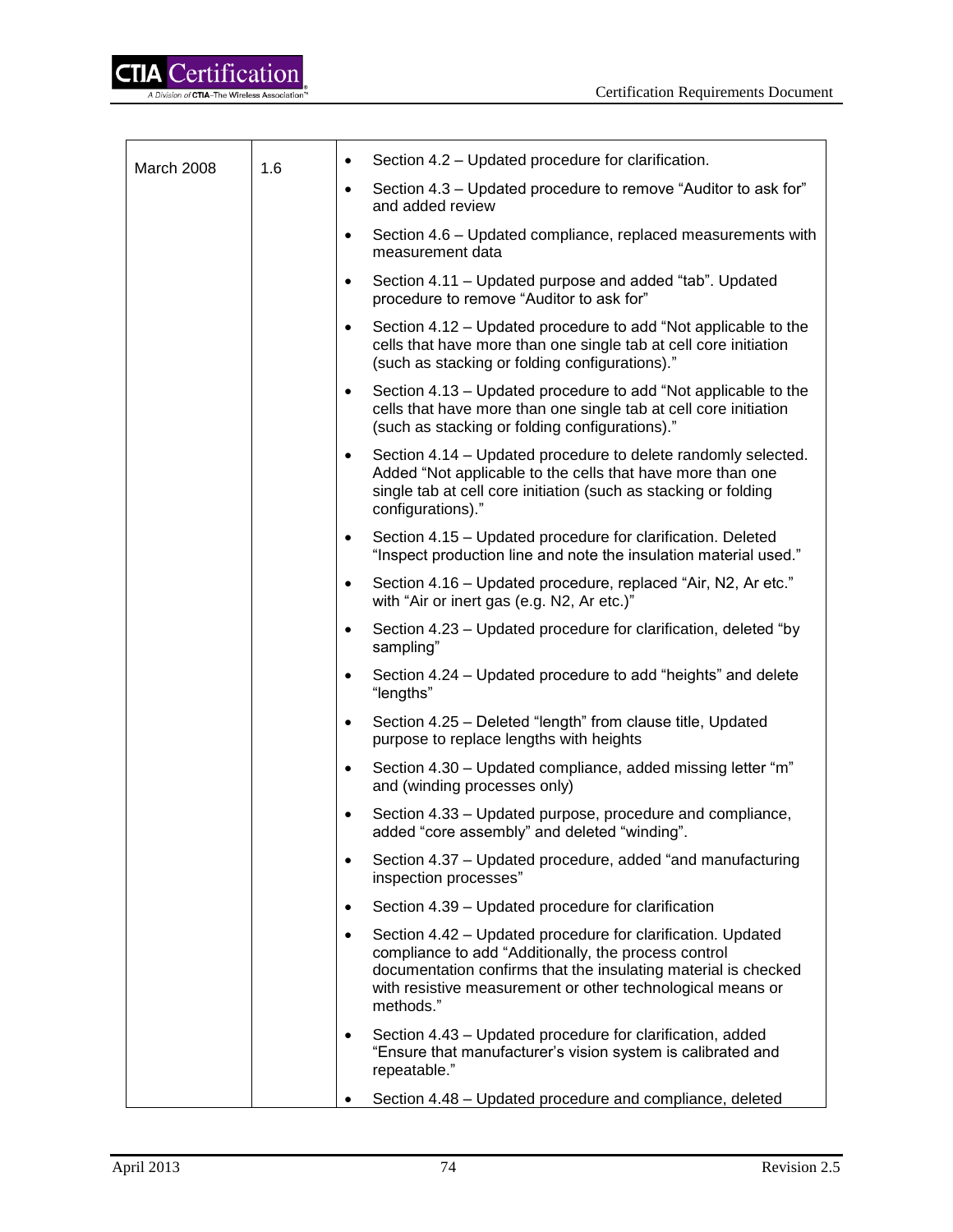

|                  |     |           | "Auditor"                                                                                                                                                                                                                                                                            |
|------------------|-----|-----------|--------------------------------------------------------------------------------------------------------------------------------------------------------------------------------------------------------------------------------------------------------------------------------------|
|                  |     |           | Section 5.47 – Updated procedure, added "Alternative method"<br>to insulate the cells (with minimum thermal resistance with R<br>value of 5) can be used to perform this test."                                                                                                      |
|                  |     | ٠         | Section 6.4 – Updated compliance, added "After an initial<br>settling period, the" and "Such transient effects are limited to<br>charge initiation including the pre-charge condition. Repetitive<br>undesirable transients may constitute non-compliance."                          |
|                  |     | ٠         | Section 9.2 – Updated procedure, deleted "The auditor shall"                                                                                                                                                                                                                         |
|                  |     |           | Section 9.3 - Updated procedure, deleted "The auditor shall"                                                                                                                                                                                                                         |
|                  |     |           | Section 4 - Updated Sample Size and Re-use Table, added<br>purpose                                                                                                                                                                                                                   |
|                  |     |           | Section 7 - Updated Samples table, added purpose                                                                                                                                                                                                                                     |
| <b>July 2008</b> | 1.7 | $\bullet$ | Section 1.4 - Replaced "C" definition with C - Rated capacity of<br>a Battery or Cell as defined by IEC 62133 and UL 2054.                                                                                                                                                           |
|                  |     | ٠         | Section 2 - Revised paragraph to refer to CRSL for variable<br>definitions.                                                                                                                                                                                                          |
|                  |     | $\bullet$ | Section 2.1 - Deleted based on change to Section 2.                                                                                                                                                                                                                                  |
|                  |     | ٠         | Section 2.2 - Deleted based on change to Section 2.                                                                                                                                                                                                                                  |
|                  |     | $\bullet$ | Section 4.13 - Added "unless demonstrated by documented<br>evaluation report" to Compliance statement.                                                                                                                                                                               |
|                  |     | $\bullet$ | Section 4.43 - Deleted repetitive "4.43".                                                                                                                                                                                                                                            |
|                  |     | $\bullet$ | Section 5.14 - Changed procedure statement from "one" to "five"<br>samples.                                                                                                                                                                                                          |
|                  |     | $\bullet$ | Section 5.19 - Edited Purpose, Procedure and Compliance<br>statements to require one overvoltage protection function for the<br>combination of the cell and pack. Deleted any references to<br>"host" and "overcharge".                                                              |
|                  |     |           | Section 5.28 - Deleted "6.11" from Compliance statement.                                                                                                                                                                                                                             |
|                  |     |           | Section 5.38 - Added "electronic" to Purpose and Procedure<br>statement. Replaced Compliance statement with "100% testing<br>of the electronic protection circuit(s) is performed during the<br>manufacturing process".                                                              |
|                  |     | $\bullet$ | Section 5.43 - Replaced Compliance statement with "The<br>manufacturer/supplier shall take adequate precautions to ensure<br>that the charge rate does not exceed the maximum of any single<br>cell in the event that the other cell(s) should become electrically<br>disconnected." |
|                  |     |           | Section 5 - Sample Requirements Summary - Changed "#<br>Samples" to "5".                                                                                                                                                                                                             |
|                  |     | $\bullet$ | Section 6.31 - Deleted "and Vibration" from section title.                                                                                                                                                                                                                           |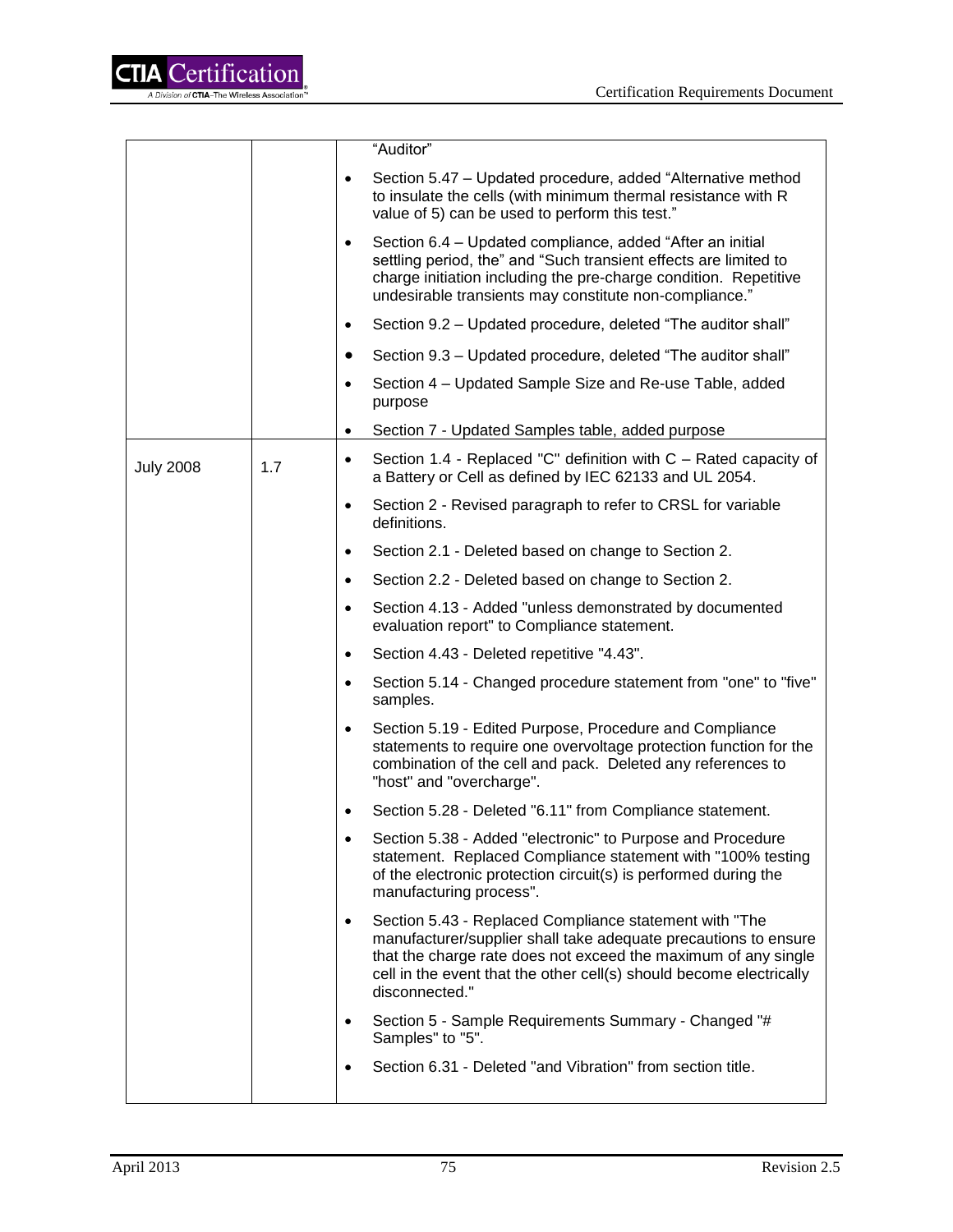|              |     | Section 7.9 - Deleted "and Vibration Effects" from section title.<br>$\bullet$<br>Deleted " Vibration: Directly secure adapters to the vibration<br>table. The adapters shall be randomly vibrated per MIL-STD-<br>810F method 514.5, Procedure I, Category 24, per Figure<br>514.5C-17. The test time shall be one hour per plane for three<br>planes." from Procedure statement.                                                                                                                                                                                                                                                                                                                                                                               |
|--------------|-----|------------------------------------------------------------------------------------------------------------------------------------------------------------------------------------------------------------------------------------------------------------------------------------------------------------------------------------------------------------------------------------------------------------------------------------------------------------------------------------------------------------------------------------------------------------------------------------------------------------------------------------------------------------------------------------------------------------------------------------------------------------------|
| October 2008 | 1.8 | General - Ambient Temperature defined in Section 1.4 as $20 \pm 5$<br>°C. "Room" replaced with "ambient" in Sections 4.2, 4.4, 4.5,<br>4.50, 4.52, 5.8, 5.22 and 5.28; Table of Contents 4.4 and 5.8;<br>and Section 5 - Sample Requirements Summary Table CRD<br>Sec 5.8.                                                                                                                                                                                                                                                                                                                                                                                                                                                                                       |
|              |     | Section 3.7 Compliance - Replaced "documentation from UL<br>$\bullet$<br>that the cell is recognized and how the recognition was<br>achieved" with "evidence showing that all tests called for in UL<br>1642 (user-replaceable) have passed".                                                                                                                                                                                                                                                                                                                                                                                                                                                                                                                    |
|              |     | Section 4.4 Compliance - Replaced "Measurements shall<br>$\bullet$<br>demonstrate 0.1 mm separator coverage on each side (plus<br>process margin). If less than 0.1 mm overlap is observed, the<br>cell manufacturer shall submit supporting safety evidence" with<br>"Measurements shall demonstrate at least 0.1 mm separator<br>coverage on each side (plus process margin). If less than 0.1<br>mm overlap is observed, the cell manufacturer shall submit<br>supporting safety evidence".                                                                                                                                                                                                                                                                   |
|              |     | Section 4.36 Compliance - Deleted extra "4" from header.<br>٠<br>Deleted "that" and "are" from "Validate the method of assembly<br>for insulating material properties is sufficient to provide<br>protection from shorts over the projected lifetime of the cell" in<br>Compliance statement.  Inserted "method of assembly for" after<br>"Validate the" in second sentence.                                                                                                                                                                                                                                                                                                                                                                                     |
|              |     | Section 4.50 Compliance - Replaced "5 cells at 100% SOC shall<br>$\bullet$<br>be suspended (no heat transfer allowed to non-integral cell<br>components) in a gravity convection or circulating air oven at<br>room temperature. The oven temperature shall be ramped at $5 \pm$<br>2°C per minute to 130 $\pm$ 2°C. After 1 hour at 130 $\pm$ 2°C, the test<br>is ended." with "5 fully charged cells (per cell manufacture's<br>specifications) shall be suspended (no heat transfer allowed to<br>non-integral cell components) in a gravity convection or<br>circulating air oven at ambient temperature. The oven<br>temperature shall be ramped at $5 \pm 2^{\circ}$ C per minute to 130 $\pm$<br>2°C. After 1 hour at $130 \pm 2$ °C, the test is ended". |
|              |     | Section 5.14 Compliance - Replaced "The thermistor continues<br>to track cell temperature throughout the entire operating<br>temperature range of the battery pack. Packs of the same<br>model shall have the same voltage to temperature translation<br>(acceptable tolerance no more than ±10%)" with "Verify the<br>resistance of the battery pack's thermistor circuit, if used, is<br>within $+/-10\%$ of the temperature-resistance translation, as<br>specified by the thermistor manufacturer and battery pack<br>designer, over the operating temperature range of the battery".                                                                                                                                                                        |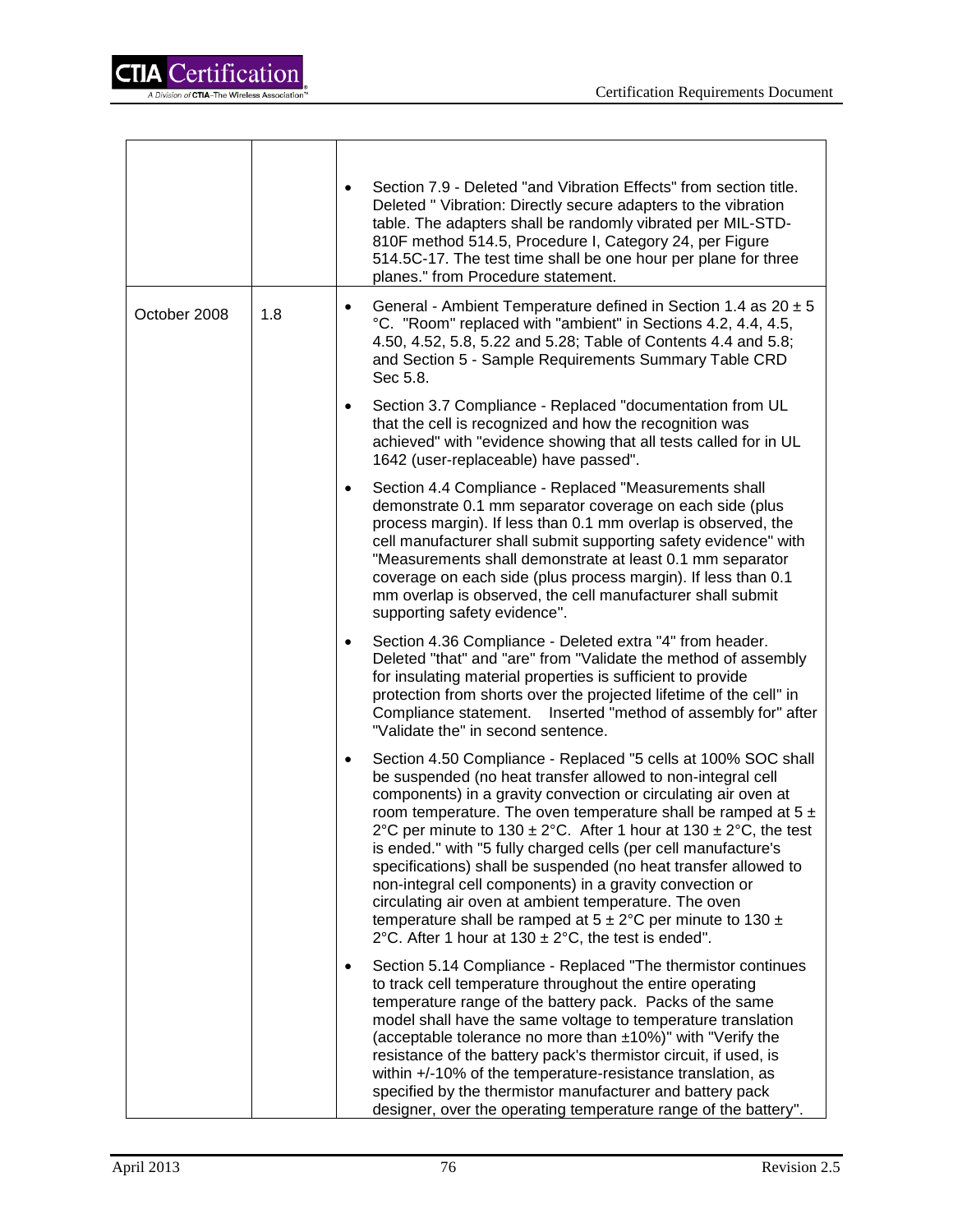

|              |      | Section 5.23 Procedure - Replaced "Steady Force test shall be<br>performed per UL 2054 paragraph 19" with "If the battery pack is<br>user replaceable, perform the Steady Force test per UL 2054 on<br>the battery pack. If the pack is non-user replaceable, the test<br>may optionally be performed on the host device with the battery<br>pack installed".                                                                                                                                                                                                                                                                                                                                                                                                                                                                                                                                                                                                                                                                                                                       |
|--------------|------|-------------------------------------------------------------------------------------------------------------------------------------------------------------------------------------------------------------------------------------------------------------------------------------------------------------------------------------------------------------------------------------------------------------------------------------------------------------------------------------------------------------------------------------------------------------------------------------------------------------------------------------------------------------------------------------------------------------------------------------------------------------------------------------------------------------------------------------------------------------------------------------------------------------------------------------------------------------------------------------------------------------------------------------------------------------------------------------|
|              |      | Section 5 - Sample Requirements Summary Table - Changed<br>$\bullet$<br>"Y" to "N" in "# Samples" column in "CRD Sec" rows 5.11 and<br>5.22.                                                                                                                                                                                                                                                                                                                                                                                                                                                                                                                                                                                                                                                                                                                                                                                                                                                                                                                                        |
|              |      | Section 6.16 Compliance - Replaced "cell" with "pack".<br>$\bullet$                                                                                                                                                                                                                                                                                                                                                                                                                                                                                                                                                                                                                                                                                                                                                                                                                                                                                                                                                                                                                 |
|              |      | Section 9.4 Purpose - Replaced "Determine that the<br>$\bullet$<br>manufacturer has a means of identification within a battery pack<br>to allow verification, by said manufacturer, of the battery pack<br>and cells" with "Determine the manufacturer has a means of<br>identification within a battery pack to allow verification, by said<br>manufacturer, of the battery pack and cells if the external<br>housing is destroyed".                                                                                                                                                                                                                                                                                                                                                                                                                                                                                                                                                                                                                                               |
|              |      | Section 9.4 Compliance - Replaced "A means of identification<br>has been implemented" with "A means of identification within the<br>battery pack has been implemented to allow identification of<br>cell(s) and pack, if the external housing is destroyed".                                                                                                                                                                                                                                                                                                                                                                                                                                                                                                                                                                                                                                                                                                                                                                                                                        |
| January 2009 | 1.9  | Section 4 Sample Table - Corrected sample count and reuse<br>status based on current CRD and CRSL.                                                                                                                                                                                                                                                                                                                                                                                                                                                                                                                                                                                                                                                                                                                                                                                                                                                                                                                                                                                  |
|              |      | Section 5 Sample Table - Section 4 Sample Table - Corrected<br>sample count and reuse status based on current CRD and<br>CRSL.                                                                                                                                                                                                                                                                                                                                                                                                                                                                                                                                                                                                                                                                                                                                                                                                                                                                                                                                                      |
|              |      | Section 6 Sample Table - Section 4 Sample Table - Corrected<br>$\bullet$<br>sample count and reuse status based on current CRD and<br>CRSL.                                                                                                                                                                                                                                                                                                                                                                                                                                                                                                                                                                                                                                                                                                                                                                                                                                                                                                                                         |
|              |      | Section 7 Sample Table - Section 4 Sample Table - Corrected<br>sample count and reuse status based on current CRD and<br>CRSL.                                                                                                                                                                                                                                                                                                                                                                                                                                                                                                                                                                                                                                                                                                                                                                                                                                                                                                                                                      |
| March 2009   | 1.10 | Section 6.2 Purpose - Replaced " Connect the system and<br>ensure the charging process is operating; the battery pack<br>should have a state of charge greater than 90%. Inject Power<br>Surges and transients per IEC 61000-4-5. Perform verification of<br>over-current, overvoltage, and undervoltage functionality. Also<br>conduct one charge-discharge cycle per section 6.11." with " For<br>adaptors with AC mains ports apply transients of $1.2/50(8/20)\mu s$<br>waveform in accordance with IEC 61000-4-5. Ten transients<br>(five positive and five negative) at levels of 1kV line to neutral,<br>2kV line to ground and 2kV neutral to ground, shall be applied at<br>each zero crossing and peak (0, 90, 180 and 270 degrees<br>phase angle) of the applied ac voltage. Transients shall be<br>applied at a rate of one per minute. The equipment shall be on<br>during the test and the battery pack shall be in the fully<br>discharged state at the beginning of the test. If the adaptor has<br>no ground connection only line to neutral transients need to be |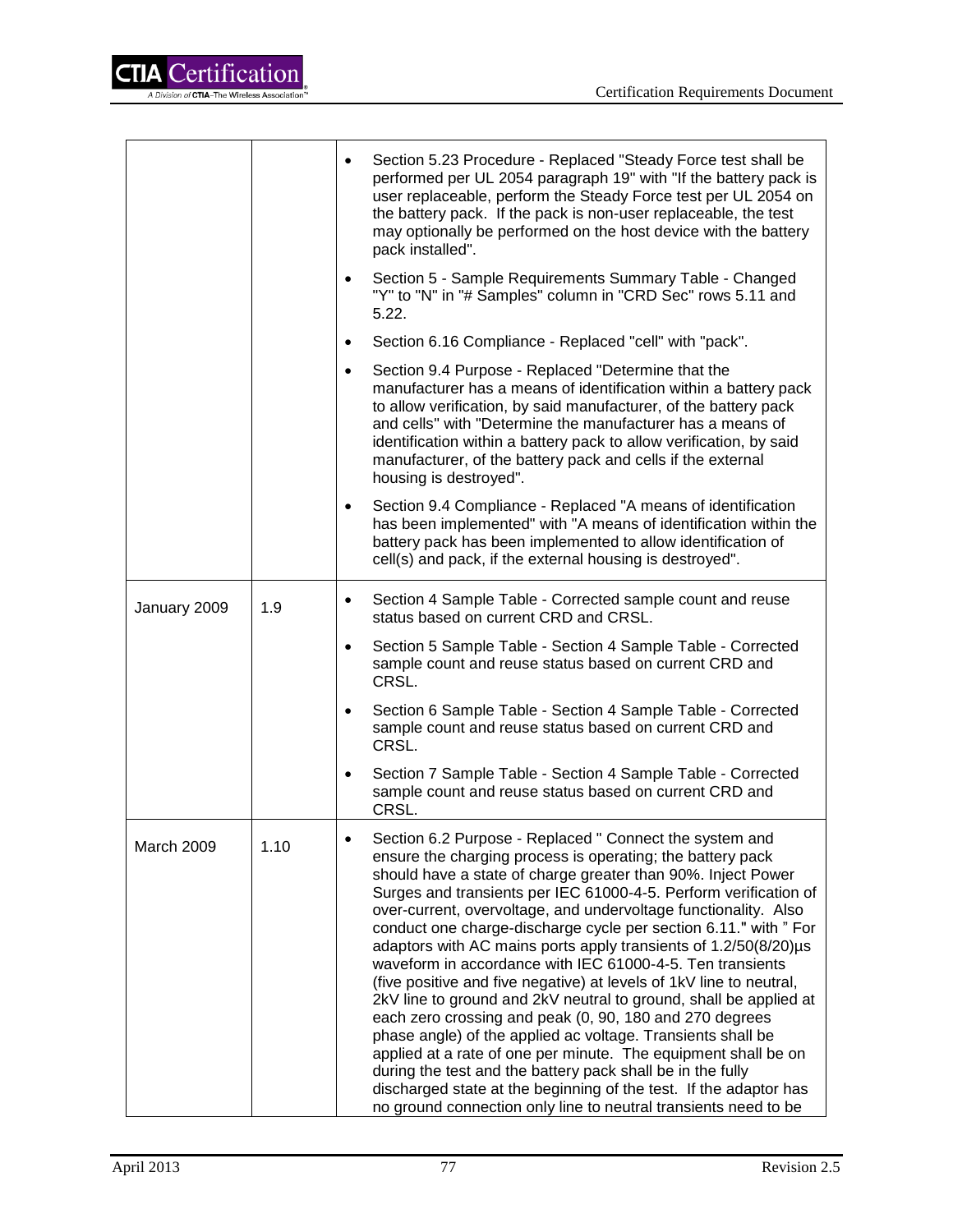

|                  |      | applied." and " When a DC-DC adapter is connected to an AC<br>adapter then the combined unit needs to be tested as an AC<br>adapter."                                                                                                                                                                                                                             |
|------------------|------|-------------------------------------------------------------------------------------------------------------------------------------------------------------------------------------------------------------------------------------------------------------------------------------------------------------------------------------------------------------------|
|                  |      | Section 5.14 Compliance - Add "Verify that the thermistor<br>$\bullet$<br>resistance represents the temperature of the cell based on the<br>pack manufacturers specification."                                                                                                                                                                                    |
|                  |      | Section 4 Sample Table 4.9 - Removed "Electrode Capacity<br>٠<br>Balance and" in "Name" column.                                                                                                                                                                                                                                                                   |
|                  |      | Section 4 Sample Table 4.14 - Added "Supplementary" after "of"<br>in "Name" column.                                                                                                                                                                                                                                                                               |
|                  |      | Section 5 Sample Table 4.18 - Removed "Y" from "Reusable"<br>$\bullet$<br>column.                                                                                                                                                                                                                                                                                 |
|                  |      | Section 5 Sample Table 5.2 - Replaced "0" with "5" in "#<br>$\bullet$<br>samples" column.                                                                                                                                                                                                                                                                         |
|                  |      | Section 5 Sample Table 5.2 - Removed "Use samples from<br>$\bullet$<br>4.18" from "Reusable" column.                                                                                                                                                                                                                                                              |
|                  |      | Section 5 Sample Table 5.2-5.5, 5.11 - Replaced "Use samples<br>$\bullet$<br>from 4.18" with "Use samples form 5.2" in "Reusable" column.                                                                                                                                                                                                                         |
|                  |      | Section 5 Sample Table 5.11 - Replace "5" with "0" in "# of<br>$\bullet$<br>samples" column.                                                                                                                                                                                                                                                                      |
|                  |      | Section 5 Sample Table Total Packs Required - Replaced "28"<br>$\bullet$<br>with "29" in "# of samples" column.                                                                                                                                                                                                                                                   |
|                  |      | Section 5.48 Compliance - Added "of the cells or pack" after<br>٠<br>"voltage" in the first sentence.                                                                                                                                                                                                                                                             |
| June 2009        | 1.11 | Section 5 Sample Table 5.47 - Replaced "5" with "0" in "# of<br>$\bullet$<br>samples" column and removed "N" from "Reusable?" column.                                                                                                                                                                                                                             |
|                  |      | Section 5 Sample Table 5.48 - Replaced "0" with "5" in "# of<br>$\bullet$<br>samples" column and added "N" to "Reusable?" column.                                                                                                                                                                                                                                 |
|                  |      | Section 6.2 Procedure - Added "or less. If testing done at rates<br>$\bullet$<br>faster than one per minute cause failures and tests done at one<br>per minute do not, the test done at one per minute prevails." to<br>the last sentence of first paragraph.                                                                                                     |
|                  |      | Section 6.2 Procedure - Added " For adaptors connected to a<br>$\bullet$<br>vehicle wiring harness, apply pulses 1, 2a, 2b, 3a, 3b and 4 in<br>accordance with ISO 7637-2, at test level III, for at least the<br>minimum number of pulses or test time and for the minimum<br>burst duration or at the minimum pulse repetition time." after first<br>paragraph. |
|                  |      | Section 6 Sample Table 6.5 - Deleted "Use samples from 6.4"<br>from "Reusable?" column.                                                                                                                                                                                                                                                                           |
|                  |      | Section 6 Sample Table - Added Rows for 5.23 and 5.48 to<br>$\bullet$<br>address embedded packs requiring 5 pack samples.                                                                                                                                                                                                                                         |
| November<br>2009 | 1.12 | Section 1.4 Ambient Temperature - Changed "20" to "25".<br>$\bullet$                                                                                                                                                                                                                                                                                              |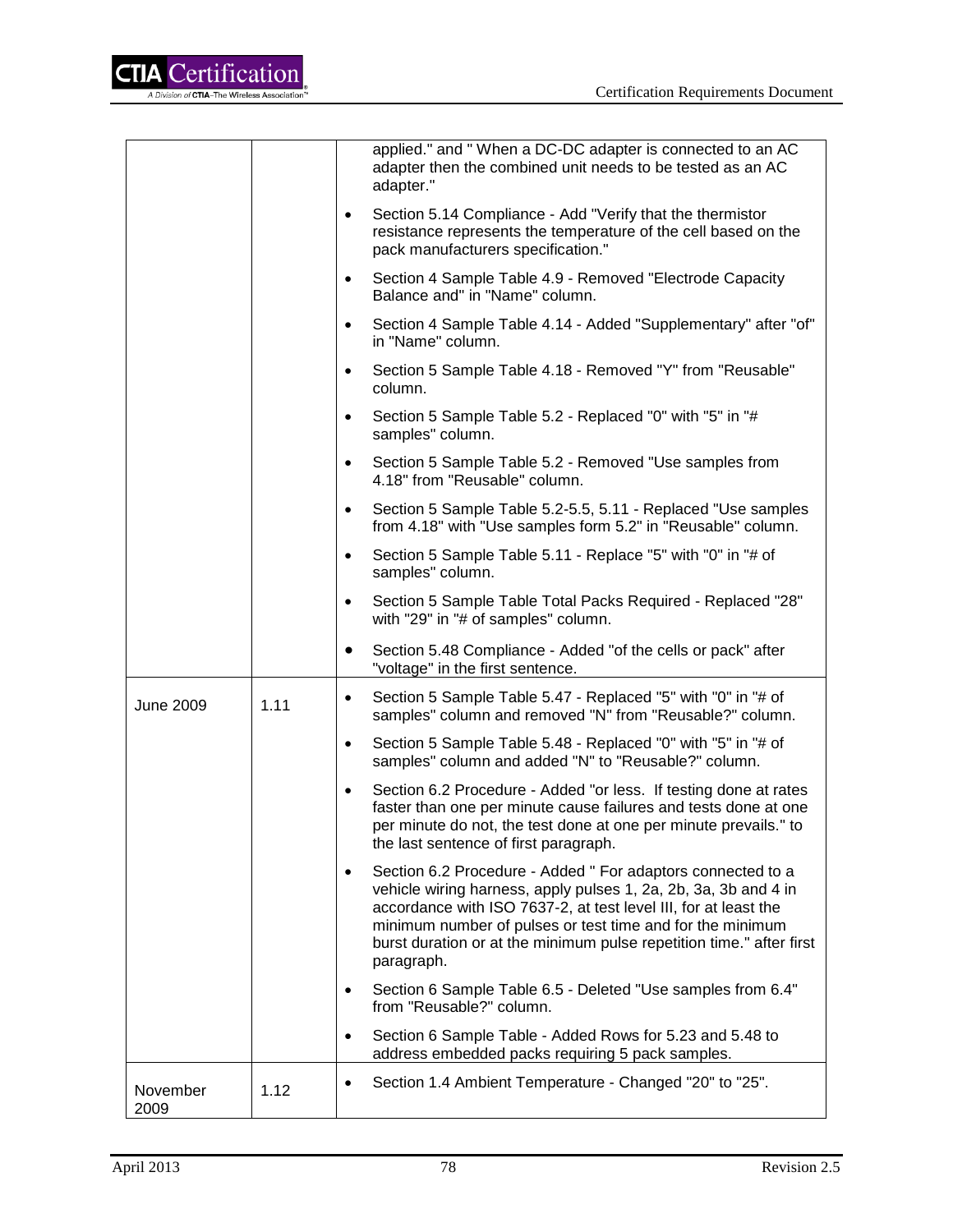

|               |      | $\bullet$ | Section 4.52 Procedure - Changed "25°C" to "Ambient<br>Temperature".                                                                                                                                                                              |
|---------------|------|-----------|---------------------------------------------------------------------------------------------------------------------------------------------------------------------------------------------------------------------------------------------------|
|               |      | $\bullet$ | Section 4 Sample Table - Changed title of Table from "Samples"<br>Table" to "CATL Sample Submission Requirements".                                                                                                                                |
|               |      | $\bullet$ | Section 5.11 Reference - Deleted repetitious "Section".                                                                                                                                                                                           |
|               |      | $\bullet$ | Section 5.11 Procedure - Added "Before the test, the battery<br>pack shall be fully charged according to Table A.2-Brief<br>description of battery pack electrical tests of IEEE1725-2006, or<br>according to the manufacturer's specifications." |
|               |      | $\bullet$ | Section 5.23 Procedure - Added "3 samples of" after "on" in the<br>first sentence.                                                                                                                                                                |
|               |      | $\bullet$ | Section 5.48 Procedure - Added "at least" after "for" in sentence<br>6.                                                                                                                                                                           |
|               |      | $\bullet$ | Section 5.48 Compliance - Deleted "measured one hour after<br>completing drop test" from last sentence.                                                                                                                                           |
|               |      | $\bullet$ | Section 5 Sample Table - Changed title of Table from "Samples"<br>Table" to "CATL Sample Submission Requirements".                                                                                                                                |
|               |      | $\bullet$ | Section 6.16 Compliance - Added "and cell" after "pack" to<br>sentence.                                                                                                                                                                           |
|               |      | $\bullet$ | Section 6.20 Compliance - Added "provided in the host" to<br>sentence.                                                                                                                                                                            |
|               |      | $\bullet$ | Section 6 Sample Table - Changed title of Table from "Samples"<br>Table" to "CATL Sample Submission Requirements".                                                                                                                                |
|               |      | $\bullet$ | Section 6 Sample Table 5.23 - Changed "5" to "3".                                                                                                                                                                                                 |
|               |      | $\bullet$ | Section 6 Sample Table Total Samples Required - Added "16 for<br>embedded packs" to Host column.                                                                                                                                                  |
|               |      | $\bullet$ | Section 7 Sample Table - Changed title of Table from "Samples"<br>Table" to "CATL Sample Submission Requirements".                                                                                                                                |
| February 2010 | 1.13 | ٠         | Replaced "supplier" and "manufacturer" with "Vendor".                                                                                                                                                                                             |
|               |      | $\bullet$ | Table of Contents, 4.15 - Deleted comma after "ADHERENCE".                                                                                                                                                                                        |
|               |      | $\bullet$ | Sections 1.1 and 1.3 – Removed references to CTIA<br>Certification Program Management document                                                                                                                                                    |
|               |      | $\bullet$ | Section 4.15 Title - Deleted comma after "Adherence".                                                                                                                                                                                             |
|               |      | $\bullet$ | Section 4.44 Reference - Replaced "&" with "and".                                                                                                                                                                                                 |
|               |      | $\bullet$ | Section 5.15 Reference - Replaced "Section" with "and".                                                                                                                                                                                           |
|               |      | $\bullet$ | Section 6.9 Title - Capitalize "I" in "Identification".                                                                                                                                                                                           |
|               |      | $\bullet$ | Section 7.8 Purpose - Added "charger or" to first sentence.                                                                                                                                                                                       |
| April 2010    | 1.14 |           | Section 1.3 - Added "or latest Revision" after<br>"(ST/SG/AC.10/11/Rev4)".                                                                                                                                                                        |
|               |      |           | Section 1.3 - Added " Universal Serial Bus Specification,                                                                                                                                                                                         |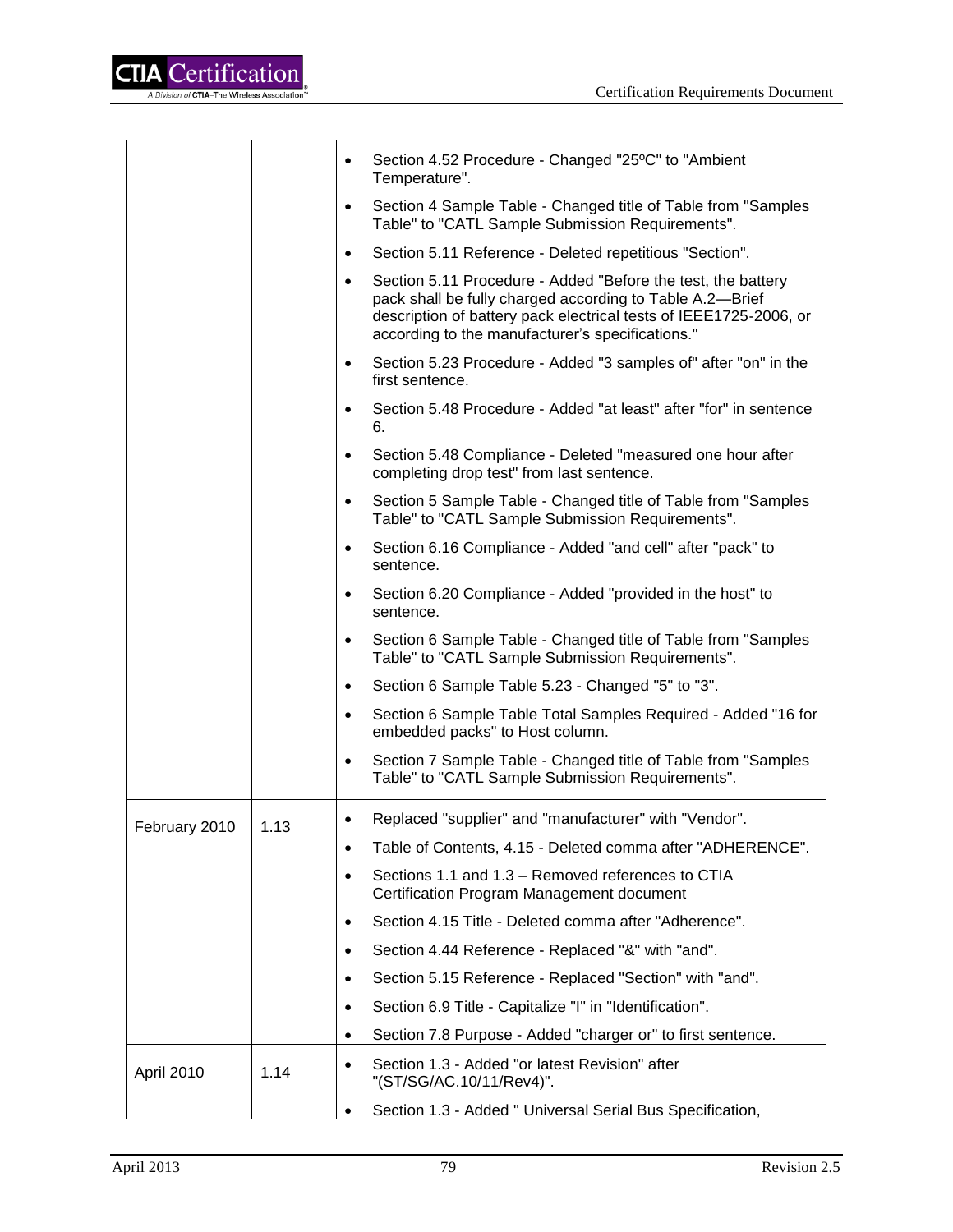

|           | Revision 2.0 (27 April 2000)" and " Battery Charging<br>Specification (15 April 2009). USB Implementers Forum, Inc." to<br>Applicable Documents list.                                                                                                                                                                                                                                                                                               |
|-----------|-----------------------------------------------------------------------------------------------------------------------------------------------------------------------------------------------------------------------------------------------------------------------------------------------------------------------------------------------------------------------------------------------------------------------------------------------------|
| $\bullet$ | Section 4.16 Procedure, Item 2a - Added "Penetrate the can"<br>after "cell". Deleted "Drill hole" and "(bottom)".                                                                                                                                                                                                                                                                                                                                   |
| $\bullet$ | Section 4.16 Procedure, Item 3 - Replaced "Insert needle<br>without disturbing the cell internals" with "Connect cell to an<br>inflow mechanism".                                                                                                                                                                                                                                                                                                   |
| $\bullet$ | Section 4.52 Procedure - Added " Test shall be performed with<br>fully charged cells." to first paragraph of Procedure                                                                                                                                                                                                                                                                                                                              |
| $\bullet$ | Section 5.48 Procedure - Deleted "For user replaceable<br>batteries".                                                                                                                                                                                                                                                                                                                                                                               |
| $\bullet$ | Section 6.1 Compliance - Added "For systems with recognized<br>adapters" to beginning of first paragraph. Added "For systems<br>without adapters, ensure that the system design specifies the<br>use of a CTIA certified adapter and/or a USB port in a device<br>that complies with the USB-IF certification requirements."                                                                                                                        |
| $\bullet$ | Section 6.2 Procedure - Added "For hosts without adapters,<br>three representative adapters shall be tested with the host. The<br>adapters shall be selected by the host manufacturer from<br>available CTIA recognized or certified AC and DC adapters. At<br>least one of each type (AC-DC and DC-DC) adapters shall be<br>used for testing."                                                                                                     |
| $\bullet$ | Section 6.2 Compliance - Added "For systems with recognized<br>adapters" to beginning of first paragraph. Added "For hosts<br>without adapters, hosts shall meet the above compliance criteria<br>when tested with representative CTIA recognized or certified<br>adapters."                                                                                                                                                                        |
| $\bullet$ | Section 6.3 Compliance - Added "For systems with recognized<br>adapters" to beginning of first paragraph. Added "For systems<br>without adapters, no cascading failure through the system to the<br>battery pack and/or cell after charging at 9 V for 24 hours. At a<br>minimum a complete charge cycle shall be performed under<br>normal operating conditions to validate performance system<br>specification after application of overvoltage." |
| $\bullet$ | Section 6.20 Procedure - Added "For systems without adapters,<br>perform the test with the host connected to the Adapter<br>Simulator described in Appendix I."                                                                                                                                                                                                                                                                                     |
| $\bullet$ | Section 7.1 Compliance - Added "For systems with recognized<br>adapters, verify host" to beginning of first paragraph. Added<br>"For certified adapters, ensure that the adapter output is rated 5<br>$\pm$ 0.25 V, 1000 $\pm$ 500 mA."                                                                                                                                                                                                             |
| $\bullet$ | Section 7.2 Procedure - Added " For certified adapters, perform<br>the single fault test in Section 6.3 and the input test in Section<br>6.2 utilizing the host simulator in Appendix II at 0% and 100%<br>loads. During surge testing, voltages on the output of the<br>adapter shall be measured differentially at the host adapter<br>using an oscilloscope."                                                                                    |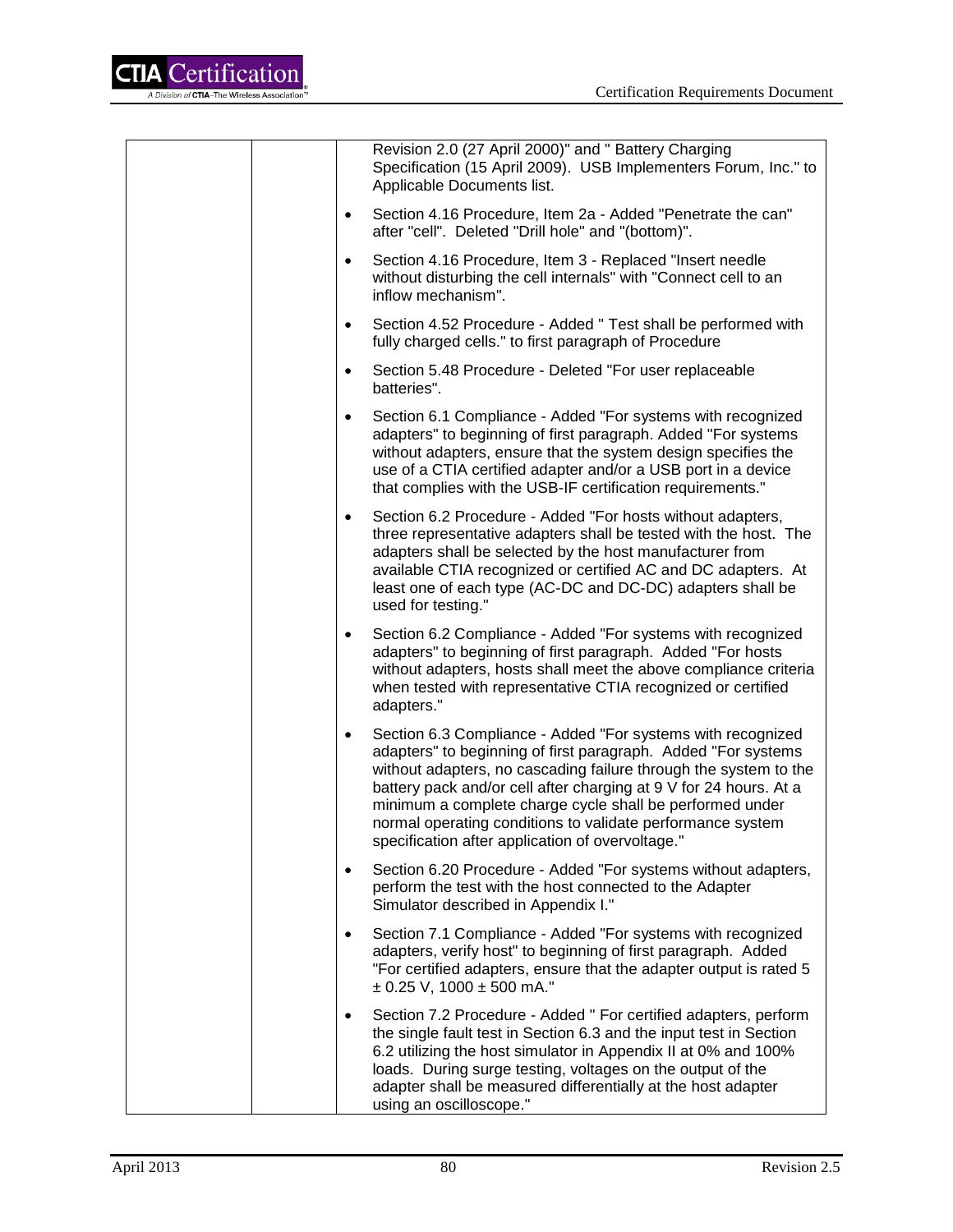

|                   |      | $\bullet$ | Section 7.2 Compliance - Added "For systems with recognized<br>adapters" to beginning of first paragraph. Added "For certified<br>adapters, the adapter does not: disable or degrade the safety<br>features of the supported host device; exceed 9 V during the<br>worst case single fault test specified in Section 6.3; or result in |
|-------------------|------|-----------|----------------------------------------------------------------------------------------------------------------------------------------------------------------------------------------------------------------------------------------------------------------------------------------------------------------------------------------|
|                   |      |           | transients or voltages greater than 12 V on the output circuits<br>during or after the application of the input test specified in<br>Section 6.2."                                                                                                                                                                                     |
|                   |      | $\bullet$ | Section 7.3 Compliance - Added "For systems with recognized<br>adapters" to beginning of first paragraph. Added "For certified<br>adapters, the adapter output must not exceed 9 V after the test."                                                                                                                                    |
|                   |      | $\bullet$ | Section 7.4 Compliance - Added "For systems with recognized<br>adapters" to beginning of first paragraph. Added "For certified<br>adapters, connectors shall be robust and conform to USB<br>specifications."                                                                                                                          |
|                   |      | $\bullet$ | Section 7.5 Compliance - Added "For systems with recognized<br>adapters" to beginning of first paragraph. Added "For certified<br>adapters, connectors shall conform to the spacings defined in<br>USB specifications."                                                                                                                |
|                   |      | $\bullet$ | Section 7.8 Compliance - Added "For systems with recognized<br>adapters" to beginning of first paragraph. Added "For certified<br>adapters, connectors shall comply with USB specifications."                                                                                                                                          |
|                   |      | $\bullet$ | Section 8.1 Procedure - Added "CTIA certified adapters" after<br>"connected to" in last paragraph.                                                                                                                                                                                                                                     |
|                   |      | $\bullet$ | Added Appendix I - Adapter Simulator.                                                                                                                                                                                                                                                                                                  |
|                   |      | $\bullet$ | Added Appendix II - Host Simulator.                                                                                                                                                                                                                                                                                                    |
|                   |      | $\bullet$ | Moved Change History to Appendix III.                                                                                                                                                                                                                                                                                                  |
| September<br>2010 | 1.15 | $\bullet$ | Section 3.4 Purpose and Procedure - Deleted "UN<br>(ST/SG/AC.10/11) Rev 4-2003 Section 38.3 Lithium Batteries"                                                                                                                                                                                                                         |
|                   |      | $\bullet$ | Section 3.5 Purpose and Procedure - Deleted "UN<br>(ST/SG/AC.10/11) Rev 4-2003 Section 38.3 Lithium Batteries".                                                                                                                                                                                                                        |
|                   |      | $\bullet$ | Section 4.16 Procedure 3) - Replace "Insert needle" with<br>"Connect cell to an inflow mechanism".                                                                                                                                                                                                                                     |
|                   |      | $\bullet$ | Section 5.46 Purpose - Replace "Ensure that vendor complies<br>with transportation regulatory testing requirements including the<br>appropriate sections of UN Manual of Tests and Criteria" with<br>"Ensure compliance to UN Recommendations on the Transport<br>of Dangerous Goods, Manual of Tests and Criteria".                   |
|                   |      | $\bullet$ | Section 5.46 Procedure - Replace "Review results of UN<br>Transport testing for the design under evaluation" with "Confirm<br>compliance to UN Recommendations on the Transport of<br>Dangerous Goods, Manual of Tests and Criteria"                                                                                                   |
|                   |      | ٠         | Section 5.46 Compliance - Replace "Complies with UN Manual<br>of Tests and Criteria, 4th edition, Part III, sub-section 38.3" with<br>"Vendor declaration of compliance document provided".                                                                                                                                            |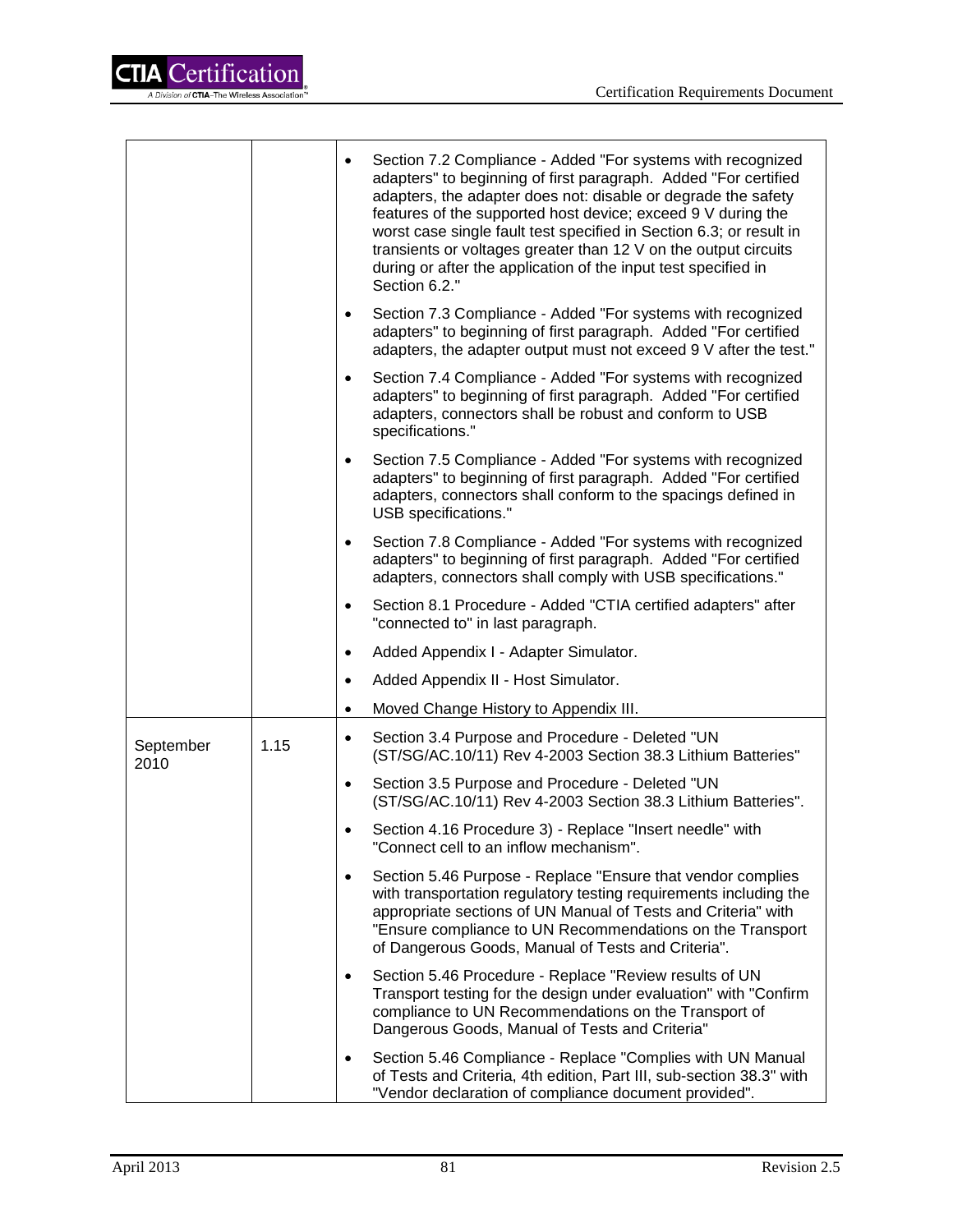

|                  |           | Section 7.2 Procedure - Add "The oscilloscope shall be triggered<br>from the surge generator. During the test the oscilloscope<br>horizontal setting shall be adjusted from 1V/div to 50mV/div and<br>the vertical setting shall be adjusted from 2ms/div to 400ns/div.<br>The largest transients shall be recorded." to end of second<br>paragraph.                                                                                                   |
|------------------|-----------|--------------------------------------------------------------------------------------------------------------------------------------------------------------------------------------------------------------------------------------------------------------------------------------------------------------------------------------------------------------------------------------------------------------------------------------------------------|
|                  |           | Section 7.2 Compliance - Added "±1 V superimposed on the<br>$\bullet$<br>nominal 5V" after "greater than" and deleted "12 V on the" in<br>second paragraph.                                                                                                                                                                                                                                                                                            |
|                  |           | Appendix I - Added "Power output shall be between 4.75 - 5.25<br>$\bullet$<br>under load." after "1.5 V batteries". Deleted "Batteries are<br>"floating" to ground".                                                                                                                                                                                                                                                                                   |
|                  |           | Appendix I - Moved shield to ground short to inside of Adapter<br>$\bullet$<br>simulator.                                                                                                                                                                                                                                                                                                                                                              |
|                  |           | Appendix II - Added "Number of resistors in the Host Simulator<br>$\bullet$<br>is variable, and may be replaced with one or more variable<br>resistors of sufficient power rating." to end of paragraph.                                                                                                                                                                                                                                               |
|                  |           | Appendix II - Moved shield to ground short at inside of Host<br>simulator.                                                                                                                                                                                                                                                                                                                                                                             |
| November<br>2010 | 1.16      | Section 7 Sample Table - Added sample requirement of "1" to<br>$\bullet$<br>7.2 and 7.3 for Certified Adapters.                                                                                                                                                                                                                                                                                                                                        |
|                  | $\bullet$ | Section 8.1 Procedure - Added letters a through k (no i) to the<br>beginning of each item.                                                                                                                                                                                                                                                                                                                                                             |
|                  |           | Section 8.1 Compliance - Added " For non-user-replaceable<br>$\bullet$<br>batteries use sections: a, b, d, g, j, k and the final USB-IF<br>statement."                                                                                                                                                                                                                                                                                                 |
| May 2011         | 1.17      | Section 1.3 - Replaced "Recommendations on the Transport of<br>$\bullet$<br>Dangerous Goods, Manual of Tests and Criteria, Fourth Revised<br>Edition, United Nations, New York and Geneva, 2003,<br>(ST/SG/AC.10/11/Rev4) or latest Revision." with<br>"Recommendations on the Transport of Dangerous Goods,<br>Manual of Tests and Criteria, Part III, Sub-section 38.3, Fourth<br>or Fifth Revised Edition, United Nations, New York and<br>Geneva." |
|                  |           | Section 1.4 - Replaced "Ambient Temperature: $25 \pm 5$ °C" with<br>$\bullet$<br>"Ambient Temperature: 20 ± 5 °C".                                                                                                                                                                                                                                                                                                                                     |
|                  |           | Section 3.4 Procedure - Replaced "Confirm compliance to UN<br>$\bullet$<br>Recommendations on the Transport of Dangerous Goods,<br>Manual of Tests and Criteria." with "Review test report<br>confirming compliance to UN Recommendations on the<br>Transport of Dangerous Goods, Manual of Tests and Criteria."                                                                                                                                       |
|                  |           | Section 3.4 Compliance - Replace "Confirm compliance to UN<br>٠<br>Recommendations on the Transport of Dangerous Goods,<br>Manual of Tests and Criteria." with "Test report confirming<br>compliance to UN Recommendations on the Transport of<br>Dangerous Goods, Manual of Tests and Criteria exists."                                                                                                                                               |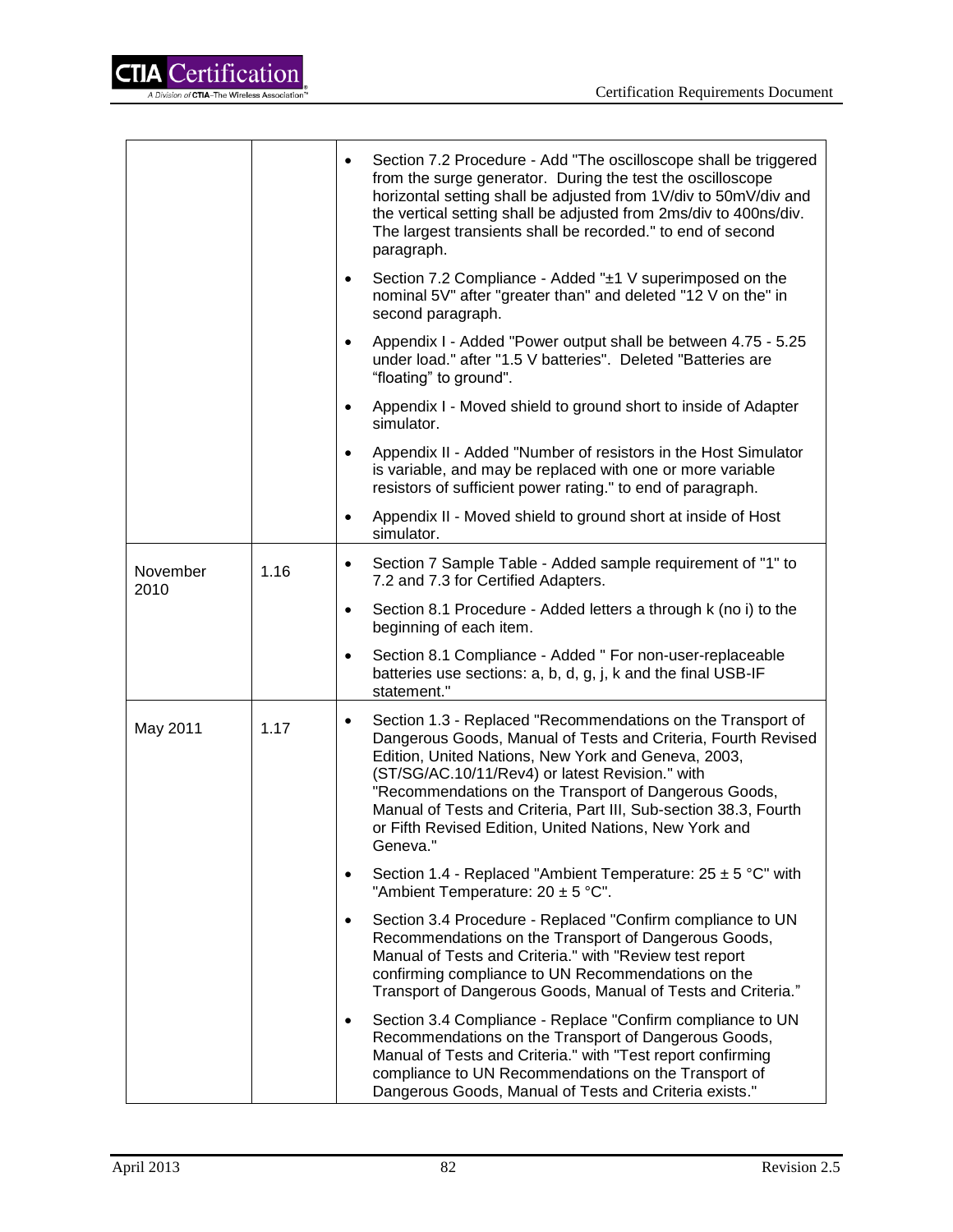|             |     | $\bullet$ | Section 3.5 Procedure - Replaced "Confirm compliance to UN<br>Recommendations on the Transport of Dangerous Goods,<br>Manual of Tests and Criteria." with "Review test report<br>confirming compliance to UN Recommendations on the<br>Transport of Dangerous Goods, Manual of Tests and Criteria."                                |
|-------------|-----|-----------|------------------------------------------------------------------------------------------------------------------------------------------------------------------------------------------------------------------------------------------------------------------------------------------------------------------------------------|
|             |     | $\bullet$ | Section 3.5 Compliance - Replace "Confirm compliance to UN<br>Recommendations on the Transport of Dangerous Goods,<br>Manual of Tests and Criteria." with "Test report confirming<br>compliance to UN Recommendations on the Transport of<br>Dangerous Goods, Manual of Tests and Criteria exists."                                |
|             |     | $\bullet$ | Section 4.49 Purpose - Replace "To ensure the cell model<br>meets transportation regulatory testing requirements including<br>those listed in appropriate sections of UN Manual of Tests and<br>Criteria." with "Ensure compliance to UN Recommendations on<br>the Transport of Dangerous Goods, Manual of Tests and<br>Criteria." |
|             |     | $\bullet$ | Section 4.49 Procedure - Replace "Refer to 3.5" with "Review<br>test report confirming compliance to UN Recommendations on<br>the Transport of Dangerous Goods, Manual of Tests and<br>Criteria."                                                                                                                                  |
|             |     | $\bullet$ | Section 4.49 Compliance - Replace "Refer to 3.5" with "Test<br>report confirming compliance to UN Recommendations on the<br>Transport of Dangerous Goods, Manual of Tests and Criteria<br>exists."                                                                                                                                 |
|             |     | $\bullet$ | Section 4.52 - Replaced "Ambient Temperature" with "25 $\pm$ 5<br>$^{\circ}$ C".                                                                                                                                                                                                                                                   |
|             |     | $\bullet$ | Section 5.46 Procedure - Replaced "Confirm compliance to UN<br>Recommendations on the Transport of Dangerous Goods,<br>Manual of Tests and Criteria." with "Review test report<br>confirming compliance to UN Recommendations on the<br>Transport of Dangerous Goods, Manual of Tests and Criteria."                               |
|             |     | $\bullet$ | Section 5.46 Compliance - Replace "Confirm compliance to UN<br>Recommendations on the Transport of Dangerous Goods,<br>Manual of Tests and Criteria." with "Test report confirming<br>compliance to UN Recommendations on the Transport of<br>Dangerous Goods, Manual of Tests and Criteria exists."                               |
| August 2011 | 2.0 | $\bullet$ | Section 1.1 - Replace "2006" with "2011".                                                                                                                                                                                                                                                                                          |
|             |     | $\bullet$ | Section 1.3 - Update IEEE 1725 with current revision.                                                                                                                                                                                                                                                                              |
|             |     | $\bullet$ | Section 3.7 Purpose - Delete "User Replaceable Batteries".                                                                                                                                                                                                                                                                         |
|             |     | $\bullet$ | Section 3.7 Procedure - Delete "User Replaceable Batteries".                                                                                                                                                                                                                                                                       |
|             |     | $\bullet$ | Section 3.7 Compliance - Delete "(user-replaceable)".                                                                                                                                                                                                                                                                              |
|             |     | $\bullet$ | Section 4.15 Title - Delete "Adherence and".                                                                                                                                                                                                                                                                                       |
|             |     | $\bullet$ | Section 4.15 Reference - Delete "and 5.2.5.3".                                                                                                                                                                                                                                                                                     |
|             |     |           | Section 4.24 Purpose, Procedure and Compliance - Complete<br>rewrite.                                                                                                                                                                                                                                                              |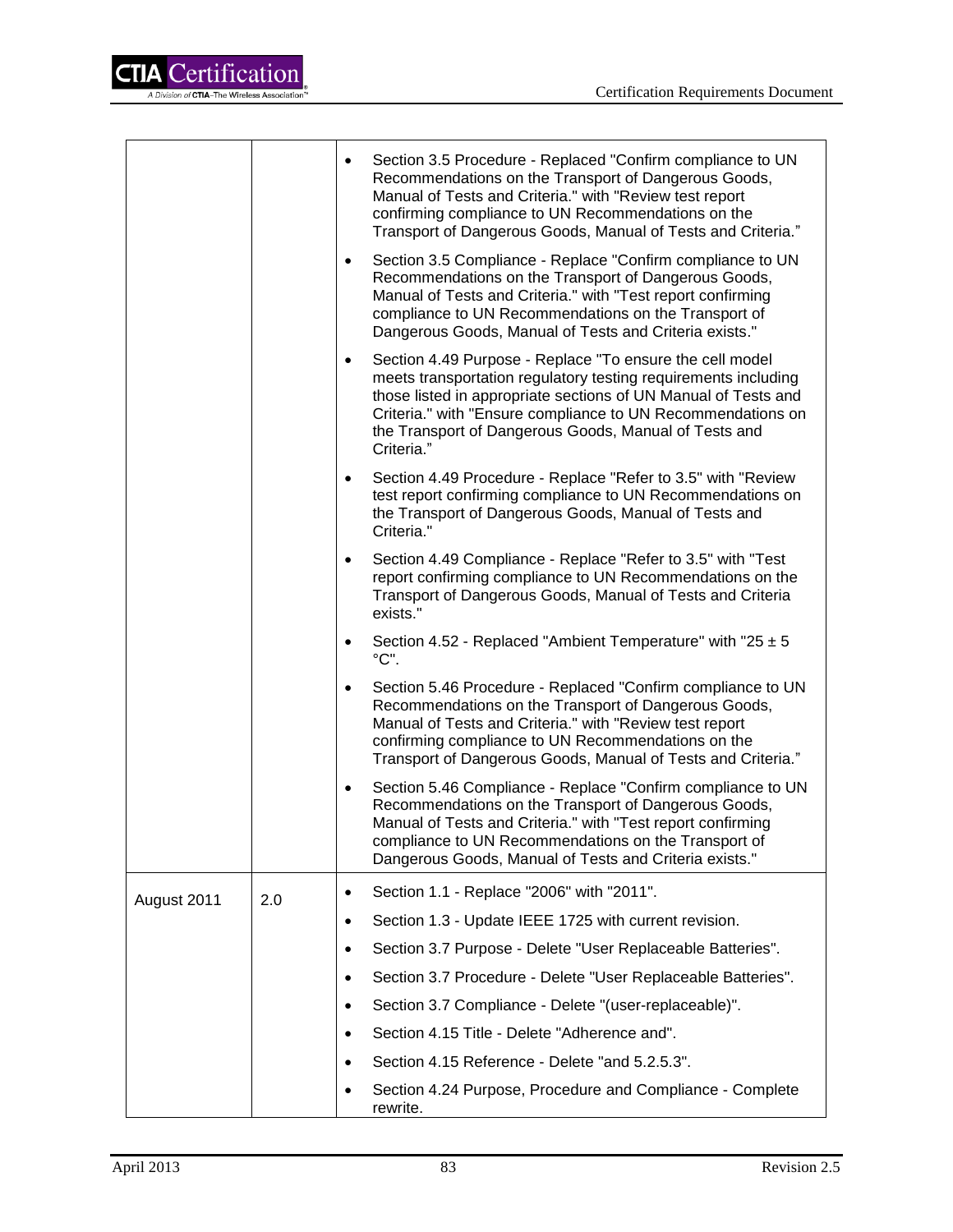

| Section 5.25 Purpose - Add "This is not applicable if design<br>$\bullet$<br>prevention is present."                                                                                                                                                                                                                                                                                               |
|----------------------------------------------------------------------------------------------------------------------------------------------------------------------------------------------------------------------------------------------------------------------------------------------------------------------------------------------------------------------------------------------------|
| Section 5.25 Procedure - Add "This is not applicable if design<br>$\bullet$<br>prevention is present."                                                                                                                                                                                                                                                                                             |
| Section 5.25 Compliance - Add "This is not applicable if design<br>$\bullet$<br>prevention is present."                                                                                                                                                                                                                                                                                            |
| Section 4.38 Purpose - Replace "controlled to prevent short<br>$\bullet$<br>circuit" with "controlled to prevent cell core assembly damage or<br>tab/can short circuits."                                                                                                                                                                                                                          |
| Section 4.38 Compliance - Replace "The position of negative<br>$\bullet$<br>and positive tabs are staggered so they do not overlap each<br>other." to "Verify the position of negative and positive tabs do not<br>create cell core assembly damage or tab/can short circuits.<br>Alternatively, verify an insulator gasket isolates the tabs from the<br>cell core assembly and can walls."       |
| Section 4.40 Title - Replace "/Stack" with "Assembly".<br>٠                                                                                                                                                                                                                                                                                                                                        |
| Section 4.41 Title - Replace "Plate" with "Material".<br>$\bullet$                                                                                                                                                                                                                                                                                                                                 |
| Section 4.41 Purpose - Replace "To confirm the characteristics<br>$\bullet$<br>of the material, color, proper positioning and presence of<br>insulating materials" with "To ensure an insulating method<br>prevents shorting of cell core to the cell casing."                                                                                                                                     |
| Section 4.41 Procedure - Replace "insulation plate" with<br>٠<br>"insulating method".                                                                                                                                                                                                                                                                                                              |
| Section 4.41 Compliance - Replace "If the design requires an<br>٠<br>insulation plate, the plate shall be properly positioned and<br>readily visible" with " Verify insulating method and verify<br>insulating material is readily visible".                                                                                                                                                       |
| Section 4.42 Reference - Add "(NA - See 4.41)".<br>$\bullet$                                                                                                                                                                                                                                                                                                                                       |
| Section 4.43 Purpose - Replace "The proper alignment of<br>$\bullet$<br>positive and negative electrodes is critical to prevent hazards.<br>The vendor shall conduct 100% inspection (post-winding or<br>stacking of electrodes) and should use a vision system to<br>inspect 100% of the electrode assemblies." with "The vendor<br>shall use a vision system to inspect 100% of the cell cores". |
| Section 4.43 Compliance - Replace "each" with "all" and add "s<br>٠<br>or vendors supporting evidence justifies a lesser minimum<br>overlap" to "side".                                                                                                                                                                                                                                            |
| Section 4.46 Title - Capitalize "during".                                                                                                                                                                                                                                                                                                                                                          |
| Section 4.53 Reference - Add "(N/A - See 4.52, IEEE reference<br>٠<br>deleted in 2011 edition)".                                                                                                                                                                                                                                                                                                   |
| Section 5.3 Compliance - Add "Embedded batteries are exempt<br>from this requirement."                                                                                                                                                                                                                                                                                                             |
| Section 5.4 Compliance - Add "Embedded batteries are exempt<br>from this requirement."                                                                                                                                                                                                                                                                                                             |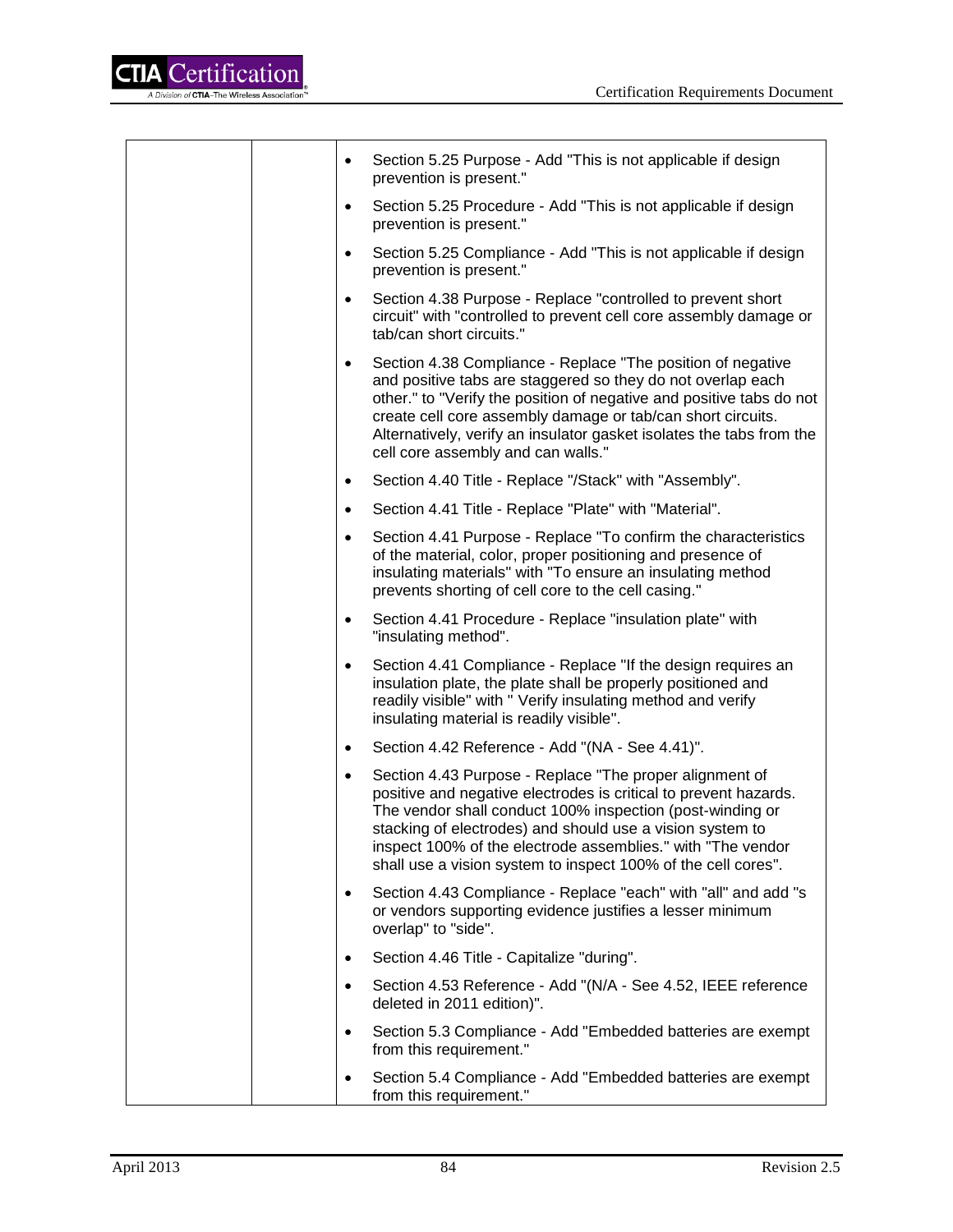| $\bullet$ | Section 5.8 Title - Add "Thermal" after "Ambient"                                                                                                                                                                                                                                                                                                                                                                                                                                                                                                                                |
|-----------|----------------------------------------------------------------------------------------------------------------------------------------------------------------------------------------------------------------------------------------------------------------------------------------------------------------------------------------------------------------------------------------------------------------------------------------------------------------------------------------------------------------------------------------------------------------------------------|
| $\bullet$ | Section 5.8 Purpose - Replace "Confirm that the pack and host<br>operate within their specified temperature ranges and that the<br>total system interaction does not exceed the temperature ratings<br>of any components at worst case conditions specified by host<br>vendor" with "Confirm that thermal specifications of battery pack<br>components are not exceeded when the pack is operated at the<br>maximum-rated charge and the maximum rated discharge<br>current, with the pack ambient temperature elevated to the<br>maximum temperature specification of the host" |
| $\bullet$ | Section 5.8 Procedure - Replace "battery pack vendors<br>specification" with " test results". Replace "worst case" with<br>"maximum rated" in paragraphs 2, 5 and 6. Replace<br>"temperature extremes" with "maximum operating temperature<br>in paragraph 2". Add "(This simulates operating conditions in a<br>host that are expected to produce maximum temperatures in the<br>battery pack)" after "monitored temperatures" in paragraphs 5<br>and 6.                                                                                                                        |
| $\bullet$ | Section 5.14 Title - Replace "Protection" with "Sensor"                                                                                                                                                                                                                                                                                                                                                                                                                                                                                                                          |
| $\bullet$ | Section 5.14 Purpose - Replace "the thermistor, if used,<br>adequately represents the temperature of the cell" with "a<br>thermal sensor either in the battery pack and/or host monitors<br>cell temperature and limits works with the system to limit<br>operation within the cell's thermal specifications".                                                                                                                                                                                                                                                                   |
| $\bullet$ | Section 5.14 Procedure - Replace "thermistor resistance" with<br>"cell temperature". Add "operating the system and" after "while"<br>and "and "beyond" after "throughout". Delete "of the system. A<br>sample of five is required".                                                                                                                                                                                                                                                                                                                                              |
| $\bullet$ | Section 5.14 Compliance - Replace "resistance of the battery<br>pack's thermistor circuit, if used, is within +/-10% of the<br>temperature-resistance translation, as specified by the<br>thermistor vendor and battery pack designer, over the operating<br>temperature range of the battery. Verify that the thermistor<br>resistance represents the temperature of the cell based on the<br>pack vendors specification" with "thermal protection mechanism<br>limits operation within the cell's thermal specification".                                                      |
| $\bullet$ | 5.15 Compliance - Replace " Charging is disabled when<br>operating temperature limits of the Pack are exceeded" with<br>Charging is disabled or other protective action is taken when the<br>operating limits of the cell are exceeded".                                                                                                                                                                                                                                                                                                                                         |
| $\bullet$ | Section 5.17 Compliance - Add "provided it limits the current to<br>the maximum current specified in IEEE 6.6.1".                                                                                                                                                                                                                                                                                                                                                                                                                                                                |
| $\bullet$ | Section 5.23 Title - Replace "Mechanical Considerations" with<br>"External Mechanical Force".                                                                                                                                                                                                                                                                                                                                                                                                                                                                                    |
| $\bullet$ | Section 5.23 Reference - Replace "6.9" with "6.9.9".                                                                                                                                                                                                                                                                                                                                                                                                                                                                                                                             |
| $\bullet$ | Section 5.23 Procedure - Replace "user replaceable" with "non-<br>embedded" and "non-user replaceable" with "embedded".                                                                                                                                                                                                                                                                                                                                                                                                                                                          |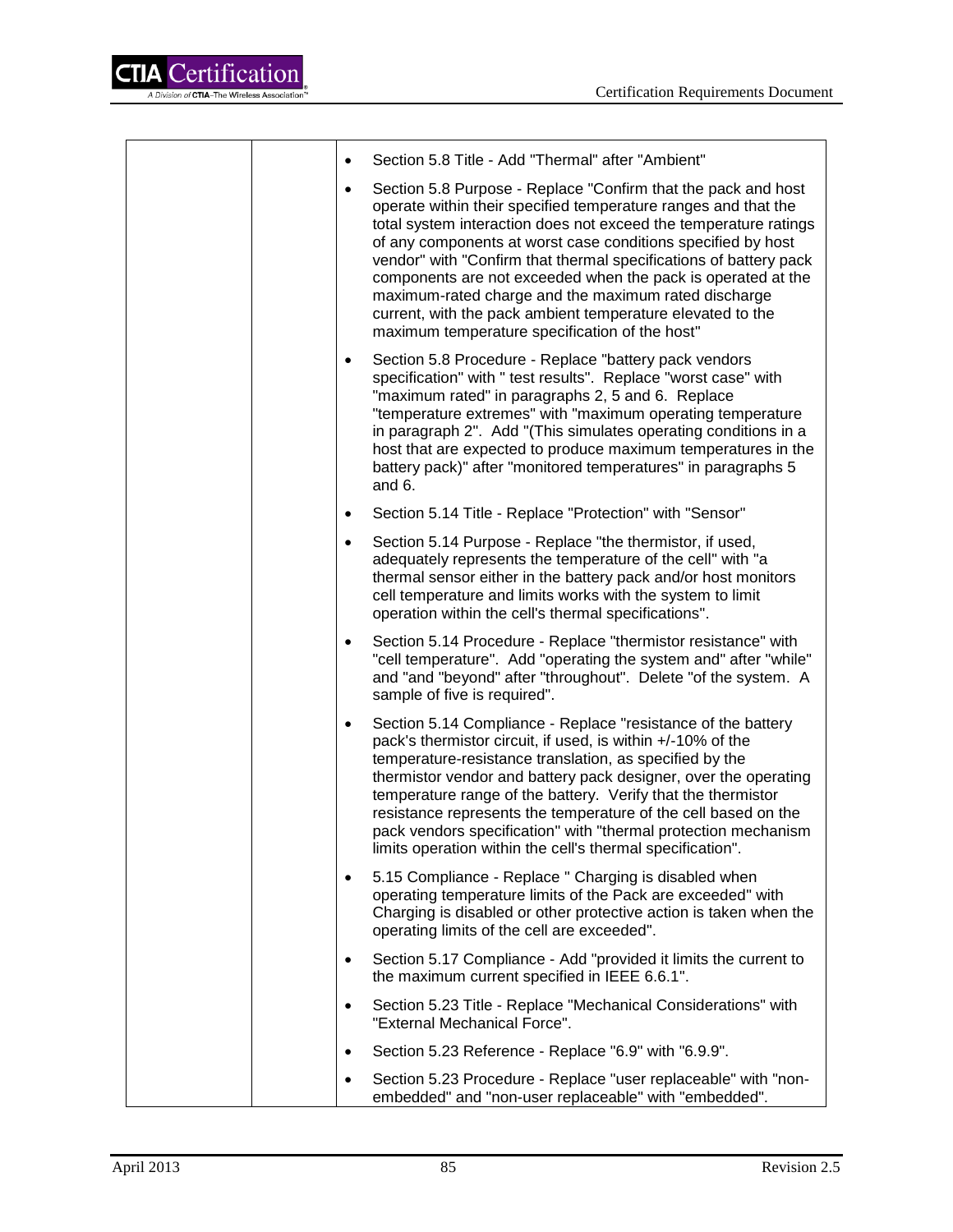Ē

| $\bullet$ | Section 5.43 Compliance - Add "a single fault causes" after<br>"that".                                                                                                                                                                                                                                                                                                                                                                                                                                                                              |
|-----------|-----------------------------------------------------------------------------------------------------------------------------------------------------------------------------------------------------------------------------------------------------------------------------------------------------------------------------------------------------------------------------------------------------------------------------------------------------------------------------------------------------------------------------------------------------|
| $\bullet$ | Section 5.48 Procedure - Add "For embedded packs, one of the<br>following tests is conducted based on the end use application<br>defined by the pack vendor. If the pack can be used in both<br>applications, the worst case test condition shall be used.". Add<br>"Where the normal use of the device is at the head level".<br>Replace "for at least" with "a maximum of". Add "within 5<br>minutes" after "packs" and "within 1 hour" after "packs". Add<br>"For all other devices the pack shall be subjected to the drop<br>test in UL 2054." |
| $\bullet$ | Section 5.48 Compliance - Add "Based on the test conducted,<br>one of the following applies." and "The compliance requirement<br>in UL 2054 shall be satisfied."                                                                                                                                                                                                                                                                                                                                                                                    |
| $\bullet$ | 6.3 Reference - Add "7.1".                                                                                                                                                                                                                                                                                                                                                                                                                                                                                                                          |
| $\bullet$ | 6.13 Purpose - Replace "and periodic update communication is<br>used" with "for example SMBus or $I^2C$ " and "upon interruption of<br>the interface" with "if communication is prevented or<br>interrupted".                                                                                                                                                                                                                                                                                                                                       |
| $\bullet$ | 6.13 Procedure - Add "Prevent or" to beginning of first sentence.                                                                                                                                                                                                                                                                                                                                                                                                                                                                                   |
| $\bullet$ | 6.13 Compliance - Add "for systems that employ an electronic<br>communications interface".                                                                                                                                                                                                                                                                                                                                                                                                                                                          |
| $\bullet$ | 6.20 Title - Replace "ESD" with "Electrostatic Discharge"                                                                                                                                                                                                                                                                                                                                                                                                                                                                                           |
| $\bullet$ | 6.33 Title - Replace "Foreign Objects Critical Testing Practices"<br>with "Foreign Objects".                                                                                                                                                                                                                                                                                                                                                                                                                                                        |
| $\bullet$ | Section 6 - CATL Sample Submission Requirements, 7.3 -<br>Replace "0" with "1" for "Host, Pack, and Adapter". Delete "Use<br>samples from 6.20" from "Reusable column".                                                                                                                                                                                                                                                                                                                                                                             |
| $\bullet$ | 7,1 Title - Add "Attributes"                                                                                                                                                                                                                                                                                                                                                                                                                                                                                                                        |
| $\bullet$ | 7.1 Purpose - Replace "Ensure adapter meets input<br>requirements of the supported host charging device" with<br>"Ensure listed attributes are specified for the adapter".                                                                                                                                                                                                                                                                                                                                                                          |
| $\bullet$ | 7.1 Procedure - Replace "Review adapter and host<br>documentation" with "Review adapter specification".                                                                                                                                                                                                                                                                                                                                                                                                                                             |
| $\bullet$ | 7.1 Compliance - Replace "For systems with recognized<br>adapters, verify host input requirements are not violated" with"<br>Verify adapter specifications include a) maximum output voltage,<br>b) minimum output voltage, c) maximum output voltage under a<br>single fault, d) mechanical attributes that define connector<br>interface (including mechanical design, electrical pin-out, and<br>metallurgy), e) minimum output current, and f) if applicable,<br>electrical interface attributes for identification, authentication,<br>etc.".  |
|           | 7.4 Title - Replace "Mating of Adapter and Charger" with<br>"Connector Design of Adapter and Host and Adapter-Host                                                                                                                                                                                                                                                                                                                                                                                                                                  |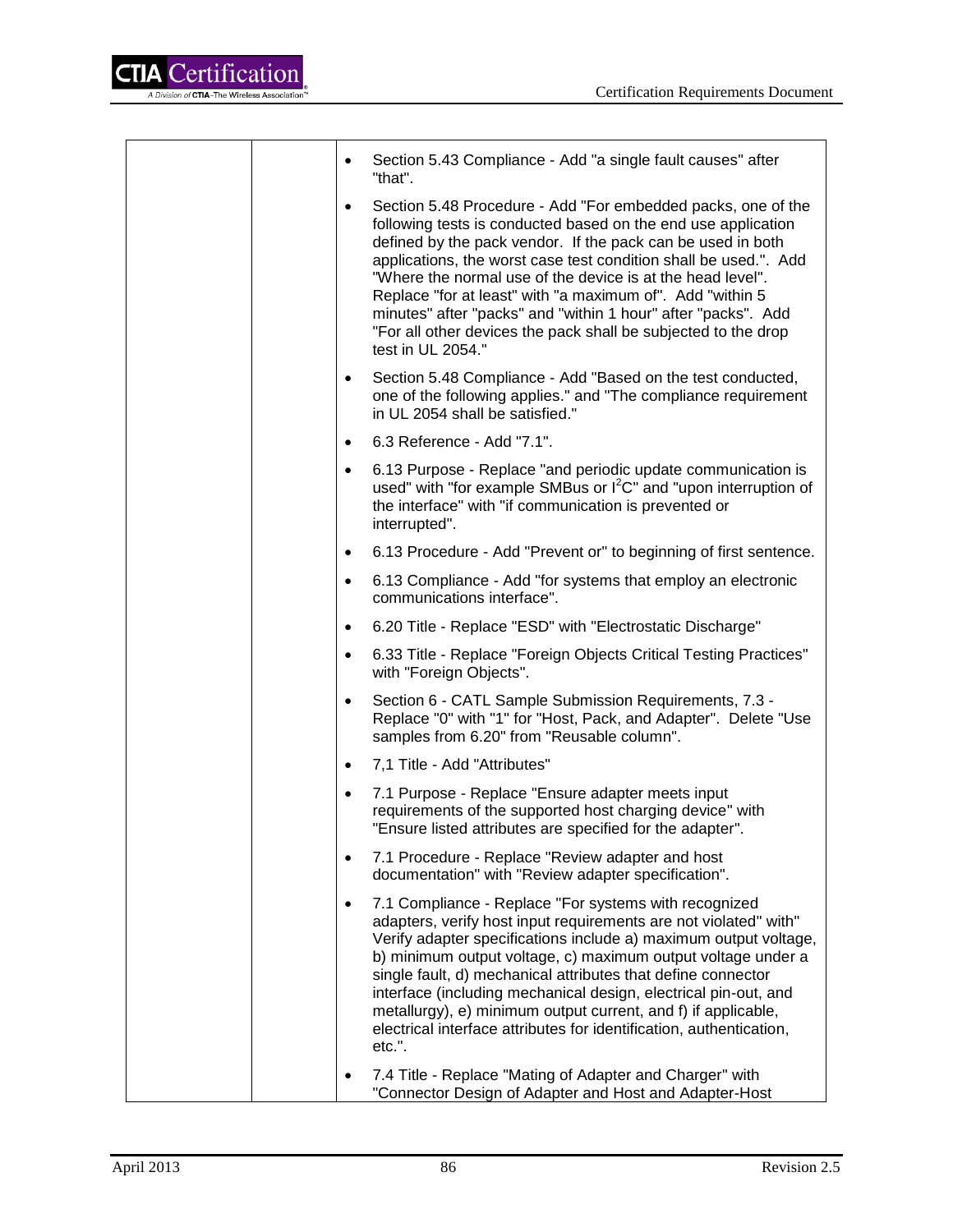|                  |     |           | Reliability".                                                                                                                                                                                                                                                                                                                                                                                                                                          |
|------------------|-----|-----------|--------------------------------------------------------------------------------------------------------------------------------------------------------------------------------------------------------------------------------------------------------------------------------------------------------------------------------------------------------------------------------------------------------------------------------------------------------|
|                  |     | $\bullet$ | 9.1 Compliance - Add "Embedded batteries are exempt from this<br>requirement."                                                                                                                                                                                                                                                                                                                                                                         |
|                  |     | $\bullet$ | 9.3 Title - Add "ing" to "Avoid".                                                                                                                                                                                                                                                                                                                                                                                                                      |
|                  |     | $\bullet$ | 10.1 Title - Add "s" to "Requirements"                                                                                                                                                                                                                                                                                                                                                                                                                 |
|                  |     | ٠         | 10.4 - 10.10 Reference - Add "(N/A - See compliance)"                                                                                                                                                                                                                                                                                                                                                                                                  |
| December<br>2011 | 2.1 | $\bullet$ | 4.52 Procedure - Replace " a maximum resistance load of 0.1<br>ohm" with "a resistance load of 80 +/- 20 milliohms.                                                                                                                                                                                                                                                                                                                                    |
|                  |     | $\bullet$ | 4.53 - Delete Purpose, Procedure and Compliance.                                                                                                                                                                                                                                                                                                                                                                                                       |
|                  |     | $\bullet$ | 5.11 Procedure - Delete "-2006" from IEEE 1725 reference.                                                                                                                                                                                                                                                                                                                                                                                              |
|                  |     | $\bullet$ | 5.11 Compliance - Replace "Current is limited to a value that<br>does not cause failures to safety features of the pack. No fire,<br>smoke, or explosions occur" with "The battery pack has short<br>circuit protection and limits the discharge current. All safety<br>features shall remain operational, or the pack shall be<br>permanently disabled. No fire, smoke, or explosions occurs".                                                        |
|                  |     |           | 5.43 Compliance - Add "This does not apply to single cell<br>packs."                                                                                                                                                                                                                                                                                                                                                                                   |
|                  |     |           | 8.1 Procedure (f) - Delete "-200x" from IEEE 1725 reference.                                                                                                                                                                                                                                                                                                                                                                                           |
| May 2012         | 2.2 | $\bullet$ | Section 4 Sample Table 4.53 - Replace "5" with "0" in "Samples<br>for Test" column and delete " Samples cannot be reused" from<br>"Reusable" column.                                                                                                                                                                                                                                                                                                   |
|                  |     |           | Section 4 Sample Table 4.18 - Replace " Use samples from 4.4"<br>with "See pack sample table" in "Reusable" column.                                                                                                                                                                                                                                                                                                                                    |
|                  |     |           | Section 4 Sample Table 4.38 - Delete "Use samples from 4.4" in<br>"Reusable" column.                                                                                                                                                                                                                                                                                                                                                                   |
|                  |     | $\bullet$ | Section 5.5 Purpose - Add "Host or Pack" before "Vendor".                                                                                                                                                                                                                                                                                                                                                                                              |
|                  |     | $\bullet$ | Section 5.5 Compliance - Add "Host or Pack" before "Vendor".                                                                                                                                                                                                                                                                                                                                                                                           |
|                  |     |           | Section 5.11 Procedure - Replace "<=100 mohms" with "of 80<br>+/- 20 milliohms"                                                                                                                                                                                                                                                                                                                                                                        |
|                  |     | $\bullet$ | Section 5.14 Purpose - Replace " Validate that a thermal sensor<br>either in the battery pack and/or host monitors cell temperature<br>and limits works with the system to limit operation within the<br>cell's thermal specifications" with " Validate that a thermal<br>sensor either in the battery pack and/or host monitors cell<br>temperature and enables the system to limit operation within the<br>cell's thermal specifications".           |
|                  |     | $\bullet$ | Section 5.14 Procedure - Replace "Instrument pack with<br>thermocouples located on the warmest part of the cell (typically<br>the center of the largest surface). Monitor cell temperature while<br>operating the system and causing the cell temperature to<br>change throughout and beyond the operating range" with "Place<br>the device(s) that contain(s) the thermal sensor in an<br>environmental chamber and monitor the output of the thermal |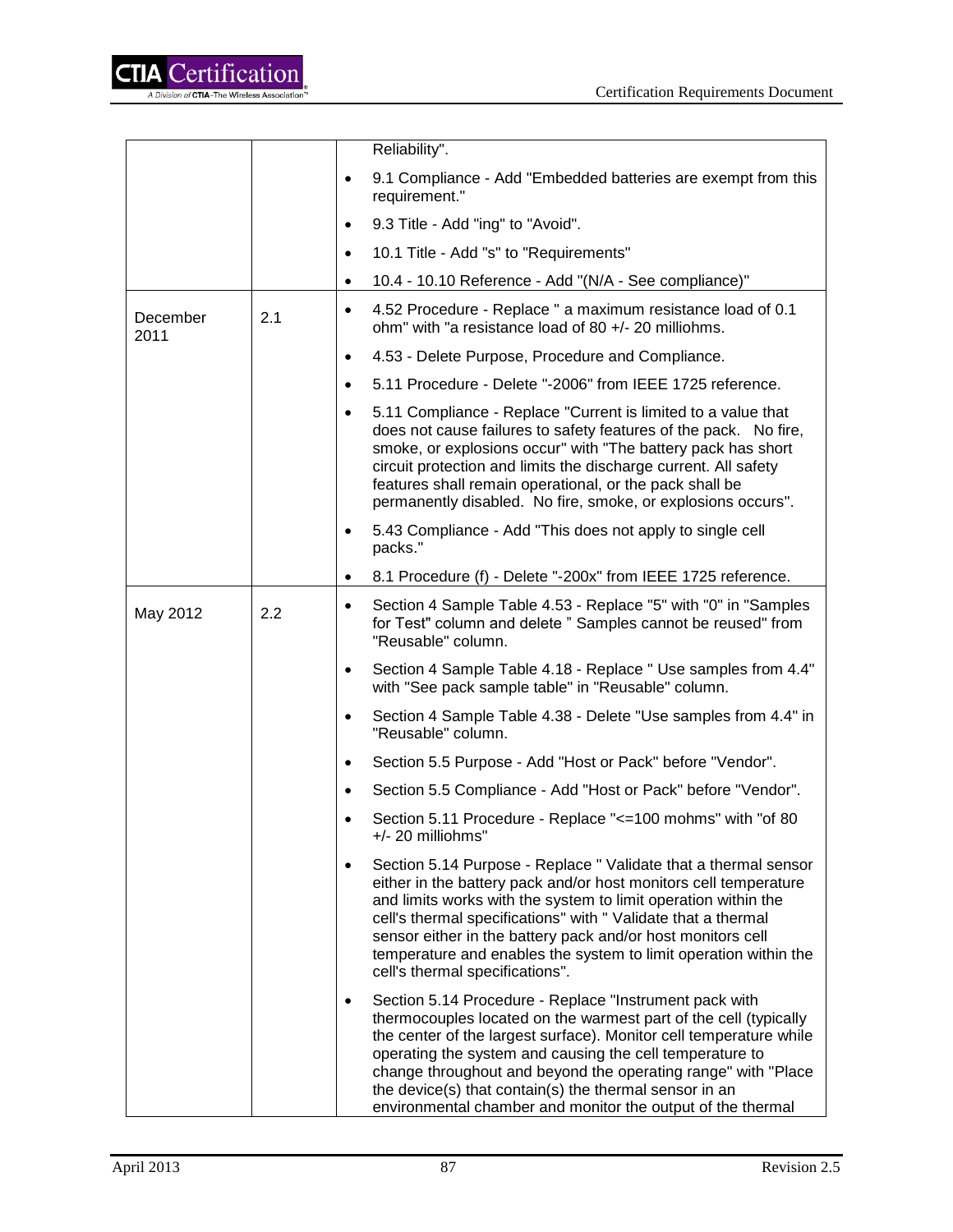

|             |     |           | sensor over the operating temperature range of the cell. Do not<br>charge or discharge the pack during this test".                                                                                                                                                          |
|-------------|-----|-----------|-----------------------------------------------------------------------------------------------------------------------------------------------------------------------------------------------------------------------------------------------------------------------------|
|             |     | $\bullet$ | Section 5.14 Compliance - Replace " Verify the thermal<br>protection mechanism limits operation within the cell's thermal<br>specification" with " Verify the output of the thermal sensor<br>meets its specification over the operating temperature range of<br>the cell". |
|             |     | $\bullet$ | Section 5.48 Reference - Replace "6.14.6" with 6.14.4".                                                                                                                                                                                                                     |
|             |     | $\bullet$ | Section 5.48 Procedure - Add comma after "head level" in<br>second paragraph.                                                                                                                                                                                               |
|             |     | $\bullet$ | Section 5 Sample Table - Add "CATL" before "Sample" title.                                                                                                                                                                                                                  |
|             |     | $\bullet$ | Section 6 Sample Table - Add 5.14 and specify 5 Host, 5 Pack<br>and 0 Adapter samples.                                                                                                                                                                                      |
|             |     | $\bullet$ | Section 6 Sample Table 5.23 - Replace "0" with "3" in "Host"<br>Samples" column.                                                                                                                                                                                            |
|             |     | $\bullet$ | Section 6 Sample Table 5.48 - Replace "0" with "5" in "Host<br>Samples" column.                                                                                                                                                                                             |
|             |     | $\bullet$ | Section 6 Sample Table 6.4 - Replace all samples of "1" with "0"<br>and add "Use samples from 6.10 to "Reusable" column.                                                                                                                                                    |
|             |     | $\bullet$ | Section 8.1 Procedure - Add "Only authorized service providers<br>shall replace battery. (If the battery is non-user replaceable).                                                                                                                                          |
|             |     |           |                                                                                                                                                                                                                                                                             |
| August 2012 | 2.3 | $\bullet$ | Section 1.3 - Remove "2000" from "ANSI/ISO/ASQ-Q9001"<br>reference.                                                                                                                                                                                                         |
|             |     | $\bullet$ | Section 4 Sample Table 4.4 - Delete 4.38 in reusable column.                                                                                                                                                                                                                |
|             |     | $\bullet$ | Section 5.47 Reference - Replace "6.14.5" with "6.14.3".                                                                                                                                                                                                                    |
|             |     | $\bullet$ | Section 5.47 Procedure - Replace "6.14.5.1" with "6.14.3.1" and<br>"6.14.5.1.4" with "6.14.3.1.4.                                                                                                                                                                           |
|             |     | $\bullet$ | Section 5.47 Compliance - Replace "6.14.5.1.7" with<br>"6.12.3.1.7".                                                                                                                                                                                                        |
|             |     | $\bullet$ | Section 6.10 Compliance - Add "This requirement applies to<br>removable and embedded packs" after initiated.                                                                                                                                                                |
|             |     | $\bullet$ | Section 6 Sample Table 7.3 - Add "N" to reusable column.                                                                                                                                                                                                                    |
|             |     | $\bullet$ | Section 6 Sample Table Total Samples Required - Add "(16 for<br>embedded packs)" in Host column. Change "16" to "21" in<br>Pack column.                                                                                                                                     |
|             |     | $\bullet$ | Section 6 Sample Table 5.23 and 5.48 - Add "unless tested<br>during pack recognition" after "Only" in Name column.                                                                                                                                                          |
|             |     | $\bullet$ | Section 10.3 Purpose, Procedure and Compliance - Replace<br>"vendor" with "manufacturer/supplier".                                                                                                                                                                          |